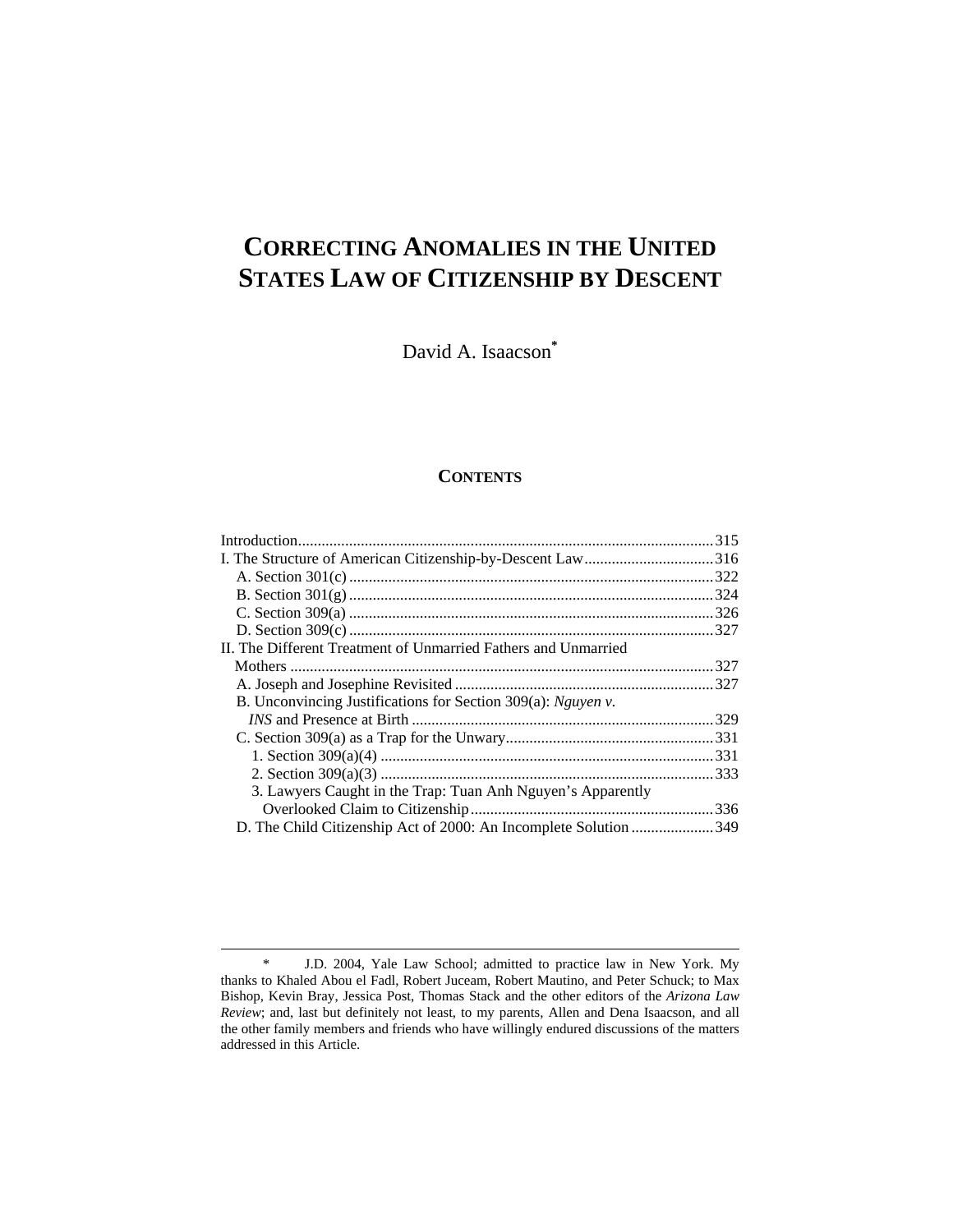| III. The Peculiar Consequences of Marriage for Citizen Mothers 353 |  |
|--------------------------------------------------------------------|--|
| A. The Marriage Penalty for Mothers Who Leave the United           |  |
|                                                                    |  |
| B. Penalizing Unmarried Mothers: The Problems of Government        |  |
| Service Abroad, Yearly Foreign Vacations, and Residence in         |  |
|                                                                    |  |
|                                                                    |  |
|                                                                    |  |
|                                                                    |  |
| 4. Molly and Joseph: How a Child Whose Parents Are Both U.S.       |  |
|                                                                    |  |
|                                                                    |  |
| A. The Statutory Structure of American Noncitizen-Nationality      |  |
|                                                                    |  |
|                                                                    |  |
|                                                                    |  |
|                                                                    |  |
|                                                                    |  |
| B. The Statutory Relationship Between Noncitizen Nationality and   |  |
|                                                                    |  |
|                                                                    |  |
|                                                                    |  |
|                                                                    |  |
|                                                                    |  |
|                                                                    |  |
|                                                                    |  |
|                                                                    |  |
|                                                                    |  |
|                                                                    |  |
|                                                                    |  |
|                                                                    |  |
|                                                                    |  |
|                                                                    |  |
|                                                                    |  |
|                                                                    |  |
|                                                                    |  |
|                                                                    |  |
|                                                                    |  |
| A. Text of Proposed Revised Sections of the Immigration and        |  |
|                                                                    |  |
| B. Proposed Changes to the Immigration and Nationality Act389      |  |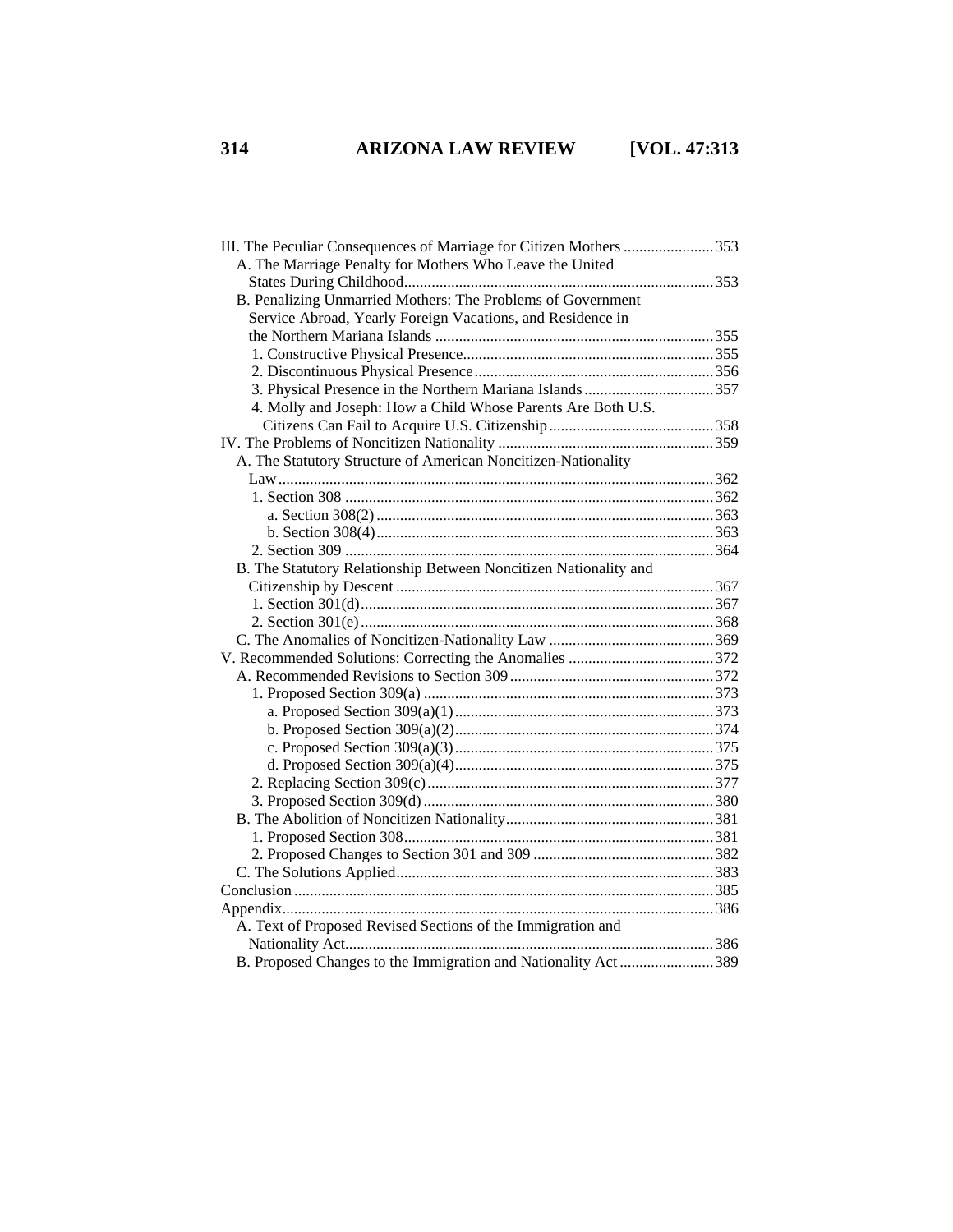### **INTRODUCTION**

Imagine two United States citizens, Joseph and Josephine. Joseph, who has lived in the United States his whole life, moves overseas at the age of thirty and has a child with a woman who is not a U.S. citizen. Although Joseph never marries the child's mother or thinks to do any paperwork related to the child's citizenship, the two parents live together with their child, and Joseph provides financial support for the family. Josephine, who was born in the United States but left with her parents when she was three years old and has never returned, decides to make some money as an egg donor for an infertile foreign couple; she never meets the child conceived from her egg. Under current law, Joseph's child will not be a U.S. citizen, but the child conceived from Josephine's egg almost certainly will be. $<sup>1</sup>$ </sup>

If a hypothetical based on egg donation seems too obscure, imagine that Josephine's twin sister Jane, who left the United States at the same time Josephine did, conceives a child with a foreign man and is contemplating getting married before the child's birth to make the child legally "legitimate." If she consults a lawyer, Jane may be shocked to find that her child will be a U.S. citizen if she remains unmarried, but will not be a citizen if she marries the child's father before the child is born.

If that result is not surprising enough, imagine a third U.S. citizen—call her Molly—who grew up in the overseas household of a member of the U.S. military or a civilian employee of the U.S. government, and has never returned to American soil for an unbroken year. While still overseas, she conceives children by a foreign father. Under current law, those children will be citizens if Molly marries their father, but will *not* be citizens if they are born out of wedlock. Even Molly's foreign-born out-of-wedlock children by a *U.S.-citizen* father may not be citizens if their father, like Joseph, lives with and supports the family but does not marry Molly or do any paperwork. These odd results may also occur if Molly grew up living in the United States but has spent every July since her birth on overseas vacations, or if she grew up in the U.S.-controlled Northern Mariana Islands.

Still more peculiarly, if Molly's twin sister Meryl (who grew up in the same overseas military household or went on the same annual vacations) has a foreign-born child whose father is from the U.S. possession of American Samoa, that child may not be a U.S. citizen, or even a "noncitizen national" like its father,

 <sup>1.</sup> For a similar comparative-hypothetical structure, see Melissa Fernandez, Note, *Title 8 U.S.C. § 1409 of the United States Immigration and Nationality Act—Children Born Out of Wedlock: Undermining Fathers' Rights and Perpetuating Gendered Parenthood in Citizenship Law*, 54 FLA. L. REV. 949, 951–52 (2002). Ms. Fernandez's single hypothetical pair of citizen parents does not include an egg donor or persons previously physically present in the United States for varying lengths of time, but she does contrast a U.S.-citizen mother who leaves her foreign-born child in its foreign father's care and returns to the United States with a U.S.-citizen father who cares for and raises his foreign-born child (in the United States, after the foreign mother has abandoned the child) but is unaware of the law's requirements.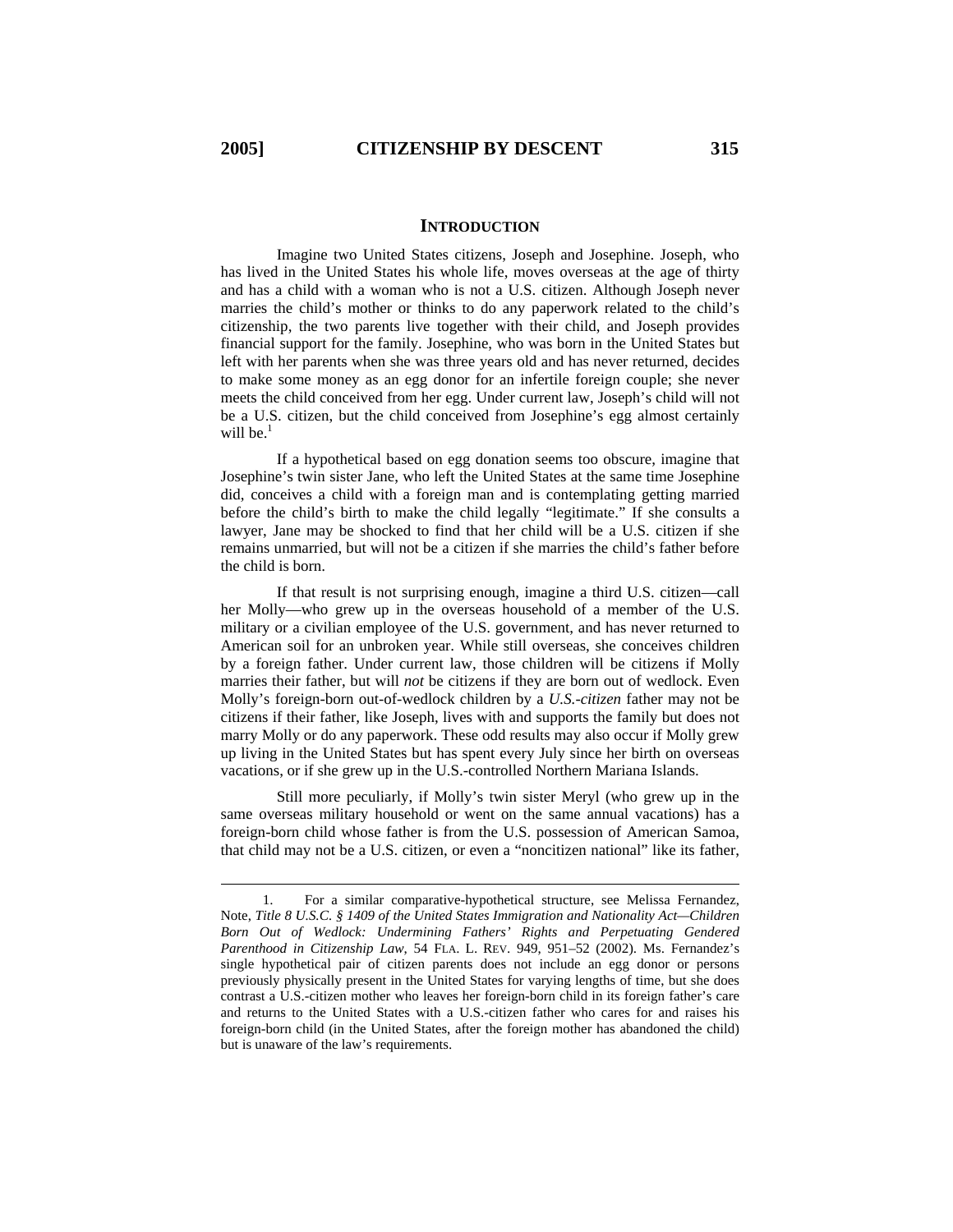whether it is born in or out of wedlock. This is especially odd considering that if the child's American Samoan father had fathered a foreign-born child whose mother had no connection to the United States *at all*, that child *would* be a noncitizen national like its father—even if the child's father, like Meryl, had grown up in an overseas military household or gone on annual one-month foreign vacations, and apparently even if the child's father, like Joseph, failed to marry the child's mother or do any other paperwork.

In this Article, I explore the legal mechanisms underlying the above hypotheticals in order to argue that there are anomalies in the current United States law of citizenship by descent that should be corrected. Part I explains the basic structure of the current American law of citizenship by descent. Part II explores the different treatment of male and female unmarried parents as in the Joseph/Josephine hypothetical, and discusses how poorly the justifications offered for this treatment by the Supreme Court's 2001 decision in *Nguyen v. INS*<sup>2</sup> accord with the effect of the law as it is administratively interpreted in practice. Part III looks at the implications of marriage in situations like the Jane and Molly hypotheticals, and Part IV examines noncitizen nationality and the problems it creates both in the Meryl hypothetical and elsewhere. In Part V, I propose several adjustments to the law that would prevent most of the absurd results possible under the current system. I advocate replacing the different treatment of males and females with a series of formally gender-neutral criteria, revising other parts of the legal structure that now provide problematically different rules for similar cases, and essentially abolishing the status of noncitizen nationality.

Current U.S. citizenship-by-descent law is full of complications that act more as traps for the unwary than reasonable ways of accomplishing legitimate policy goals—complications so severe that counsel in *Nguyen*, the most famous citizenship-by-descent case of this decade, may have been led astray by them. For the more wary who do figure out the implications of its details, the law presents perverse incentives and peculiar windfalls. It needs to be changed.

# **I. THE STRUCTURE OF AMERICAN CITIZENSHIP-BY-DESCENT LAW**

There are essentially two ways for a child to acquire citizenship in the United States, or any other nation, at birth. First, the child may be granted citizenship in the country where it is born, regardless of the citizenship status of its parents. This is known as *jus soli* citizenship<sup>3</sup> and is mandated in the United States by the command of the Fourteenth Amendment that "[a]ll persons born . . . in the United States, and subject to the jurisdiction thereof, are citizens of the United States."<sup>4</sup> Second, the child may be granted citizenship by the nation of which one

 <sup>2.</sup> Nguyen v. INS, 533 U.S. 53 (2001).

 <sup>3.</sup> STEPHEN H. LEGOMSKY, IMMIGRATION & REFUGEE LAW & POLICY 1193–94 (3d. ed. 2002). *Jus soli* literally means "right of the land." *Id.* at 1193.

 <sup>4.</sup> U.S. CONST. amend. XIV, § 1; *accord* Immigration and Nationality Act (INA) § 301(a), 8 U.S.C. 1401(a) (2004) (restating the rule that "a person born in the United States, and subject to the jurisdiction thereof" is a citizen of the United States at birth). As currently interpreted, the limitation that a person born in the United States must be "subject to the jurisdiction thereof" in order to acquire *jus soli* citizenship under the Fourteenth Amendment excludes only three classes of persons: members of Indian tribes (who are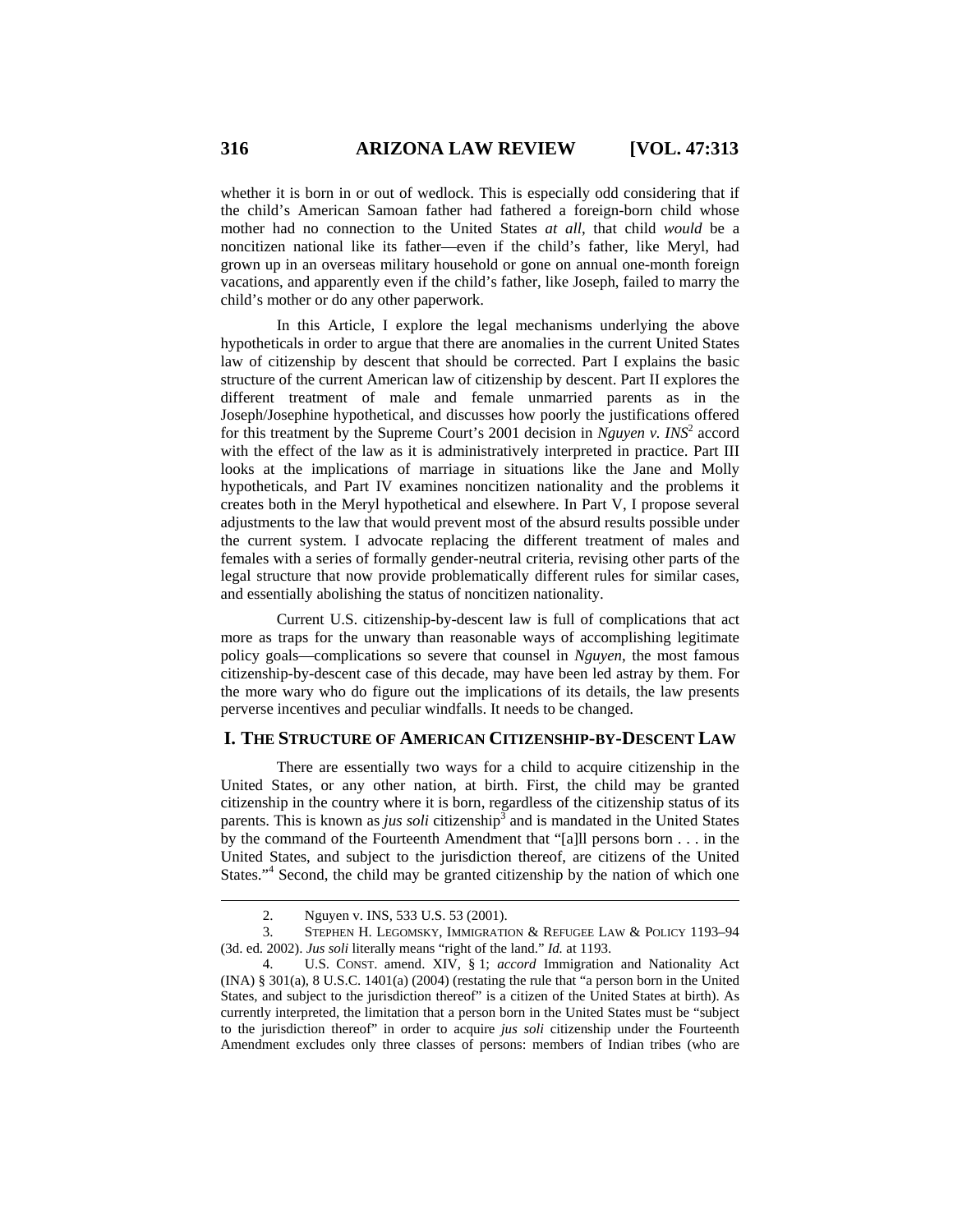or both of its parents are citizens, regardless of where it is born. This is known as *jus sanguinis* citizenship or citizenship by descent.5 A child who is born in a nation that awards *jus soli* citizenship, and whose parents are citizens of one that awards citizenship by descent, may become a citizen of both nations—a dual citizen.6

Under current U.S. law, citizenship by descent is provided for primarily in sections 301(c), 301(g), 309(a), and 309(c) of the Immigration and Nationality Act (the INA).<sup>7</sup> Sections 301(c) and 301(g) of the INA appear to lay out

 5. LEGOMSKY, *supra* note 3, at 1193. *Jus sanguinis* literally means "right of the blood." *Id*.

6. *Id*. at 1219–20.

 7. INA §§ 301(c), 301(g), 309(a), 309(c), 8 U.S.C. §§ 1401(c), 1401(g), 1409(a), 1409(c). The current law generally applies only to persons born since its enactment, with previous citizenship-by-descent laws controlling the citizenship status of persons born while the laws were in effect. LEGOMSKY, *supra* note 3, at 1196; *see* INA § 405, codified at 8 U.S.C. § 1101 note (Savings Clause) (providing in subsection (a) that "Nothing contained in this Act, unless otherwise specifically provided therein, shall be construed to affect the validity of any . . . status . . . existing, at the time this Act shall take effect; but as to all such . . . rights . . . the statutes or parts of statutes repealed by this Act are . . . hereby continued in force" and in subsection (c) that "[e]xcept as otherwise specifically provided . . . the repeal of any statute by this Act shall not terminate nationality heretofore lawfully acquired"). This Article focuses on current law because it is current law that we must decide whether to reform for children born in the future. There are, however, a few retroactive provisions in current law. *E.g.*, INA §§ 301(h), 309(b), 8 U.S.C. §§ 1401(h), 1409(a); 8 U.S.C. § 1401a.

Sections  $301(d)$ –(f) of the INA (codified at 8 U.S.C. § 1401(d)–(f)) concern issues involving the interaction between citizenship and noncitizen nationality, and section 308 of the INA (codified at 8 U.S.C. § 1408) concerns the bestowal of noncitizen nationality on both *jus soli* and *jus sanguinis* bases. For discussion of these sections and of noncitizen nationality in general, see *infra* Part IV.

Section 301(h) of the INA provides for citizenship by descent, but does not relate to persons born at the present time or in the future. It bestows citizenship at birth on "a person born before noon (Eastern Standard Time) May 24, 1934, outside the limits and jurisdiction of the United States of an alien father and a mother who, prior to the birth of such person, had resided in the United States." 8 U.S.C. § 1401(h). This provision, added in 1994 by the Immigration and Nationality Technical Corrections Act of 1994, Pub. L. No. 103-416, § 101, 108 Stat. 4305, 4306, is a retroactive correction of the sexually discriminatory law in place before May 24, 1934, which had permitted only the foreign-born children of American *fathers* to acquire citizenship by descent. *See* LEGOMSKY, *supra* note 3, at 1200– 01.

Section 309(b) of the INA is another minor provision of citizenship-by-descent law applicable only to persons born in the past. It renders  $INA$  section  $301(g)$  applicable to certain children born before the INA was enacted in 1952, specifically "a child born out of wedlock [between] January 13, 1941, and . . . December 24, 1952 . . . if the paternity of

granted citizenship by statute in INA section 301(b), 8 U.S.C. § 1401(b)), "children born of alien enemies in hostile occupation, and children of diplomatic representatives of a foreign state." United States v. Wong Kim Ark, 169 U.S. 649, 681–82 (1898). Peter Schuck and Rogers Smith have suggested that the "subject to the jurisdiction" clause should also exclude children of illegal and legal but nonimmigrant aliens, to whose residence the United States has never consented. PETER H. SCHUCK, CITIZENS, STRANGERS AND IN-BETWEENS: ESSAYS ON IMMIGRATION AND CITIZENSHIP 214–15 (1998).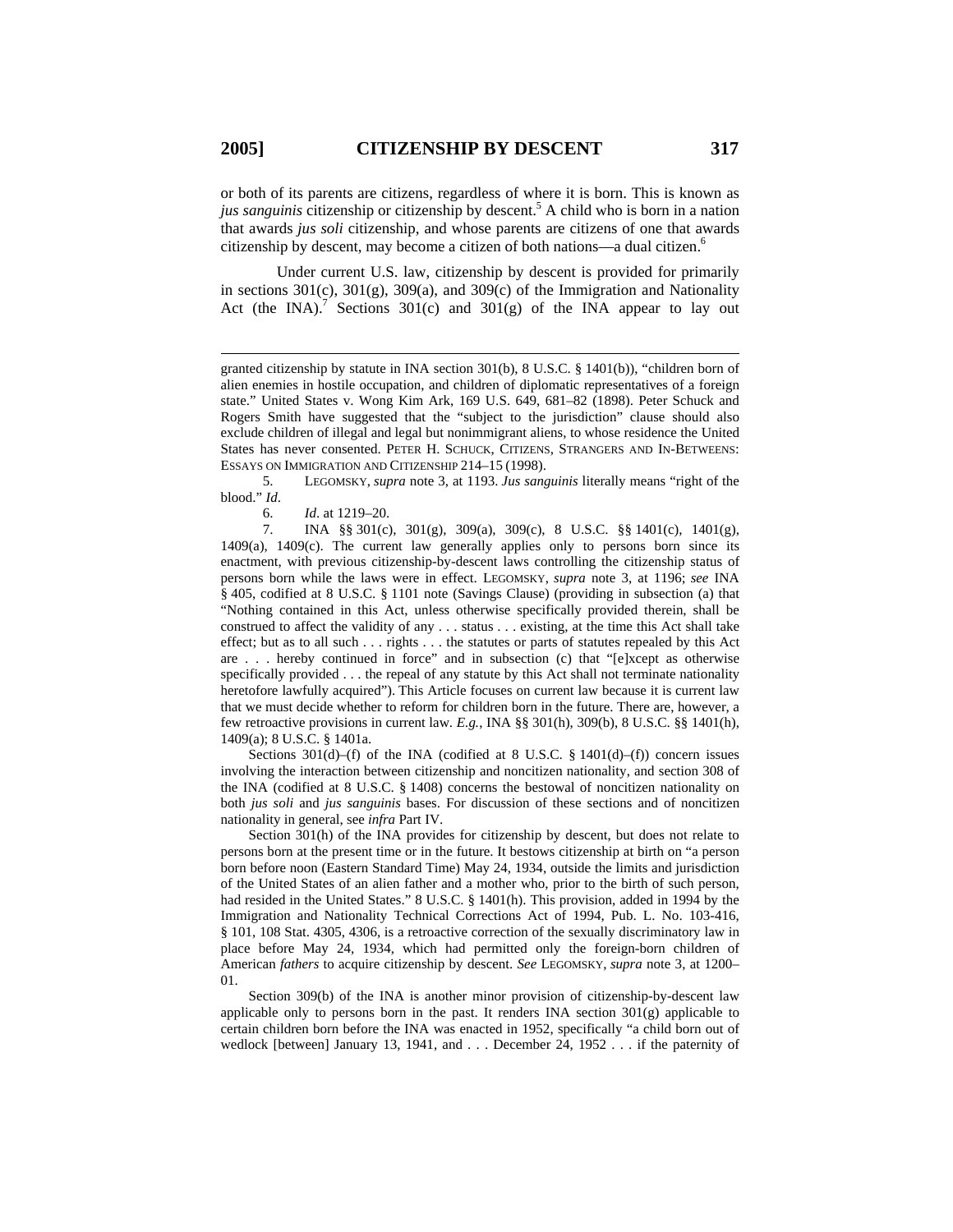universally applicable conditions for acquisition of citizenship by descent, but sections 309(a) and 309(c) then provide overriding rules for persons born out of wedlock.

This statutory scheme is administered by several different executive departments. The Attorney General's previous authority to administer the INA with respect to persons in the United  $States^8$  has been largely given over to the Secretary of Homeland Security,<sup>9</sup> but the Attorney General retains the power to make rulings of law that control over those of other administrators;<sup>10</sup> this power has been partially delegated to immigration judges and the Board of Immigration Appeals,<sup>11</sup> which review certain decisions of the subdivisions within the Department of Homeland Security (DHS) that have taken over the functions of the

8 U.S.C. § 1401a, not enacted as part of the INA, 8 U.S.C. § 1401a note (Codification), and not to be confused with 8 U.S.C. § 1401(a), *see supra* note 4, is another minor provision of citizenship-by-descent law that, like INA section 309(b), renders INA section 301(g) applicable to certain persons born before the effective date of the INA. It applies section  $301(g)$  to

> a child born outside of the United States and its outlying possessions after January 12, 1941, and before December 24, 1952, of parents one of whom is a citizen of the United States who has served in the Armed Forces . . . after December 31, 1946, and before December 24, 1952, and whose case does not come within the provisions of section 201(g) or (i) of the Nationality Act of 1940.

8 U.S.C. § 1401a. Sections 201(g) and (i) of the Nationality Act of 1940 applied, as INA section 301(g) now does, to children born abroad of one citizen parent and one alien parent, but contained different residence requirements for parents and required that children of such parents had to reside in the United States for five years before the age of twenty-one in order to retain the citizenship they were granted. *See* 8 U.S.C. 1401a note. *See also infra* note 238 (discussing section 201(i) as applied to children born out of wedlock).

 8. INA § 103(a)(1), 8 U.S.C. § 1103(a)(1) (2002) (amended 2003); *see infra* note 13 and accompanying text.

 9. *See* INA § 103(a)(1), 8 U.S.C.S. § 1103(a)(1) (LEXIS 2005) (stating that "[t]he Secretary of Homeland Security shall be charged with the administration and enforcement of [the INA] . . . except insofar as [it] . . . relate[s] to the powers, functions, and duties conferred upon the President, Attorney General, the Secretary of State, the officers of the Department of State, or diplomatic or consular officers"); Homeland Security Act of 2002, Pub. L. No. 107-296, §§ 101–102, 451, 456, 471, 1102, 116 Stat. 2135, 2142–44, 2195–97, 2200-01, 2273.

 10. INA § 103(a)(1), 8 U.S.C.S. § 1103(a)(1) (stating that "determination and ruling by the Attorney General with respect to all questions of law shall be controlling"); *see* 8 U.S.C.S. § 1103(g)(1) ("The Attorney General shall have such authorities and functions . . . as were exercised by the Executive Office for Immigration Review, or by the Attorney General with respect to the Executive Office for Immigration Review . . . before the effective date of the Immigration Reform, Accountability and Security Enhancement Act of 2002."); *infra* notes 11–12.

 11. *See* LEGOMSKY, *supra* note 3, at 2; EXECUTIVE OFFICE FOR IMMIGRATION REVIEW, UNITED STATES DEPARTMENT OF JUSTICE, EOIR RESPONSIBILITIES, *at*  http://www.usdoj.gov/eoir/responsibilities.htm. Both immigration judges and the BIA are part of the Executive Office of Immigration Review (EOIR) within the Department of Justice. *Id.*

such child is established at any time and while such child is under the age of twenty-one years by legitimation." 8 U.S.C. § 1409(b).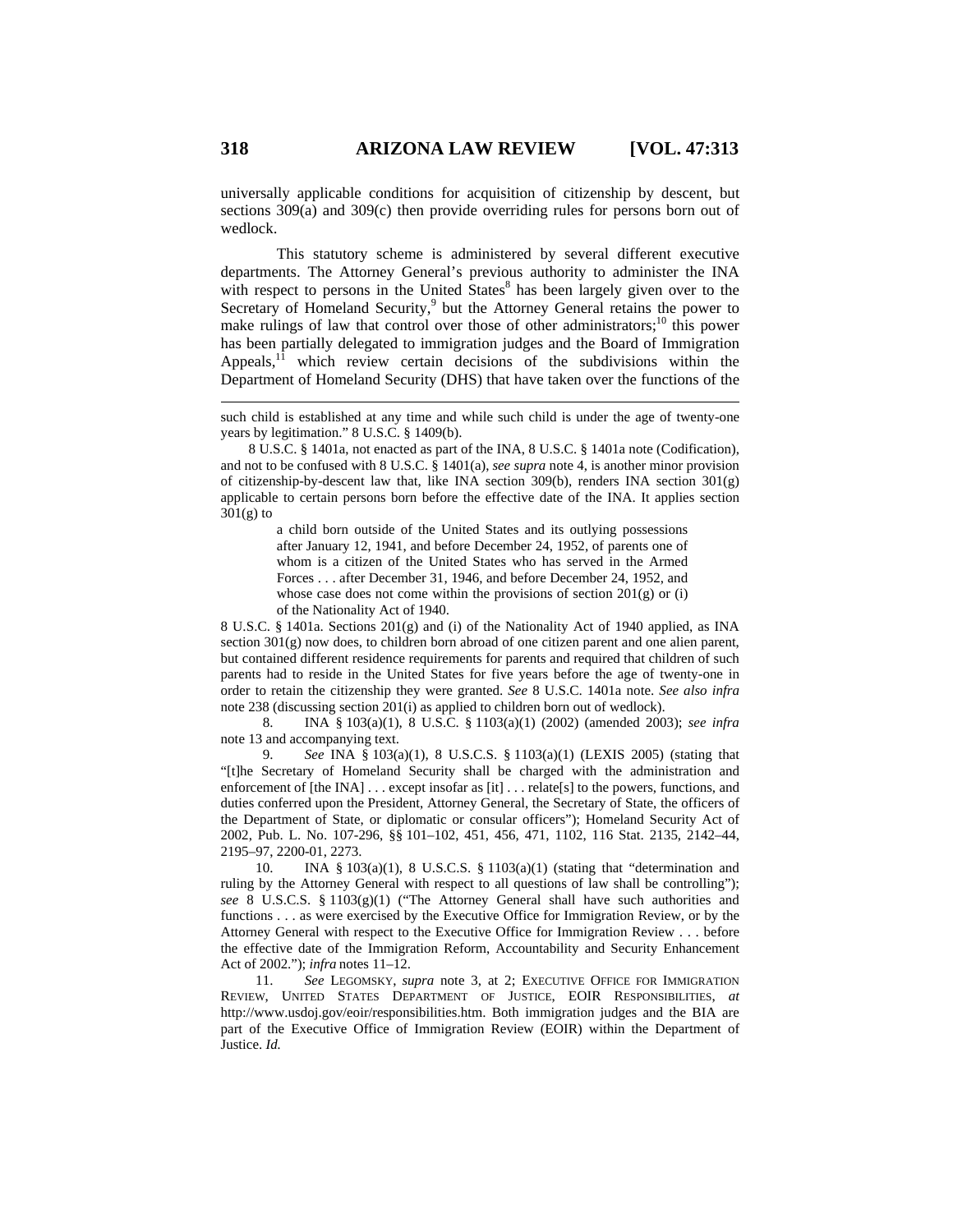former Immigration and Naturalization Service (INS).<sup>12</sup> The Secretary of State is charged with the administration of the INA as it relates to "the determination of nationality of a person not in the United States,"13 and must also determine nationality in the course of exercising her power to issue passports, since passports may only be issued to American nationals.<sup>14</sup> As a practical matter, this division of

 12. *See* 1-3 CHARLES GORDON ET AL., IMMIGRATION LAW & PROCEDURE §§ 3.05[3], 3.06[1] (2004), LEXIS (describing BIA and immigration-judge jurisdiction over various sorts of removal cases). Under the special "expedited removal" procedure set forth in 8 C.F.R. § 235.3, *see generally* LEGOMSKY, *supra* note 3, at 458–61, there is no BIA review of a decision by an immigration judge rejecting an entrant's claim to citizenship and ordering him not to be admitted to the United States. *See* 8 C.F.R. § 235.3(b)(5)(iv) (2005).

The functions of the former INS have been divided between several administrative subdivisions of DHS, including U.S. Citizenship and Immigration Services (USCIS), U.S. Customs and Border Protection (CBP), and U.S. Immigration and Customs Enforcement (ICE). U.S. Citizenship and Immigration Servs., Dep't of Homeland Sec., INS into DHS: Where Is It Now?, *at* http://uscis.gov/graphics/othergov/roadmap.htm. The subdivision with the most significant role in administering the law of citizenship by descent is USCIS, formerly known as the Bureau of Citizenship and Immigration Services, which "took over the service and benefit functions of the INS" when the INS was abolished in 2003, Przhebelskaya v. U.S. Bureau of Citizenship and Immigration Services, 338 F. Supp. 2d 399, 401 n.3 (E.D.N.Y. 2004), and handles all adjudications formerly performed by the INS, U.S. Citizenship and Immigration Services, Dep't of Homeland Sec., About Us, *at* http://uscis.gov/graphics/aboutus/index.htm. Because CBP is responsible for inspecting individuals entering the United States in order to determine their admissibility, U.S. Customs and Border Protection, Dep't of Homeland Sec., Immigration Inspection Program, *at* http://www.cbp.gov/xp/cgov/border\_security/port\_activities/overview.xml, it will also have a role in cases where a claim of citizenship by descent is made at the border by someone lacking a passport, *see infra* notes 19–20 and accompanying text. ICE's function with respect to the detention and removal of aliens primarily involves the enforcement of decisions already made by USCIS and CBP, *see* U.S. Immigration and Customs Enforcement, Dep't of Homeland Sec., Detention and Removal Operations, *at* http://www.ice.gov/graphics/dro/index.htm (referring to USCIS and CBP as ICE's "primary customers"), so ICE is less likely to be involved in interpretation of the law of citizenship by descent.

 13. INA § 104(a)(3), 8 U.S.C. § 1104(a)(3); *see* 22 U.S.C.S. § 2705 (stating that "a 'Report of Birth Abroad of a Citizen of the United States', issued by a consular officer . . . designated by the Secretary of State" is "proof of citizenship" that "ha[s] the same force . . . as certificates of naturalization or of citizenship issued by the Attorney General or by a court having naturalization jurisdiction"). Note that all United States citizens are United States nationals, though not all U.S. nationals are U.S. citizens, because INA section 101(a)(22) defines "national of the United States" to mean "(A) a citizen of the United States or (B) a person who, though not a citizen of the United States, owes permanent allegiance to the United States." 8 U.S.C. § 1101(a)(22) (2004). For discussion of U.S. noncitizen nationality, *see infra* Part IV.

 14. 22 U.S.C. §§ 211a to 212. "A [valid] passport . . . issued by the Secretary of State to a citizen of the United States" has "the same force and effect as proof of United States citizenship" as a certificate of citizenship issued by the Attorney General, 22 U.S.C. § 2705, and "[b]y deeming passports conclusive evidence of citizenship, Congress has . . . also granted power to the Secretary of State to determine who is a citizen." Magnuson v. Baker, 911 F.2d 330, 333 (9th Cir. 1990). *See also* 8 C.F.R. § 301.1(a)(1) (stating that "a person residing in the United States who desires to be documented as a United States citizen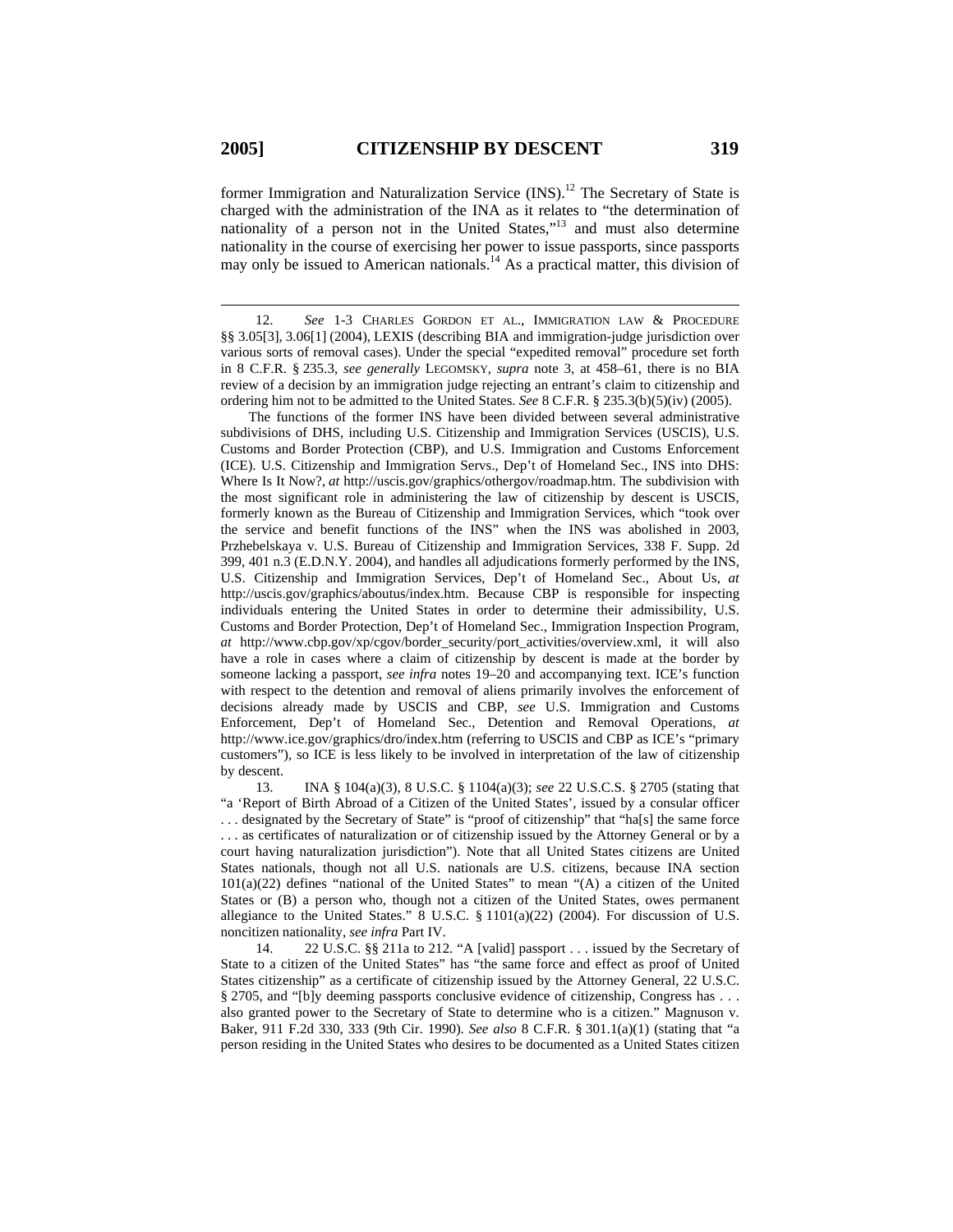authority gives primary responsibility for administering the law of citizenship by descent to the Department of State, because a person who claims such citizenship will necessarily begin his life "not in the United States,"<sup>15</sup> and theoretically should have his citizenship administratively determined before coming to the United States, in order to obtain a passport or visa.<sup>16</sup> Claims of citizenship by descent will only fall into the administrative bailiwick of United States Citizenship and Immigration Services (USCIS) and the other INS-successor subdivisions of DHS in particular limited circumstances: when someone who previously entered the United States as an alien seeks to acquire a certificate of citizenship (rather than

 15. Anyone "born in the United States, and subject to the jurisdiction thereof," U.S. CONST. amend. XIV, § 1; *see supra* note 4, would be a constitutional *jus soli* citizen and not need to concern himself with the law of citizenship by descent. As a statutory matter, moreover, the law of citizenship by descent will not apply to the child of a U.S. citizen who is born in the United States but not subject to the jurisdiction thereof (such as the child of a dual-national serving as a foreign nation's ambassador to the U.S.), or a person born outside the "United States" referred to in the Constitution but within the "United States" as defined by statute, *see infra* notes 26–27 and accompanying text, because all the provisions of current U.S. citizenship-by-descent law refer to persons born outside the United States—either persons born "outside the United States and its outlying possessions," *see* INA §§ 301(c)–(d), 301(g), 308(2), 308(4), 8 U.S.C. §§ 1401(c)–(d), 1401(g), 1408(2), 1408(4), or persons born "outside the United States" (but not necessarily outside its outlying possessions), *see* INA § 309(c), 8 U.S.C. § 1409(c), or persons born "in an outlying possession of the United States," *see* INA § 301(e), 8 U.S.C. § 1401(e). *But cf. In re* Thenault, 47 F. Supp. 952, 953 (D.D.C. 1942) (permitting naturalization of U.S.-born children of a U.S. citizen and a French diplomat, under a provision of then-existing law applicable to "[a] child born outside of the United States, one of whose parents is at the time of petitioning for the naturalization of the child, a citizen of the United States," on the grounds that they "may be said to have been 'born outside of the United States' within the meaning of the statute" because "[a]lthough the[y] in a geographical sense were born within the United States, by virtue of the status of their father . . . they became subject to the jurisdiction of the French Republic . . . as though they were born within its territorial limits and outside those of the United States").

 16. According to 22 C.F.R. § 40.2(a) (2005), "[a] national of the United States shall not be issued a visa or other documentation as an alien for entry into the United States"; thus, where travel documents are required, it should be impossible to come to the United States without first having one's citizenship status adjudicated at least implicitly. *But see* 7 U.S. DEP'T OF STATE, FOREIGN AFFAIRS MANUAL 1133.5-20(b)(2) (1998), http://foia.state.gov/masterdocs/07fam/07m1130.pdf at 50 (stating that an applicant for a nonimmigrant visa who is discovered to have a possible claim to U.S. citizenship but is "unable or unwilling to delay travel until the citizenship claim is proven" may be "consider[ed] . . . an alien" and may proceed with the nonimmigrant visa application). Also, subject only to exceptions prescribed by the President, it is "unlawful for any citizen of the United States to depart from or enter, or attempt to depart from or enter, the United States unless he bears a valid United States passport." INA § 215(b), 8 U.S.C. § 1185(b). Since passports may only be issued to American nationals, 22 U.S.C. §§ 211a to 212, and when issued to citizens serve as "conclusive evidence" of U.S. citizenship, *Magnuson*, 911 F. 2d at 333, this is another reason why a foreign-born United States citizen should in most cases be identified as such by the State Department before entering the United States. (The exceptions to the passport requirement are enumerated in 22 C.F.R. § 53.2.)

<sup>. . .</sup> may apply for a passport . . . or may submit an application on form N-600, Application for Certificate of Citizenship, to the Service").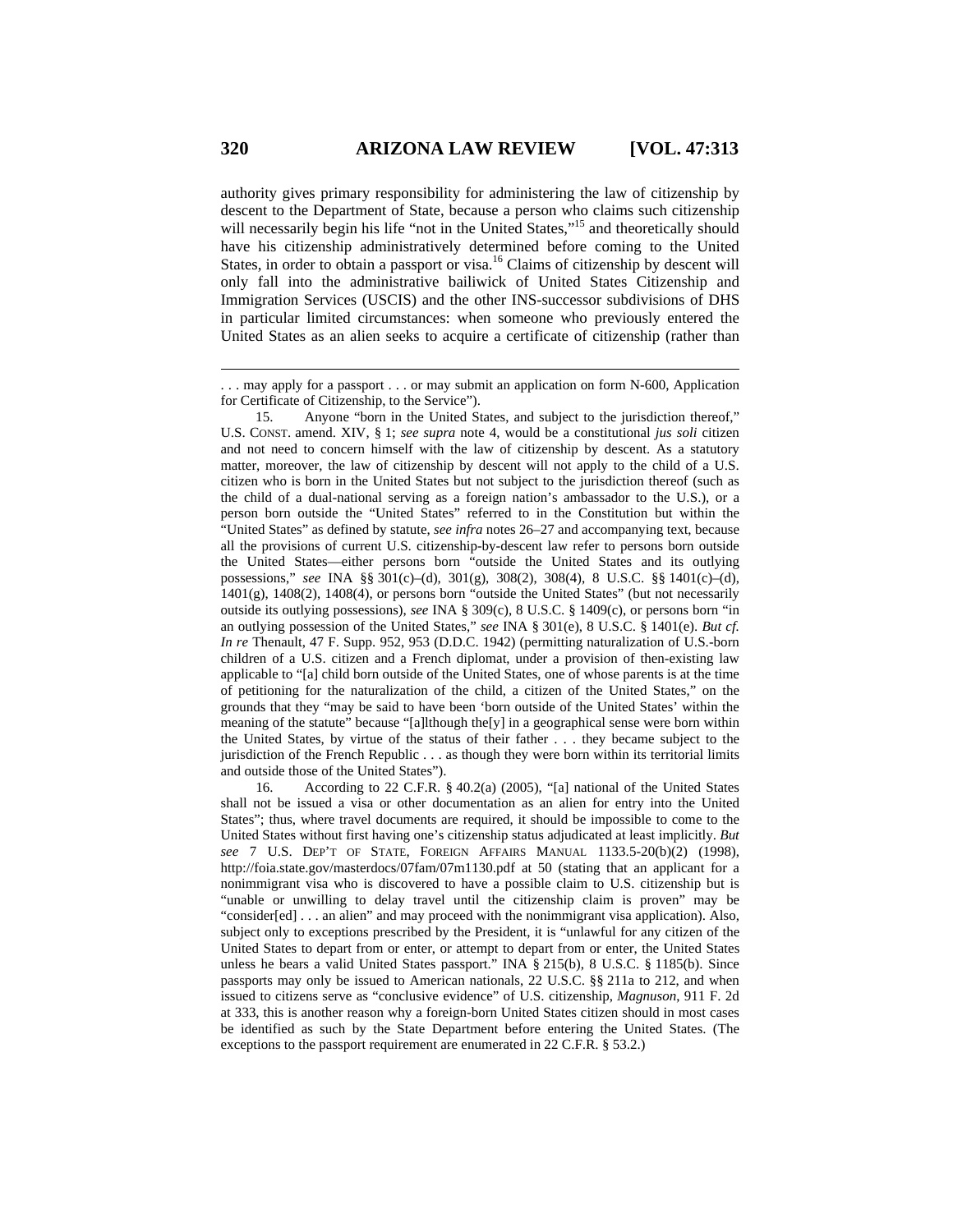choosing to apply for a passport);<sup>17</sup> when someone who previously entered the United States as an alien raises a citizenship claim belatedly as a defense against removal;<sup>18</sup> when a citizenship claimant makes his way to a U.S. port of entry without travel documents and seeks admission;<sup>19</sup> or when either someone who previously entered the United States as an alien, or the less-than-sixteen-year-old foreign-born child of a U.S.-citizen parent, has a good-faith nationality claim denied by the Department of State while outside the United States and obtains a "certificate of identity" under section 360 of the INA in order to travel to a U.S. port of entry and apply for admission.<sup>20</sup> Whichever administrative body is responsible for a citizenship claim, some form of judicial review will be available,

 18. *See, e.g.*, Nguyen v. INS, 533 U.S. 53 (2001) (on certiorari from an appeal to the Fifth Circuit of a determination, upheld by the Board of Immigration Appeals, that petitioner—who had entered as an alien—was deportable).

 19. *See* 22 C.F.R. § 53.2(b) (listing exceptions to the requirement that an American citizen have a passport in order to enter the country); *supra* note 16. It is theoretically possible that someone might get to a port of entry on a nonimmigrant visa issued to them as a noncitizen, *see supra* note 16, and then attempt entry as a citizen; once a claimant had a valid nonimmigrant visa, however, the much simpler approach would be to enter on that visa as an alien and then apply for a certificate of citizenship or passport, *see supra* note 17, at one's leisure.

 <sup>17.</sup> *See* 8 C.F.R. §§ 341.1–341.7; 8 C.F.R. § 301.1(a)(1) (stating that "a person residing in the United States who desires to be documented as a United States citizen may apply for a passport . . . or may submit an application on form N-600, Application for Certificate of Citizenship, to the Service"); U.S. CITIZENSHIP & IMMIGRATION SERVS., DEP'T OF HOMELAND SEC., APPLICATION FOR CERTIFICATE OF CITIZENSHIP, http://uscis.gov/ graphics/formsfee/forms/n-600.htm; *see also*, *e.g.*, Breyer v. Meissner, 214 F.3d 416 (3d Cir. 2000) (Commissioner of INS named in action seeking to overturn denial of certificate of citizenship to an accused war criminal who had entered as an alien, had been naturalized, and after he was denaturalized on grounds of original inadmissibility because of his war crimes and threatened with deportation, claimed citizenship by descent through his American-born mother). Unlike an administrative appeal of an admission or removal decision, *see supra* note 12, an appeal of the denial of an application for a certificate of citizenship does not go to EOIR but stays within USCIS, going to the Administrative Appeals Unit operated under the authority of the Associate Commissioner, Examinations. *See* 8 C.F.R. § 103.3(a)(1)(ii), (a)(2)(iv); Allen v. Adams, EP-03-CA-0383, 2004 U.S. Dist. LEXIS 6313 (W.D. Tex. Mar. 30, 2004), at \*6–7. (The C.F.R. sections explaining the jurisdiction of the Administrative Appeals Unit were somewhat in flux at the time of this Article, with 8 C.F.R. § 103.3(a)(1)(ii) and (a)(2)(iv) defining the Unit's jurisdiction by reference to a now-nonexistent 8 C.F.R. § 103.3(f)(2).)

 <sup>20. 8</sup> U.S.C. § 1503(b)–(c); 22 C.F.R. 50.11; *see* 8-104 CHARLES GORDON ET AL., *supra* note 12, at § 104.12[1][d]. A certificate of identity may be issued only to "a person who is not within the United States," and "only to a person who at some time prior to his application . . . has been physically present in the United States, or to a person under sixteen years of age who was born abroad of a United States citizen parent." *Id.* In theory, it can be granted to such a person when he or she "claims a right or privilege as a national of the United States and is denied such right or privilege by *any* department or independent agency, or official thereof, on the ground that he is not a national of the United States," *id.* (emphasis added), but the State Department is by far the most likely agency to be responsible for such a denial, since it is in charge of determining the nationality of a person not in the United States, *see supra* note 13 and accompanying text.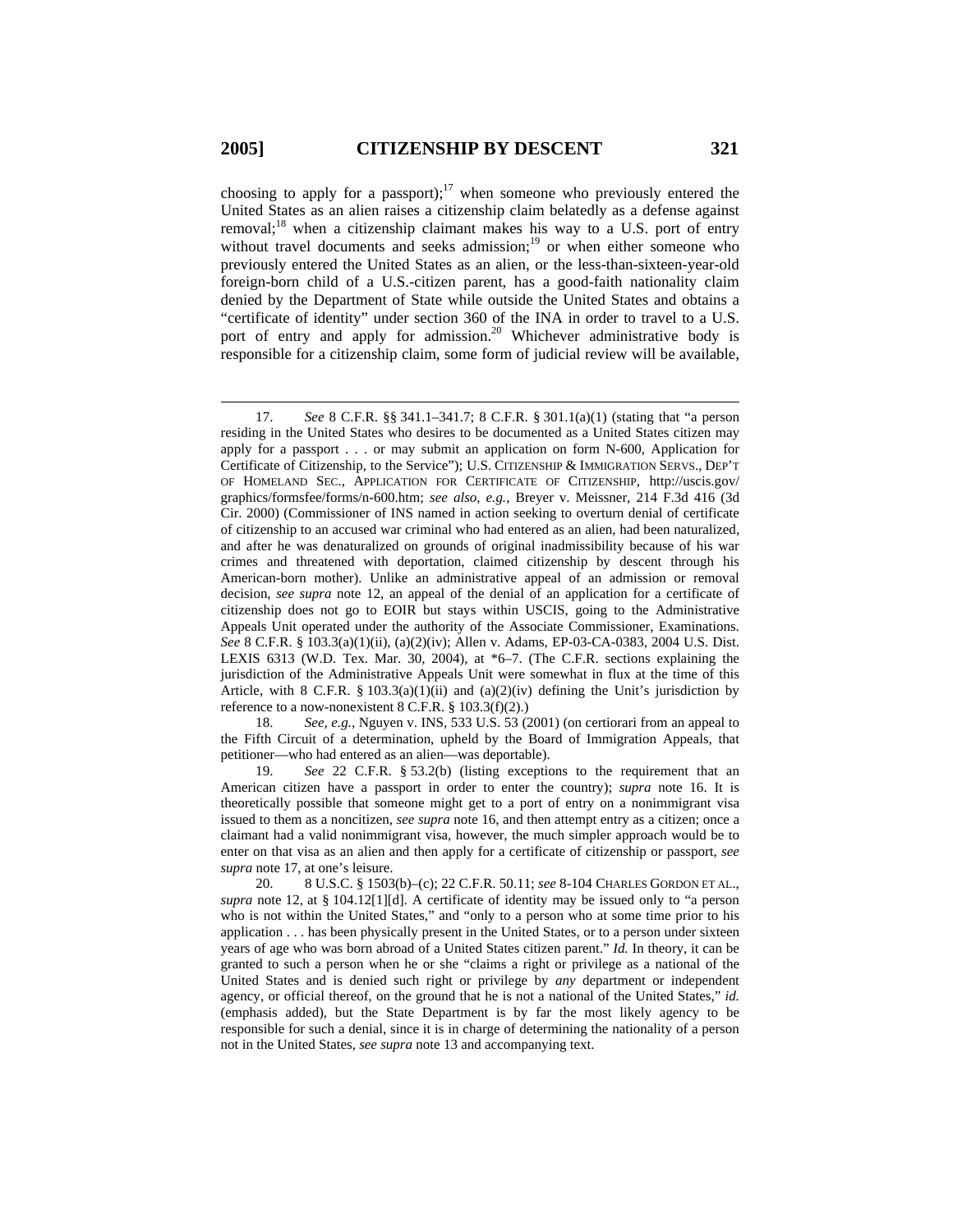whether by action for declaratory judgment,<sup>21</sup> habeas corpus,<sup>22</sup> or otherwise;<sup>23</sup> reviewing courts will give varying amounts of deference to the administrative determination.24

### *A. Section 301(c)*

Section 301(c) of the INA applies when both of the parents of a foreignborn child are American citizens. In that case, the person born to them will be a U.S. citizen at birth if either of the parents "has had a residence in the United States or one of its outlying possessions, prior to the birth of such person."<sup>25</sup> The term "the United States" as used here also includes the U.S. territories of Puerto Rico, Guam, and the U.S. Virgin Islands, $^{26}$  as well as the Commonwealth of the

25. 8 U.S.C. § 1401(c).

 26. INA § 101(a)(38), 8 U.S.C. § 1101(a)(38) (including Puerto Rico, Guam, and the U.S. Virgin Islands as part of the "United States" for INA purposes).

 <sup>21.</sup> INA § 360(a), 8 U.S.C. § 1503(a) (allowing special type of declaratory judgment action to be brought by "any person who is within the United States" and is denied some right or privilege by a government agency or official "upon the ground that he is not a national of the United States," as long as the question does not arise in the context of removal proceedings); Rusk v. Cort, 369 U.S. 367 (1962) (allowing citizenship claimant to bring ordinary suit for declaratory judgment that he was a citizen against the Secretary of State while still outside the country, rather than utilizing special procedure of INA § 360); 8-104 CHARLES GORDON ET AL., *supra* note 12, at § 104.12[2]; *see, e.g.*, Miller v. Albright, 523 U.S. 420 (1998) (suit against the Secretary of State by a putative U.S. citizen by descent, living abroad, who wanted a U.S. passport in order to enter the country); Wauchope v. Dep't of State, 985 F.2d 1407 (9th Cir. 1993) (same).

 <sup>22.</sup> *See*, *e.g.*, INA § 360(c), 8 U.S.C. § 1503(c) (stating that a final administrative determination that the holder of a certificate of identity is not entitled to admission "shall be subject to review by any court of competent jurisdiction in habeas corpus proceedings and not otherwise"); Rivera v. Ashcroft, 387 F.3d 835 (9th Cir. 2004) (allowing habeas corpus action by citizenship claimant who had already been deported).

 <sup>23.</sup> *See*, *e.g.*, INA § 242(b)(5), 8 U.S.C. § 1252(b)(5) (authorizing judicial review of nationality claims raised as a defense in removal proceedings); 8-104 CHARLES GORDON ET AL., *supra* note 12, at § 104.12[1][a–c]. Note that claims of citizenship may also be an issue in judicial proceedings uncoupled to any administrative determination, as when the putative citizen raises his claim in order to defend against a criminal charge of illegal reentry by an alien deported as a convicted felon. *See, e.g.*, United States v. Ahumada-Aguilar, 189 F.3d 1121 (9th Cir. 1999).

 <sup>24.</sup> *Compare, e.g.*, Hughes v. Ashcroft, 255 F.3d 752, 757–58 (9th Cir. 2001) (BIA view on issues of law pertaining to U.S. nationality not entitled to any deference), *and* 8-104 CHARLES GORDON ET AL., *supra* note 12, at § 104.12[2] (*de novo* determination of citizenship in declaratory judgment action), *with, e.g.*, Diallo v. INS, 232 F.3d 279, 285 (2d Cir. 2000) (stating generally that "when reviewing a determination by the BIA, we 'accord substantial deference to the [BIA]'s interpretations of the statutes and regulations that it administers'" (quoting Michel v. INS, 206 F.3d 253, 262 (2d Cir. 2000)), *and* 8-104 CHARLES GORDON ET AL., *supra* note 12, at § 104.12[1][b] (judicial review of order excluding a putative citizen is not *de novo*); *see also* Bagot v. Ashcroft, 398 F.3d 252, 259 (3d Cir. 2005) (noting that the proposition that "the position of the agencies charged with interpreting the INA" is due deference under *Chevron, U.S.A., Inc. v. Natural Res. Def. Council, Inc*., 467 U.S. 837 (1984), "is subject to some debate" where citizenship is concerned).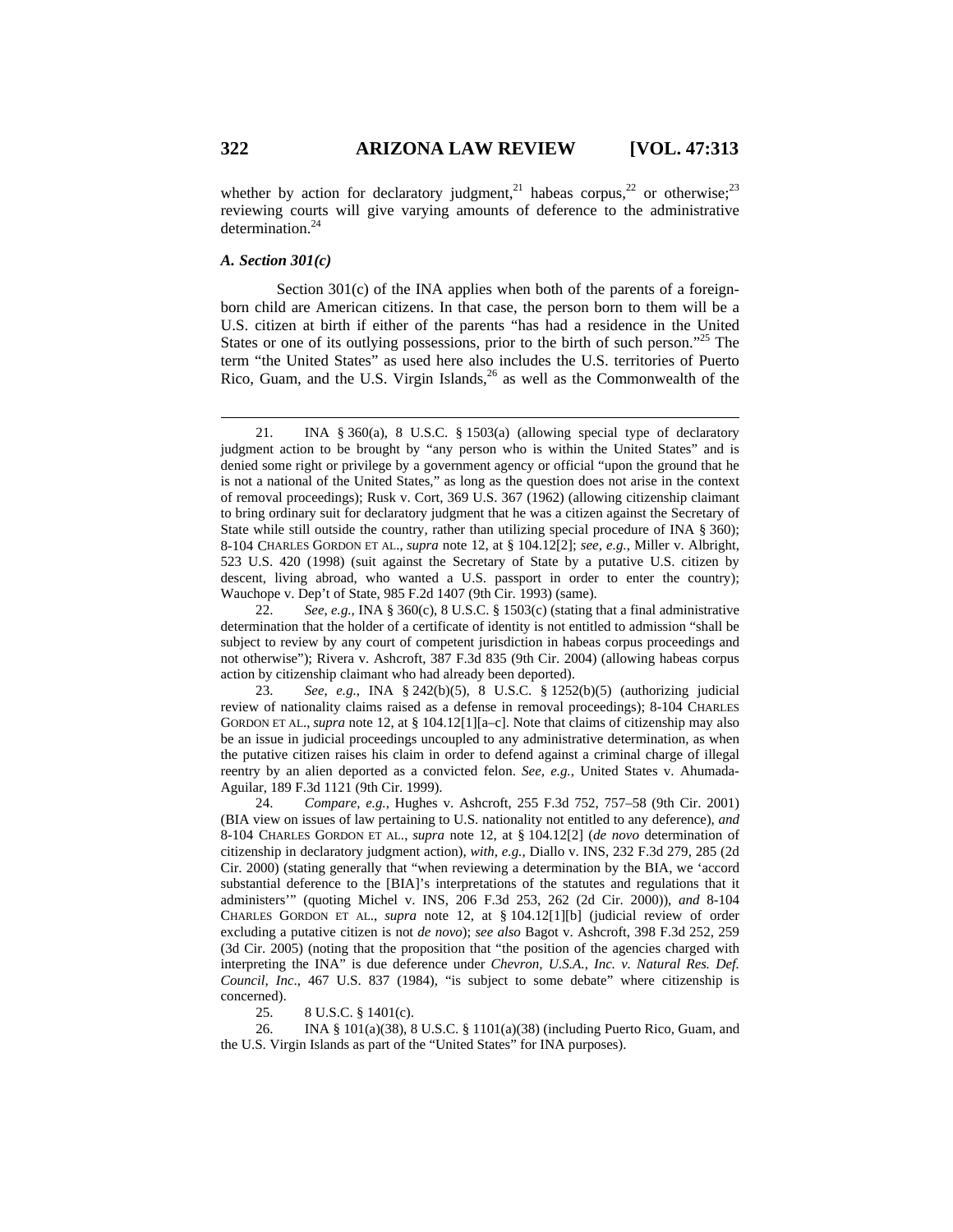Northern Mariana Islands  $(CNMI)$ ;<sup>27</sup> "outlying possessions" refers to the U.S.

 27. 7 U.S. DEP'T OF STATE, FOREIGN AFFAIRS MANUAL 1116.1-1 (1995) [hereinafter U.S. DEP'T OF STATE 1110], http://foia.state.gov/masterdocs/07fam/07m1110. pdf, at 5 (citing Covenant to Establish a Commonwealth of the Northern Mariana Islands in Political Union with the United States of America, Pub. L. No. 94-241, § 506(c), 90 Stat. 263, 269 (1976) [sic], for the proposition that "the Northern Mariana Islands are treated as part of the United States for purposes of sections 301 and 308 of the INA"); 7 U.S. DEP'T OF STATE, *supra* note 16, § 1133.3-3(b)(4), at 22 (stating that "physical presence in the . . . Northern Mariana Islands constitutes physical presence in the United States for purposes of section 301(g)"). Though the State Department takes the position that the CNMI is part of the "United States" for all purposes under INA sections 301 and 308, and there does not appear to be any authority to the contrary, it is unclear from the text of the Covenant whether this is so. Section 506 of the Covenant declares that

> the Northern Mariana Islands will be deemed to be a part of the United States under the Immigration and Nationality Act . . . for the following purposes only . . . and . . . to the extent indicated in each of the following Subsections . . . (b) With respect to children born abroad to United States citizen or non-citizen national parents permanently residing in the Northern Mariana Islands the provisions of Sections 301 and 308 of the said Act will apply.

Covenant to Establish a Commonwealth of the Northern Mariana Islands in Political Union with the United States of America § 506, 90 Stat. at 269. Read literally, this would include the CNMI within the United States for the purposes of INA sections 301and 308 only when the U.S.-citizen or noncitizen-national parent or parents who seek to transmit citizenship or noncitizen nationality under 301 or 308 permanently reside in the CNMI. Previous physical presence in the CNMI not amounting to residence, or perhaps even previous residence that has clearly terminated by the time of the child's birth, would not count as physical presence or residence in the "United States" for purposes of sections 301 and 308 if the Covenant were strictly construed.

The CNMI is an unusual entity, in that there is significant dispute over whether it is an Article IV "territory" of the United States, or a unique juridical object with its constitutional roots in the treaty power or elsewhere. *See, e.g.*, Saipan Stevedore Co. v. Office of Workers' Comp. Programs, 133 F.3d 717, 720 (9th Cir. 1998) (describing the Commonwealth as a "United States territory"); United States *ex rel.* Richards v. De Leon Guerrero, 4 F.3d 749, 753–55 (9th Cir. 1993) (stating that the Covenant rather than the Territorial Clause delineates the extent of Congressional power over the CNMI); Wabol v. Villacrusis, 908 F.2d 411, 421 n.18 (9th Cir. 1990) (stating that though "[i]t is undisputed that the Commonwealth is not an incorporated territory . . . the precise status of the Commonwealth is far from clear"); 7 U.S. DEP'T OF STATE, FOREIGN AFFAIRS MANUAL § 1121.1 (1996) [hereinafter U.S. DEP'T OF STATE 1120], http://foia.state.gov/masterdocs/07fam/ 07m1120.pdf at 1 (saying of the Northern Marianas that "these islands . . . became a territory of the United States on November 3, 1986, when The Covenant to Establish a Commonwealth of the Northern Mariana Islands in Political Union with the United States of America . . . entered fully into force"); Joseph E. Horey, *The Right of Self-Government in the Commonwealth of the Northern Mariana Islands*, 4 ASIAN-PACIFIC L. & POL'Y J. 180, 237 (2003) (arguing that "[t]he [Territorial] Clause has no application in or to the Northern Marianas"); Marie Rios-Martinez, Comment, *Congressional Colonialism in the Pacific: The Case of the Northern Mariana Islands and its Covenant with the United States*, 3 SCHOLAR 41, 53 (2000) (noting that "[t]he extent of United States sovereignty to enact legislation over the CNMI has . . . caused confusion in the courts"); Jon M. Van Dyke, *The Evolving Legal Relationships Between the United States and its Affiliated U.S.-Flag Islands*, 14 HAWAII L.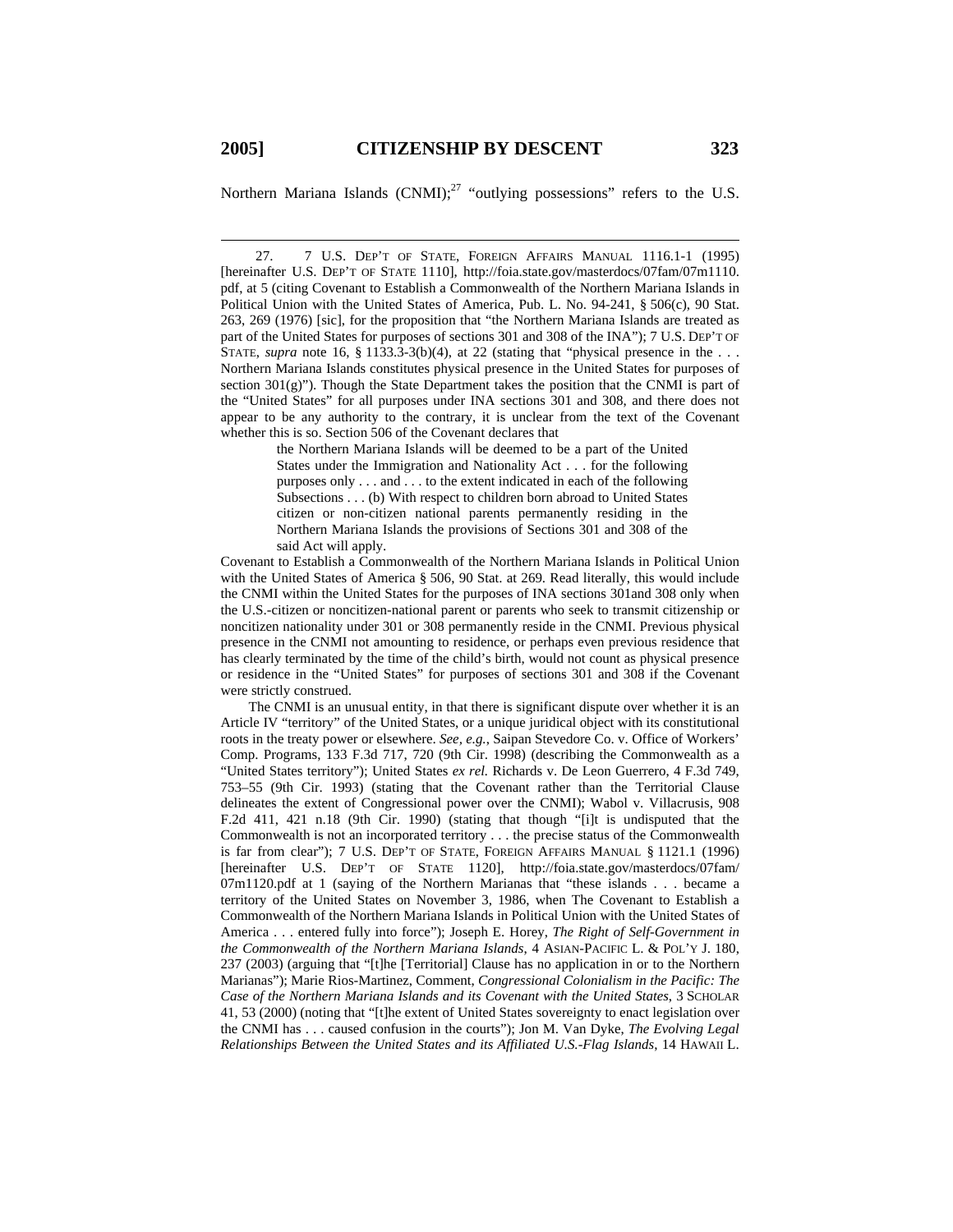territory of American Samoa.<sup>28</sup> A "residence" is defined for INA purposes as "the place of general abode . . . mean[ing] [a] principal, actual dwelling place in fact, without regard to intent."<sup>29</sup> No particular period of parental prior residence in the United States is necessary for transmission of citizenship under section  $301(c)$  where both parents are U.S. citizens, *any* prior residence by one of them will do, no matter how short in duration.30

### *B. Section 301(g)*

Section  $301(g)$  of the INA, which unlike section  $301(c)$  includes a durational requirement, governs acquisition of citizenship by children born outside U.S. territory to one U.S.-citizen parent and one alien parent. It declares that a person with such parentage is a U.S. citizen if the citizen parent, "prior to the birth of such person, was physically present in the United States or its outlying possessions for a period or periods totaling not less than five years, at least two of which were after attaining the age of fourteen years."<sup>31</sup>

The physical presence requirement of section 301(g) may be satisfied either by actual physical presence in U.S. territory<sup>32</sup> or by constructive physical

- 29. INA § 101(a)(33), 8 U.S.C. § 1101(a)(33).
- 30. 7 U.S. DEP'T OF STATE, *supra* note 16, § 1133.3-1(a)(2), at 20.
- 31. 8 U.S.C. § 1401(g).

 32. I use "U.S. territory" as a shorthand for the INA phrase "the United States or its outlying possessions." Given how "the United States" and "its outlying possessions" are defined for purposes of INA sections 301 and 308, *see supra* notes 26–28 and accompanying text, this substitution is justifiable: there are very few pieces of territory under United States sovereignty that are not included for purposes of sections 301 and 308 in the phrase "the United States or its outlying possessions." The only such areas are small islands that lack a permanent civilian population; anyone who spends a significant amount of time in places like Midway Island or Johnston Atoll is very likely to be a member of the armed forces or a civilian government employee, and thus would be considered constructively physically present in the United States for section 301(g) purposes, *see infra* text accompanying note 34, despite being outside "the United States or its outlying possessions" according to the INA definition, *see* 7 U.S. DEP'T OF STATE, *supra* note 16, § 1133.3-3(a)(3), at 21. Thus, the distinction would only matter where an unmarried mother, for whom constructive physical presence of the section-301(g) sort does not count, s*ee* INA § 309(c), 8 U.S.C. § 1409(c), and *infra* parts I.D and III.B, had spent an uninterrupted year on one of the noncovered islands but not elsewhere in U.S. territory. For information on the small U.S.-controlled islands not included in the INA definition of "the United States or its outlying possessions," see generally OFFICE OF GEN. COUNSEL, GEN. ACCOUNTING OFFICE,

REV. 445, 482–88 (1992) (concluding that "the arguments made by both the CNMI and the United States have some plausibility").

 <sup>28.</sup> *See* INA § 101(a)(29), 8 U.S.C. § 1101(a)(29) (stating that "[t]he term 'outlying possessions of the United States' means American Samoa and Swains Island.") As a practical matter, to say that "outlying possessions" means American Samoa and Swains Island is to say that "outlying possessions" means American Samoa, since Swains Island has approximately sixteen inhabitants (compared to the more than 44,000 inhabitants of American Samoa) and is administered as a part of American Samoa. *See* U.S. DEP'T OF THE INTERIOR, A BRIEF HISTORY OF SWAINS ISLAND IN AMERICAN SAMOA, *at* http://www.doi. gov/oia/Islandpages/swainsis.htm; WESTERN PACIFIC FISHERY INFORMATION CENTER, U.S. DEP'T OF COMMERCE, AMERICAN SAMOA—INTRODUCTION PAGE, *at* http://www.pifsc.noaa. gov/wpacfin/as/Pages/as\_samoa\_1.htm.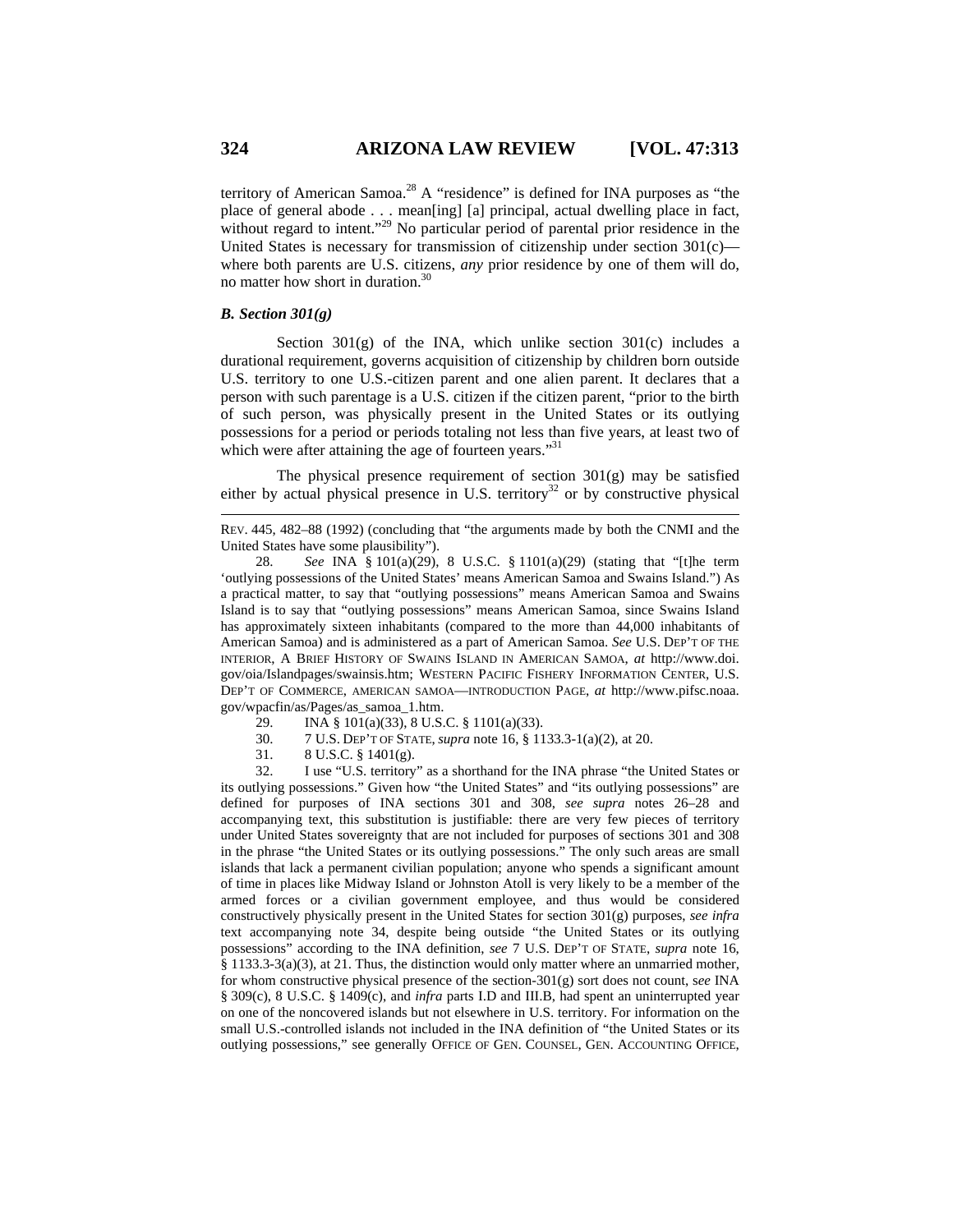presence while abroad under certain circumstances. "[P]eriods of honorable service in the Armed Forces of the United States, or periods of employment with the United States Government or with an international organization as that term is defined in section 288 of Title 22 [referring to presidentially-designated organizations in which the United States participates $33$ ]" are included in the total, as are "periods during which such citizen parent is physically present abroad as the dependent unmarried son or daughter of a person . . . serving with the Armed Forces . . . or . . . employed by the United States Government or an [appropriate] international organization."<sup>34</sup> Even when relying on actual presence in U.S. territory, a permanent residence in U.S. territory is unnecessary. In theory, temporary presences count toward the total no matter how short in duration, $35$  and in close cases involving facts like a commuter who lived in Canada or Mexico but worked in the United States, the State Department will estimate total physical presence to the hour in order to evaluate whether it was sufficient.<sup>36</sup>

The theory behind the physical presence requirement is that a citizen parent who spends enough time in the United States will absorb "American customs and values,"<sup>37</sup> which will then be transmitted to the child granted citizenship by section  $301(g)$ .<sup>38</sup> The idea of the constructive-physical-presence proviso must be that citizen parents who spend time in the U.S. military, or as employees of the U.S. government or certain international organizations in which the United States participates, will, even without physically being in the United States, absorb American customs and values that can be transmitted to their

 33. 22 U.S.C. § 288. For a list of international organizations designated as qualifying for section 301(g) constructive-physical-presence treatment, *see* 22 U.S.C. § 288 note. Some of the organizations on the list are well-known entities that one would expect to be on such a list, such as the United Nations, the Organization of American States, the International Monetary Fund, and the World Trade Organization. The list is quite extensive, however, encompassing a total of seventy-eight organizations, some of which are rather less-well-known: it includes, *inter alia*, the Great Lakes Fishery Commission, the Inter-American Statistical Institute, the Inter-American Tropical Tuna Commission, the International Coffee Organization, the International Cotton Advisory Committee, the International Cotton Institute, the International Fertilizer Development Center, the International Pacific Halibut Commission, the North Pacific Anadromus Fish Commission, and the World Tourism Organization. *See id.*

34. 8 U.S.C. § 1401(g).

 35. 7 U.S. DEP'T OF STATE, *supra* note 16, §§ 1133.3-3(a)(1), 1133.3-3(a)(3), at 21. *But cf.* Covenant to Establish a Commonwealth of the Northern Mariana Islands in Political Union with the United States of America, Pub. L. No. 94-241, § 506(b), 90 Stat. 263, 269 (1976) (apparently including the Northern Marianas within the "United States" for INA purposes only in cases of "children born abroad to United States citizen or non-citizen national parents *permanently residing* in the Northern Mariana Islands" (emphasis added)).

 36. 7 U.S. DEP'T OF STATE, *supra* note 16, §§ 1133.3-3(a)(3), 1133.3-4(c), at 21, 26–27. No affirmatively different policy for cases within the administrative jurisdiction of USCIS or the other DHS subdivisions that succeeded the INS is apparent from the C.F.R. or the INS/USCIS *Interpretations*.

37. *Id*. § 1133.3-2(b), at 21.

38. *Id*.

U.S. INSULAR AREAS: APPLICATION OF THE U.S. CONSTITUTION, Letter Report GAO/OGC-98-5, 39–63 (1997).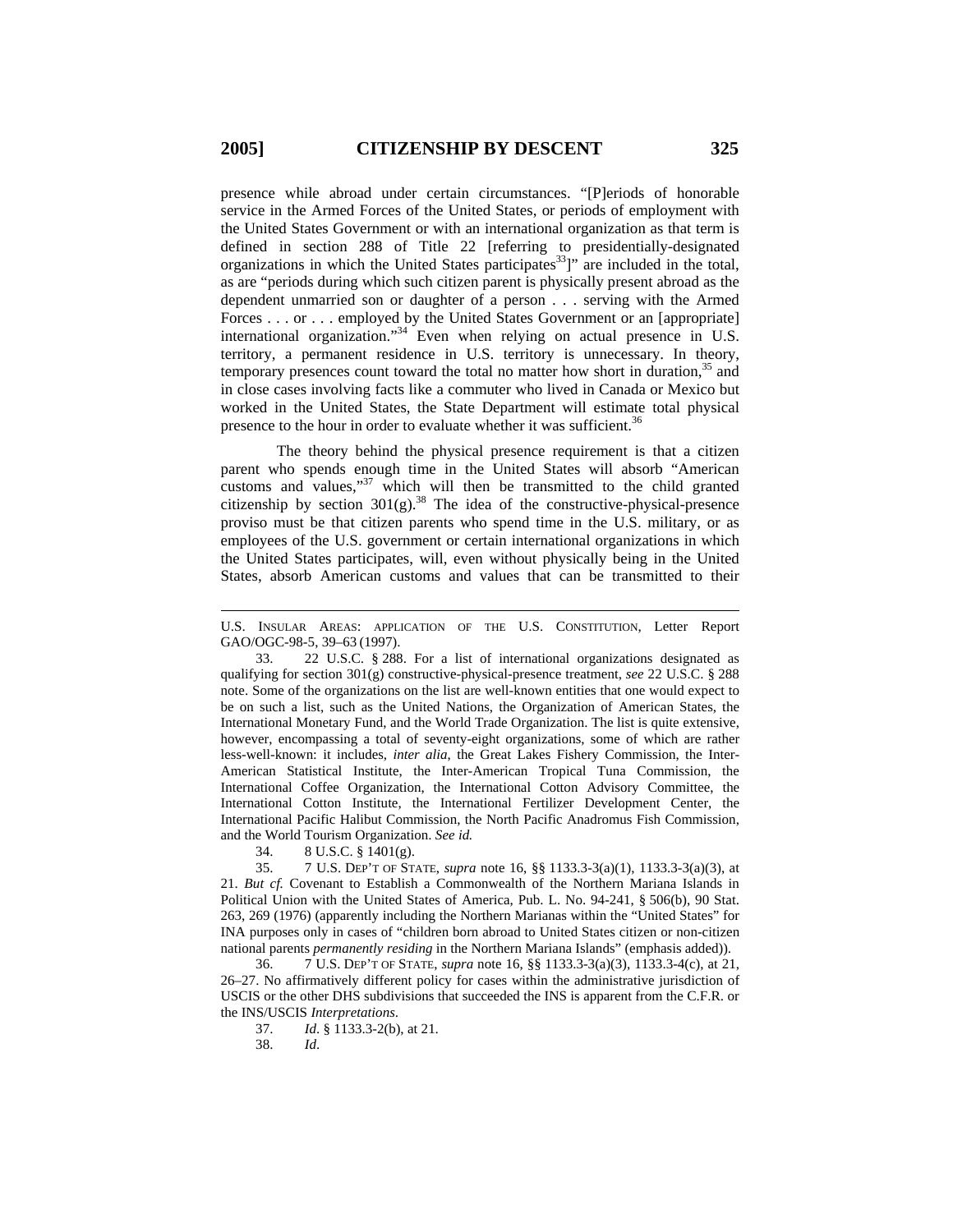children.39 Furthermore, the overseas household of such a citizen parent will be so "American" that a son or daughter living in it will be sufficiently influenced by American customs and values to pass them on to his or her children.<sup>40</sup>

### *C. Section 309(a)*

If a person is born out of wedlock to a U.S.-citizen father, INA section 309(a) commands that the provisions of section 301(c) and section 301(g)<sup>41</sup> shall apply if and only if certain conditions are met.<sup>42</sup> First, according to section  $309(a)(1)$ , "a blood relationship between the person and the father [must be] established by clear and convincing evidence.<sup>3,43</sup> Second, according to section  $309(a)(3)$ , "the father (unless deceased) [must] agree<sup>[]</sup> in writing to provide financial support for the person until the person reaches the age of 18 years."<sup>44</sup> Third, according to section  $309(a)(4)$ , one of three further conditions must be satisfied "while the person is under the age of 18 years": either "the person [must be] legitimated under the law of the person's residence or domicile," "the father [must] acknowledge[] paternity of the person in writing under oath," or "the paternity of the person [must be] established by adjudication of a competent court."45

 40. The proviso allowing time spent abroad as a civilian government official, or as a dependent of a parent abroad for an enumerated purpose, to count as constructive physical presence was added in 1966 at the urging of the State Department. Act of Nov. 6, 1966, Pub. L. No. 89-770, 80 Stat. 1322; S. REP. NO. 89-1495, at 2–3 (1966). The Department considered it particularly important to address the issue of the children of "the large number of American parents who, in recent years, have had protracted assignments abroad in conjunction with their official duties"; it was said to be "not uncommon for the children of a Foreign Service officer to spend most of their youthful years abroad accompanying the parents from one assignment to another." S. REP. NO. 89-1495 at 2 (letter of Douglas MacArthur II, Assistant Secretary for Congressional Relations).

 41. Section 309(a) also restricts the application of INA sections 301(d), 301(e), and 308(2), which are concerned with the transmission of noncitizen nationality and the implications of noncitizen nationality for the transmission of citizenship, and will be dealt with in Part IV *infra*.

- 42. 8 U.S.C. § 1409(a) (2004).
- 43. *Id.* § 1409(a)(1).

44. *Id.* § 1409(a)(3). Note that the reason section  $309(a)(2)$  has been skipped over is because it concerns part of the initial scenario assumed in order for this analysis to take place: that "the father had the nationality of the United States at the time of the child's birth." *Id.* § 1409(a)(2).

45. *Id.* § 1409(a)(4)(A)–(a)(4)(C).

 <sup>39.</sup> *Cf.* Brief for the Respondent at 15 n.8, Nguyen v. INS, 533 U.S. 53 (2001) (No. 99-2071) (noting that under a predecessor statute to the INA, a residency requirement applicable to most foreign-born children of one citizen parent and one alien parent would not apply "if the citizen parent was working abroad for the United States government or certain American institutions, on the premise that such parents were likely to 'retain their American sympathies and character' and to 'bring up their children as Americans'" (quoting *To Revise and Codify the Nationality Laws of the United States Into a Comprehensive Nationality Code: Hearings Before the House Comm. on Immigration and Naturalization*, 76th Cong., 427 (1945))).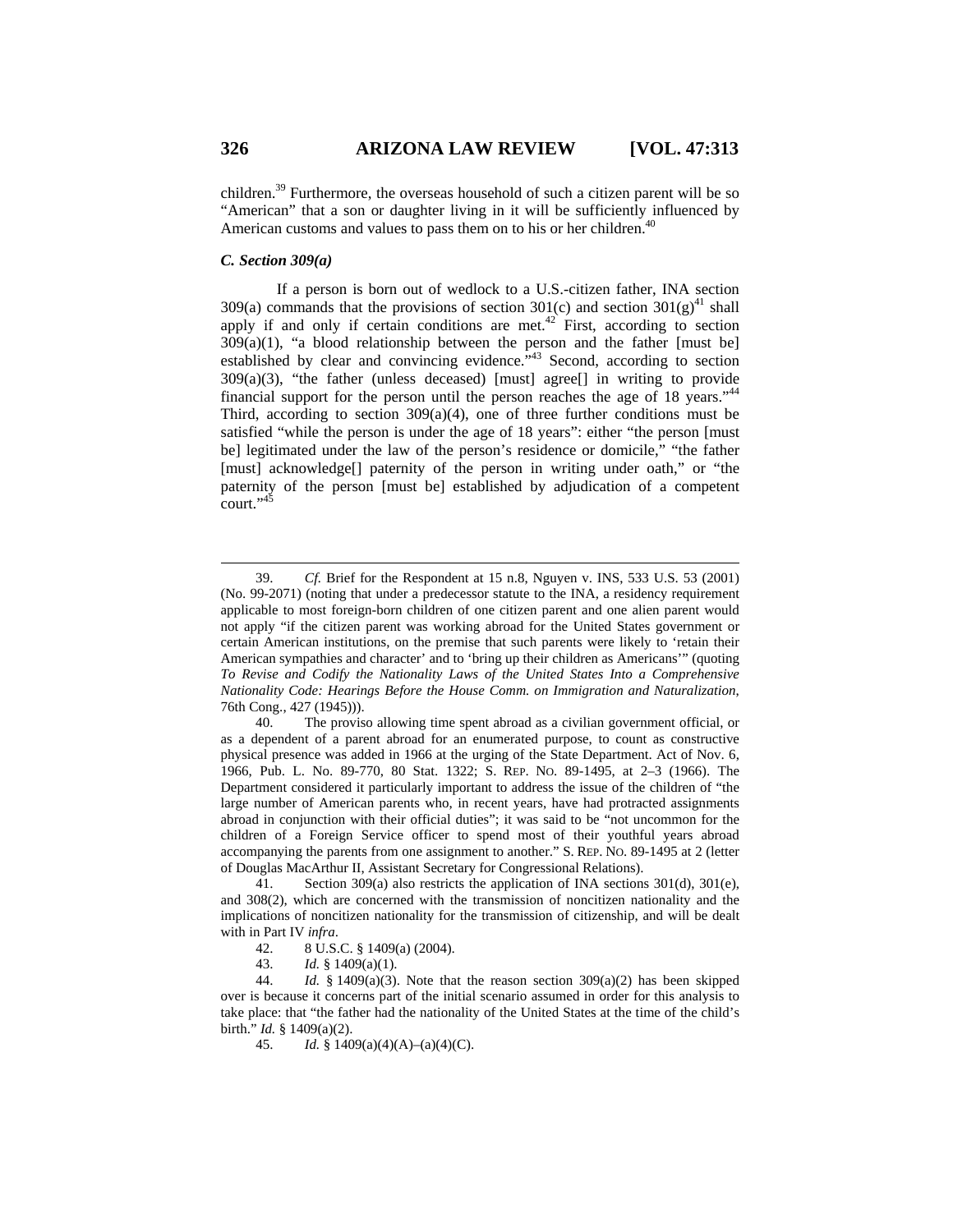### *D. Section 309(c)*

For children born out of wedlock to a U.S.-citizen mother, INA section 309(c) does not provide conditions for the application of sections 301(c) and 301(g), but rather supersedes them. According to section 309(c), "[n]otwithstanding the provision of subsection [309](a)," an out-of-wedlock child will be a citizen if its mother was a U.S. citizen at the time of its birth and "the mother had previously been physically present in the United States<sup>46</sup> or one of its outlying possessions for a continuous period of one year."47

# **II. THE DIFFERENT TREATMENT OF UNMARRIED FATHERS AND UNMARRIED MOTHERS**

#### *A. Joseph and Josephine Revisited*

The preceding description of U.S. citizenship-by-descent law should shed some light on the Joseph/Josephine hypothetical. Joseph's case is the easier to explain. If unmarried father Joseph does not think to do any paperwork specifically geared towards satisfying the requirements of U.S. citizenship law, he is unlikely to promise in writing to support his child until age eighteen (even if he is in fact supporting his child), or to acknowledge paternity of his child under oath. Thus, the condition of section  $309(a)(3)$  will not be met, and assuming that Joseph does not legitimate the child, $48$  and there is no court adjudication of paternity, none of the alternative conditions of section  $309(a)(4)$  will be met either. Regardless of how much time Joseph has spent in the United States, and regardless of how close a relationship actually exists between Joseph and his child, section 309(a) will prevent the application of section  $301(g)$  to transmit citizenship to Joseph's child.

To explain the outcome of the Josephine hypothetical, one must dig a bit deeper. If egg-donor Josephine qualifies as the "mother" of the child conceived from her donated egg, then that child will be a citizen under INA section 309(c), because Josephine is not married to the child's father (so that the child is born out of wedlock if she is its mother), and Josephine has "previously been physically present in the United States . . . for a continuous period of one year."49 The only remaining question is whether an egg donor is a "mother."

 <sup>46.</sup> The term "United States" may have a slightly different meaning for purposes of section 309 $(c)$  than it does for purposes of sections 301 $(c)$  and 301 $(g)$ : it appears from the text of the law that created the Commonwealth of the Northern Mariana Islands, *see* Covenant to Establish a Commonwealth of the Northern Mariana Islands in Political Union with the United States of America, Pub. L. No. 94-241, § 506(a), 90 Stat. 263, 269 (1976), that the Northern Mariana Islands are not included in the "United States" for purposes of section 309 of the INA, though they are included for purposes of sections 301 and 308. *See infra* Part III.B.3.

 <sup>47. 8</sup> U.S.C. § 1409(c). INA section 309(c) actually speaks in terms of the "nationality status" of the mother, so that its rule also applies to the transmission of noncitizen nationality. *See infra* Part IV*.*

 <sup>48.</sup> Legitimation is usually accomplished by marriage to the child's mother, though this is not the only possible mechanism. 7-93 CHARLES GORDON ET AL., *supra* note 12, at § 93.04; s*ee infra* notes 75–78 and accompanying text.

 <sup>49. 8</sup> U.S.C. § 1409(c).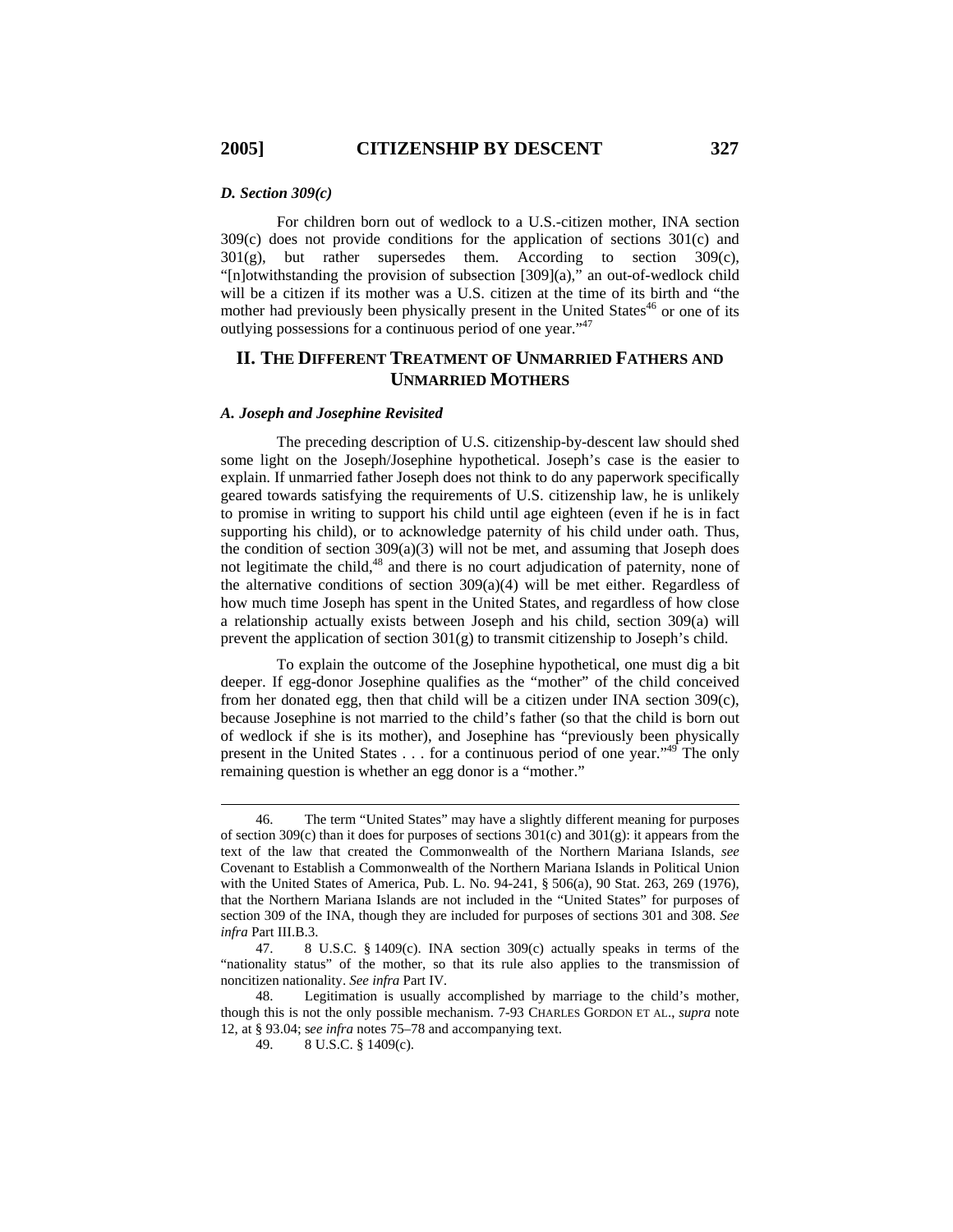The official policy of the Department of State tells us that Josephine is indeed the child's mother for citizenship-law purposes. The Department's *Foreign Affairs Manual* instructs that "[a] child born abroad to a foreign surrogate mother who was not the egg-donor and whose claimed mother (egg-donor) . . . was a U.S. citizen is treated for [U.S.] citizenship purposes . . . as a child born out of wedlock to a U.S. citizen mother."50 According to the State Department rule, "[t]he status of the surrogate mother is immaterial to the issue of citizenship transmission.<sup>51</sup> The logic underlying the rule appears to be that only the egg-donor, as the genetic mother, has the "blood relationship" which, according to the Department, is "essential" for the transmission of citizenship by descent.<sup>52</sup> Thus, whether or not egg-donor Josephine intends any future relationship with the child conceived from her egg—whether or not she is the "intentional parent," as that term is used in the surrogacy literature<sup>53</sup>—her child will likely be declared a citizen.<sup>54</sup>

 53. *See* Richard F. Storrow, *Parenthood by Pure Intention: Assisted Reproduction and the Functional Approach to Parentage*, 53 HASTINGS L. J. 597 (2002) (discussing the concepts of "intentional parenthood" and "intentional parents").

 54. It is possible that DHS or EOIR could take a different view in one of the relatively few citizenship-by-descent cases that come within the administrative jurisdiction of DHS and its subdivisions, or that the Attorney General could issue a contrary ruling, *see supra* note 10 and accompanying text, or that the courts could decide the matter differently (although not in a case administratively before the State Department, since that Department would hardly appeal to the courts to dispute the validity of its own policy and a person found to be a citizen under the policy would not appeal either). If one assumes that either the egg-donor or the gestational mother is the true "mother" for purposes of section 309(c), however, then refusing to consider the egg-donor the mother would imply that the gestational mother is the true mother, leading to cases in which citizenship was transmitted despite a complete lack of blood relationship, and parentage could not be verified by a DNA test. Perhaps DHS or EOIR or a court could rely on the principle that "[l]egal relationships between parents and children are typically governed by state law" even in citizenship cases, Fierro v. Reno, 217 F.3d 1, 4 (1st Cir. 2000), and look to state law rather than a uniform biological definition of "mother," but an approach completely divorced from biological parenthood would seem to be in tension with the INA's explicit inclusion of special requirements for adopted children, *see*, *e.g.*, INA §§ 101(c)(1), 101(b)(1)(E)(ii), 101(b)(1)(F)(ii), 8 U.S.C. §§ 1101(c)(1), 1101(b)(1)(E)(ii), 1101(b)(1)(F)(2). And even if the *Foreign Affairs Manual* is not entitled to *Chevron* deference because it is a mere

 <sup>50. 7</sup> U.S. DEP'T OF STATE, *supra* note 16, § 1131.4-2(b), at 4.

 <sup>51.</sup> *Id*. at § 1131.4-2(c). Although DHS has no similar explicit policy, it does not appear to have any contrary policy either, and as discussed earlier most citizenship-bydescent determinations will fall under the administrative jurisdiction of the Department of State. *See supra* notes 15–20 and accompanying text.

 <sup>52. 7</sup> U.S. DEP'T OF STATE, *supra* note 16, § 1131.4-1(a), at 2. *But cf.* Scales v. INS, 232 F.3d 1159, 1165–66 (9th Cir. 2000) (rejecting requirement of blood relationship in the case of a child born in wedlock and legally presumed to be the son of a U.S.-citizen father, and refusing to defer to the *Foreign Affairs Manual*'s statements about the importance of a blood relationship, both "[b]ecause Petitioner [wa]s not a person 'not in the United States,' [and therefore] the State Department [wa]s not the agency entrusted with the determination of [his] citizenship," and because a mere "agency manual[]" was not entitled to deference as an agency interpretation of a statute under *Chevron U.S.A., Inc. v. Natural Resources Defense Council, Inc.*, 467 U.S. 837 (1984) (quoting 8 U.S.C. § 1104(a)(3) and Christensen v. Harris County, 529 U.S. 576, 587 (2000))).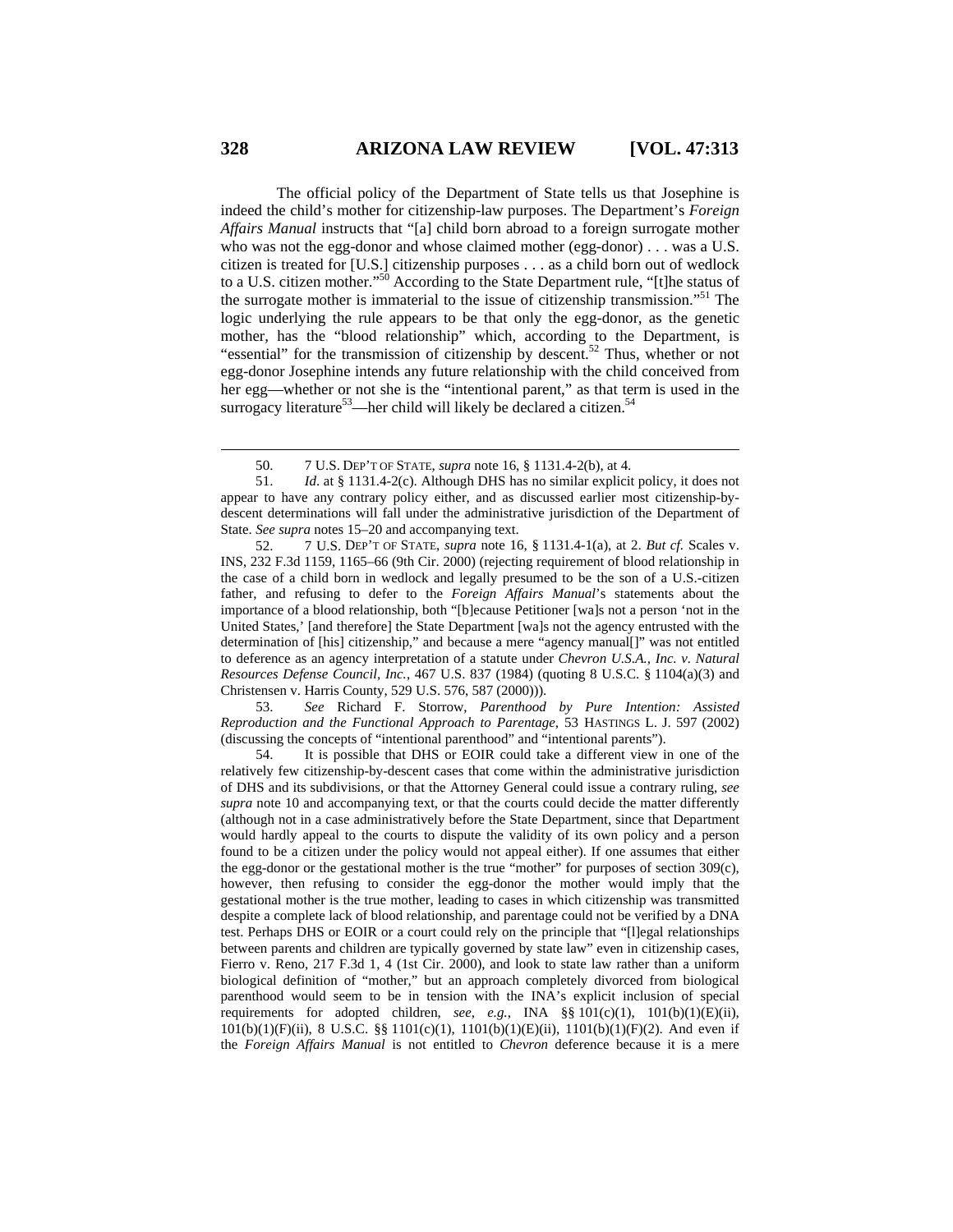### *B. Unconvincing Justifications for Section 309(a):* **Nguyen v. INS** *and Presence at Birth*

With the Josephine hypothetical in mind, the policy justifications given by the U.S. government for the outcome of cases like the Joseph hypothetical become less convincing. These justifications were well explicated in *Nguyen v. INS*, where the Supreme Court upheld as constitutional the effect of section 309(a) on a father very similar to our hypothetical Joseph.<sup>55</sup>

Joseph Boulais, a U.S. citizen who had "lived in the United States continuously through his early adulthood,"<sup>56</sup> was the father of petitioner Tuan Anh Nguyen, but had never married Nguyen's Vietnamese-citizen mother. Nguyen's mother abandoned him at birth;<sup>57</sup> Nguyen lived for some time with the family of another Vietnamese woman with whom Boulais had a romantic relationship, and when Nguyen was less than six years old, Boulais brought him to the United States and raised him in Texas.<sup>58</sup> When the INS obtained a deportation order against Nguyen based on his plea of guilty at age twenty-two to charges of sexual assault on a child, Nguyen appealed on the ground that he was actually a citizen.<sup>59</sup> The Board of Immigration Appeals rejected Nguyen's claim because of his father's failure to comply with the requirements of INA section  $309(a)(4)$ : before Nguyen reached the age of eighteen, Boulais had not legitimated Nguyen, acknowledged paternity of Nguyen in writing, or established Nguyen's paternity in court.<sup>60</sup> Nguyen appealed to the Fifth Circuit and then to the Supreme Court, arguing that section 309 violated equal protection principles<sup>61</sup> because it imposed stricter

55. Nguyen v. INS, 533 U.S. 53 (2001).

 56. Brief of Petitioners at 4, *Nguyen* (No. 99-2071) (citing Appellate Record at 84–86).

 57. Nguyen v. INS (*Nguyen I*), 208 F.3d 528, 530 (5th Cir. 2000), *aff'd*, 533 U.S. 53 (2001).

58. *Nguyen*, 533 U.S. at 57.

 $\overline{a}$ 

 59. *Id*. 60. *Nguyen I*, 208 F.3d at 533. Nguyen's father's failure to fulfill the section 309(a)(3) requirement that he have promised in writing to support his son until the age of eighteen was not mentioned both because failure to fulfill section 309(a)(4) rendered section 309(a)(3) irrelevant, and because Nguyen's birthdate entitled him, under a transitional provision of the statute, to elect application of an earlier version of section 309(a) that did not include the support-promise requirement, although it did require legitimation rather than either of the alternative ways of satisfying current section 309(a)(4). *Nguyen*, 533 U.S. at 60; Brief for the Respondent at 33 n.15, *Nguyen* (citing 8 U.S.C. § 1409(a) (1982) and Immigration and Nationality Act Amendments of 1986, Pub. L. No. 99-653, 100 Stat. 3655, as added by Immigration Technical Corrections Act of 1988, Pub. L. No. 100-525, § 8(r), 102 Stat. 2609, 2618–19). *See also infra* Part II.C.3 (discussing Nguyen's apparently overlooked claim to citizenship under the old version of section 309(a)).

 61. Nguyen's claim was not under the Equal Protection Clause of the Fourteenth Amendment, which only applies to the states, but rather under the "the equal protection guarantee embedded in the Due Process Clause of the Fifth Amendment." *Nguyen*, 533 U.S. at 57.

<sup>&</sup>quot;agency manual," *Scales*, 232 F.3d at 1166 (quoting *Christensen*, 529 U.S. at 587), it is still "entitled to respect" to the extent that it has "the power to persuade." *Christensen*, 529 U.S. at 587 (quoting Skidmore v. Swift & Co., 323 U.S. 134, 140 (1944)).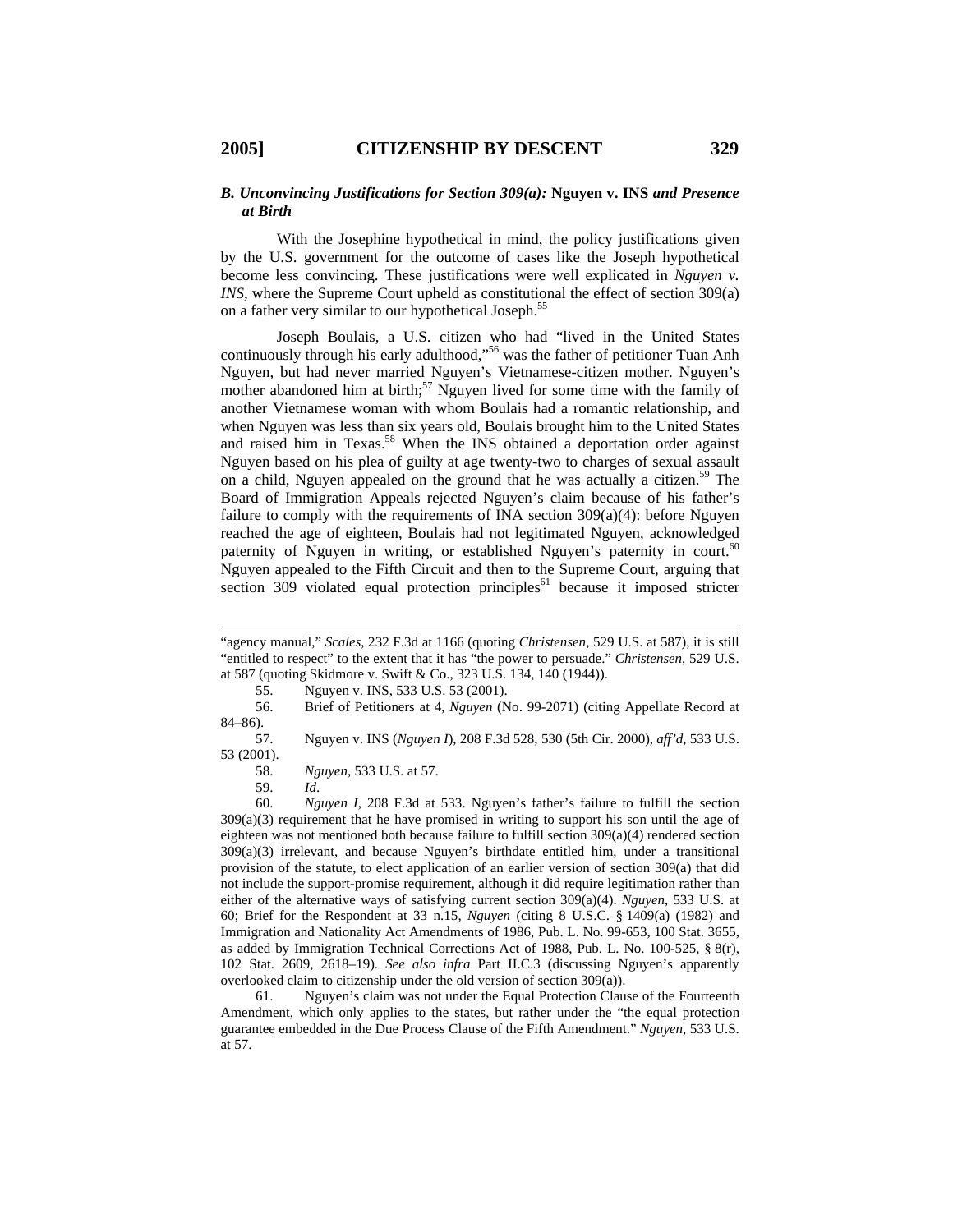requirements when the U.S.-citizen parent of a citizenship claimant born out of wedlock was the father rather than the mother, but both courts rejected his claim.<sup>62</sup>

The Supreme Court in *Nguyen* accepted the government's argument that the differences between mothers and fathers are sufficient to justify the INA's differing treatment of them under the equal protection standard for a gender-based classification. That is, the INA's differentiation between parental genders "serves important governmental objectives and . . . the discriminatory means employed are substantially related to the achievement of those objectives."<sup>63</sup> The requirements of section 309(a)(4), the Court held, serve to ensure proof of a biological parent-child relationship and to "ensure that the child and the citizen parent have some demonstrated opportunity or potential to develop . . . a relationship . . . that consists of the real, everyday ties that provide a connection between child and citizen parent and, in turn, the United States."64 Formal requirements similar to those of section 309(a)(4) need not be imposed on a citizen mother of an out-ofwedlock child, Justice Kennedy wrote for the majority, because "[t]he mother's status is documented in most instances by the birth certificate or hospital records and the witnesses who attest to her having given birth,"65 and "[t]he mother knows that the child is in being and is hers and has an initial point of contact with him . . . [so that] [t]here is at least an opportunity for mother and child to develop a real, meaningful relationship."<sup>66</sup> The key reason that facial gender-neutrality was said not to be required, and would in fact allegedly be "hollow," is that "the mother is always present at birth, but  $\dots$  the father need not be."<sup>67</sup>

The problem with this analysis is apparent from the Josephine hypothetical: the "mother," as defined by the Department of State, need not be present at a child's birth. Where the egg donor and gestational mother are different persons, the gestational mother is the one who will necessarily be present at the birth, but the egg donor is the one given the right to transmit citizenship. In the voluminous literature attacking *Nguyen* on various grounds,<sup>68</sup> this issue of egg

 <sup>62.</sup> *Nguyen*, 533 U.S. at 58–59; *Nguyen I*, 208 F.3d at 535.

 <sup>63.</sup> *Nguyen*, 533 U.S. at 60 (quoting United States v. Virginia, 518 U.S. 515, 533 (1996)) (further internal quotations omitted).

 <sup>64.</sup> *Id.* at 64–65.

 <sup>65.</sup> *Id.* at 62.

 <sup>66.</sup> *Id.* at 65.

 <sup>67.</sup> *Id.* at 64.

 <sup>68.</sup> *See, e.g.*, Rachel K. Alexander, Casenote, Nguyen v. INS*: The Supreme Court Rationalizes Gender-Based Distinctions in Upholding an Equal Protection Challenge*, 35 CREIGHTON L. REV. 789 (2002); Kif Augustine-Adams, *Gendered States: A Comparative Construction of Citizenship and Nation*, 41 VA. J. INT'L L. 93 (2000); Erin Chlopak, Comment, *Mandatory Motherhood and Frustrated Fatherhood: The Supreme Court's Preservation of Gender Discrimination in American Citizenship Law*, 51 AM. U.L. REV. 967 (2002); Fernandez, *supra* note 1; Jung Kim, Case Comment, Nguyen v. INS*: The Weakening of Equal Protection in the Face of Plenary Power*, 24 WOMEN'S RIGHTS L. REP. 43 (2002); Manisha Lalwani, Comment, *The "Intelligent Wickedness" of U.S. Immigration*  Law Conferring Citizenship to Children Born Abroad and Out-of-Wedlock: A Feminist *Perspective*, 47 VILL. L. REV. 707 (2002); Melanie L. Shender, Note, Nguyen v. INS*: No, Your Honor, Men Are Not From Mars*, 36 U.C. DAVIS L. REV. 1023 (2003); Lica Tomizuka, *The Supreme Court's Blind Pursuit of Outdated Definitions of Familial Relationships in*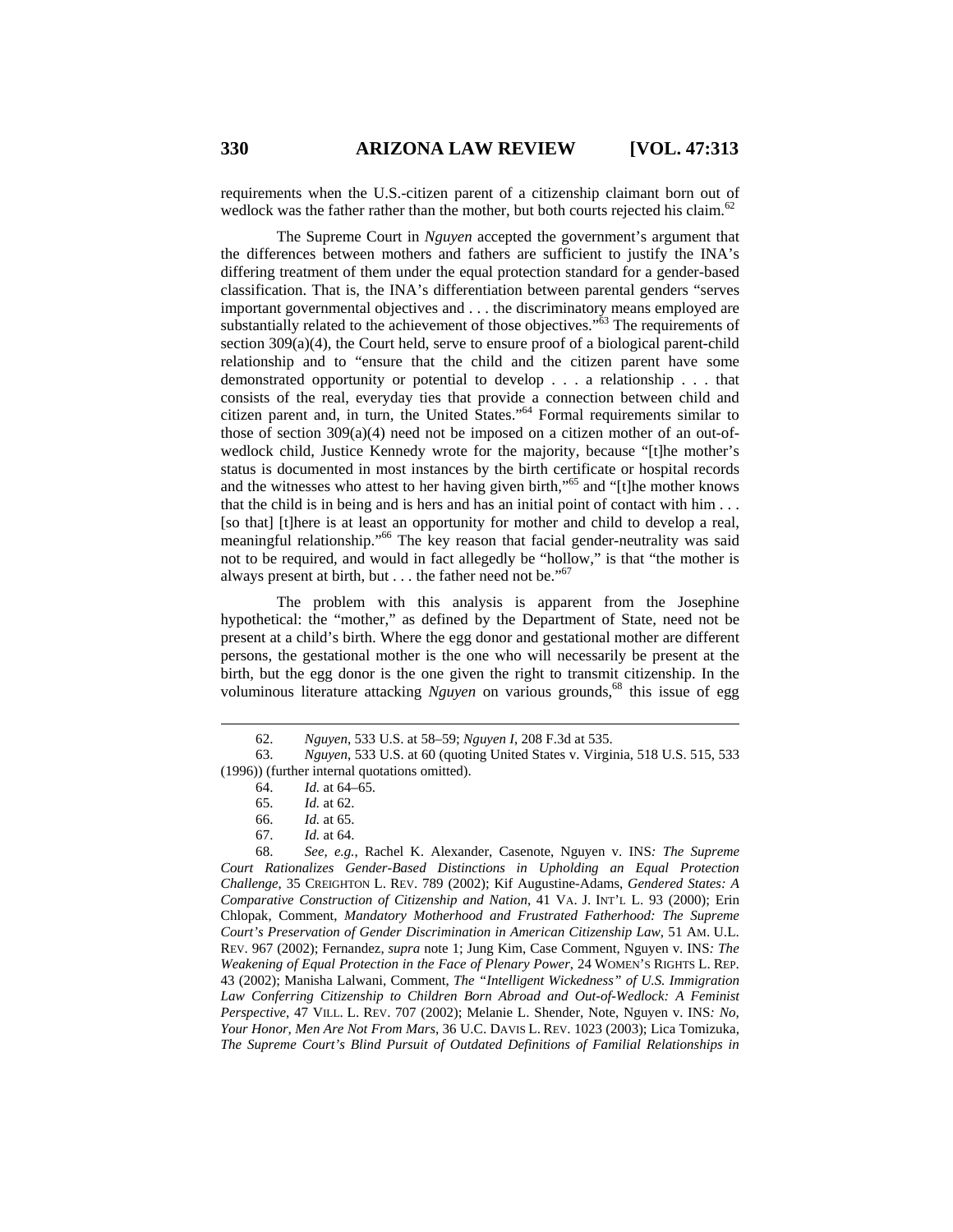donation and surrogate parenthood has not gone completely unnoticed: Lica Tomizuka pointed out that "[f]athers do not have to be at the birth of their child, but neither does the biological mother when a surrogate is carrying the biological mother's baby to term."69 This sort of reasoning drove Laura Weinrib to conclude with respect to egg donors that "the Court would be analytically bound to exclude such mothers [who do not as a matter of biological necessity have to be present at birth], and their children, from the coverage of [8 U.S.C.] § 1409(c)—even if they were in fact present at birth."70 But we know from the *Foreign Affairs Manual* that far from excluding such mothers from the scope of section  $309(c)$ , the State Department has made an affirmative decision to administratively *include* them.<sup>71</sup> This casts significant doubt on the logic supposedly underlying section 309(a)(4), whether or not it affects *Nguyen*'s holding that the statute is constitutional.<sup>72</sup>

#### *C. Section 309(a) as a Trap for the Unwary*

Another problem with section 309(a) from a policy perspective is that it will tend disproportionately to penalize those who are not aware of its details. Fathers who act as one would expect concerned fathers to act, but do not know to do the proper paperwork before their children turn eighteen, will often fail to transmit citizenship to their children, while distant and uncaring fathers with little involvement in their children's lives will often be able to transmit citizenship if they know the details of the law.73

# *1. Section 309(a)(4)*

 $\overline{a}$ 

The purpose of section 309(a)(4), according to the *Nguyen* majority, is to establish that the father had an opportunity to develop a "real, meaningful relationship" with his child, one involving "the real, everyday ties that provide a connection between child and citizen parent and, in turn, the United States."<sup>74</sup>

 69. Tomizuka, *supra* note 68, at 310 (2002). *See also* Ashley Moore, Note, *The Child Citizenship Act: Too Little, Too Late for Tuan Nguyen*, 9 WM. & MARY J. OF WOMEN & L. 279, 282–83 (2003) (suggesting that the increasing availability of certain types of surrogacy implies that "the Court must look beyond the assumption that by bearing a child the woman is the genetic and legal mother").

70. Weinrib, *supra* note 68, at 245 n.107.

 71. 7 U.S. DEP'T OF STATE, *supra* note 16, § 1131.4-2(b), at 4. *See supra* notes 50–54 and accompanying text.

 72. Because the Nguyen Court found no equal protection violation under normal standards, it did not decide whether the plenary power doctrine, granting broader deference to Congress in the immigration context, extended from its original context of the admission and expulsion of conceded aliens to the context of citizenship transmission. *Nguyen*, 533 U.S. at 72–73; LEGOMSKY, *supra* note 3, at 92–93, 1202. The Court also did not decide whether it would have the power to confer citizenship on Nguyen as a remedy for any unconstitutionality. *Nguyen*, 533 U.S. at 72.

 73. *See* Miller v. Albright, 523 U.S. 420, 485–86 (1998) (Breyer, J., dissenting) ("A father with strong ties to the child may, simply by lack of knowledge, fail to comply with the statute's formal requirements. A father with weak ties might readily comply.").

74. *Nguyen*, 533 U.S. at 64–65.

*Upholding the Constitutionality of 8 U.S.C. 1409 in* Nguyen v. INS, 20 LAW & INEQ. J. 275 (2002); Laura Weinrib, *Protecting Sex: Sexual Disincentives and Sex-Based Discrimination in* Nguyen v. INS, 12 COLUM. J. GENDER & L. 222, 245 n.107 (2003).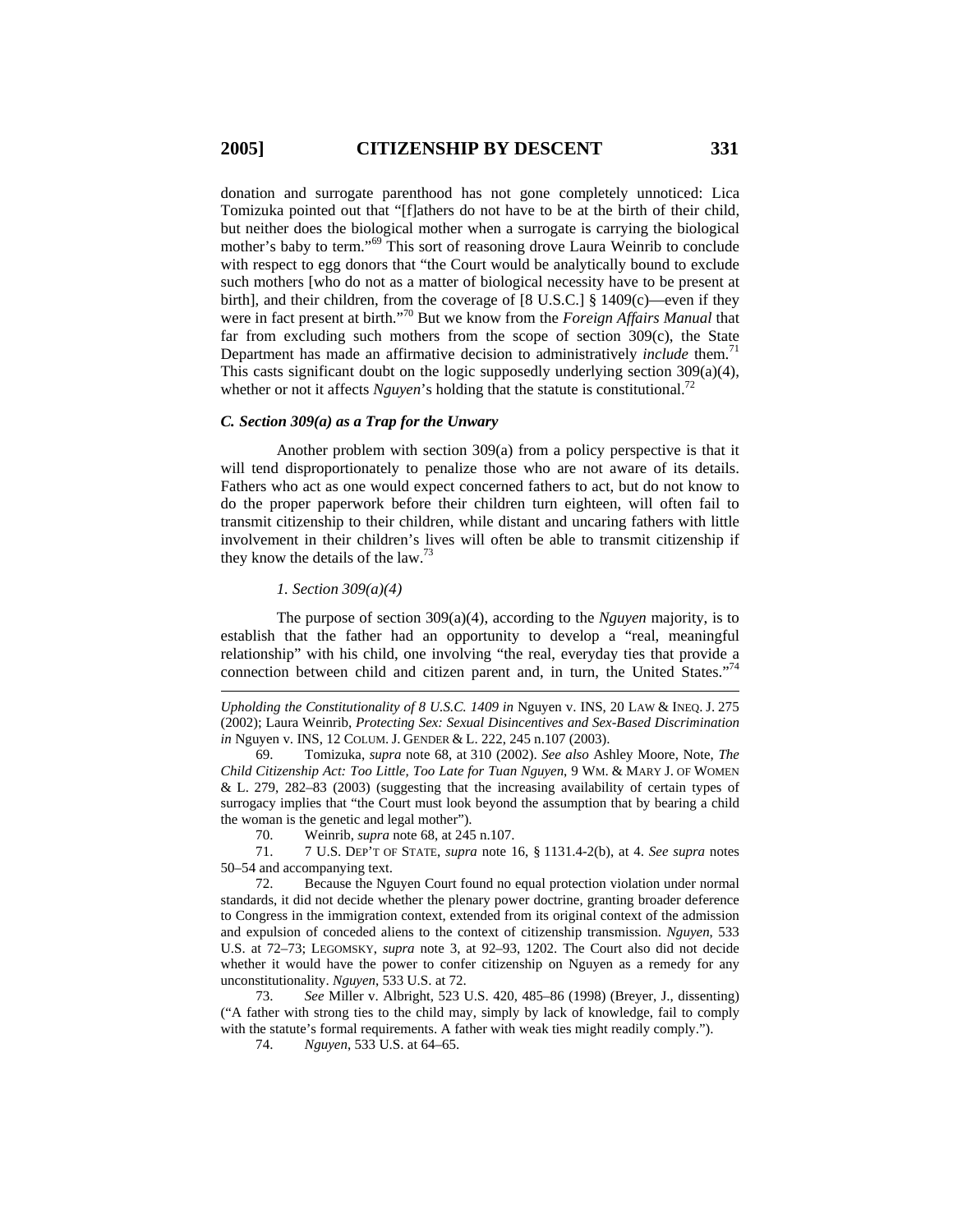Thus, the test of section  $309(a)(4)$  should pick out fathers who have had an opportunity to develop such a relationship with their children, especially those who have actually developed such a relationship.

Section  $309(a)(4)(A)$ , allowing satisfaction of  $309(a)(4)$  by legitimation of the child under the laws of the child's residence or domicile, does make some progress towards this goal even where the father is unaware of its provisions.<sup>75</sup> Legitimation can often be accomplished by acts that a caring father who had a "meaningful relationship" with his child might perform without knowing the details of the law: in most if not all jurisdictions, marriage of the father to the child's mother will suffice,  $76$  and in some jurisdictions, legitimation can be accomplished without marriage if the father acknowledges the child as his own and receives it into his home.<sup>77</sup> (The laws of some jurisdictions do not even recognize "illegitimacy," but rather give marital and nonmarital children equal rights;<sup>78</sup> it has been held that such a law makes all children in such a jurisdiction legitimate as of the time it was passed.<sup>79</sup>) But there are some factual scenarios, such as the

 77. 7 U.S. DEP'T OF STATE, *supra* note 16, § 1133 Exhibit 1133.4-2a, at 91–95 (citing California, Colorado, Idaho, Maryland, Minnesota, Missouri, Nevada, Pennsylvania, Texas, Utah, Washington and Wyoming law as providing for legitimation by father holding out child as his own and/or receiving child into his home); *see, e.g.*, Burgess v. Meese, 802 F.2d 338, 340–41 (9th Cir. 1986) (finding legitimation to have occurred under Washington law by father receiving child into father's home and holding out child as father's own); U.S. CITIZENSHIP & IMMIGRATION SERVS., DEP'T OF HOMELAND SEC., INTERPRETATIONS 309.1(b)(2)(ii) [hereinafter INTERPRETATIONS], *available at* http://uscis.gov/graphics/ lawsregs/interp.htm (discussing legitimation by acknowledgment under section 230 of the California Civil Code).

 78. *See* Lau v. Kiley, 563 F.2d 543, 548–51 (2d. Cir 1977) (discussing the law of the People's Republic of China); O'Donovan-Conlin v. U.S. Dep't of State, 255 F. Supp. 2d 1075, 1082 (N.D. Ca. 2003); 7 U.S. DEP'T OF STATE, *supra* note 16, § 1133 Exhibit 1133.4-2a, at 91–95 (citing Arizona, Illinois and Oklahoma statutes, and ambiguously citing Oregon statute); OR. REV. STAT. § 109.060 (2001).

 79. *See Lau*, 561 F.2d at 551; *In re* Sanchez, 16 I. & N. Dec. 671, 672–73 (1979), 1979 BIA LEXIS 3, at \*3–6; 7 U.S. DEP'T OF STATE, *supra* note 16, § 1133.4-2(b)(4)(a)(ii), 2b(4)(a)(vii), at 31. *Lau* speaks in terms of such a child having become "legitimate" rather than having been "legitimated," 561 F. 2d at 551, and *Sanchez* holds that such a child either becomes "legitimate" or is "legitimated," which of the two descriptions is appropriate not having mattered in the context at issue there, 16 I. & N. Dec. at 673, 1979 BIA LEXIS 3 at \*6. The State Department states that "legitimation," by definition, is "the giving, to a child born out of wedlock, the legal status of a child born in wedlock, who traditionally has been called a 'legitimate' child." 7 U.S. DEP'T OF STATE, *supra* note 16, § 1133.4-2(b)(4)(a)(ii), 2(b)(4)(a)(vii), at 31. On that view, which seems the only reasonable interpretation of the word "legitimation," it is logically impossible to distinguish between "legitimation" and the process of becoming "legitimate"—the two are the same thing, and the only distinction between a "legitimate" child and a "legitimated" one is that the child whom we refer to simply as "legitimate" has ordinarily (in the absence of a change in the law during his or her lifetime) never *not* been legitimate, whereas the child whom we refer to as "legitimated" has acquired the rights of a legitimate child because of events after his or her birth.

 <sup>75. 8</sup> U.S.C. § 1409(a)(4)(A) (2004).

 <sup>76. 7</sup> U.S. DEP'T OF STATE, *supra* note 16, § 1133 Exhibit 1133.4-2a, at 84–88; 7-93 GORDON ET AL., *supra* note 12, at § 93.04.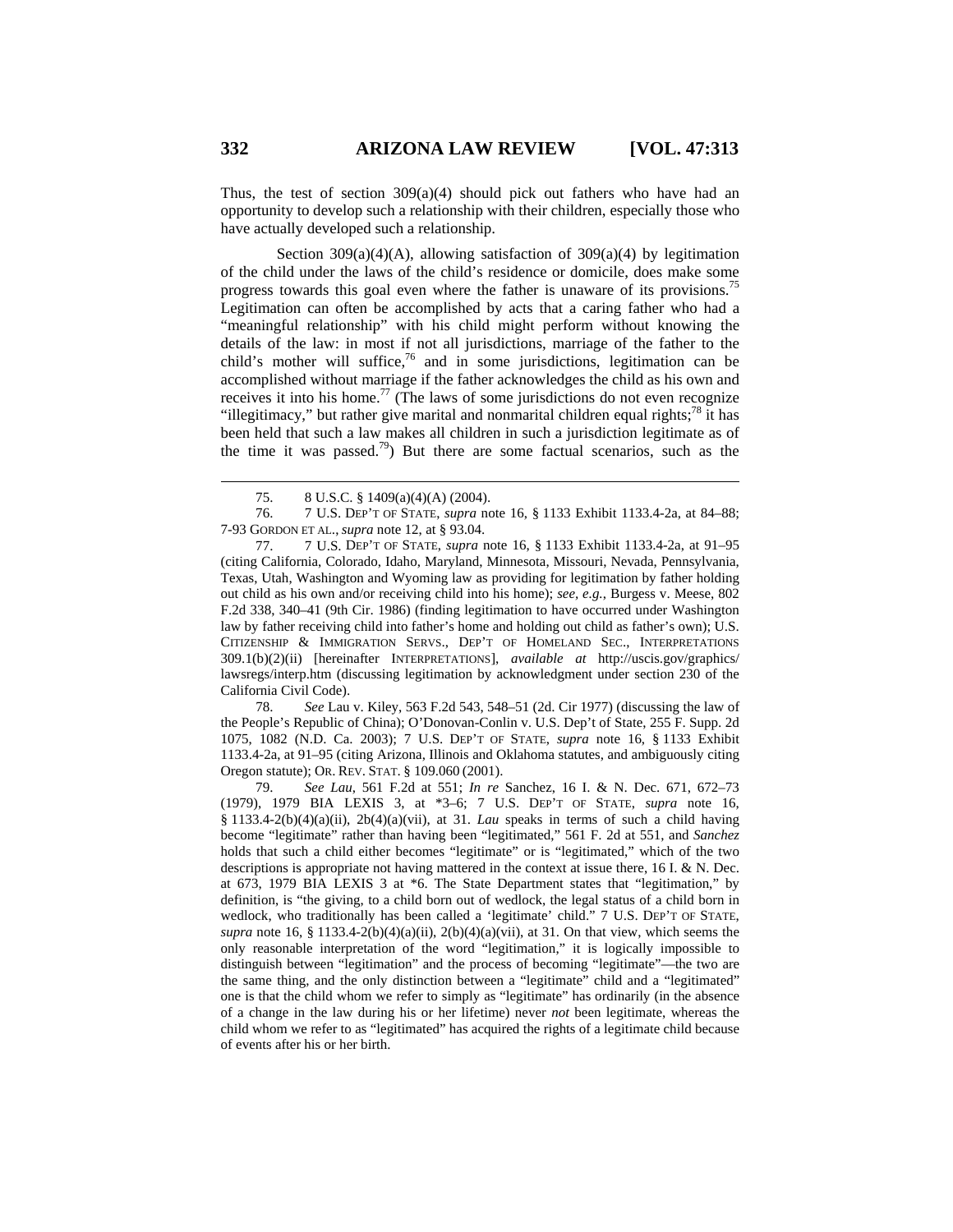maternal abandonment in *Nguyen*, where marriage to the child's mother is not a realistic option for the father; when facts like these arise in a jurisdiction where only marriage legitimates, the requirements of section  $309(a)(4)$  can be met only if, while the child is under 18 years of age, "the father acknowledges paternity of the [child] in writing under oath,"<sup>80</sup> or "the paternity of the [child] is established by jurisdiction of a competent court."<sup>81</sup> And even where a father has performed acts that legitimate his child under the law of the relevant jurisdiction, he may not know that law, and thus may not realize the legal significance of his legitimating acts and the importance of preserving and presenting evidence of them. $82$  In such cases, the likelihood that a father who has a "meaningful relationship" with his child will satisfy the requirements of section  $309(a)(4)$  depends greatly on whether he is aware of that provision's existence.

While one might expect a father who had a close relationship with his children to acknowledge them publicly and take them into his home (which legitimates in some but not all jurisdictions), one would not necessarily expect him to acknowledge paternity in writing under oath, or go to court to get an official declaration that the children are his. $83$  Only a father who knew of the requirements of section  $309(a)(4)$  would be likely to make a declaration of paternity "in writing [and] under oath." Thus, where legitimation under the laws of the relevant jurisdiction is not a realistic option, section  $309(a)(4)$  is very unlikely to be satisfied by a father who does not find out about its details until after his child turns eighteen.<sup>84</sup>

### *2. Section 309(a)(3)*

Section  $309(a)(3)$  is also quite difficult for a father to satisfy incidentally without knowledge of the law. Recall that under section  $309(a)(3)$ , the father can transmit citizenship to a person only if "the father (unless deceased) has agreed in writing to provide financial support for the person until the person reaches the age of 18 years."85 That the father *actually provide* financial support is not enough; he

 <sup>80. 8</sup> U.S.C. § 1409(a)(4)(B).

 <sup>81.</sup> *Id.* § 1409(a)(4)(C).

 <sup>82.</sup> *See infra* Part II.C.3 (regarding Tuan Anh Nguyen's apparently overlooked claim to citizenship).

 <sup>83.</sup> In fact, one would expect a judicial determination of paternity to be more likely where the father seeks to *avoid* responsibility for the child and someone else, such as the mother, seeks to force such responsibility on him. *See* Miller v. Albright, 523 U.S. 420, 486 (1998) (Breyer, J., dissenting) (noting that "a child might obtain an adjudication of paternity 'absent any affirmative act by the father, and perhaps even over his express objection'" (quoting *Miller*, 523 U.S. at 434 (Stevens, J.))); 7 U.S. DEP'T OF STATE, *supra*  note 16, § 1133.4-2(b)(4)(c)(i), at 32 (stating that "[e]stablishment of legal relationship by . . . court adjudication of paternity . . . need not be pursued unless the father is unable or unwilling to acknowledge the child").

 <sup>84.</sup> *See* Fernandez, *supra* note 1, at 952 (noting that a hypothetical U.S.-citizen father of a foreign-born child, whose mother abandoned the child after the child's birth, may "not [have been] aware that, pursuant to [section  $309(a)(4)$ ], he needed either to legitimate [his son], acknowledge that [his son] is his son in writing under oath, or seek adjudication to establish his paternity before [his son] turned eighteen").

 <sup>85. 8</sup> U.S.C. § 1409(a)(3).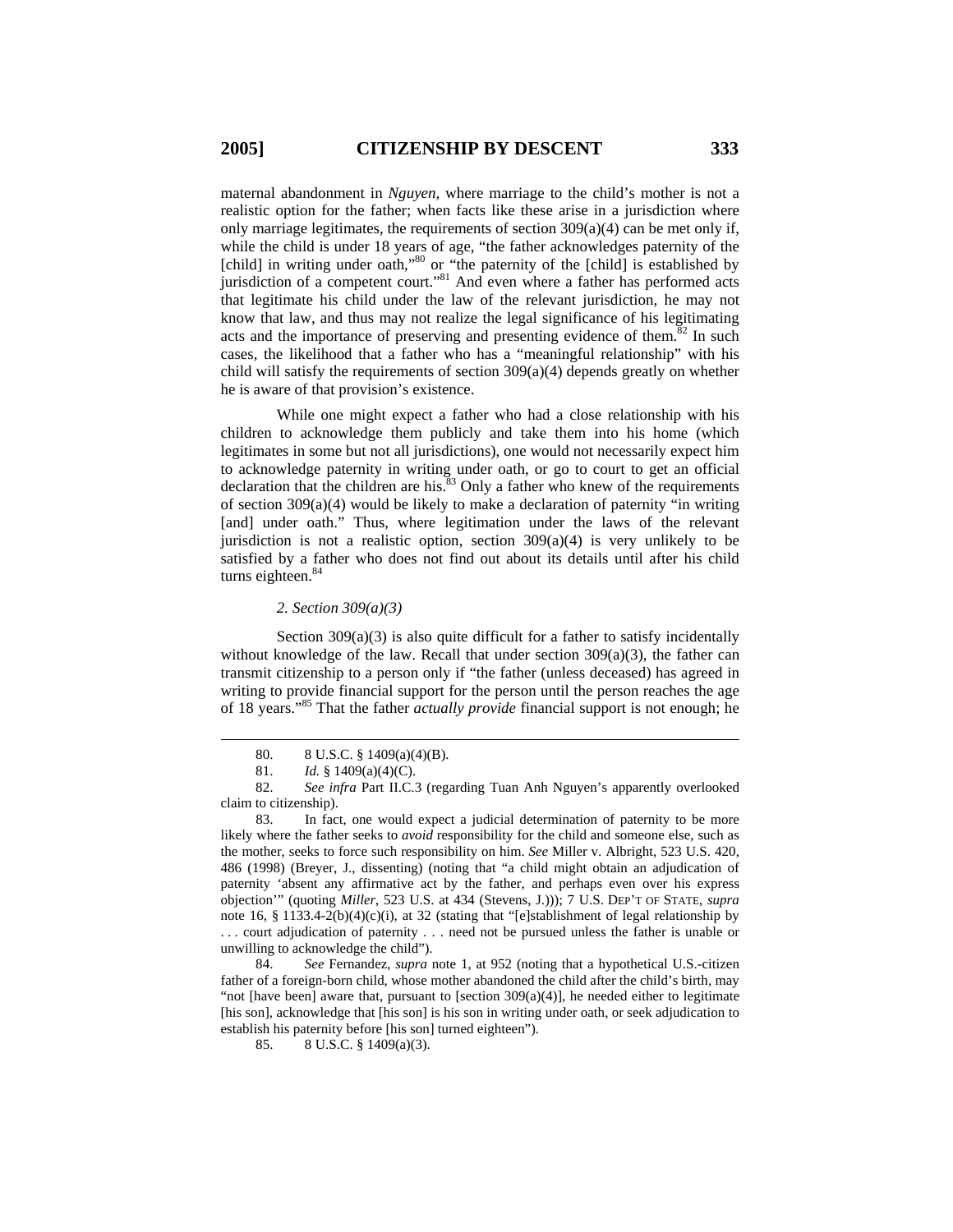must agree in writing to do so. $86$  It seems obvious that many fathers who provide support for their out-of-wedlock children will not, independently of the citizenship laws, be moved to memorialize in writing the fact that they are doing this and intend to continue. Thus, fathers who provide financial support to their children, and even have or share physical custody of their children, may easily be prevented from passing citizenship to their children if they live to see their children reach the age of eighteen but do not find out about the details of section  $309(a)(3)$  in time.

Fathers who know the details of the law, on the other hand, will often find section  $309(a)(3)$  to be a trivial requirement. The purported purpose of section  $309(a)(3)$  is "to facilitate the enforcement of a child support order and, thus, lessen the chance that the child could become a financial burden to the states."<sup>87</sup> Although this rationale makes some sense with respect to children who travel to the United States before age eighteen and thus should have their citizenship status definitively adjudicated before that time,<sup>88</sup> it does not apply to children who do not enter the country before adulthood, and for the fathers of such children it is quite easy to get around section 309(a)(3) without incurring any real obligations. Section 309(a)(3) does not require that the support promise be made some particular length of time before the child turns eighteen.<sup>89</sup> A father fully aware of the legal regime could simply go to a U.S. consulate a few days before his child's eighteenth birthday,  $90$  sign an about-to-expire 309(a)(3) promise of support and a 309(a)(4)(B)

 <sup>86.</sup> O'Donovan-Conlin v. U.S. Dep't of State, 255 F. Supp. 2d 1075, 1083–84 (N.D. Ca. 2003); 7 U.S. DEP'T OF STATE, *supra* note 16, § 1133.4-2(b)(3)(a)–(b), at 30 (stating that "[a] child who cannot present a written support agreement . . . cannot be documented as a U.S. citizen unless it is proven that the father is dead" and that "a local law obliging fathers to support children born out of wedlock is not sufficient"). The result in *O'Donovan-Conlin* arguably does not rule out transmission of citizenship by citizen fathers who support their children without promising to do so in writing, because the father in that case had proven only \$5,000 in total support, and even that had not been provided through checks written by him personally, but rather through checks sent by his parents at his request and drawn on a trust fund set up for him. 255 F. Supp. 2d at 1078, 1083, 1085. The *O'Donovan-Conlin* court, however, phrased its holding broadly, declaring that "the statute clearly requires that plaintiff Conlin had to agree in writing to support . . . O'Donovan-Co[n]lin until the age of 18" and that "[t]he statute is unambiguous and clearly states that the U.S.-citizen father must have made such a written promise of support." 255 F. Supp. 2d at 1086.

 <sup>87.</sup> *Miller*, 523 U.S. at 432 n.9 (quoting Brief for Respondent at 25–26 & n.13, *Miller* (No. 96-1060), quoting in turn *Hearings on H.R. 4823 et al. before the Subcomm. on Immigration, Refugees, and International Law of the House Comm. on the Judiciary*, 99th Cong., 2d Sess., 150 (1986) (statement of Joan M. Clark, Assistant Secretary of State for Consular Affairs)).

 <sup>88.</sup> *See supra* note 16 and accompanying text.

 <sup>89. 7</sup> U.S. DEP'T OF STATE, *supra* note 16, § 1133.4-2(b)(3)(c)(v), at 30. In fact, the text of section  $309(a)(3)$  does not explicitly require that the promise be made before the child turns eighteen at all, though the State Department's *Foreign Affairs Manual* rules out the possibility of a father signing a meaningless lapsed promise after that time, *id.*, and what little case law there is on the subject implicitly agrees. *See O'Donovan-Conlin*, 255 F. Supp. 2d at 1085–86.

 <sup>90.</sup> *Cf. Miller*, 523 U.S. at 434 ("If the citizen is the unmarried male . . . for at least 17 years []after [the birth] he need not provide any parental support, either moral or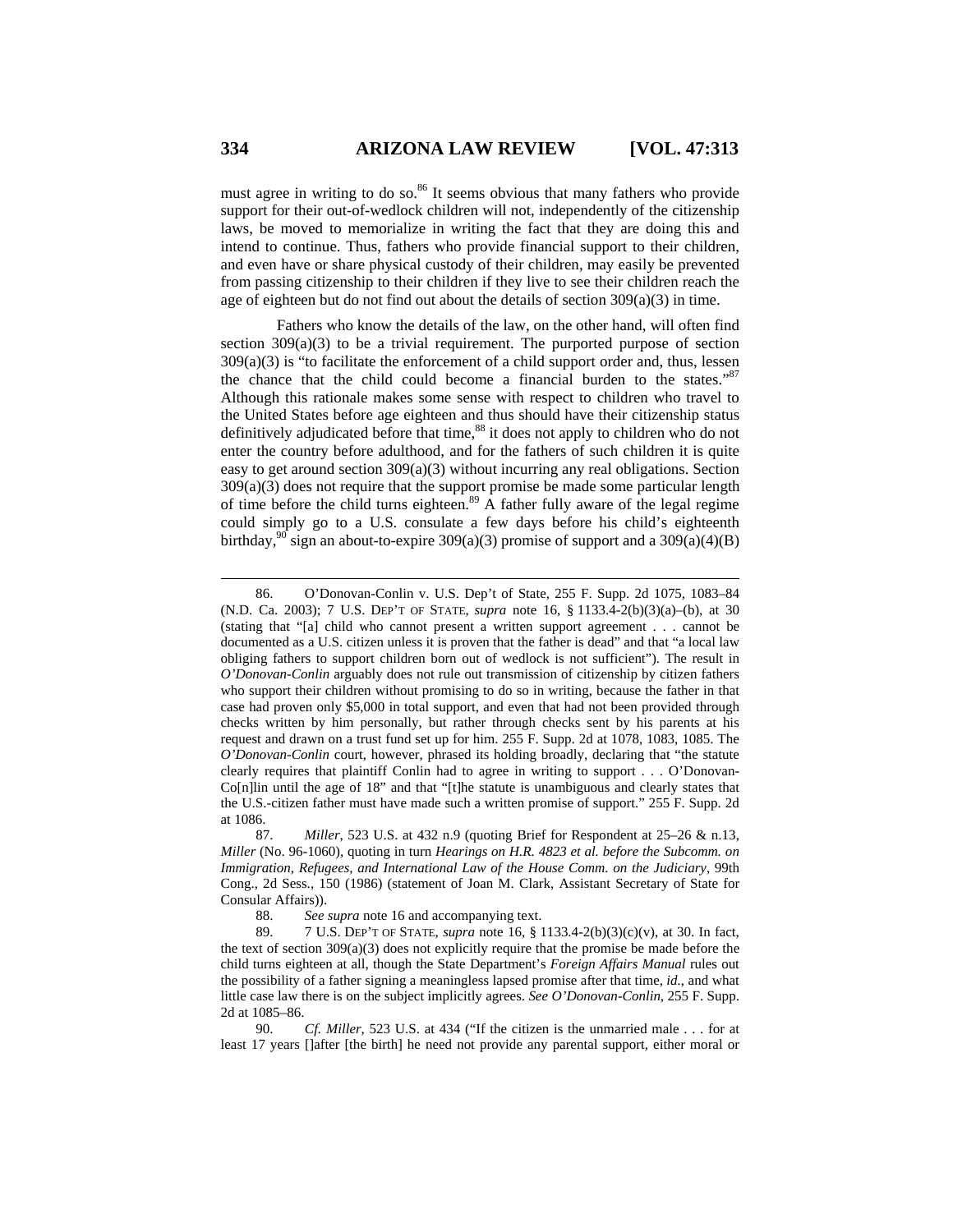acknowledgement of paternity, and apply for a Consular Report of Birth Abroad<sup>91</sup> for his child. He would thus avoid incurring any meaningful financial obligation.

The only purpose section 309(a)(3) could really serve with regard to children who do not enter the United States before age eighteen is as a kind of backup legitimation requirement in cases where local law renders section 309(a)(4) essentially meaningless. Legitimation under 309(a)(4)(A) can occur automatically by operation of law for all children in a jurisdiction, if that jurisdiction abolishes all legal distinctions between children born in wedlock and children born out of wedlock.<sup>92</sup> In such cases, where the father does not have to do anything to satisfy section 309(a)(4), requiring fulfillment of the section 309(a)(3) condition can accomplish what the *Nguyen* majority saw as the purpose of section 309(a)(4): establishing that there was an opportunity for the father and child to develop a relationship. If the father signs a promise of support, this at least proves that he knows his child exists—as fulfillment of  $309(a)(4)(B)$  by signing a statement of paternity would prove, but automatic legitimation does not.

In cases where the father "legitimates" his child in a more conventional sense by taking the child into his home and holding it out as his own or perhaps even by marrying the child's mother, however, section 309(a)(3) will be little but a cruel trap for the legally ignorant. It is not entirely clear whether  $309(a)(3)$  bars transmission of citizenship in cases of legitimation by marriage unaccompanied by a separate support statement, although that is certainly what its plain text suggests.<sup>93</sup> The INS brief in *Nguyen* claimed that "[w]here the father has legitimated the child, or been adjudicated as the father, a support obligation already exists (as it does from birth in the case of the mother), and Section  $[3]09(a)(3)$  imposes no additional obligation on the father.<sup>994</sup> This seems to say that the statement of support is not required at all in such cases, but may just be suggesting that the statement requirement is not burdensome under those circumstances because signing the statement will impose no additional legal "obligation." While there is little caselaw applying section 309(a)(3), in *O'Donovan-Conlin v. Department of State*, a district court did hold that section 309(a)(3) barred transmission of citizenship to a child whose parents were married after the child's birth, albeit only for a few months, where the father did not sign a

financial, to either the mother or the child, in order to preserve his right to confer citizenship on the child pursuant to  $[8 \text{ U.S.C.}]$  § 1409(a).").

 <sup>91.</sup> *See* 22 U.S.C. § 2705 (2004); 7 U.S. DEP'T OF STATE, FOREIGN AFFAIRS MANUAL §§ 1440 *et seq.* (1993), http://foia.state.gov/masterdocs/07fam/07m1440.pdf. The full title of the document is a "Consular Report of Birth Abroad of a Citizen of the United States of America." 7 U.S. DEP'T OF STATE, *supra*, § 1441(a), at 1. It is "proof of citizenship" that "ha[s] the same force . . . as certificates of naturalization or of citizenship issued by the Attorney General or by a court having naturalization jurisdiction." 22 U.S.C. § 2705.

 <sup>92.</sup> *See supra* notes 78–79 and accompanying text.

 <sup>93.</sup> *See* 8 U.S.C. § 1409(a)(3) (2004) (requiring that "the father (unless deceased) has agreed in writing to provide financial support for the person until the person reaches the age of 18 years" and making no explicit exception for a persons legitimated by marriage subsequent to birth).

 <sup>94.</sup> Brief for the Respondent at 33 n.16, Nguyen v. INS, 533 U.S. 53 (2001) (No. 99-2071).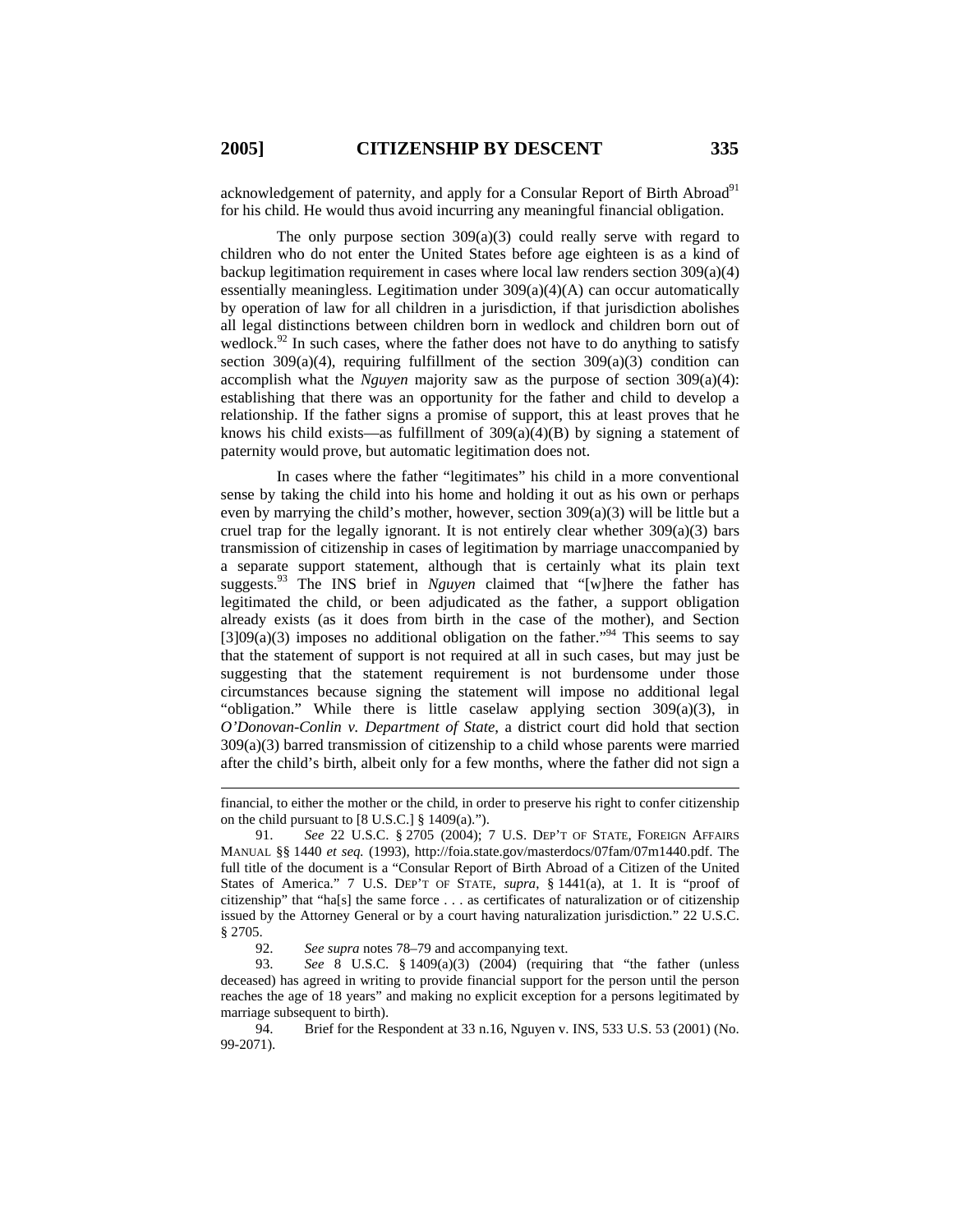separate promise to support.<sup>95</sup> The State Department interprets section  $309(a)(3)$  as requiring a signed statement despite legitimation "unless such a statement was part of the legitimating act and evidence to that effect is submitted"96—which would mean that marriage fails to obviate the necessity of a 309(a)(3) statement, unless one takes the position (apparently rejected by *O'Donovan-Conlin*) that signing a marriage license involves an implicit promise of support for pre-existing children of one's spouse-to-be. In any case, whatever doubt may exist with respect to the application of section  $309(a)(3)$  to cases of legitimation by marriage, there is little doubt of its detrimental effect in cases of informal legitimation through acknowledgement and custodial support. No matter how clearly the father has demonstrated a relationship with his child and a willingness to support his child, his child will be denied citizenship because of the father's failure to sign a written statement that he likely never would have thought was necessary.

### *3. Lawyers Caught in the Trap: Tuan Anh Nguyen's Apparently Overlooked Claim to Citizenship*

The legal details that one needs to know in order to achieve the fairest possible outcome under section 309(a) are sometimes so obscure that even lawyers can be led astray. It appears, for example, that Tuan Anh Nguyen could probably have made a successful claim of U.S. citizenship, even assuming the constitutionality of section 309, if he or his lawyers had more effectively used the laws available to him.

As the Supreme Court acknowledged, Nguyen was subject to a transitional provision under which he could have elected application of current section 309(a) or the old, pre-1986 version of section 309(a).<sup>97</sup> This election was available to children who were between the ages of fifteen and eighteen when new section 309(a) was enacted in November 1986,  $98$  as Nguyen was.<sup>9</sup>

Old section 309(a) contained no rule equivalent to current  $309(a)(3)$ . It required legitimation rather than either of the currently available alternative methods of satisfying  $309(a)(4)$ , but this legitimation could take place at any time before the citizenship claimant turned twenty-one; it did not have to occur before the claimant turned eighteen as under current section  $309(a)$ .<sup>100</sup> Therefore, if

 98. Immigration and Nationality Act Amendments of 1986 § 23(e)(3), as added by Immigration Technical Corrections Act, 102 Stat. at 2619.

 <sup>95.</sup> *O'Donovan-Conlin*, 255 F. Supp. 2d at 1083–84.

 <sup>96. 7</sup> U.S. DEP'T OF STATE, *supra* note 16, § 1133.4-2(b)(4)(a)(i), at 31.

 <sup>97.</sup> *Nguyen*, 533 U.S. at 60; Brief for the Respondent at 33 n.15, *Nguyen* (citing 8 U.S.C. § 1409(a) (1982) and Immigration and Nationality Act Amendments of 1986, Pub. L. No. 99-653, 100 Stat. 3655, as added by Immigration Technical Corrections Act of 1988, Pub. L. No. 100-525, § 8(r), 102 Stat. 2609, 2618–19, codified at note following 8 U.S.C. § 1409).

 <sup>99.</sup> *See* Brief of Petitioners at 4, *Nguyen* (No. 99-2071) (citing Joint Appendix at 20 and Appellate Record at 44) ("Tuan Anh Nguyen . . . was born in Vietnam on September 11, 1969.").

<sup>100.</sup> *Compare* Immigration and Nationality (McCarran-Walter) Act, Pub. L. No. 82-414, § 309(a), 66 Stat. 163, 238 (1952) (stating that the provisions of the relevant parts of section 301, and of section 308(2), "shall apply as of the date of birth to a child born out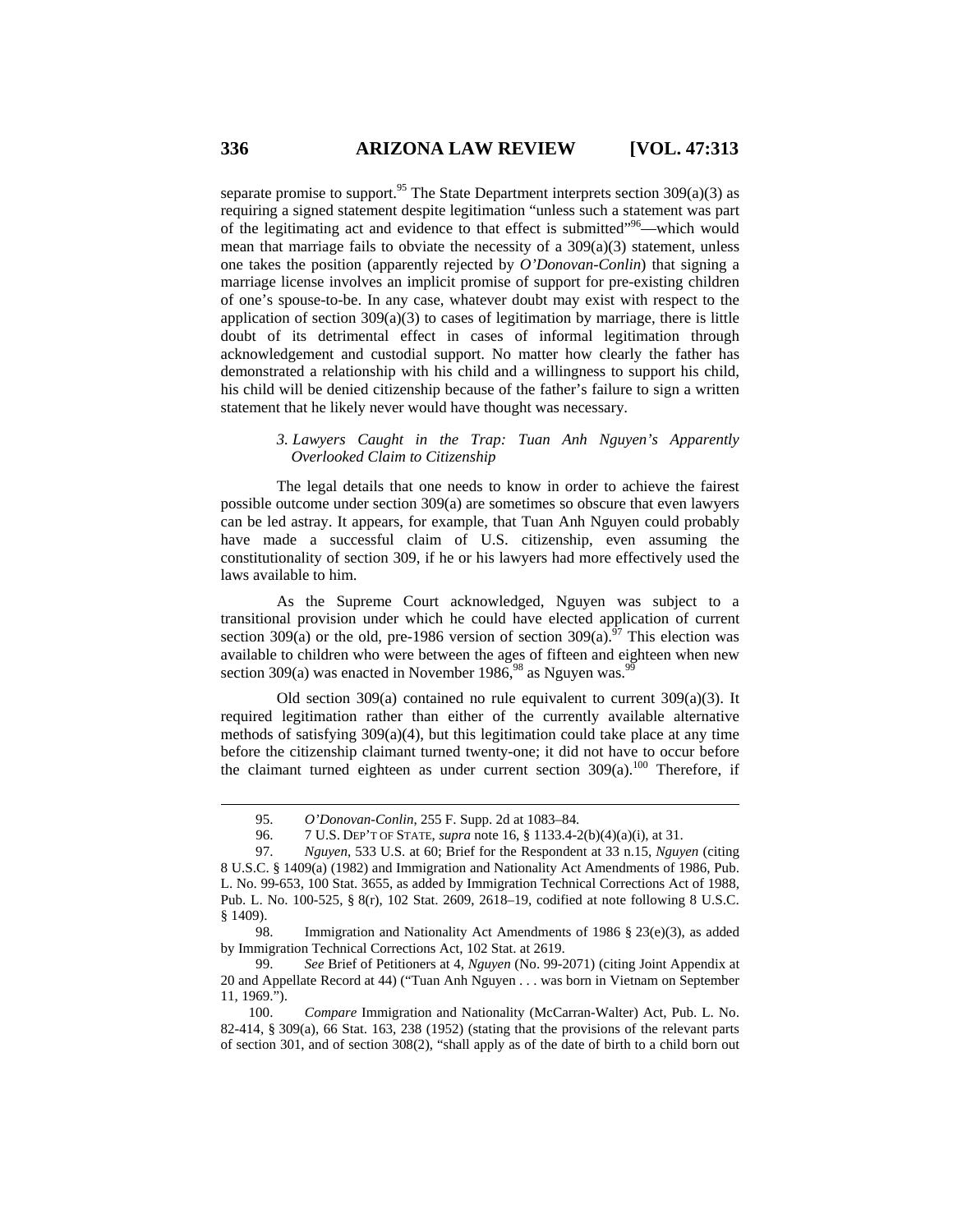Nguyen had elected application of old section  $309(a)$ , it would have been sufficient for him to show that legitimation had occurred at any time before his twenty-first birthday: September 11, 1990. $^{101}$ 

A Texas law that took effect September 1, 1989 appeared to provide and is interpreted by the State Department as having provided—that a child is legitimated when, "before the child reaches the age of majority, [the father] receives the child into his home and openly holds out the child as his biological child."102 The 1989 Texas law amended various sections of the Texas Family and Probate Codes, replacing all mention of "legitimate" and illegitimate children with a system of nomenclature based on presumption of paternity.103 Although "the parent-child relationship" was declared to "extend[] equally to every child and parent regardless of the marital status of the parents,"<sup>104</sup> a man was only included within the law's definition of a "parent" if he was "presumed to be the biological father" of a child, was judicially decreed to be the father, or was an adoptive father.<sup>105</sup> Presumption of paternity would result from, inter alia, being married to the child's mother at the time of the child's birth, $106$  or receiving the minor child into his home and holding the child out as his own.<sup>107</sup> Thus, nonmarital children

of wedlock on or after the effective date of this Act, if the paternity of such child is established while such child is under the age of twenty-one years by legitimation"), *with* INA § 309(a)(4), 8 U.S.C.S. § 1409(a)(4) (LEXIS 2005).

101. *See* Brief of Petitioners at 4, *Nguyen* (No. 99-2071) (citing Joint Appendix at 20 and Appellate Record at 44) ("Tuan Anh Nguyen . . . was born in Vietnam on September 11, 1969.").

102. 1989 Tex. Gen. Laws 375, sec. 1, § 11.01(3), sec. 6, § 12.02(a)(5), sec. 35, § 42(b), sec. 38; 7 U.S. DEP'T OF STATE, *supra* note 16, § 1133 Exhibit 1133.4-2a, at 94. The State Department Appendix on legitimation laws that cites Texas law as allowing for legitimation without parental marriage if "before the child reaches the age of majority, the father receives the child into his home and openly holds out the child as his" was prepared in 1993, *see* 7 U.S. DEP'T OF STATE, *supra* note 16, § 1133 Exhibit 1133.4-2a, at 84, and presumably as a result lists 1992 as the "date of enactment" of the relevant provisions of the Texas Family Code (§§ 12.01–12.02), but the 1992 provision cited by the State Department appears to be identical to the provision that was originally enacted in June 1989 and took effect that September.

103. *See* 1-11 TEXAS PROBATE, ESTATE AND TRUST ADMINISTRATION § 11.03 (2003), LEXIS (noting that "[t]he 1989 revisions eliminated all references to legitimacy" and that "the circumstances under which a child was considered legitimate under former law now give rise to a presumption that the child is the biological child of the father"). *See generally* 1989 Tex. Gen. Laws 375, secs. 1 to 26 (amending scattered sections of the Family Code); 1989 Tex. Gen. Laws 375, sec. 35 (amending Texas Probate Code § 42).

104. 1989 Tex. Gen. Laws 375, sec. 5, § 12.01(b).

105. 1989 Tex. Gen. Laws 375, sec. 1, § 11.01(3).

106. 1989 Tex. Gen. Laws 375, sec. 6, § 12.02(a)(1) ("A man is presumed to be the biological father of a child if . . . he and the child's . . . mother are . . . married to each other and the child is born during the marriage . . . .").

107. 1989 Tex. Gen. Laws 375, sec. 6, § 12.02(a)(5) ("A man is presumed to be the biological father of a child if  $\dots$  (5) before the child reaches the age of majority, he receives the child into his home and openly holds out the child as his biological child."). Presumption of paternity could be rebutted, but "only by clear and convincing evidence"; "a court decree establishing paternity of the child by another man" would qualify. 1989 Tex. Gen. Laws 375, sec. 6, § 12.02(b).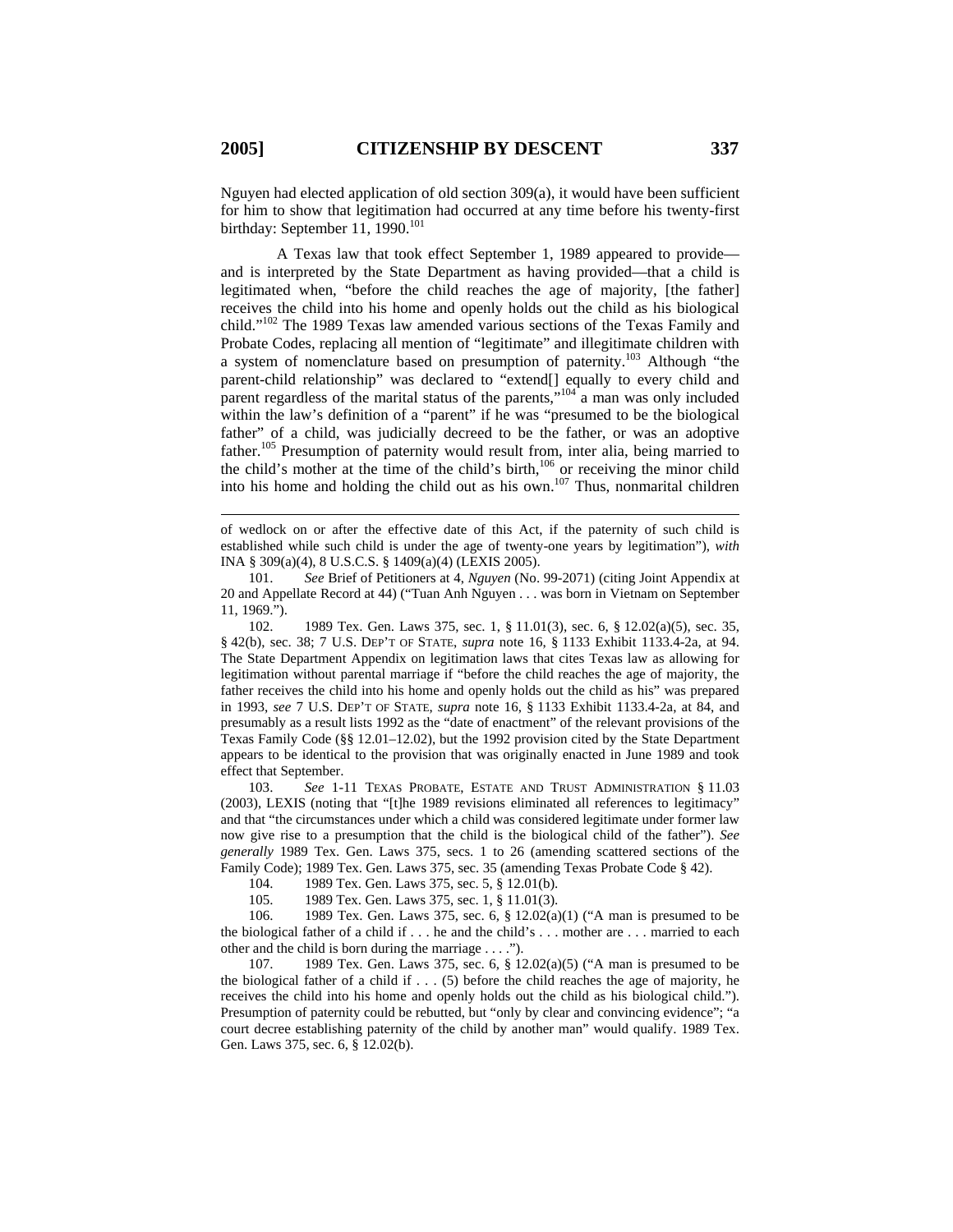who were received into the father's home and held out as the father's own had, under the 1989 law, the same legal rights as marital children. For example, they could inherit from their fathers<sup>108</sup> without petitioning the probate court for a determination of right of inheritance as "[a] person claiming to be a biological child of the decedent [but] not otherwise presumed to be a child of the decedent" would have had to do.<sup>109</sup> Possession of legal rights equal to those of a child born in wedlock is precisely what renders a child legitimated for INA purposes.<sup>110</sup>

109. *Matherson*, 852 S.W. 2d at 289 ("A person claiming to be a biological child of the decedent, who is not otherwise presumed to be a child of the decedent . . . may petition the probate court for a determination of right of inheritance."). Children of a presumed father were also entitled to support from that father during their minority. *See* R.W. v. Texas Dep't of Protective & Regulatory Servs., 944 S.W.2d 437, 439–40 (Tex. App. 1997) (construing renumbered but substantially identical provisions of the Texas Family Code).

110. De los Santos v. INS, 525 F. Supp. 655, 660 n.5 (S.D.N.Y. 1981) ("a 'legitimated' child within the meaning of the United States immigration laws is a child having all the rights that legitimate children have under the law of either the child's or the father's domicile"), *aff'd*, 690 F.2d 56, 59 (2d Cir. 1982) ("We agree with the district court that INS's interpretation of 'legitimated' as requiring the acquisition of rights coextensive with those of a legitimate child is consistent with the language of the Act"); 7 U.S. DEP'T OF STATE, *supra* note 16, § 1133.4-2b(4)(a)(ii), at 31 ("Legitimation is the giving, to a child born out of wedlock, the legal status of a child born in wedlock . . . [t]hus, legitimacy is a legal status in which the rights and obligations of a child born out of wedlock are identical to those of a child born in wedlock."); LEGOMSKY, *supra* note 3, at 181 ("legitimation requires that the child be placed 'in all respects upon the same footing as if begotten and born in wedlock'" (quoting *In re* Mourillon, 18 I. & N. Dec. 122, 124 (B.I.A. 1981))); Sana Loue, *A Child Is a Child—Or Is It? Legitimation Under Foreign Law and Its Immigration Consequences*, 21 SAN DIEGO L. REV. 87, 93 (1983) (noting that "[t]estimony during the hearings on [the Nationality Act of 1940] indicates that Congress understood a legitimated child to be one whom the law treated 'as if it had been born legitimately,'" and that "[t]he Board of Immigration Appeals has generally construed section  $101(b)(1)(C)$ , the [sic] statutory provision governing legitimation, as requiring that an illegitimate child possess all the legal attributes of a legitimate child in order to be deemed legitimated" (quoting *To Revise and Codify the Nationality Laws of the United States Into a Comprehensive Nationality Code: Hearings on H.R. 6127 Before the Comm. on Immigration and Naturalization*, 76th Cong., 1st Sess. 431 (1940), at 62, and citing, *e.g.*, *In re* Remy, 14 I. & N. Dec. 183 (1972); *In re* Greer, 14 I. & N. Dec. 16 (1972); *In re* Gouveia, 13 I. & N. Dec. 604 (1970))); *see* Lau v. Kiley, 563 F.2d 543, 548 (2d Cir. 1977) ("There must be some purpose in the distinction the law makes between legitimate children and illegitimate children. The distinction must have some effect and must have been designed to distinguish between the two categories in order that they have different rights or obligations."); Rios v.

<sup>108. 1989</sup> Tex. Gen. Laws 375, sec. 35, § 42(b) ("For the purpose of inheritance, a child is the . . . child of his biological father if the child is born under circumstances described by section 12.02, Family Code"). Despite the reference to a "child *born* under circumstances described by section 12.02" (emphasis added), which if read literally might not include a child subject to a section 12.02 presumption based on events occurring *after* birth, Texas courts have interpreted section 42(b) to extend equally to all section 12.02 presumptions, including the  $12.02(a)(5)$  presumption based on post-birth receiving of a child into one's home and holding out of a child as one's own. *See* York v. Flowers, 872 S.W. 2d 13, 15 (Tex. App. 1994); Matherson v. Pope, 852 S.W. 2d 285, 290 (Tex. App. 1993).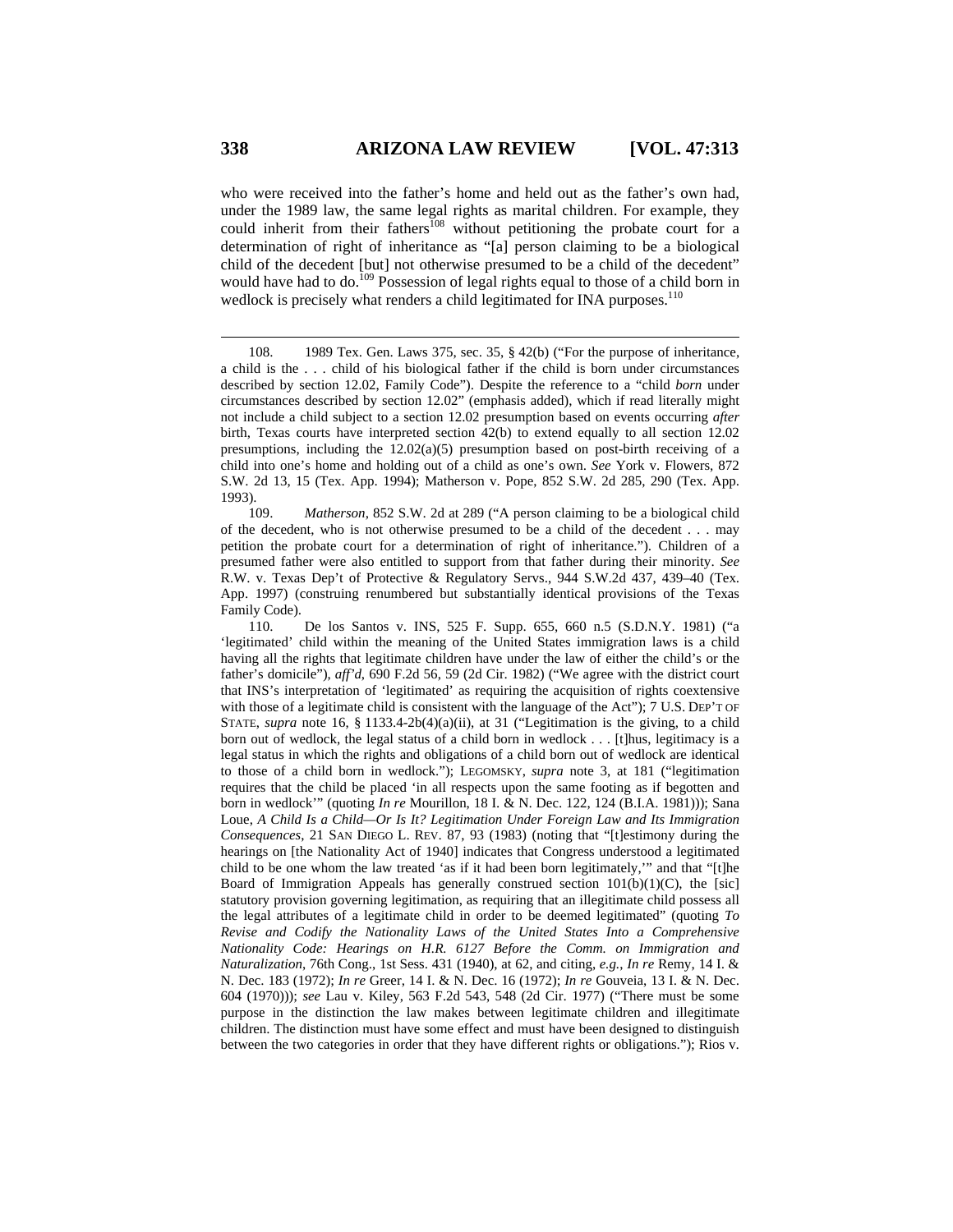Tuan Nguyen had been received into Joseph Boulais's house and held out as Boulais's son during his childhood, $111$  so the coming-into-effect of the 1989 statute appears to have rendered him a legitimated child.<sup> $112$ </sup> When the statute came into effect in September 1989, Nguyen was less than twenty years old, so this legitimation would have occurred at a young enough age to satisfy old  $309(a)$ .<sup>113</sup> Thus, Nguyen apparently could have been recognized as a citizen if he had elected application of old  $309(a)$ .<sup>114</sup>

 $\overline{a}$ 

111. *See* Nguyen v. INS, 533 U.S. 53, 57 (2001) ("In June 1975, Nguyen, then almost six years of age, came to the United States. He became a lawful permanent resident and was raised in Texas by Boulais."); Brief of Petitioners at 5, *Nguyen* (No. 99-2071) ("Since 1975, Boulais, his wife and Nguyen have lived as a family in the United States . . . [and] Boulais provided financial support to Nguyen throughout his minority . . . ."). While the court papers in *Nguyen* do not explicitly state that Boulais held Nguyen out as his own son during Nguyen's minority (rather than raising Nguyen but contending that he was someone else's son), this is fairly strongly implied, and Nguyen could presumably have proven it if he had wished to.

112. It has been held that the law of a state can recognize a child as legitimated, and that this recognition will be given effect under the INA, even where the father and child had had no contact with that state at the time of the legitimating act. Burgess v. Meese, 802 F.2d 338, 340 (9th Cir. 1986) (citing Kaliski v. INS, 620 F.2d 214, 216–17 (9th Cir. 1980)) (holding plaintiff to have been legitimated under the law of Washington State because of her father's having receiving her into his home and held her out as his own child, although these acts occurred in Mexico almost twenty years before plaintiff moved to Washington). That being so, there is no apparent reason why a state law cannot satisfy old 309(a) based on legitimating acts that occurred before the law's enactment—at a time, analogously, when father and child had no contact with a state that had any then-existing legitimation law describing the father's conduct. *But cf. In re* Varian, 15 I. & N. Dec. 341, 342–45 (1975), 1975 BIA LEXIS 106, at \*3–9 (refusing to "extend the Attorney General's rulings on [pre-1934 law] to include a situation where the alleged legitimation was accomplished under the law of a jurisdiction, California, that had no connection whatsoever with either the father or the child at the time the alleged legitimating acts occurred" and thereby to find that respondent's father became legitimated, and thus retroactively became a citizen under pre-1934 law so as to enable him to transmit citizenship to respondent, where respondent's grandfather moved to California, which would allegedly have recognized his previous acts as legitimating, after respondent's father had died).

113. The fact that Nguyen's legitimation occurred only after new 309(a) was enacted in 1986 cannot have deprived him of the right to elect to proceed under old 309(a), because the transitional statute granted the right to election after stating that "any individual with respect to whom paternity was established by legitimation before [1986]" would *automatically* be considered under old 309(a). Immigration and Nationality Act Amendments of 1986, Pub. L. No. 99-653, §§ 23(e)(2)(B), 23(e)(2)(C), 100 Stat. 3655, as added by Immigration Technical Corrections Act, Pub. L. No. 100-525, § 8(r), 102 Stat. 2609, 2619. If pre-1986 legitimation were also required when one had *elected* application of old 309(a), then the election provision would be utterly meaningless.

114. If Nguyen had successfully met the requirements of section 309(a) by electing application of the old version of that section, the remaining section 301(g)

Civiletti, 571 F. Supp. 218, 221 (D.P.R. 1983) ("The test to determine if a child has been 'legitimated' within the meaning and scope of the statute is not whether he is actually identified as legitimate but whether he enjoys for all relevant purposes the same conditions of so called legitimate children and that his direct descent from a citizen is sufficiently established.").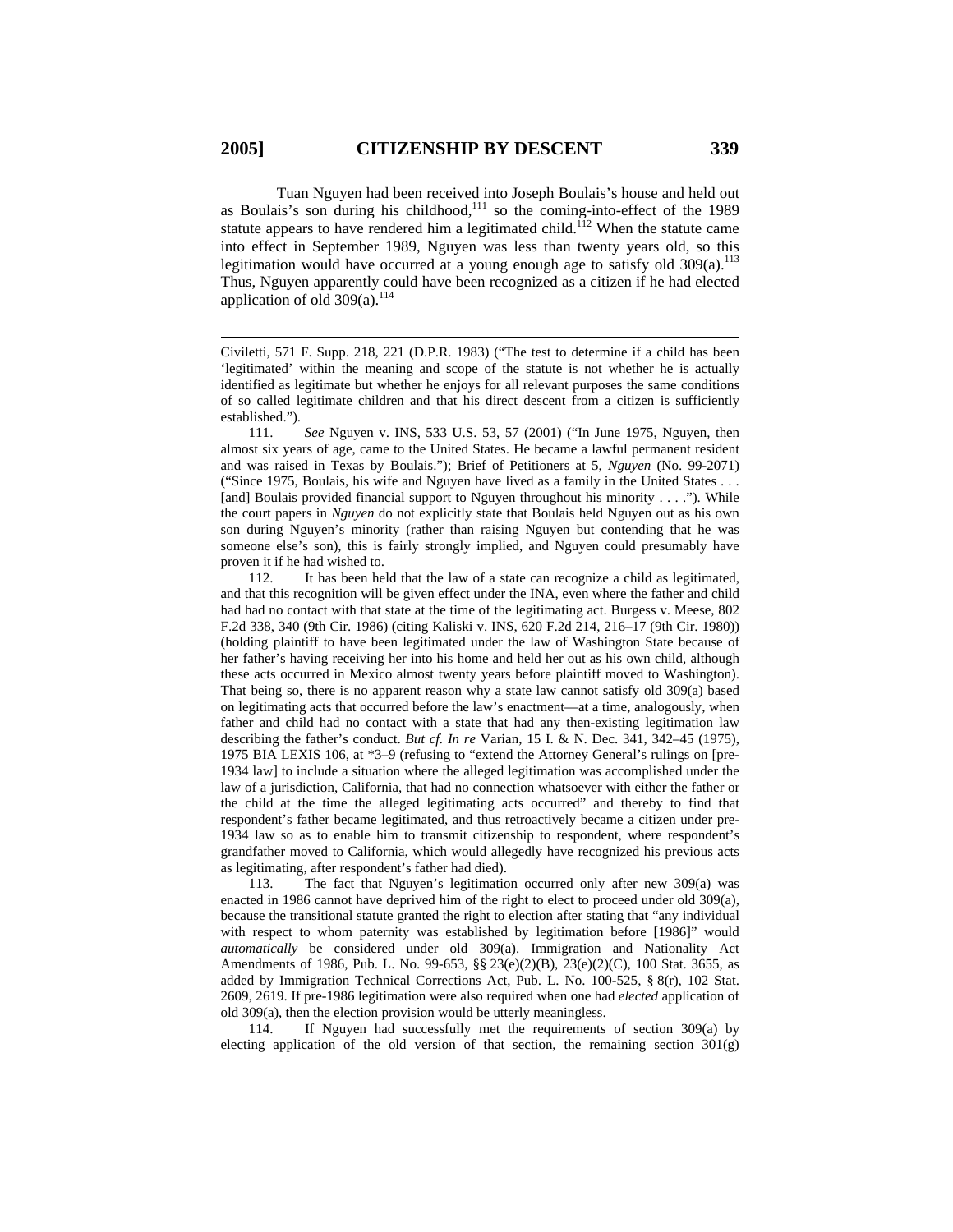Although a few arguments could have been made against Nguyen's potential claim to citizenship under old 309(a), it appears that none of them should have succeeded. One might argue, for example, that the 1989 Texas statute did not apply to Nguyen because he was over the age of eighteen at the time it was enacted, and was thus no longer a "child" under Texas law.<sup>115</sup> The statute explicitly applied to "a presumption or determination of paternity on or after [its effective] date in relation to a child who is born *before*, on, or after that date"  $[emphasis added]$ ,  $^{116}$  however, and one of the areas in which it had the biggest impact was inheritance—a context in which legitimacy or presumed parenthood is still legally relevant after a child reaches the age of majority. Inheritance rights are one of the established factors looked at to determine whether a child has truly been "legitimated" for INA purposes,  $117$  and the 1989 law gave Nguyen the inheritance rights of a child born in wedlock.

To clarify the point, imagine that Boulais had died suddenly in December of 1989. Because of the 1989 Texas law, Nguyen would have been entitled to inherit from Boulais under section 42(b) of the amended Probate Code, based on the rule of section  $12.02(a)(5)$  of the amended Family Code that a man is the presumed father of a child if "before the child reaches the age of majority, he receives the child into his home and openly holds out the child as his biological child."118 Boulais had received Nguyen into his home, and had held out Nguyen as his own, long before Nguyen reached the age of eighteen, so under section 12.02(a)(5) he was Nguyen's presumed father. The fact that Nguyen was over eighteen by the time the 1989 law establishing section  $12.02(a)(5)$  took effect would have been irrelevant: one Texas Court of Appeals decision applied the  $12.02(a)(5)$  presumption to determine the paternity of a man who was born more

requirement for transmission of citizenship would not have posed a problem. Joseph Boulais had "lived in the United States continuously through his early adulthood," and then enlisted in the Army at the age of twenty-three in 1960 and served until January 1963. Brief of Petitioners at 4 (No. 99-2071) (citing Appellate Record at 84–86 and Joint Appendix at 9– 10). Thus, Boulais met the physical-presence requirement for transmission of citizenship even under the more stringent original version of section 301(g) (then called section 301(a)(7), *see* Act of October 10, 1978, Pub. L. No. 95-432, sec. 3, 92 Stat. 1046, 1046) that was in effect at the time of Nguyen's birth, which required ten years of physical presence, five of which had to be after the age of fourteen, and included periods of honorable service in the Armed Forces of the United States for constructive-physical-presence purposes. *See*  Immigration and Nationality (McCarran-Walter) Act, Pub. L. No. 82-414, § 301(a)(7), 66 Stat. 163, 236 (1952).

<sup>115.</sup> *See* TEX. FAM. CODE ANN. § 11.01 (Vernon 1992) ("'Child' or 'minor' means a person under 18 years of age who is not and has not been married or who has not had his disabilities of minority removed . . . .").

<sup>116. 1989</sup> Tex. Gen. Laws 375, sec. 38.

<sup>117. 7</sup> U.S. DEP'T OF STATE, *supra* note 16, § 1133.4-2(b)(4)(a)(ii), at 31.

<sup>118.</sup> *See* York v. Flowers, 872 S.W. 2d 13, 15 (Tex. App. 1994); Matherson v. Pope, 852 S.W. 2d 285, 290 (Tex. App. 1993); 1989 Tex. Gen. Laws 375, secs. 6, 35, § 12.02(a)(5), 42(b); *supra* note 108.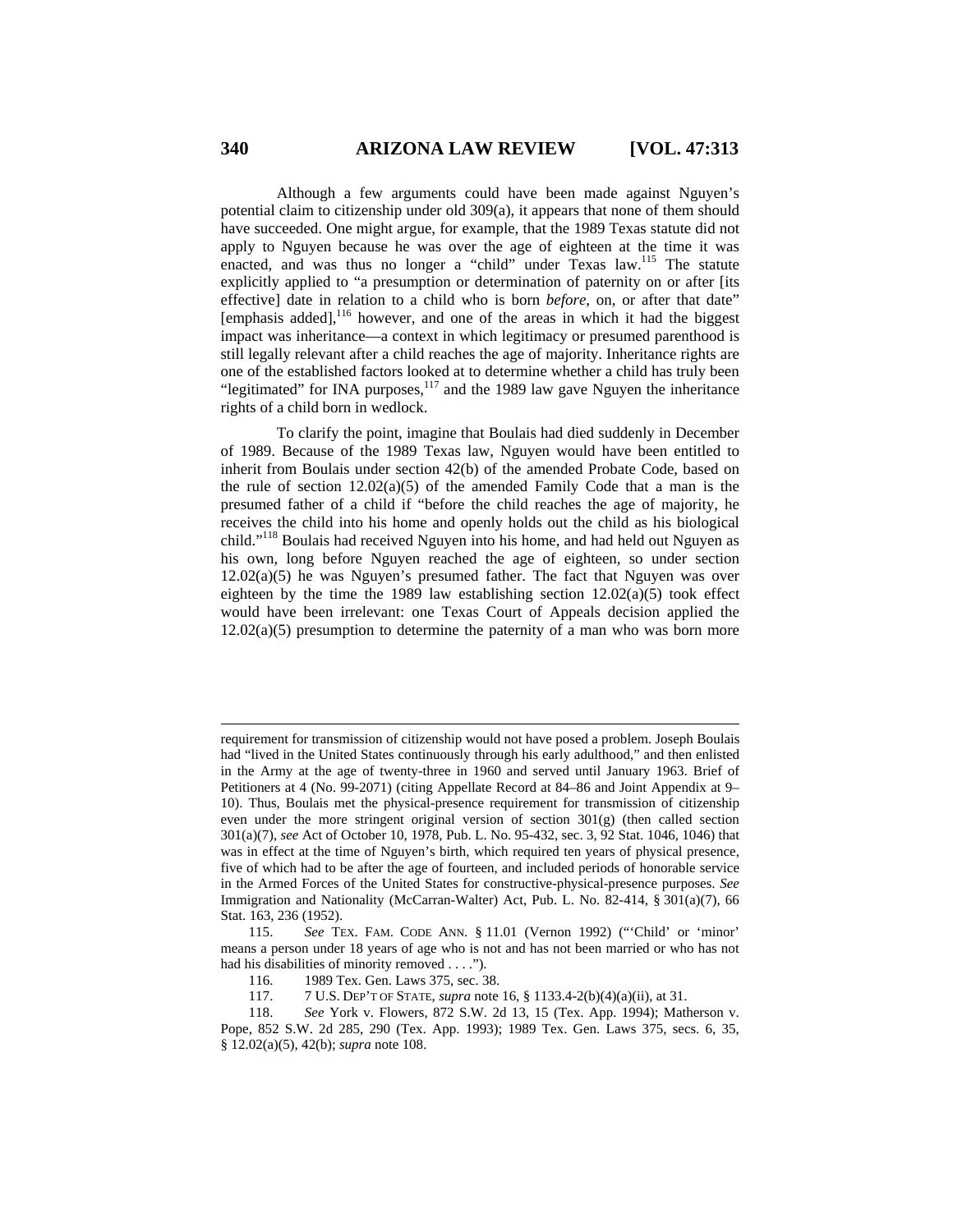than sixty-eight years before the 1989 law was enacted, and in fact had *died* shortly before the 1989 law took effect. $119$ 

In December 1989, therefore, Nguyen would have had the same inheritance rights (and other legal rights) as if he had originally been born in wedlock. Paternity of a child born in wedlock would have been presumed under Texas Family Code section  $12.02(a)(1)$ ;<sup>120</sup> Nguyen's paternity would have been presumed, with the same legal consequences, under Family Code section  $12.02(a)(5)$ .<sup>121</sup> This identity of rights is what makes a child legitimate for INA purposes.<sup>122</sup> Thus, by December 1989, Nguyen had been legitimated by the combination of his father's previous acts and the enactment of the 1989 Texas statute.<sup>123</sup> Since Nguyen was under twenty-one years of age in December 1989, this legitimation came early enough to satisfy old 309(a).

Another possible argument against Nguyen's potential claim under old 309(a) would be that he was not a "child" as that term is defined for purposes of Title III of the INA (containing section 309(a) as well as the rest of citizenship-by-

While the *Matherson* court referred to Lee Jess as an "illegitimate" child, albeit one "legitimated for inheritance purposes," 852 S.W. 2d at 289–90, this may just have been a shorthand for the fact that he was born out of wedlock. Since it does not mean that he would not have been able to inherit from his paternal relatives if he had been alive when the 1989 amendments to section 12.02 took effect, and seemingly does not mean that he would have lacked any other rights of a legitimate child if he had still been alive when the 1989 law amending section 12.02 took effect, it does not imply that he would not have been considered legitimated for INA purposes if he (like Nguyen) had been alive when the 1989 law amending section 12.02 took effect. *See supra* note 110 and accompanying text (regarding the definition of a legitimate or legitimated child as one having the same legal rights as a child born in wedlock).

120. 1989 Tex. Gen. Laws 375, sec. 6, § 12.02(a)(1) ("A man is presumed to be the biological father of a child if . . . (1) he and the child's biological mother are . . . married to each other and the child is born during the marriage . . . .").

121. 1989 Tex. Gen. Laws 375, sec. 6, § 12.02(a)(5) ("A man is presumed to be the biological father of a child if  $\dots$  (5) before the child reaches the age of majority, he receives the child into his home and openly holds out the child as his biological child.").

122. *See supra* note 110 and accompanying text.

123. *Cf.* INTERPRETATIONS, *supra* note 77, at 309.1(b)(2)(ii) (stating that legitimation by Acknowledgment under section 230 of the California Civil Code, where based on acts of acknowledgement occurring before father or child were resident in California, is completed for INA purposes when father or child takes up residence in California and California law becomes applicable).

<sup>119.</sup> *Matherson*, 852 S.W. 2d at 287 & n.1, 290–91. The issue in *Matherson* was the paternity of Lee Jess Davis, who was born in either 1914 or 1920 (there were two birth certificates) and died single, childless and intestate in July of 1989. *Id.* at 287 & n.1. Which set of collateral relatives would inherit from Lee Jess depended on who was determined to have been his father. The Court of Appeals held that Thomas Luke Pope was presumed to be Lee Jess's father under Texas Family Code § 12.02(a)(5) because "Thomas Luke Pope openly held out Lee Jess as his biological child before Lee Jess reached the age of majority," 852 S.W. 2d at 290, and "[the] evidence supports a presumed finding that Thomas Luke Pope received Lee Jess into his home before Lee Jess reached the age of majority," *id.* at 291. (The second finding only had to be "presumed" and supported by evidence, rather than an actual finding, because appellants had neither objected to the probate court's failure to find that fact nor requested an additional finding. *Id.* at 290–91.)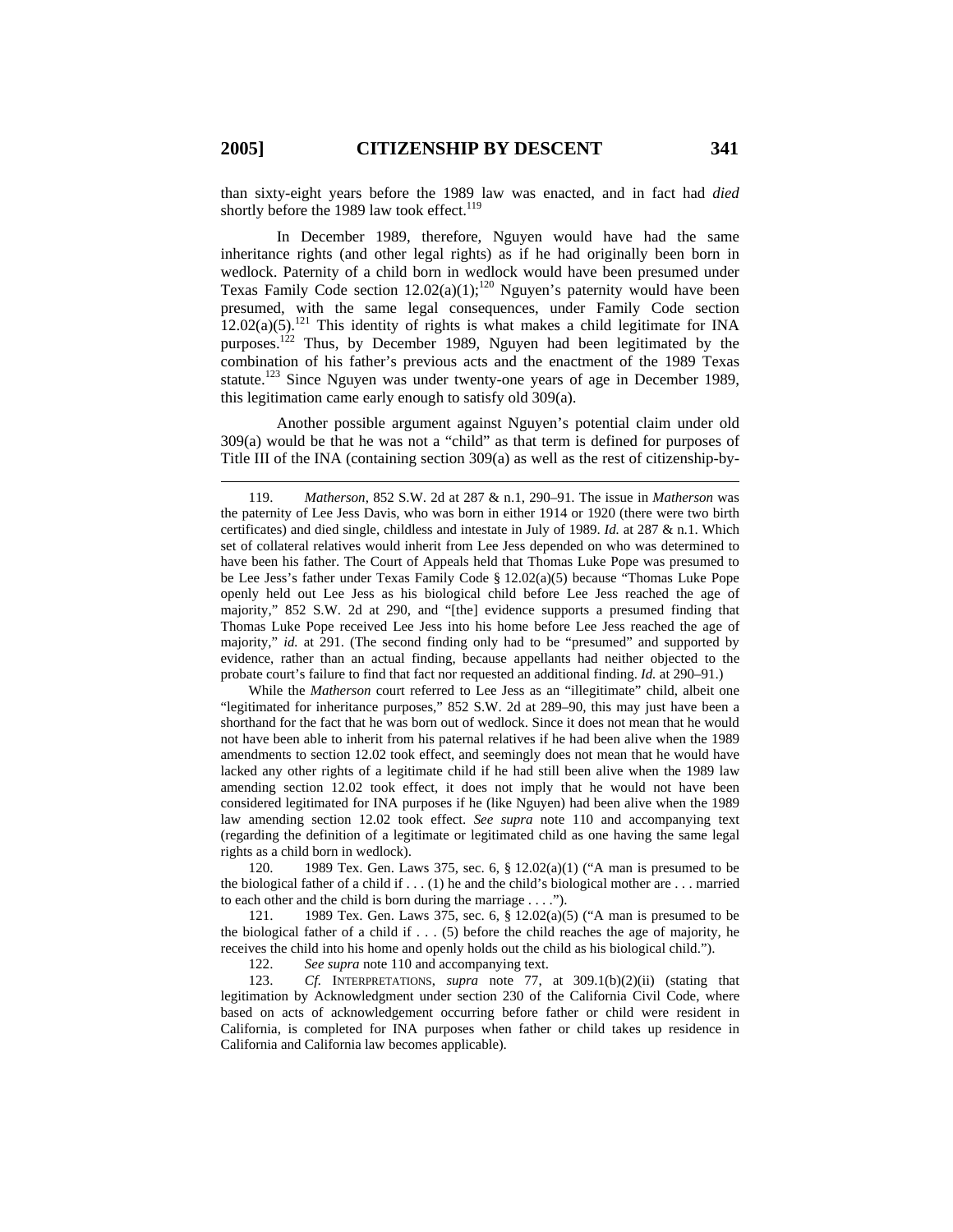descent law), and thus he was not covered by old 309(a), which used the term "child" in describing those to whom it applied.<sup>124</sup> Although old section  $309(a)$ declared, seemingly straightforwardly, that the provisions of the relevant parts of section 301 "shall apply as of the date of birth to a child born out of wedlock . . . if the paternity of such child is established while such child is under the age of twenty-one years by legitimation,"125 the term "child" was and still is specifically defined for purposes of Title III of the INA by INA section  $101(c)(1)$ , which provides that

> [t]he term "child" means an unmarried person under twenty-one years of age and includes a child legitimated under the law of the child's residence or domicile, or under the law of the father's residence or domicile, whether in the United States or elsewhere . . . if such legitimation . . . takes place before the child reaches the age of 16 years . . . and the child is in the legal custody of the legitimating  $\ldots$  parent or parents at the time of such legitimation.<sup>126</sup>

At the time Nguyen's legitimation was completed by passage of the 1989 Texas law, he was not under the age of sixteen, as section  $101(c)(1)$  appears to require.<sup>127</sup> Nor was he "in the legal custody of the legitimating . . . parent," as section  $101(c)(1)$  also appears to require:<sup>128</sup> since Nguyen, being over the age of eighteen by September 1989, was no longer a minor under Texas law,<sup>129</sup> he was not then in anyone's legal custody. It would seem at first glance, therefore, that he was not a "child" to whom old 309(a) could apply.

It has long been recognized, however, that there is an inconsistency between the requirement of old 309(a) that a child be legitimated by age twentyone if the relevant parts of section 301 are to apply, and the apparent requirement of section  $101(c)(1)$  that a child be legitimated by age sixteen in order to count as a "child" at all.<sup>130</sup> Since 1973, the INS (and USCIS as its successor) has resolved this inconsistency by concluding that "the provisions of [old section 309(a)],

125. *Id*.

 $\overline{a}$ 

128. *Id.* ("The term "child" means an unmarried person under twenty-one years of age and includes a child legitimated under [applicable] law . . . if . . . the child is in the legal custody of the legitimating . . . parent or parents at the time of such legitimation").

129. *See* TEX. FAM. CODE ANN. § 11.01 (Vernon 1992) ("'Child' or 'minor' means a person under 18 years of age who is not and has not been married or who has not had his disabilities of minority removed . . . .").

130. New 309(a) avoids this problem by referring to a "person" with particular parentage, rather than using the word "child." *See* 8 U.S.C. § 1409(a).

<sup>124.</sup> *See* Immigration and Nationality (McCarran-Walter) Act, Pub. L. No. 82-414, § 309(a), 66 Stat. 163, 238 (1952) (stating that the provisions of the relevant part of section 301, and of section 308(2), "shall apply as of the date of birth to a child born out of wedlock on or after the effective date of this Act, if the paternity of such child is established while such child is under the age of twenty-one years by legitimation").

<sup>126. 8</sup> U.S.C. § 1101(c)(1) (2004). The definition of "child" also includes language, not relevant here, regarding the inclusion and exclusion of certain adopted children.

<sup>127.</sup> *Id.* ("The term "child" means an unmarried person under twenty-one years of age and includes a child legitimated under [applicable] law . . . if such legitimation . . . takes place before the child reaches the age of 16 years").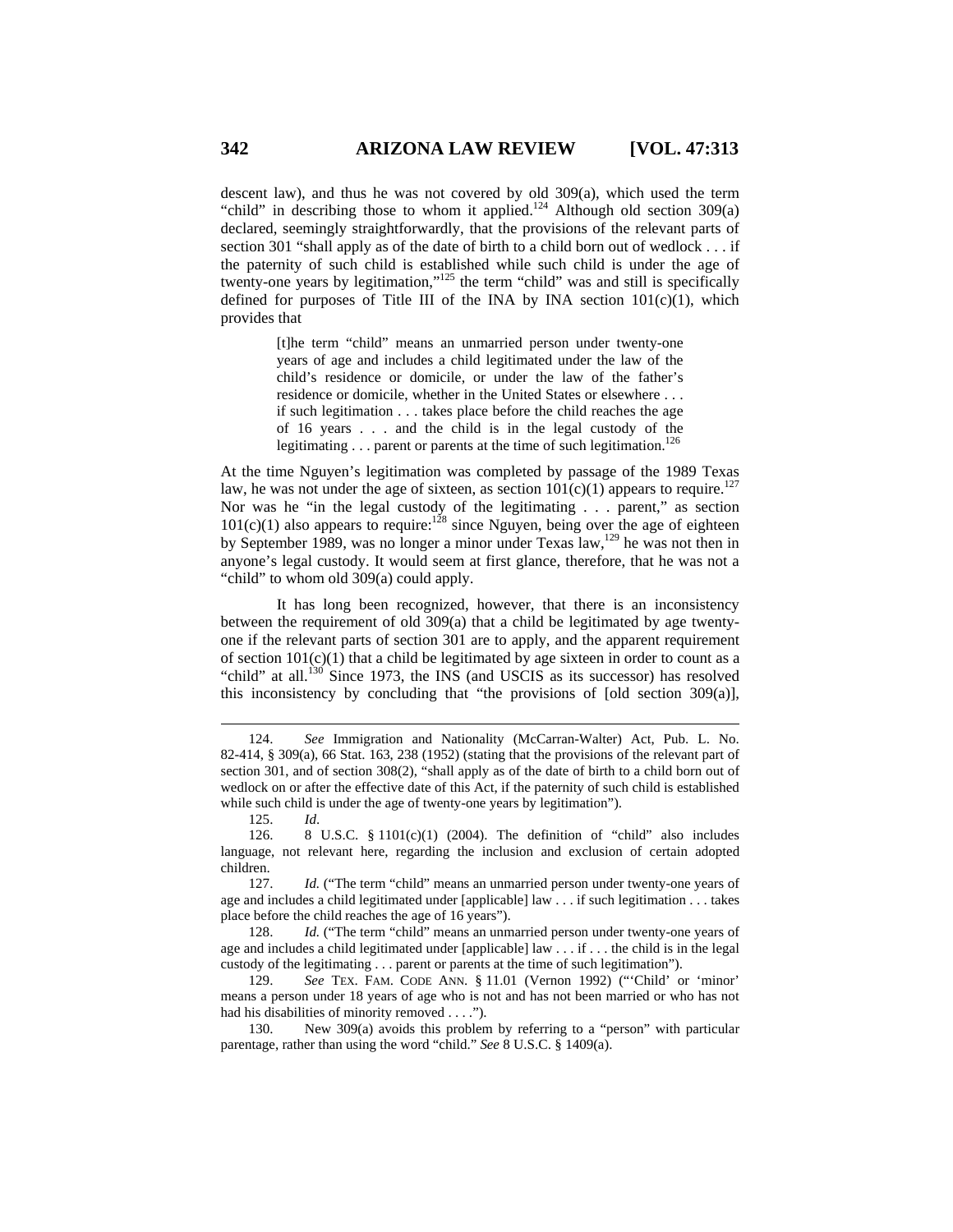providing that legitimation occur [while the child is under the age of twenty-one years], operate independently of the definition of legitimated child in section 101(c)."<sup>131</sup> Therefore, while the section 101(c)(1) requirement that a "child" be unmarried, which comes before what the relevant INS/USCIS *Interpretation* refers to as the section 101(c) "definition of legitimated child," does apply in the context of old section 309(a),<sup>132</sup> the subsequent section  $101(c)(1)$  requirements do not, and old 309(a) is "satisfied by mere legitimation during minority [i.e., under age 21] notwithstanding that it occurred after age 16 years, or that the legitimation parent did no[t] then have legal custody of the child."<sup>133</sup> The State Department, too, has

132. INTERPRETATIONS, *supra* note 77, at 309.1(b)(2)(i). Tuan Nguyen does not appear to have been married at any time before he turned twenty-one: he, Joseph Boulais, and Boulais's wife "lived as a family" from 1975 until Nguyen's brief was filed in the Supreme Court in 2000, Brief of Petitioners at 4, *Nguyen* (No. 99-2071), and none of the opinions or briefs in his case mention his having married.

133. INTERPRETATIONS, *supra* note 77, at 309.1(b)(2)(i). *But see* U.S. CITIZENSHIP & IMMIGRATION SERVS., *supra* note 17, at 3 (stating in instructions to Form N-600 that "[l]egitimation for INA benefits requires that the child be in the legal custody of the legitimating parent(s) at the time of legitimation"). The blanket statement in the Form N-600 instructions erroneously conflates the rule for Child Citizenship Act and derivativenaturalization claims—which are subject to all of section  $101(c)(1)$  and would more frequently come within the administrative jurisdiction of INS/USCIS and be processed on Form N-600, *see*, *e.g.*, 8 C.F.R. § 320.3(a) (2005) ("An application for a certificate of citizenship under [section 101 of the Child Citizenship Act] on behalf of a minor biological child shall be submitted on Form N-600, Application for Certificate of Citizenship"), because they generally involve persons within the United States, *see supra* notes 8–9, 17–18 and accompanying text—with the rule for section 309(a) claims, which would rarely be processed on Form N-600 because they tend to involve persons outside the United States and thus fall under the administrative jurisdiction of the State Department, *see supra* notes 13–16 and accompanying text. That this conflation is a mere error, rather than an attempt to overrule *Interpretation* 309.1(b)(2)(i) *sub silentio* as to old 309(a), is apparent from the fact that it extends to determinations under new 309(a) as well: since new 309(a) has replaced the word "child," defined in section  $101(c)(1)$ , with the word "person," there is no textual basis for importing the section  $101(c)(1)$  requirement of legal custody during legitimation into new 309(a). (The *title* of section 309 as a whole does still refer to "Children born out of wedlock," 8 U.S.C. § 1409, but it is a "long-standing principle of statutory construction that

<sup>131.</sup> INTERPRETATIONS, *supra* note 77, at 309.1(b)(2)(i) (citing Op. Gen. Counsel, Nov. 27, 1973, CO 309-P). The part of the quote replaced by "[old 309(a)]" is, in the original, a reference to "the current statute," with a footnote citation to INA sections 309(a) and 309(b) that must refer to the old section 309(a) rather than the new section 309(a), because new 309(a) did not exist in 1973 when the cited opinion was issued, and because the entire discussion would be inapplicable to new 309(a) since new 309(a) does not use the word "child" and thus the section 101(c) definition of that word is not relevant in the context of new 309(a). INTERPRETATIONS, *supra* note 77, at 309.1 n.23a. The part of the quote replaced by "[while the child is under the age of twenty-one years]" is, in the original, "during minority"; from the paraphrase of old 309(a), *see* Immigration and Nationality (McCarran-Walter) Act, Pub. L. No. 82-414, § 309(a), 66 Stat. 163, 238 (1952) (stating that the relevant parts of section 301 "shall apply as of the date of birth to a child born out of wedlock . . . if the paternity of such child is established while such child is under the age of twenty-one years by legitimation"), one can conclude that "during minority" is used as an abbreviation of "while the child is under the age of twenty-one years," which is what "during minority" would have meant in 1973.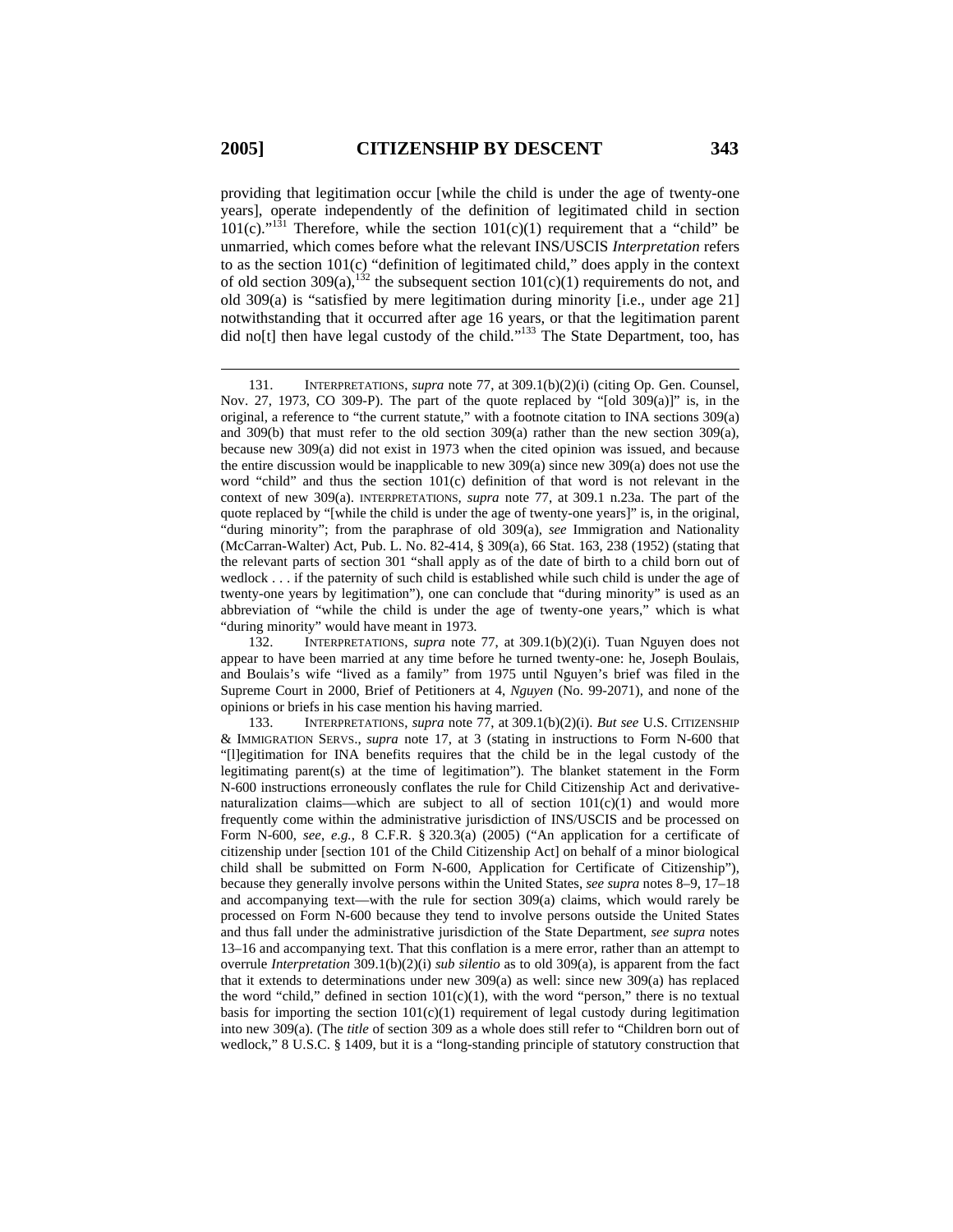operated on the assumption that the age-twenty-one legitimation requirement was the relevant one in the context of old  $309(a)$ .<sup>134</sup>

Thus, the consensus of the relevant administrative agencies is that the general age-sixteen legitimation requirement of section  $101(c)(1)$  was overridden in the case of children subject to the specific age-twenty-one requirement of old 309(a), as Nguyen could have chosen to be.<sup>135</sup> Since the section  $101(c)(1)$ requirements that a "child" be legitimated while under the age of sixteen and while in the legitimating parent's legal custody, by long-standing administrative

the title of a statute cannot control the plain language of the statute," United States v. Sabri, 326 F.3d 937, 941–42 (8th Cir. 2003), *aff'd*, 541 U.S. 600 (2004); the title of a statute or statutory section can be used to resolve ambiguity in the text, but not to alter the meaning of unambiguous text. *Accord* United States v. Fiel, 35 F.3d 997, 1005 (4th Cir. 1994); Oregon Pub. Util. Comm'n v. Interstate Commerce Comm'n, 979 F.2d 778, 780 (9th Cir. 1992); United States v. Brunson, 882 F.2d 151, 154 (5th Cir. 1989).)

<sup>134. 7</sup> U.S. DEP'T OF STATE, *supra* note 16, §§ 1133.4-2c(3)(c)(ii), 1133.4-2c(4)(a), at 34–35 (noting that enactment of a law granting in-wedlock and out-ofwedlock children equal rights, or a father's adoption of his biological child, will both qualify as legitimation satisfying old 309(a) if and only if they occur before the child turns twenty-one). It is following the example of the *Foreign Affairs Manual* that this Article often, for brevity's sake, refers to "old 309(a)" and "new 309(a)" rather than including the word "section."<br>135.

<sup>135.</sup> *But see* Burgess v. Meese, 802 F.2d 338, 340–41 (9th Cir. 1986). Though *Burgess* is somewhat confusing on this point, it can be read as suggesting that the agetwenty-one requirement of old 309(a) is not the controlling one. The majority opinion in *Burgess* first stated, citing old 309(a), that "to obtain citizenship Mary [Burgess] must prove legitimation took place while she was under twenty-one years of age," but went on to cite 8 U.S.C. § 1101(b)(1)(C) for the proposition that a child can be legitimated "under the law of the child's residence or domicile, or under the law of the father's residence or domicile . . . if such legitimation takes place before the child reaches the age of eighteen years and the child is in the legal custody of the legitimating parent or parents at the time of such legitimation." 802 F.2d at 340. The definition of "child" contained in 8 U.S.C.  $§ 1101(b)(1)(C)$  does not apply to Title III of the INA, in which section 309(a) is contained, as the concurrence in *Burgess* pointed out, 802 F.2d at 342. The definition of "child" in section  $101(b)(1)(C)$  of the INA, 8 U.S.C. §  $1101(b)(1)(C)$ , applies to Titles I and II of the INA; "child" is defined for Title III purposes by INA section  $101(c)(1)$ , 8 U.S.C. § 1101(c)(1), *see supra* note 126 and accompanying text. Since *Burgess* was not applying the correct definitional provision, any suggestion in it that the definitional provision controls over the specific requirements of section 309(a) would seem not to be entitled to great weight.

The mistaken citation of 8 U.S.C. § 1101(b)(1)(C) in *Burgess* was repeated in a nonoutcome-determinative portion of the analysis in O'Donovan-Conlin v. U.S Dep't of State, 255 F. Supp. 2d 1075,1082 (N.D.Ca. 2003) (citing *Burgess*, 802 F.2d at 340). The reappearance of 8 U.S.C. § 1101(b)(1)(C) in *O'Donovan-Conlin* is more erroneous than its appearance in *Burgess*: at issue in *O'Donovan-Conlin* was not old section 309(a), as in *Burgess*, but new section 309(a), which besides being located in Title III of the INA does not use the word "child," defined by both 8 U.S.C.  $\S 1101(b)(1)(C)$  and 8 U.S.C.  $$1101(c)(1).$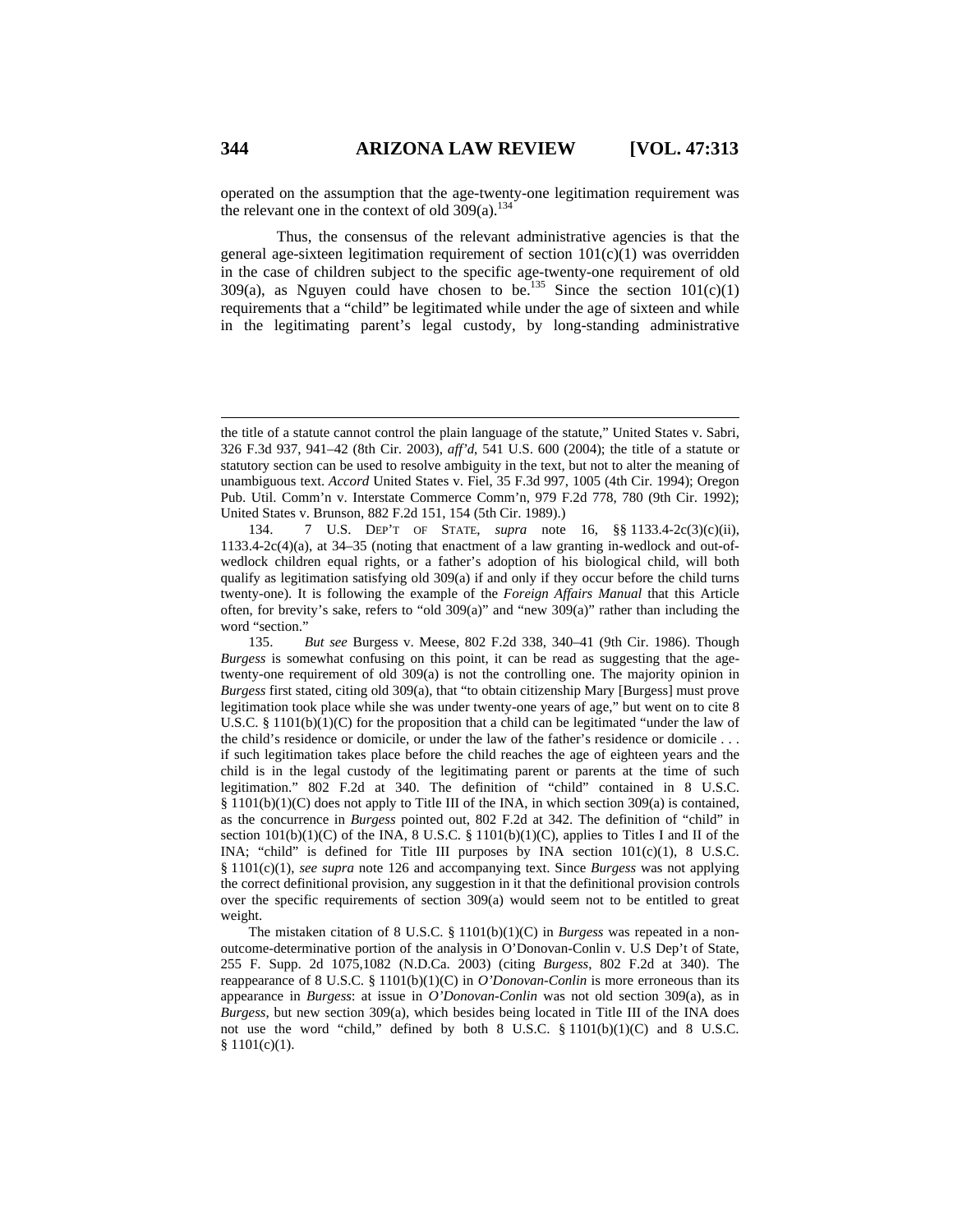interpretation, simply do not apply to old  $309(a)$ ,<sup>136</sup> Nguyen's failure to meet those requirements should not have affected his potential claim under old  $309(a)$ .<sup>137</sup>

There is one other argument against Nguyen's potential citizenship claim under old 309(a) that is worth considering, but it too seemingly should have failed. Old 309(a) rendered the relevant parts of section 301 applicable to a child only "if the paternity of such child is established while such child is under the age of twenty-one years by legitimation,"138 rather than merely requiring that the child be "legitimated" while under age twenty-one.<sup>139</sup> Because of this language, the State

138. Immigration and Nationality (McCarran-Walter) Act, Pub. L. No. 82-414, § 309(a), 66 Stat. 163, 238 (1952).

139. *Cf.* Gorsira v. Loy, 357 F. Supp. 2d 453, 458–64 (D. Conn. 2005) (distinguishing between a "legitimate" child and one whose paternity has been established by legitimation, and holding that while Guyanese statutes may have made all children born in Guyana legitimate, they did not cause the petitioner's paternity to be established by legitimation so as to preclude him from acquiring derivative citizenship under former 8 U.S.C. § 1432 upon the naturalization of his mother), *reconsidered in part on other grounds* 

<sup>136.</sup> If one were to read the INS's longstanding conclusion that old 309(a) is "satisfied by mere legitimation during minority notwithstanding that it occurred after age 16 years, or that the legitimation parent did no[t] then have legal custody of the child," INTERPRETATIONS, *supra* note 77, at 309.1(b)(2)(i), as referring with the words "during minority" to minority under state law rather than as using "during minority" to paraphrase old 309(a)'s age-twenty-one requirement, *see supra* note 131, then one could argue that Nguyen's case would not be covered by this statement, since when he was legitimated he was no longer a minor under state law, *see supra* note 115 and accompanying text. This argument would necessitate a rather odd theory of the interaction between old 309(a) and section  $101(c)(1)$ , however, as it would imply that the age-twenty-one requirement of old  $309(a)$  displaced the age-sixteen requirement of section  $101(c)(1)$  as to *some* legitimated children (those who were minors under state law when legitimated and to whom the INS's historic interpretation concededly applied), but not as to others. Such a distinction, besides lacking support in the statutory text, would be in tension with the logic of the INS's broader conclusion that "the provisions of [old section 309(a)], providing that legitimation occur during minority, operate independently of the definition of legitimated child in section 101(c)." INTERPRETATIONS, *supra* note 77, at 309.1(b)(2)(i).

<sup>137.</sup> One could perhaps argue that, independent of INA section 101(c)(1), the requirement that a child be a minor under state law at the time of legitimation is implicit in the concept of legitimation. This contention, however, is inconsistent with the way in which old 309(a) is interpreted in situations more usual than Nguyen's. A valid marriage between a child's father and the child's mother legitimates that child under old 309(a) as long as it occurs before the child reaches the age of twenty-one. 7 U.S. DEP'T OF STATE, *supra* note 16, § 1133.4-2(c)(3)(a), at 33. Where legitimation by some mechanism other than marriage gives the child the same rights under state law that marriage of the parents would give, as in Nguyen's case, *see supra* notes 116–123 and accompanying text, the required timeframe for such legitimation should not be any different, since the text of old 309(a) does not distinguish between legitimation by marriage and other forms of legitimation. *See also* 7 U.S. DEP'T OF STATE, *supra* note 16, § 1135.3-1(b), at 64 (holding that children born out of wedlock to citizen parents, whose citizenship status was dependent on a pre-1934 law that the Attorney General had interpreted as requiring legitimation, "acquired U.S. citizenship . . . upon legitimation under the laws of the father's domicile even when the legitimation occurred after the person's majority . . . as long as the state law set no age limits on legitimation").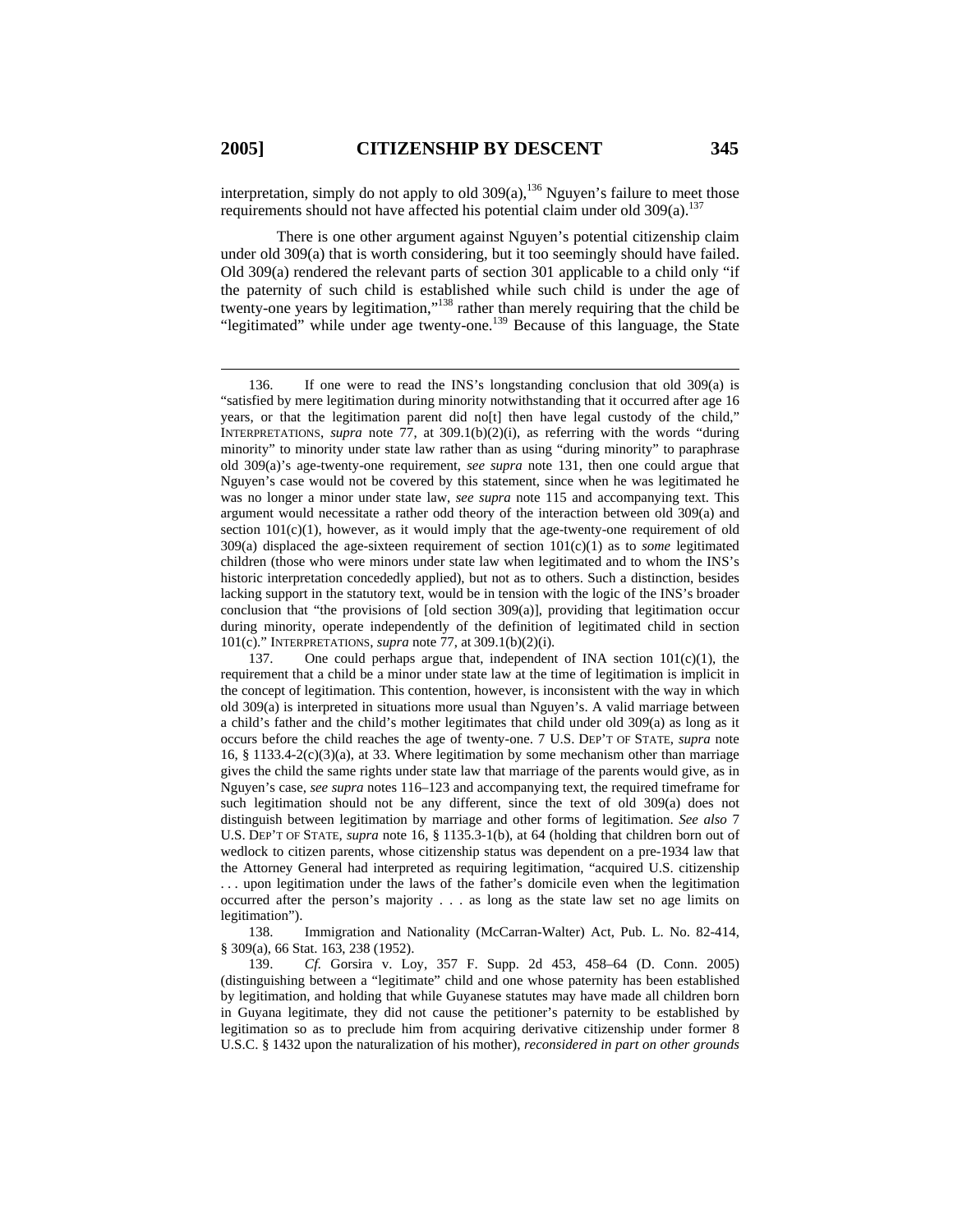Department holds that laws equalizing the status of all in-wedlock and out-ofwedlock children, even if in effect before a child's twenty-first birthday, do not satisfy old 309(a) unless the blood relationship between the father and the child is also established before the child's twenty-first birthday.140 A law that gives all children rights equal to those of a child born in wedlock may make all children "legitimate,"<sup>141</sup> but this legitimacy does not tend to establish the paternity of those legitimated children in the same way as legitimation based on the marriage of a child's father to the child's mother. Rather, it is a legitimacy independent of the child's ties to a particular putative father. If the 1989 Texas law were to be construed as legitimating all children regardless of their ties to a particular father, Boulais's failure to independently establish his paternity before Nguyen turned twenty-one<sup>142</sup> could have been fatal to Nguyen's potential claim under old 309(a).

The 1989 amendments to the Texas Family and Probate Codes that rendered Nguyen legitimate, however, did not truly equalize the status of all marital and out-of-wedlock children, and did not bestow legitimacy uncoupled to status as the child of a particular father. Recall that although "the parent-child relationship" was declared by the 1989 law to "extend[] equally to every child and parent regardless of the marital status of the parents,"<sup>143</sup> a man was only included within the law's definition of a "parent" if he was "presumed to be the biological father" of a child, was judicially decreed to be the father, or was an adoptive father;<sup>144</sup> presumption of paternity would result, inter alia, from the man being married to the child's mother at the time of the child's birth, or from the man receiving the minor child into his home and holding the child out as his own.<sup>145</sup>

142. In 1998, Boulais obtained an "Order of Parentage" declaring that he was Nguyen's father from a Texas district court, based on DNA testing. Nguyen v. INS (*Nguyen I*), 208 F.3d 528, 531 (5th Cir. 2000). (The order does not appear to have been issued in a reported decision: a LEXIS search for appearances of "Boulais" in Texas cases during the relevant time period did not produce any results.) This was too late to count as an establishment of paternity for purposes of old 309(a), however, since it occurred when Nguyen was more than twenty-eight years old. In fact, one could argue that the 1998 order *weakened* Nguyen's claim to citizenship, by implying that Boulais had not been legally recognized as Nguyen's father before 1998. This would, however, be a rather large inference to draw from a court's simple recognition of a DNA test as proving that Boulais was Nguyen's biological father, especially since it appears that no party to the proceeding is likely to have raised the issue of the legal significance of Boulais having previously taken Nguyen into his home and held him out as his own.

*and adhered to sub nom.* Gorsira v. Chertoff, No. 3:03cv1184, 2005 U.S. Dist. LEXIS 6199 (D. Conn. April 11, 2005).

<sup>140. 7</sup> U.S. DEP'T OF STATE, *supra* note 16, § 1134.2(c)(3)(c)(ii), at 34.

<sup>141.</sup> *See* Lau v. Kiley, 563 F.2d 543, 548–51 (2d. Cir 1977) (discussing the law of the People's Republic of China); *In re* Sanchez, 16 I. & N. Dec. 671, 672–73 (1979), 1979 BIA LEXIS 3, at \*3–6; 7 U.S. DEP'T OF STATE, *supra* note 16, §§ 1133.4-2(b)(4)(a)(ii),  $2(b)(4)(a)(vii)$ , at 31.

<sup>143. 1989</sup> Tex. Gen. Laws 375, sec. 5, § 12.01(b).

<sup>144.</sup> *Id.* at sec. 1, § 11.01(3).

<sup>145.</sup> *Id.* at sec. 6, § 12.02(a) ("A man is presumed to be the biological father of a child if . . . (1) he and the child's biological mother are . . . married to each other and the child is born during the marriage . . . or (5) before the child reaches the age of majority, he receives the child into his home and openly holds out the child as his biological child.").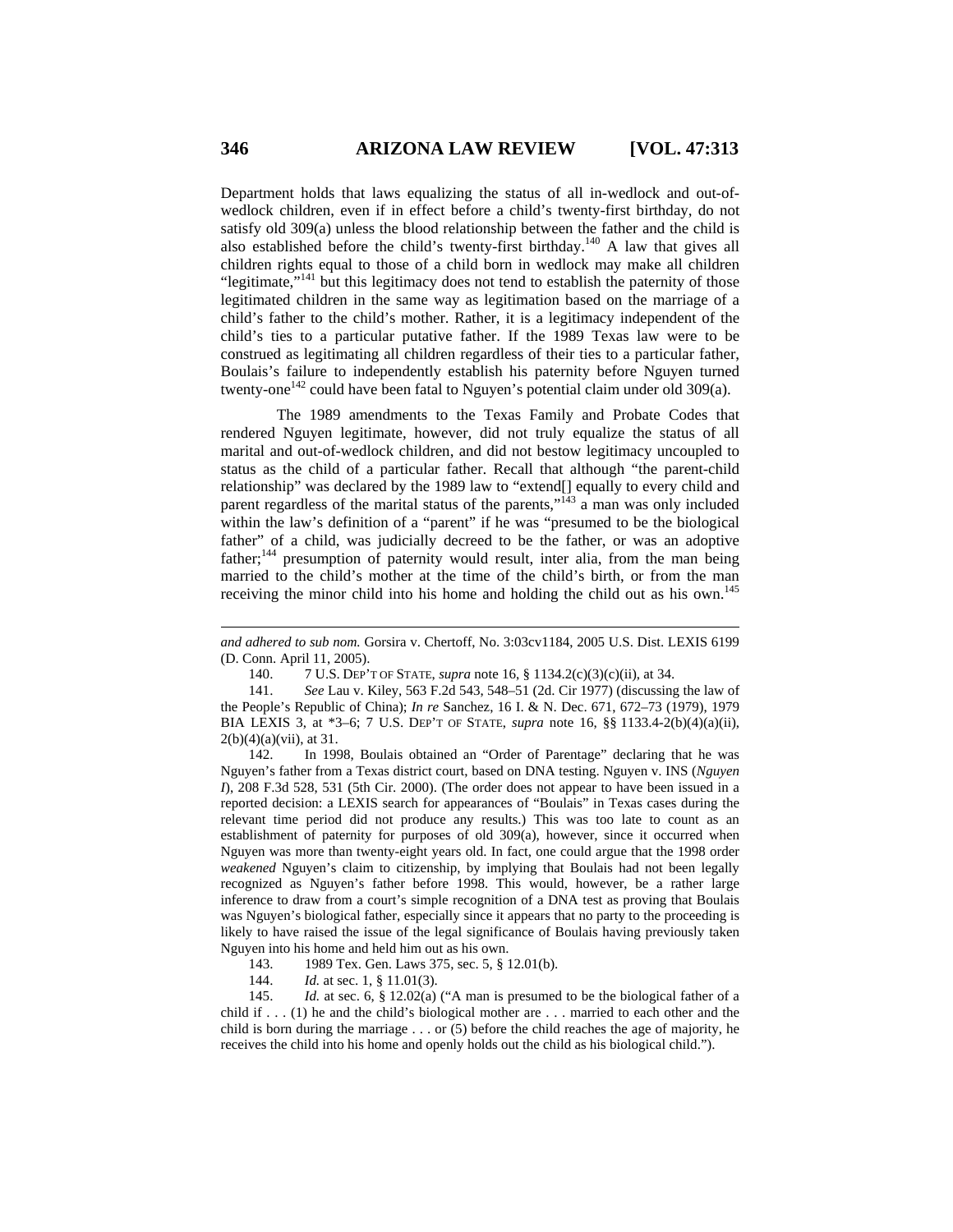One who benefited from a presumption of paternity could inherit from his father without petitioning the probate court for a determination of right of inheritance and proving paternity by clear and convincing evidence, while "[a] person claiming to be a biological child of the decedent [but] not otherwise presumed to be a child of the decedent" would have to take that extra step.<sup>146</sup> The rights of marital children and children otherwise subject to a presumption of paternity were made equal by the 1989 Texas law, but the rights of marital children and out-of-wedlock children not subject to a presumption of paternity were not.<sup>147</sup>

Thus, Nguyen acquired the same rights as a marital child under the 1989 Texas law only because he had been received into Boulais's home and held out as Boulais's son during his minority, and was therefore presumed under the law to *be* Boulais's son. His legitimation was of the sort that "establishe[s] paternity": just as a putative father's marriage to the child's mother is considered strong evidence that he is the actual father, a putative father's reception of the child into his home and holding out of the child as his own is considered under laws like the 1989 Texas law to be strong evidence that he is the actual father. This is why, when legitimation occurs without marriage under a statute prescribing conditions such as acknowledgement and acceptance into the father's household, the State Department's *Foreign Affairs Manual* does not provide that paternity must be separately established before the child turns twenty-one in order for a claim under old 309(a) to succeed.<sup>148</sup> The text of old 309(a), after all, speaks of establishment of paternity *by* legitimation, not legitimation *plus* some other establishment of paternity.149 Nguyen's potential claim under old 309(a) should not have failed for

<sup>146.</sup> *Id.* at sec. 35, § 42(b). If the probate court found "by clear and convincing evidence that the purported father was the biological father of the child, then the child [would be] treated as any other child of the decedent for the purpose of inheritance," *id*., so the difference in rights was admittedly not a large one, but it did exist: children who benefited from a presumption of paternity, be it one based on marriage or one based on taking in and holding out, did not have to satisfy the clear and convincing evidence standard as to their actual biological paternity.

<sup>147.</sup> *But see* 1-11 TEXAS PROBATE, ESTATE AND TRUST ADMINISTRATION § 11.03, *supra* note 103 (stating that "[a] distinction between legitimate and illegitimate children no longer exists under Texas law, except to the extent that it may be more difficult to legally establish the existence of a parent-child relationship between a father and a child born to a woman to whom the father is not married.") The greater difficulty that the child of an unmarried father has in legally establishing a relationship is ameliorated when the child is subject to a statutory presumption of paternity, *see supra* notes 104–110, 144–146, and accompanying text, which is what makes out-of-wedlock children subject to a statutory presumption of paternity different from other out-of-wedlock children.

<sup>148. 7</sup> U.S. DEP'T OF STATE, *supra* note 16, § 1134.2c(3)(c)(i), at 34. As previously noted, *see supra* note 54, even if the State Department's *Foreign Affairs Manual* is not entitled to *Chevron* deference because of its status as a mere "agency manual," *see*  Scales v. INS, 232 F.3d 1159, 1165–66 (9th Cir. 2000) (quoting Christensen v. Harris County, 529 U.S. 576, 587 (2000)), it is still "entitled to respect" to the extent that it has "the power to persuade," *Christensen*, 529 U.S. at 587 (quoting Skidmore v. Swift & Co., 323 U.S. 134, 140 (1944)), and the distinction that it draws here is a persuasive one.

<sup>149.</sup> *Cf.*, *e.g.*, Barthelemy v. Ashcroft, 329 F.3d 1062, 1067–68 & nn.5–6 (9th Cir. 2003) (noting, in the course of rejecting equal protection challenge to former section 321(a)(3) of the INA, that petitioner would not fall within provision providing for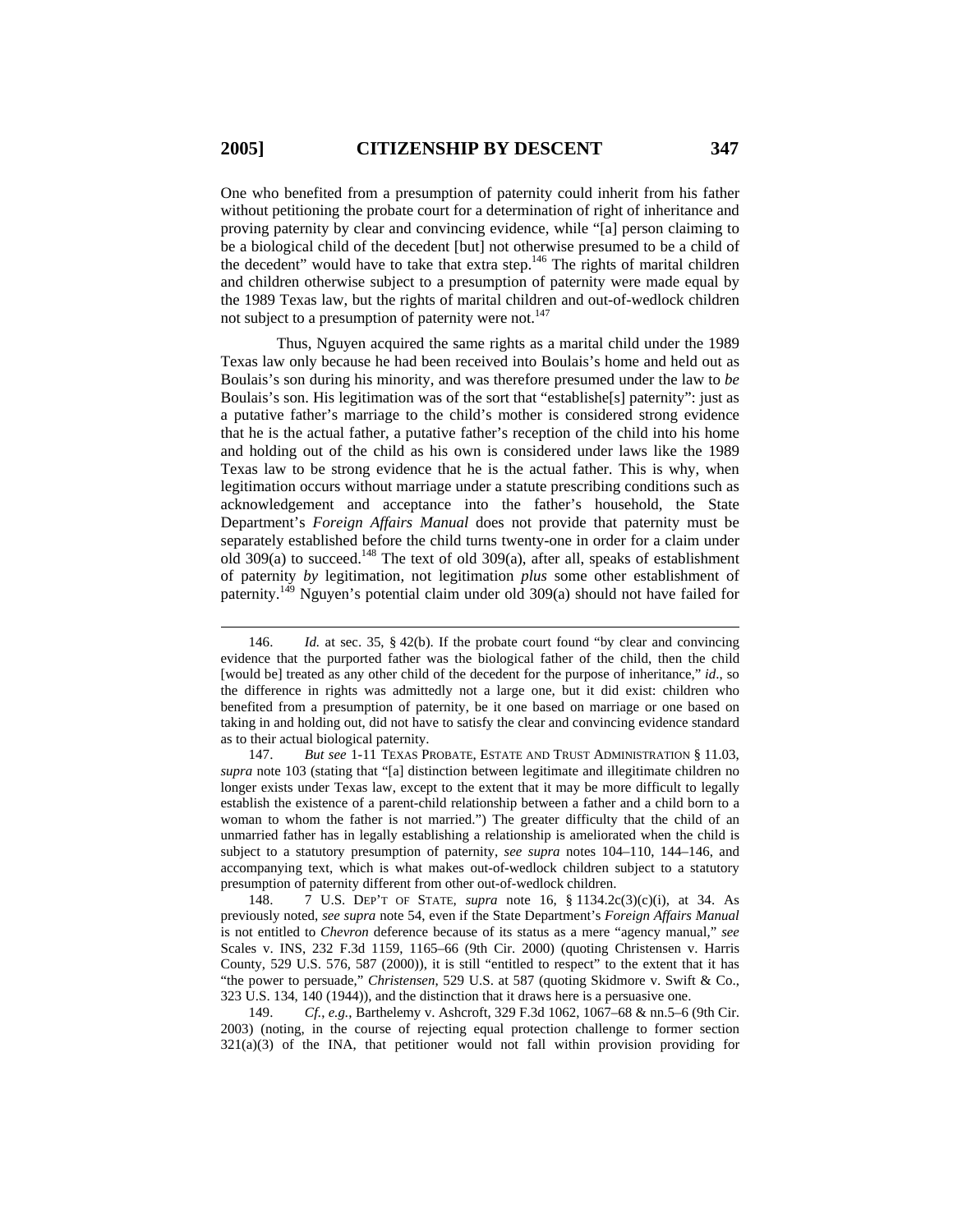lack of establishment of paternity before his twenty-first birthday, because the legitimating acts done by Boulais during Nguyen's childhood and the coming into effect of the 1989 Texas law combined to establish Nguyen's paternity by legitimation.

Whether or not this claim under old 309(a) would ultimately have succeeded for Nguyen, it at least would have been worth making. If Nguyen had elected to have old 309(a) apply to him, then only a finding that the 1989 Texas law was inapplicable to persons over eighteen or did not have the legitimating and paternity-establishing effect that its text and the State Department's interpretation suggest, or that the historic INS and State Department resolution of the tension between 101(c) and old 309(a) was incorrect, could have kept Nguyen from being recognized as a citizen.

That the possibility of a successful claim under old 309(a) appears to have gone unnoticed<sup>150</sup> is a powerful illustration of the pitfalls created by section 309(a) and its interaction with legitimation laws that differ from state to state and can vary over time. The provision of the 1989 Texas law that presumed paternity from taking a child into one's home and holding it out as one's own was repealed in 1999,<sup>151</sup> which may help explain how its previous existence was overlooked while Nguyen's case was pending.152 If highly skilled lawyers encounter such difficulties

151. 1999 Tex. Gen. Laws 556, sec. 7, § 151.002(a)(5) (approved by governor June 18, 1999). The statute was later partially reenacted in 2003. 2003 Tex. Gen. Laws 1248, sec. 1, § 160.204(a)(5) ("A man is presumed to be the father of a child if: . . . during the first two years of the child's life, he continuously resided in the household in which the child resided and he represented to others that the child was his own.").

152. The Court of Appeals for the Fifth Circuit decided Nguyen's case in April of 2000, Nguyen v. INS (*Nguyen I*), 208 F.3d 528; certiorari was granted on September 26, 2000, 530 U.S. 1305 (2000). The 1999 repeal of the Texas statute on which Nguyen's potential claim rested does not help explain how it was overlooked *before* 1999, but this may simply have been due to lack of counsel, as "[Nguyen's] attorney withdrew" in January 1997 shortly after Nguyen initially broached the idea of proving himself to be a citizen, 208 F.3d at 530.

acquisition of citizenship by a child upon "the naturalization of the mother if the child was born out of wedlock and the paternity of the child has not been established by legitimation," because petitioner's father had legitimated him for purposes of that provision under California law "by receiving that child into his home and by holding out that child as his natural child").

<sup>150.</sup> Nguyen's brief in the Supreme Court noted that "[b]efore 1986, the pertinent portions of Section 1409(a) required only that paternity be 'established by legitimation' before the child's 21st birthday" and that "Nguyen belongs to a class of children who may elect whether to have the 'old' or 'new' Section 1409 govern their cases," but went on to state that "[b]ecause Nguyen has not made such an election, and because he does not meet the requirements of either the pre-1986 law or the current Sections  $1409(a)(3)$  and (4), he challenges both versions of the statute." Brief of Petitioners at 6 n.1, *Nguyen* (No. 99-2071). The brief also noted that "Boulais . . . did not legitimate [Nguyen] or otherwise formally establish his paternity prior to Nguyen's 18th birthday," Brief of Petitioners at 4–5, *Nguyen* (No. 99-2071); the focus on Nguyen's eighteenth birthday rather than his twenty-first birthday suggests that the possibility of a successful claim under old 309(a) based on legitimation between the ages of eighteen and twenty-one may have been overlooked.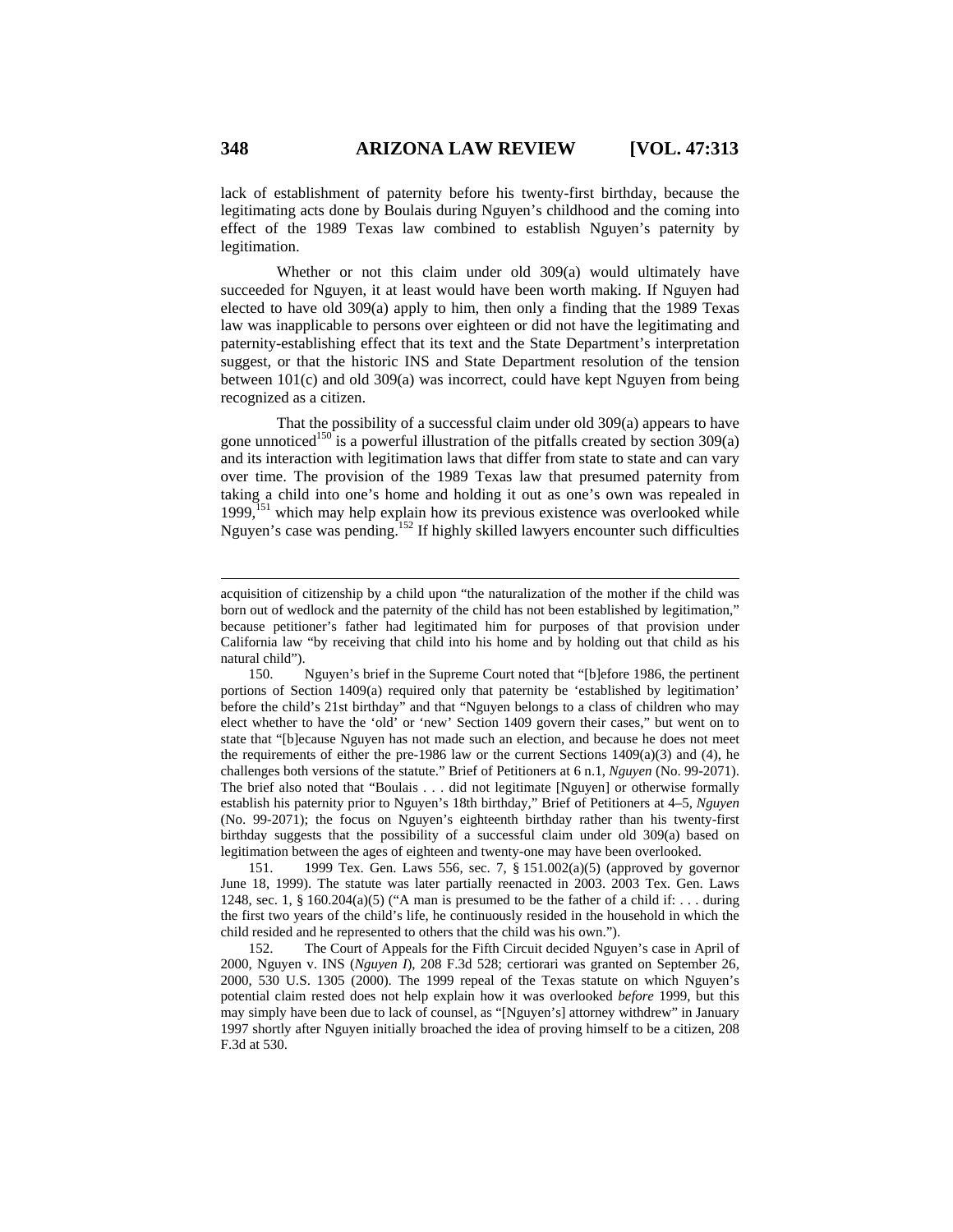$\overline{a}$ 

in dealing with section  $309(a)$ , it is hardly surprising that legally naïve fathers might have problems conforming their conduct to its mandate.

### *D. The Child Citizenship Act of 2000: An Incomplete Solution*

The Child Citizenship Act of 2000 (CCA), enacted outside the basic citizenship-by-descent structure in what may in part have been an attempt to deal with some of the worst problems discussed above, will change the result on future facts like those of *O'Donovan-Conlin* (when a child at some point lives in the United States with briefly-married citizen parents).<sup>153</sup> The CCA does not, however, solve all of the problems facing unwed fathers under current citizenship-bydescent law. It would not significantly improve the position of our hypothetical Joseph, who lived with and supported his children overseas while failing to satisfy the technical requirements of section 309(a), and it would not have helped Joseph Boulais and Tuan Nguyen. The CCA was not primarily intended as a solution to those sorts of problems (it was originally entitled the "Adopted Orphans Citizenship Act<sup>1,154</sup> and focused on the issue suggested by that title), and it is a rather incomplete one.

The Child Citizenship Act has two main, citizenship-granting sections.<sup>155</sup> Section 101 of the CCA, enacted as section 320 of the INA, states that "[a] child born outside of the United States automatically becomes a citizen of the United States" when three conditions are met: "[a]t least one parent of the child is a citizen of the United States . . . the child is under the age of eighteen . . . [and] the child is residing in the United States in the legal and physical custody of the citizen parent pursuant to a lawful admission for permanent residence."<sup>156</sup> Section 102 of the CCA, enacted as INA section 322, permits a U.S.-citizen parent to apply for naturalization of a child "residing outside of the United States in the legal and physical custody of" the citizen parent,<sup>157</sup> provided the citizen parent either "has

156. Child Citizenship Act of 2000 § 101(a), 8 U.S.C.S. § 1431(a) (LEXIS 2005).

157. If (and only if) the child's citizen parent has died during the previous five years, a November 2002 amendment to section 102 of the CCA allows the child's citizen grandparent or citizen legal guardian to apply in the citizen parent's stead, whether or not this citizen grandparent or legal guardian resides outside the United States, so long as the child is residing outside the United States and the person in whose custody the child is residing does not object. *See* 21st Century Department of Justice Appropriations Authorization Act, Pub. L. No. 107-273, sec. 11030B, 116 Stat. 1758, 1837 (2002) (amending INA  $\S 322(a)$ ); Memorandum from William R. Yates, Deputy Executive

<sup>153.</sup> *See supra* notes 86, 95 and accompanying text.

<sup>154.</sup> Victor C. Romero, *The Child Citizenship Act and the Family Reunification Act: Valuing the Citizen Child As Well As the Citizen Parent*, 55 FLA. L. REV. 489, 494 (2003).

<sup>155.</sup> In addition to the citizenship-granting provisions, which are located in Title I of the CCA, the CCA also contains a Title II providing that the act of voting unlawfully or otherwise falsely claiming citizenship, when committed by aliens who reasonably believed that they were citizens because they permanently resided in the U.S. prior to the age of sixteen and had citizen parents, will not be grounds for inadmissibility, deportability, criminal prosecution, or a finding of lack of good moral character. Child Citizenship Act of 2000, Pub. L. No. 106-395, § 201, 114 Stat. 1631, 1633–36 (codified as amendments to scattered sections of 8 and 18 U.S.C.).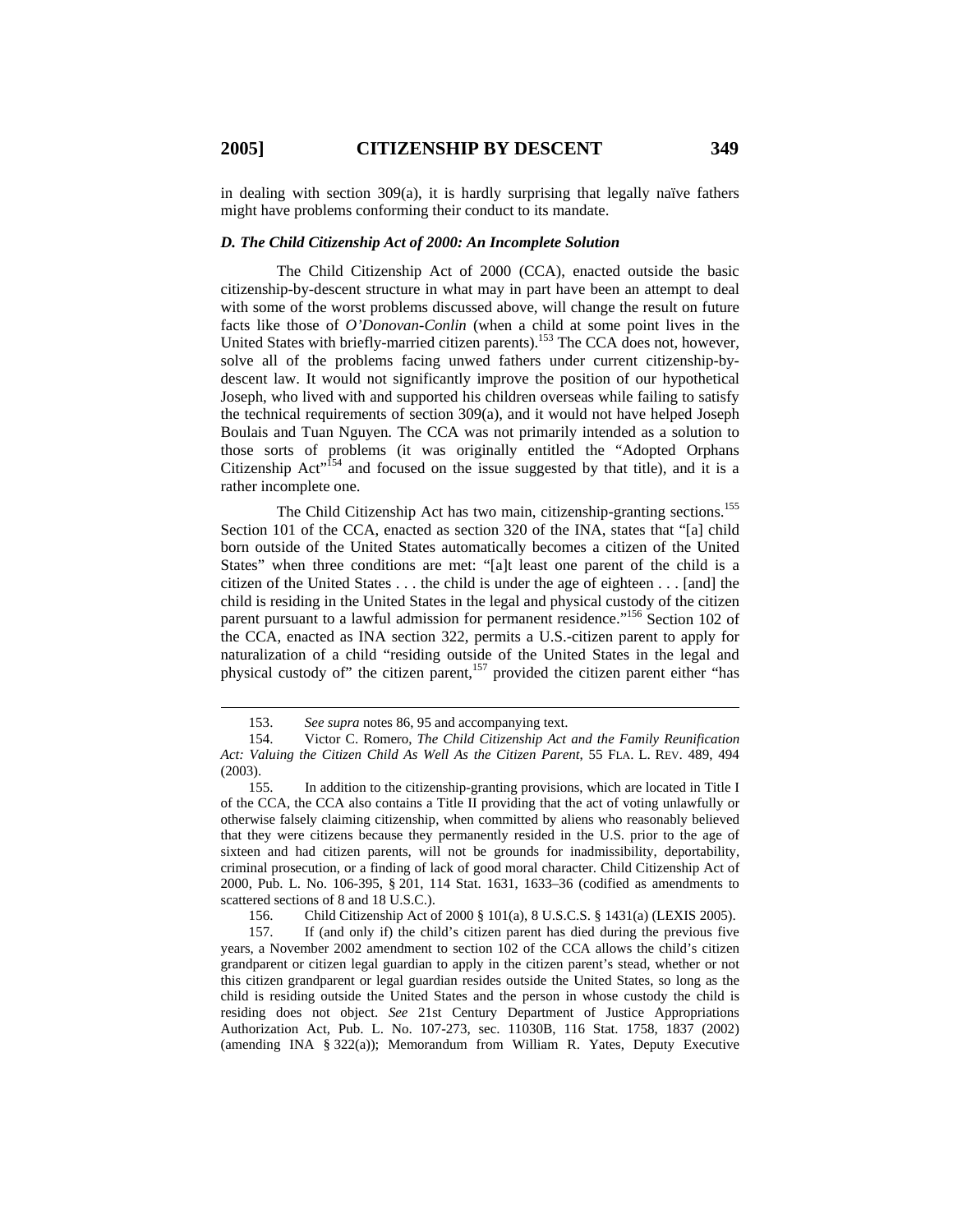. . . been physically present in the United States or its outlying possessions for a period or periods totaling not less than five years, at least two of which were after attaining the age of fourteen years," or himself has a citizen parent who satisfies this physical-presence requirement.<sup>158</sup> The naturalization under CCA section 102 cannot occur abroad; rather, the child must be "temporarily present in the United States pursuant to a lawful admission, and . . . maintaining such lawful status."<sup>159</sup>

For several reasons, the CCA's legal consequences are not as simple and helpful as they might at first appear. First, neither section 101 nor section 102 of the CCA is retroactive; both apply only to children who were under the age of eighteen when the CCA took effect on February 27, 2000.<sup>160</sup> Second, both sections apply to adopted children only when such children meet the complex requirements of INA section  $101(b)(1)$ , <sup>161</sup> the details of which are (since adoption cases do not

USCIS has interpreted CCA section 102 as allowing the physical presence of a childapplicant's citizen grandparent to enable naturalization of the child even if the citizen grandparent is no longer alive at the time that the child's parent (or the child's legal guardian, or another grandparent of the child) applies for the child to be naturalized. Memorandum from William R. Yates, Deputy Executive Associate Commissioner, U.S. Department of Homeland Security, to Regional Directors, District Directors, Officers-in-Charge, and Service Center Directors, regarding Effects of Grandparent's Death on Naturalization Under INA Section 322 (Apr. 17, 2003), http://uscis.gov/graphics/lawsregs/ handbook/PolMemo94Pub.pdf.

159. 8 U.S.C.S. § 1433(a)(5). Because acquisition of citizenship under the CCA must occur within the United States, *see also supra* note 156 and accompanying text, USCIS rather than the Department of State will have primary responsibility for administering it, *see supra* notes 8–9 and accompanying text—although it is possible that whether or not someone previously became a citizen under the CCA while in the United States might become an issue while that person was outside the United States, and thus subject to the administrative jurisdiction of the Department of State, *see supra* note 13.

160. Gomez-Diaz v. Ashcroft, 324 F.3d 913, 916 (7th Cir. 2003); Drakes v. Ashcroft, 323 F.3d 189, 190–91 (2d Cir. 2003); United States v. Arbelo, 288 F.3d 1262, 1263 (11th Cir. 2002); Hughes v. Ashcroft, 255 F.3d 752, 759 (9th Cir. 2001); Nehme v. INS, 252 F.3d 415, 431–32 (5th Cir. 2001); 8 C.F.R. §§ 320.2(a)(2), 322.2(a)(3). This is why the CCA did not apply (and was not even mentioned) in *O'Donovan-Conlin* despite the fact that that case was decided in 2003: the plaintiff had been born in 1980, 255 F. Supp. 2d at 1078, and thus was over eighteen by the time of the CCA's enactment in 2000.

161. INA §§ 320(b), 322(c), 8 U.S.C.S. §§ 1431(b), 1433(c). This needed to be specified in the CCA because INA section  $101(b)(1)$  normally only applies to Titles I and II

Associate Commissioner, U.S. Department of Homeland Security, to Regional Directors, District Directors, Officers-in-Charge, and Service Center Directors, regarding Addition of Citizen Grandparents and Citizen Legal Guardians as Eligible Applicants Pursuant to INA 322 (Jan. 21, 2003), http://uscis.gov/graphics/lawsregs/handbook/PolMemo91.pdf.

<sup>158. 8</sup> U.S.C.S. § 1433. Note that the physical-presence requirement applied to the child's citizen parent or citizen grandparent by CCA section 102 is slightly different from the requirement imposed by INA section  $301(g)$  for transmission of citizenship at birth by one citizen parent. It demands the same total amount of presence, but does not include time spent abroad in the service of the U.S. government or an international organization, or time spent abroad as the dependent child of another abroad for those reasons. (*Cf.* notes 33– 34 *supra* and accompanying text.) Also, the CCA section 102 requirement can be satisfied after the child's birth, as long as it is satisfied before the child turns eighteen (and before the naturalization application is filed). LEGOMSKY, *supra* note 3, at 1218.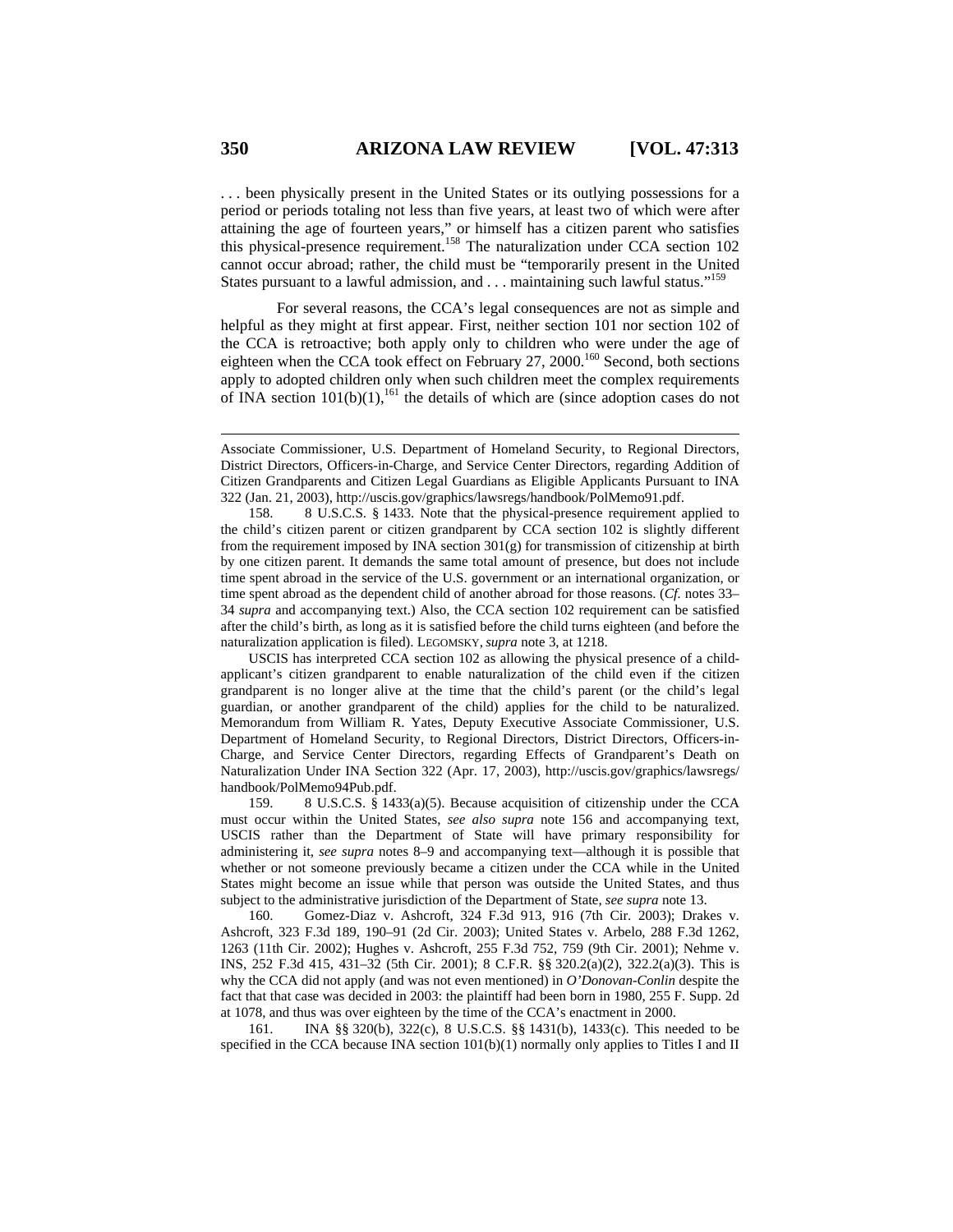relate to citizenship by descent) outside the scope of this Article. Third, and most important, the word "child" is an explicitly defined term in the INA, so that the citizenship-granting provisions of the CCA will only apply to a child if that child meets the definitional requirements.<sup>162</sup>

Recall that according to INA section  $101(c)(1)$ , "child" as used in Title III of the INA, where the CCA citizenship provisions and sections 301–309 appear,

> means an unmarried person under twenty-one years of age and includes a child legitimated under the law of the child's residence or domicile, or under the law of the father's residence or domicile, whether in the United States or elsewhere . . . if such legitimation . . . takes place before the child reaches the age of 16 years . . . and the child is in the legal custody of the legitimating . . . parent or parents at the time of such legitimation

and also includes certain adopted children.<sup>163</sup> While the specific language of the CCA replaces the age-twenty-one threshold with a stricter age-eighteen one, the legitimation requirement still stands<sup>164</sup>—at least for children whose mothers have not become naturalized citizens.165 Legitimation has also been incorporated into

163. 8 U.S.C. 1101(c)(1) (2004).

164. *See* 8 C.F.R. §§ 320.3(b)(1)(v), 322.3(b)(1)(v) (stating that "[i]f the child was born out of wedlock, documents verifying legitimation according to the laws of the child's residence or domicile or father's residence or domicile (if applicable)" are included among the "required documents" that "an applicant must submit" to support a claim under either section 101 or section 102 of the CCA); U.S. Citizenship and Immigration Servs., Frequently Asked Questions About Naturalization, at no. 24, *at* http://uscis.gov/graphics/ services/natz/faq.htm (last modified Apr. 8, 2004) (listing, among the "requirements" in order for "a child . . . born to a U.S. citizen who did not live in (or come to) the United States for a period of time prior to the child's birth" to "become a U.S. citizen by action of law," not only that the child be "lawfully admitted for permanent residence" and residing in the United States in the legal and physical custody of the citizen parent, but also that "[t]he child was the parent's legitimate child or was legitimated by the parent before the child's 16th birthday," and stating that "[s]tepchildren or children born out of wedlock who were not legitimated before their 16th birthday do not derive United States citizenship through their parents").

165. Based on an opinion from the Office of Legal Counsel within the Department of Justice, USCIS has instructed its officers that the definition of "child" should be interpreted for CCA purposes such that "[a]ssuming an alien child meets all other requirements of Section 320 and [sic] 322, an alien child who was born out of wedlock and has not been legitimated is eligible for derivative citizenship when the mother of such a child becomes a naturalized citizen." Memorandum from William R. Yates, Acting Associate Director, U.S. Department of Homeland Security, to Regional Directors, District Directors, Officers-in-Charge, and Service Center Directors, regarding Eligibility of

of the INA; for Title III of the INA, which contains the CCA, whether an adopted child is included in the term "child" is usually decided by INA section  $101(c)(1)$ .

<sup>162.</sup> *See* 8 C.F.R. § 320.1 (in regulations under CCA § 101, INA § 320, 8 U.S.C. § 1431, "Child means a person who meets the requirements of section 101(c)(1) of the [INA]."); 8 C.F.R. § 322.1 (same for regulations under CCA § 102, INA § 322, 8 U.S.C. § 1433); 8 C.F.R. §§ 320.2(a), 322.2(a) (using word "child" to describe "[w]ho is eligible for citizenship" under CCA sections 101–102).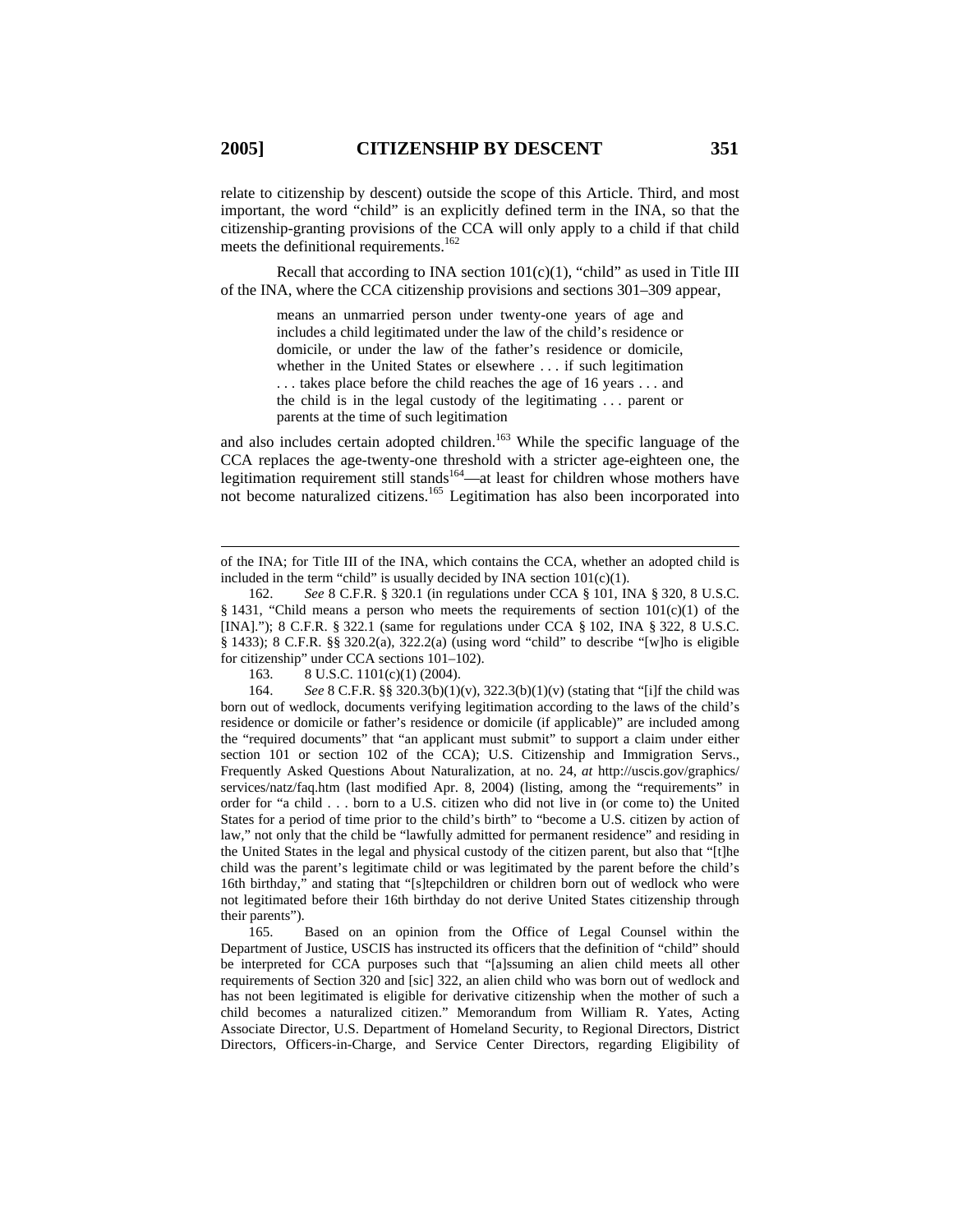the regulations for determining whether a child is "in the legal . . . custody of the citizen parent" for CCA purposes: this is "presume[d] . . . [i]n the case of a biological child born out of wedlock who has been legitimated and currently resides with the natural parent."166

If the CCA had been in effect, therefore, Neal O'Donovan-Conlin would automatically have become a citizen when he lived in Arizona with his (briefly) married parents.<sup>167</sup> Tuan Anh Nguyen, however, would not automatically have become a citizen when he lived in Texas with his father, because Texas law only started providing for legitimation by receiving one's child into one's home and holding it out as one's own in September 1989—by which time Nguyen was almost twenty years old.<sup>168</sup> If Joseph Boulais and an under-sixteen-year-old Nguyen lived across the state line in Arkansas even today, Nguyen would not be "legitimated" under state law, and thus would not become a citizen under the CCA, because Arkansas law still does not provide for legitimation without marriage.<sup>169</sup> The CCA ameliorates the effect of INA sections  $309(a)(3)$  and 309(a)(4) for children living in states that have laxer legitimation requirements, but the trap for the unwary remains for citizen fathers living with their children in states that happen to have stricter legitimation requirements.

The CCA also does not eliminate the section 309(a) pitfall for children living abroad with their citizen fathers. Section 102 of the CCA requires not only legitimation under the relevant foreign law, but formal naturalization during a trip to the United States before age eighteen;<sup>170</sup> any father who does not know to do the paperwork to qualify his child for citizenship under INA section 309(a) will also likely be unaware that he has to organize this naturalization. Section 102 is aimed not at the trap-for-the-unwary issue, but at different problems: it helps an adopted

166. 8 C.F.R. §§ 320.1(1)(iii), 322.1(1)(iii). The regulations state, somewhat vaguely, that "[t]here may be other factual circumstances under which the Service will find the U.S. citizen parent to have legal custody for purposes of the CCA." 8 C.F.R. §§ 320.1(2), 322.1(2)*.* This is likely a reference to the rule that "in the absence of judicial determination or judicial or statutory grant of custody in the case of legal separation of the parent of a person claiming citizenship . . . the parent having actual uncontested custody is to be regarded as having 'legal custody' of the person concerned," *In re* M, 3 I. & N. Dec. 850, 955 (1950), 1950 BIA LEXIS 4, *quoted in* Bagot v. Ashcroft, 398 F.3d 252, 259, 270 (3d Cir. 2005) (stating that *In re M* "has been the subject of approval by the federal courts").

167. *See O'Donovan-Conlin*, 255 F. Supp. 2d at 1082. O'Donovan-Conlin was found by the court to have been legitimated; the problem in his case was not section 309(a)(4) but section 309(a)(3). *Id.* at 1081–83.

168. *See* 1989 Tex. Gen. Laws 375; Brief of Petitioners at 4, Nguyen v. INS, 533 U.S. 53 (2001) (No. 99-2071) ("Tuan Anh Nguyen . . . was born in Vietnam on September 11, 1969."). *See also* 2003 Tex Gen. Laws 1248 (reinstating possibility of informal legitimation that had been eliminated in 1999, though limiting it to cases where the father resides in the same household with the child and holds out the child as his own during the first two years of the child's life); 1999 Tex. Gen. Laws 556; 7 U.S. DEP'T OF STATE, *supra*  note 16, § 1133 Exhibit 1133.4-2a, at 94.

169. *See* ARK. CODE ANN. § 28-9-209 (Michie 2003); 7 U.S. DEP'T OF STATE, *supra* note 16, § 1133 Exhibit 1133.4-2a, at 91.

170. *See* 8 U.S.C. § 1433(a)(3)–(5) (2004) .

Children Born out of Wedlock for Derivative Citizenship (Sept. 26, 2003), http://uscis.gov/ graphics/lawsregs/handbook/PolMemo98pub.pdf.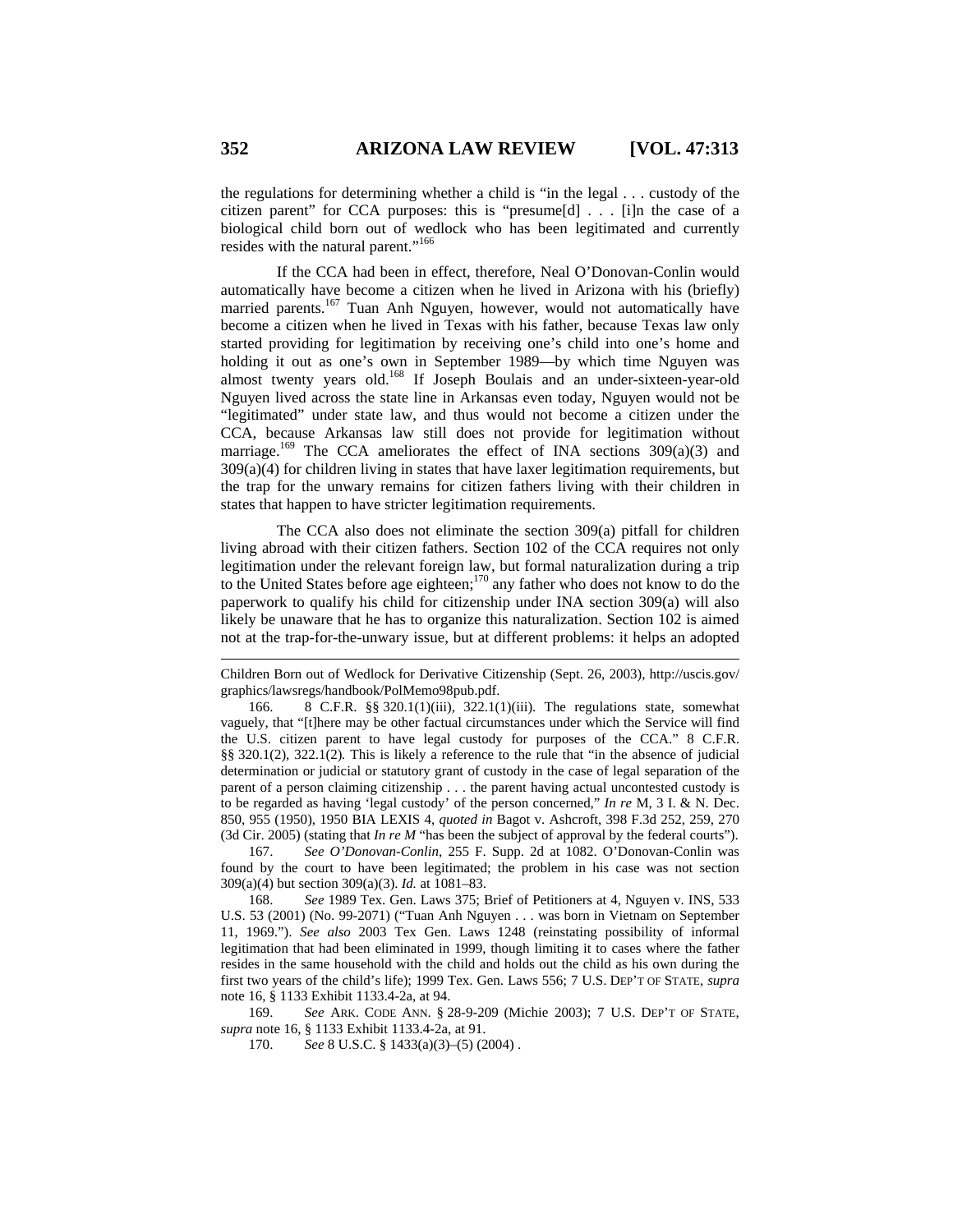child, a child whose citizen grandparent meets the physical-presence requirement for citizenship transmission but whose citizen parent does not, and a child whose citizen parent or citizen grandparent finishes meeting the physical-presence requirement after the child's birth but before the child turns eighteen.<sup>171</sup>

For children living abroad or in U.S. states with strict legitimation requirements, therefore, the Joseph/Josephine problem still exists. As we will see, it is far from the only bizarre result that can be produced by current citizenship-bydescent law.

# **III. THE PECULIAR CONSEQUENCES OF MARRIAGE FOR CITIZEN MOTHERS**

The strange outcome of the Jane and Molly hypotheticals is relatively easy to explain in terms of current citizenship-by-descent law, though difficult to justify. Recall that the hypotheticals in question involve the children of a citizen mother (Jane) who left the United States on her third birthday, and the children of a citizen mother (Molly) who either grew up in the overseas household of a member of the U.S. military or civilian government employee, grew up in the Northern Mariana Islands, or grew up in the United States but has spent every July since her birth on foreign vacations.

# *A. The Marriage Penalty for Mothers Who Leave the United States During Childhood*

An unmarried citizen mother can transmit citizenship under section 309(c) of the INA as long as she has been physically present in the United States continuously for at least one year. A child born to a married citizen mother, on the other hand, will not fall within the special provision of section 309(c) for children born out of wedlock to citizen mothers, and thus will only be a citizen if the mother qualifies to transmit citizenship under the general rule of section  $301(g)$ . That section requires a total of five years physical presence in the United States and specifies that two of those years must be after the age of fourteen—ordinarily a significantly stricter requirement.

Any citizen mother who meets the section 309(c) one-year requirement but not the section 301(g) five-and-two-year requirements, therefore, will transmit citizenship if she remains unmarried to the foreign father of her child, but not if she marries him before the child is born.<sup>172</sup> The class of mothers exposed to this "marriage penalty" is not insignificant. It includes, for example, any woman who was born in the United States and stayed here until leaving some time after her first birthday and before her sixteenth birthday<sup>173</sup>—like our hypothetical Jane, who left at age three.

<sup>171.</sup> *See* LEGOMSKY, *supra* note 3, at 1218; *supra* note 158.

<sup>172.</sup> If the citizen mother marries the child's father *after* the child's birth, the child will not lose citizenship that it has already acquired. *See In re* Villanueva, 16 I. & N. Dec. 84 (1976), 1976 BIA LEXIS 81.

<sup>173.</sup> *Cf.*, *e.g.*, *In re* C, 1 I. & N. Dec. 301 (1942), 1942 BIA LEXIS 25 (holding that under analogous rule of Nationality Act of 1940, requiring five years of United States residence after the age of sixteen for married women to transmit citizenship but making any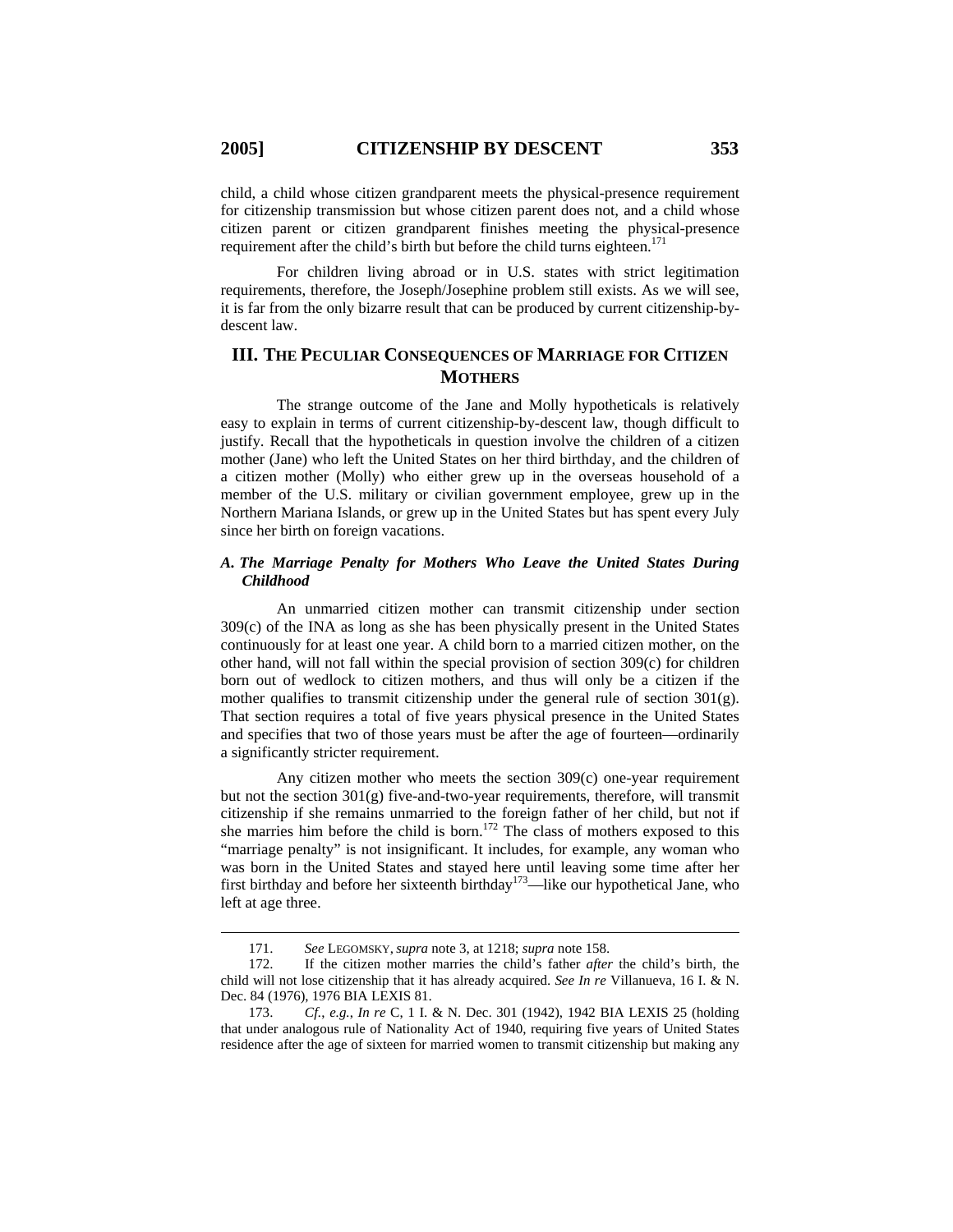The point of section 309(c)'s laxer requirement for citizenship transmission by unmarried mothers, according to the legislative history, was that it "insures that the child shall have a nationality at birth."<sup>174</sup> The concern was that, assuming many nations have citizenship laws similar to those of the United States under which unmarried fathers cannot transmit citizenship without going through certain formalities,<sup>175</sup> children of unmarried mothers might not acquire the nationality of their fathers. Thus, to avoid statelessness, the requirement for transmission of citizenship by unmarried mothers had to be made laxer than the requirement for transmission by married mothers, whose children would acquire the nationality of their fathers.

Presumably, however, the difference between sections 309(c) and 301(g) was not meant to act as a disincentive to marriage—as it could in our Jane hypothetical. It could even be an incentive to divorce, though this is slightly less clear. From the statutory text, certainly, it would appear that a woman who left the United States between her first and sixteenth birthdays, who is pregnant and married to a foreign citizen, and who wishes to transmit citizenship to her child, should divorce her husband before the child is born, if she is unable or unwilling to travel back to the United States to give birth.<sup>176</sup> If the divorce is considered to be a "sham," however, such a citizen mother might be denied the benefit of section 309(c) under the logic of *In re Aldecoaotalora*, which refused to grant immigration benefits to the unmarried daughter of a lawful permanent resident because the daughter, although divorced, "nevertheless continued to live with her former husband in what to all appearances [wa]s a marital relationship."<sup>177</sup> Following *Aldecoaotalora* might produce an even more perverse result: a married and pregnant citizen mother who wanted to transmit citizenship to her child under these circumstances would have to not only formally divorce her husband before the birth of her child, but actually leave him as well.

previous residence sufficient for unmarried women, a child was not a citizen where the child's citizen mother had left United States at age of twenty and was in a valid commonlaw marriage at the time of the child's birth).

<sup>174.</sup> S. REP. NO. 82-1137, *reprinted in* 3 OSCAR M. TRELLES & JAMES F. BAILEY, IMMIGRATION AND NATIONALITY ACTS: LEGISLATIVE HISTORIES AND RELATED DOCUMENTS 39 (1979).

Brief for the Respondent at 36  $\&$  n.18, Nguyen v. INS, 533 U.S. 53 (2001) (No. 99-2071) (citing § 1 para. 4 Staatsangehoerigkeitsgesetz (German citizenship statute); British Nationality Act, 1981, §§ 47, 50(9); PHILIPPINE CONST. Art. IV, §§ 1–4 (1987) (citizenship) and Philippine Family Code tit. VI (effective Aug. 3, 1998) (establishment of paternity and filiation); New Nationality Law, July 1998, art. 4531 (effective June 14, 1998) (South Korea); Thai Nationality Act of 1992 (as amended), §§ 7(1), 10; Nationality Law of Vietnam, May 20, 1998, art. 17 and 83/1998/ND-CP Decree of the Government on Civil Registration arts. 19, 47 (Oct. 10, 1998)).

<sup>176.</sup> Bestowing *jus soli* citizenship on one's child by returning to American soil before giving birth, *see supra* notes 3–4 and accompanying text, is one way for a citizen mother to get around any citizenship-by-descent problem. It is not an option that will be financially or practically available to all mothers, however, and in any event it seems unfair to require a citizen mother to give birth far away from the place that has become her home simply because she is married.

<sup>177.</sup> *In re* Aldecoaotalora, 18 I. & N. Dec. 430, 431–32 (1983), 1983 BIA LEXIS 15.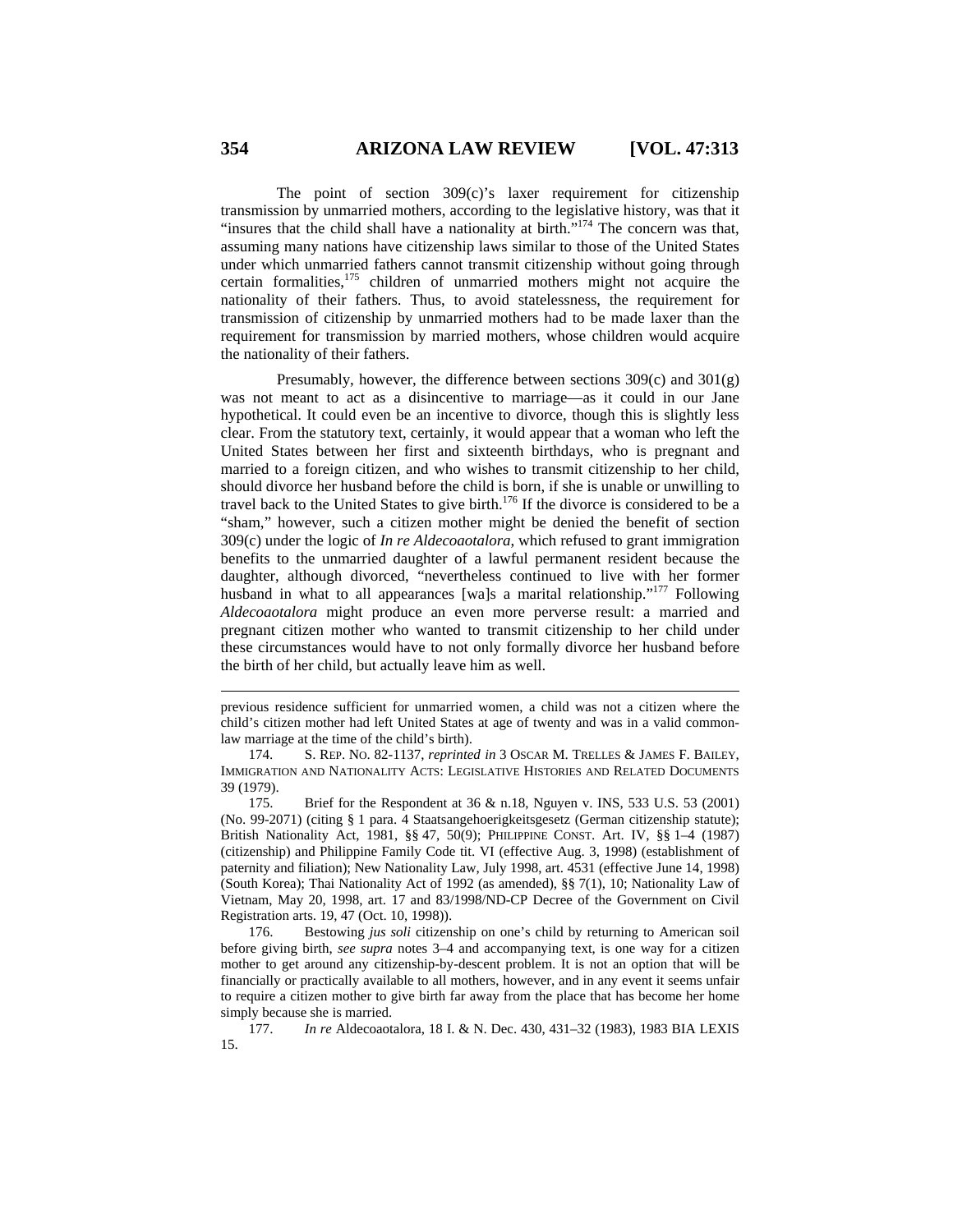# *B. Penalizing Unmarried Mothers: The Problems of Government Service Abroad, Yearly Foreign Vacations, and Residence in the Northern Mariana Islands*

Though the section 309(c) physical-presence requirement for transmission of citizenship by an unmarried citizen mother is meant to be easier to satisfy than the general section  $301(g)$  requirements, not all mothers who satisfy the latter will satisfy the former. As our hypothetical Molly would find out, there are three sorts of circumstances under which citizen mothers who can easily satisfy the requirements of section  $301(g)$ , and thereby transmit their citizenship to children born in wedlock, may be unable to transmit citizenship to children born out of wedlock. Though one of these sets of circumstances will lead to a more certain bar on transmission of citizenship by an out-of-wedlock mother than the other two, all three are potentially problematic.

### *1. Constructive Physical Presence*

The physical-presence requirement of section 309(c) lacks the proviso of section  $301(g)$  that counts time spent abroad by a citizen parent as constructive physical presence if the citizen parent is serving honorably in the Armed Forces, is employed by the U.S. government or a qualified international organization, or is living as a dependent in the household of someone falling into one of the aforementioned categories.178 Only actual physical presence on United States soil can satisfy section  $309(c)$ ,  $179$  except perhaps under unusual circumstances involving a citizen mother kept out of the United States by official error.<sup>180</sup>

Thus, a citizen mother who grew up in the household of a U.S. Armed Forces member or government employee stationed abroad, and has never returned to U.S. soil for an unbroken year, cannot transmit citizenship to an out-of-wedlock child,<sup>181</sup> although she could transmit citizenship to a marital one.<sup>182</sup> In light of the

180. Where an error by a United States official prevented the citizen mother from entering the country, the Board of Immigration Appeals has held that she will be credited with presence here for section 309(c) purposes, at least where constructive physical presence due to the error has already been found for another purpose under the immigration and nationality laws. *In re* Navarrete, 12 I. & N. Dec. 138 (1967), 1967 BIA LEXIS 27. *But cf.* Tullius v. Albright, 240 F.3d 1317 (11th Cir. 2001) (refusing to apply an analogous doctrine where a citizen claimed to have been kept out of the country by circumstances that were not the fault of the U.S. government).

181. Under the pre-1986 version of section 309, a woman who met the section 301(g) requirement but not the section 309(c) requirement could at least transmit citizenship to her out-of-wedlock child by a foreign father through section 301(g) *if* that child was legitimated after birth. This is now impossible, however, as current section 309(a) requires that the *father* have been a U.S. citizen at the time of the child's birth in order for section 301(g) to apply to a child born out of wedlock. 7 U.S. DEP'T OF STATE, *supra* note 16, § 1133.4-3(b), at 35–36.

<sup>178.</sup> *See* 8 U.S.C. §§ 1401(g), 1409(c) (2004); 7 U.S. DEP'T OF STATE, *supra* note 16, § 1133.4-3(a), at 35.

<sup>179. 7</sup> U.S. DEP'T OF STATE, *supra* note 16, § 1133.4-3(a), at 35 (noting that "the mother of a child born out of wedlock cannot use time spent abroad as a military dependent, for example, to satisfy all or part of the requirement of continuous physical presence in the United States for 1 year").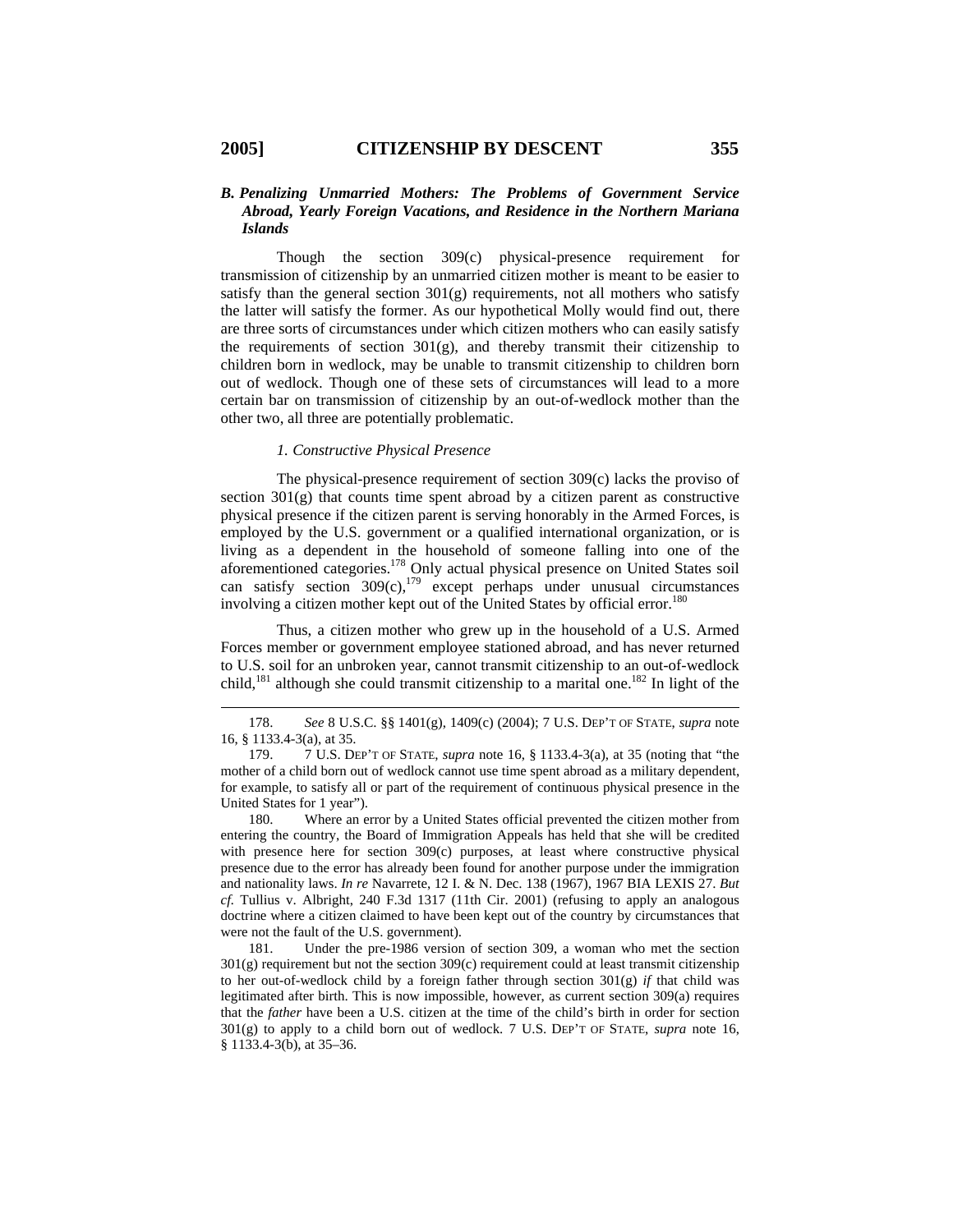legislative intent to make transmission of citizenship *easier* for unmarried citizen mothers in order to ensure that their children acquire some nationality, $^{183}$  this sort of outcome is highly illogical. And in light of the State Department's view, expressed at the time of enactment of the constructive-physical-presence proviso, that "[i]t is not uncommon for the children of a Foreign Service officer to spend most of their youthful years abroad accompanying the parents from one assignment to another,"184 such an outcome would appear to be more than a mere theoretical possibility.

# *2. Discontinuous Physical Presence*

Section 301(c)'s disregard of constructive physical presence abroad in a military or civilian-government-employee household is not the only reason that an unmarried citizen mother may sometimes find herself unable to transmit citizenship when a married mother could. Unlike the physical-presence requirement in section 301(g), which can be met by summing up multiple different time periods,185 section 309(c)'s requirement looks to *continuous* physical presence. It is possible to accumulate a total of more than five years of actual physical presence in the United States, two of which are after the age of fourteen, without ever being continuously physically present in the United States for a year. A woman who grows up in the United States, but is taken on foreign vacations by her parents at identical times every year, will be in this position. Thus, she will be able to transmit citizenship to marital children under section  $301(g)$ , but apparently unable to transmit citizenship to out-of-wedlock children under section 309(c).

There is a possible escape from the apparent result that a woman who has taken too-regular foreign vacations does not meet the requirement of section 309(c), but it is not agreed upon by all relevant administrative agencies and may not help someone whose annual vacations were longer than a couple of weeks. According to the INS/USCIS *Interpretations*, "[w]hether [an] absence will be regarded as having broken the required continuity of a mother's physical presence in the United States or an outlying possession, thereby precluding her . . . child from acquiring citizenship at birth under . . . section 309(c), shall be determined in accordance with INTERP 316.1(c)(3)."186 The referenced *Interpretation*, which deals with a continuous-physical-presence requirement applicable to naturalization, holds that the deciding factor is whether an absence is "meaningfully interruptive" of physical presence.<sup>187</sup> This is to be determined by looking to "the length of the absence, its purpose (lawful or otherwise), as well as the extent to which travel documents were needed to accomplish the trip."188 The allowable length of an absence will be short, however, when (as with section 309(c)) it is interrupting a required period of presence only one year in length:

l

<sup>182.</sup> *See* 7 U.S. DEP'T OF STATE, *supra* note 16, § 1133.4-3(a), at 35.

<sup>183.</sup> *See supra* note 174 and accompanying text.

<sup>184.</sup> S. REP. NO. 89-1495, at 2 (1966) (letter of Douglas MacArthur II, Assistant Secretary for Congressional Relations); *see supra* note 40.

<sup>185.</sup> *See supra* notes 35–36 and accompanying text.

<sup>186.</sup> INTERPRETATIONS, *supra* note 77, at 309.1(a)(3).

<sup>187.</sup> *Id.* at 316.1(c)(3).

<sup>188.</sup> *Id.* (citing Rosenberg v. Fleuti, 374 U.S. 449, 462 (1963))*.*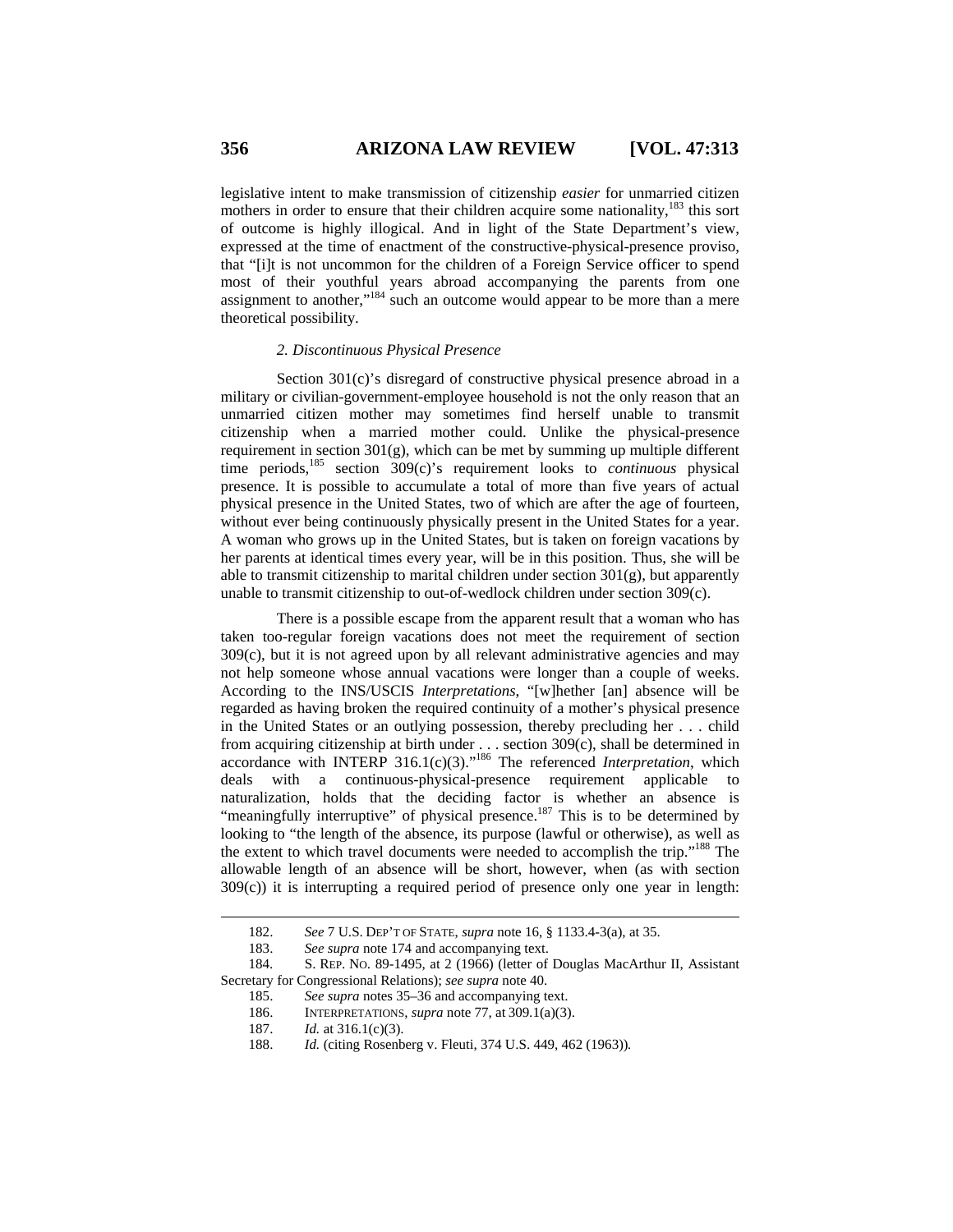"Since . . . absence of but a few days or weeks out of a required seven- or ten-year period of physical presence raises a substantial question as to . . . the requisite continuity $[,] \ldots$  absence of the same duration in relationship to a required oneyear period . . . will [raise] a far more substantial question . . . .<sup>. . 189</sup> Accordingly, a six-week absence has been held meaningfully interruptive of a required one-year period of physical presence,<sup>190</sup> though this leaves open the possibility that vacations of a month or less would not be meaningfully interruptive.

The State Department has no policy equivalent to *Interpretation* 309.1(a)(3). Rather, its *Foreign Affairs Manual* states that "a woman who had spent . . . a very short time every year outside the United States would be unable to transmit citizenship under section 309(c) INA even though she might have qualified to transmit . . . citizenship under section  $301(g)$  INA if she had been married to the father of the child."191 Thus, the *Interpretations* escape hatch is seemingly unavailable to a child whose citizenship is determined outside the United States, although if under sixteen years of age such a child could perhaps obtain a certificate of identity under section 360 of the INA and come to a United States port of entry to be adjudicated a citizen under USCIS rules.<sup>192</sup> The Attorney General could in theory resolve the interpretive conflict between the State Department and USCIS,  $1^{93}$  but it appears that this has not occurred.<sup>194</sup>

# *3. Physical Presence in the Northern Mariana Islands*

The INA definition of the "United States" does not itself include the Commonwealth of the Northern Mariana Islands (CNMI), $195$  a U.S.-controlled<sup>196</sup> group of islands located north of Guam that have a population of more than 75,000.197 The Covenant establishing the CNMI declares that the Northern Mariana Islands shall be considered part of the "United States" under the INA only

 $\overline{a}$ 

193. *See* INA § 103(a)(1), 8 U.S.C § 1103(a)(1) (2004); *supra* note 10 and accompanying text.

194. There does not appear to be any Board of Immigration Appeals opinion on the topic. *See supra* text accompanying note 11.

<sup>189.</sup> *Id.*

<sup>190.</sup> *Id.* (citing Khalil George Deeik, A-19084441, CO 316-P).

<sup>191. 7</sup> U.S. DEP'T OF STATE, *supra* note 16, § 1133.4-3(a), at 35.

<sup>192.</sup> *See supra* note 20 and accompanying text. While the fragmentation of INS functions between multiple subdivisions of DHS, *see supra* note 12 and accompanying text, means that it is not entirely clear whether the border inspectors of CBP would follow the *Interpretations* inherited from INS by USCIS, there is no apparent alternative body of administrative precedent to which it would make sense for CBP to refer.

<sup>195.</sup> INA § 101(a)(38), 8 U.S.C. § 1101(a)(38) (stating that "[t]he term 'United States', except as otherwise specifically herein provided, when used in a geographical sense, means the continental United States, Alaska, Hawaii, Puerto Rico, Guam, and the Virgin Islands of the United States.").

<sup>196.</sup> *See supra* note 27 (regarding dispute over whether CNMI is Article IV territory or something else).

<sup>197.</sup> *See* Cent. Intelligence Agency, *Northern Mariana Islands*, *in* THE WORLD FACTBOOK (2004) (giving the July 2004 estimated population of the Northern Mariana Islands as 78,252), http://www.cia.gov/cia/publications/factbook/geos/cq.html (last updated Feb. 10, 2005).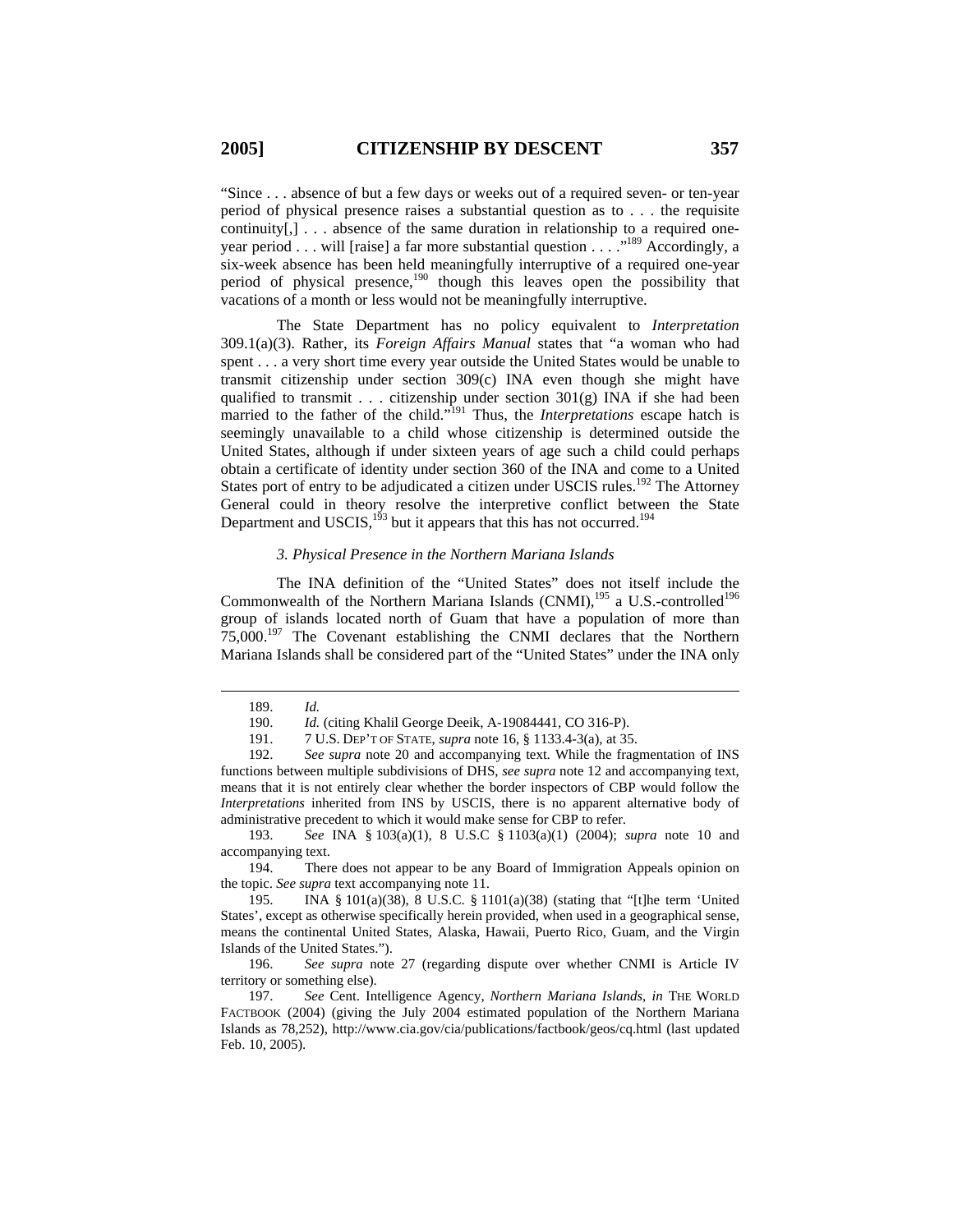for limited purposes.<sup>198</sup> One exception to the exclusion of the Northern Marianas from the INA's "United States," according to the Covenant, is that "[w]ith respect to children born abroad to United States citizen or non-citizen national parents permanently residing in the Northern Mariana Islands the provisions of Sections 301 and 308 of the [INA] will apply."199 The omission of any reference to section 309 appears to imply that the Northern Marianas are not part of the "United States" for purposes of section 309(c), the only portion of section 309 that uses that term.

The State Department's *Foreign Affairs Manual* states that "the Northern Mariana Islands are treated as part of the United States for purposes of sections 301 and 308 of the INA"200 and that "physical presence in the . . . Northern Mariana Islands constitutes physical presence in the United States for purposes of section  $301(g)$ .<sup>201</sup> The *Foreign Affairs Manual* does not say anything about physical presence in the Northern Mariana Islands constituting physical presence for purposes of section  $309(c)$ ,<sup>202</sup> which tends to support the implication that physical presence in the Northern Marianas indeed does not constitute physical presence for 309(c) purposes. If this is the case, then a citizen mother who grew up in the Northern Marianas, and had not spent a continuous year in the INA-defined "United States," could transmit her citizenship to a foreign-born marital child but not to a foreign-born out-of-wedlock child.

As with the problem of too-regular foreign vacations, there is a possible escape from the apparent result that a woman who has grown up in the Northern Mariana Islands cannot transmit citizenship to an out-of-wedlock child. Since section 309 of the INA operates as an adjunct to sections 301 and 308, declaring when various parts of those sections shall and shall not apply, one could argue that the CNMI Covenant's reference to sections 301 and 308 implicitly includes the related section 309. It is not clear whether such an argument would succeed, however.

### *4. Molly and Joseph: How a Child Whose Parents Are Both U.S. Citizens Can Fail to Acquire U.S. Citizenship*

The inability of our hypothetical Molly to transmit citizenship to an outof-wedlock child can be a problem even if the child's father is also an American citizen. If the father of Molly's foreign-born out-of-wedlock child was a U.S.

<sup>198.</sup> Covenant to Establish a Commonwealth of the Northern Mariana Islands in Political Union with the United States of America, Pub. L. No. 94-241, § 506(a), 90 Stat. 263, 269 (1976) (stating that "the Northern Mariana Islands will be deemed to be a part of the United States under the Immigration and Nationality Act . . . for the following purposes only . . . and . . . to the extent indicated in . . . the following Subsections").

<sup>199.</sup> *Id*. at § 506(b). *See supra* note 27 (regarding whether the CNMI is included within the "United States" for purposes of section 301(g) physical presence by persons who do not permanently reside in it).

<sup>200. 7</sup> U.S. DEP'T OF STATE 1110, *supra* note 27, § 1116.1-1 at 5 (citing Covenant to Establish a Commonwealth of the Northern Mariana Islands in Political Union with the United States of America § 506(c) [sic]).

<sup>201. 7</sup> U.S. DEP'T OF STATE, *supra* note 16, § 1133.3-3(b)(4), at 22.

<sup>202.</sup> *Id.* § 1133.4-3(a), at 35 (discussing physical presence for purposes of claims under section 309(c) and not mentioning the Northern Marianas).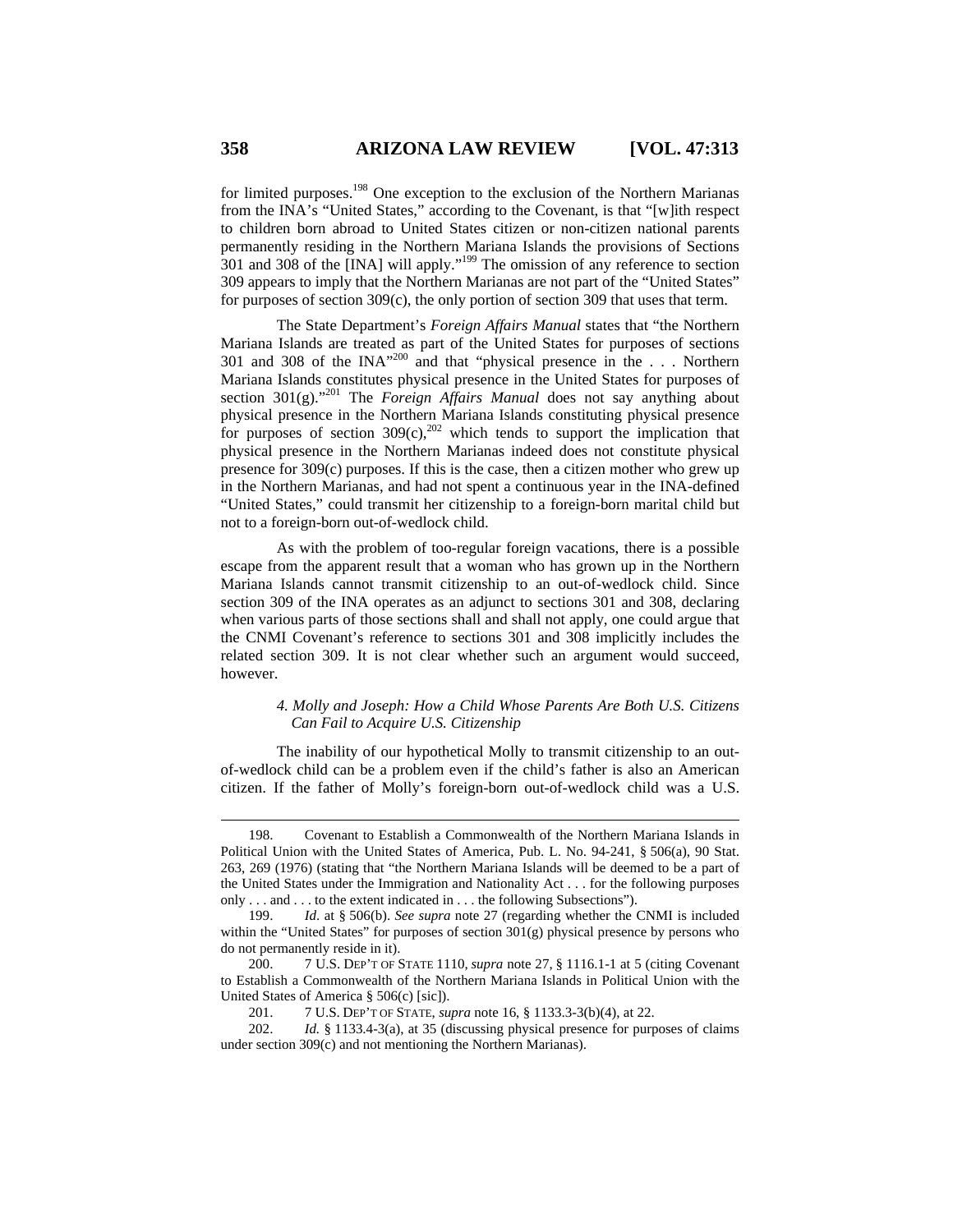citizen like Joseph, who lived with and supported the family but did not marry Molly or do any citizenship-related paperwork, the child would not acquire U.S. citizenship. Section 301(c), which normally provides a very lax any-parentalresidence requirement for transmission of citizenship where both parents of a child are citizens, $203$  would not operate to bestow citizenship on the child, because section 309(a) restricts 301(c)'s application to out-of-wedlock children to cases in which the father satisfies  $309(a)$ 's requirements<sup>204</sup>—a precondition Joseph would fail to meet.<sup>205</sup> Section 309(c) would not bestow citizenship on the child because Molly would fail to meet  $309(c)$ 's requirement of a continuous year of actual physical presence in the United States. Thus, the child would end up without U.S. citizenship despite having two citizen parents, both of whom had close ties to the United States and to their child. This is obviously not an outcome that makes much sense as a matter of policy.

Marriage-related anomalies are not the only context in which current law produces outcomes that are illogical from a policy perspective. This also occurs in a different, archaic but still-present context: the law of noncitizen nationality.

### **IV. THE PROBLEMS OF NONCITIZEN NATIONALITY**

Though all U.S. citizens are by definition U.S. nationals, not all U.S. nationals are U.S. citizens. A U.S. national is defined in the INA as either a U.S. citizen or "a person who, though not a citizen of the United States, owes permanent allegiance to the United States."<sup>206</sup> The status of noncitizen nationality described by the second prong of that definition originated as a way of categorizing inhabitants of the overseas possessions acquired by the United States beginning in the late nineteenth century.<sup>207</sup> The inhabitants of most such territories are now full citizens,<sup>208</sup> however, with American Samoa essentially the only remaining overseas possession in which birth bestows noncitizen nationality rather than citizenship.209 Inhabitants of the Northern Mariana Islands had the option at

 $\overline{a}$ 

208. *See* INA §§ 302, 306–307, 8 U.S.C. §§ 1402, 1406–1407 (bestowing citizenship on persons born in Puerto Rico, the U.S. Virgin Islands, and Guam); Covenant to Establish a Commonwealth of the Northern Mariana Islands in Political Union with the United States of America §§ 301, 303, 90 Stat. at 265–66.

209. *See* INA §§ 308(1), 308(3), 8 U.S.C. §§ 1408(1), 1408(3) (bestowing nationality on a person born in, or found in while under five years of age and not proven before the age of twenty-one not to have been born in, "an outlying possession of the United States"); INA § 101(a)(29), 8 U.S.C. § 1101(a)(29) (stating that "[t]he term 'outlying possessions of the United States' means American Samoa and Swains Island"); *supra* note 28 (explaining that Swains Island is effectively part of American Samoa). As the State Department notes, there are a few U.S. territories not included under either the INA definition of "outlying possessions of the United States" or the INA definition of "United States," such as Midway and Wake Islands and Johnston Atoll. 7 U.S. DEP'T OF STATE 1120, *supra* note 27, § 1121.4-3, at 5; *see In re* Li, 71 F. Supp. 2d 1052, 1055 (D. Haw. 1999) (noting that Midway Island is not part of "the United States" under the INA); United States v. Paquet, 131 F. Supp. 32, 34 (D. Haw. 1955) (noting that Wake Island is not an "outlying

<sup>203.</sup> *See* 8 U.S.C. § 1401(c) (2004); *supra* notes 25–30 and accompanying text.

<sup>204.</sup> *See id.* § 1409(a).

<sup>205.</sup> *See supra* Part II.A.

<sup>206.</sup> INA § 101(a)(22), 8 U.S.C. § 1101(a)(22).

<sup>207.</sup> Rabang v. INS, 35 F.3d 1449, 1452 n.5 (9th Cir. 1994).<br>208. See INA 88 302. 306–307. 8 U.S.C. 88 1402. 14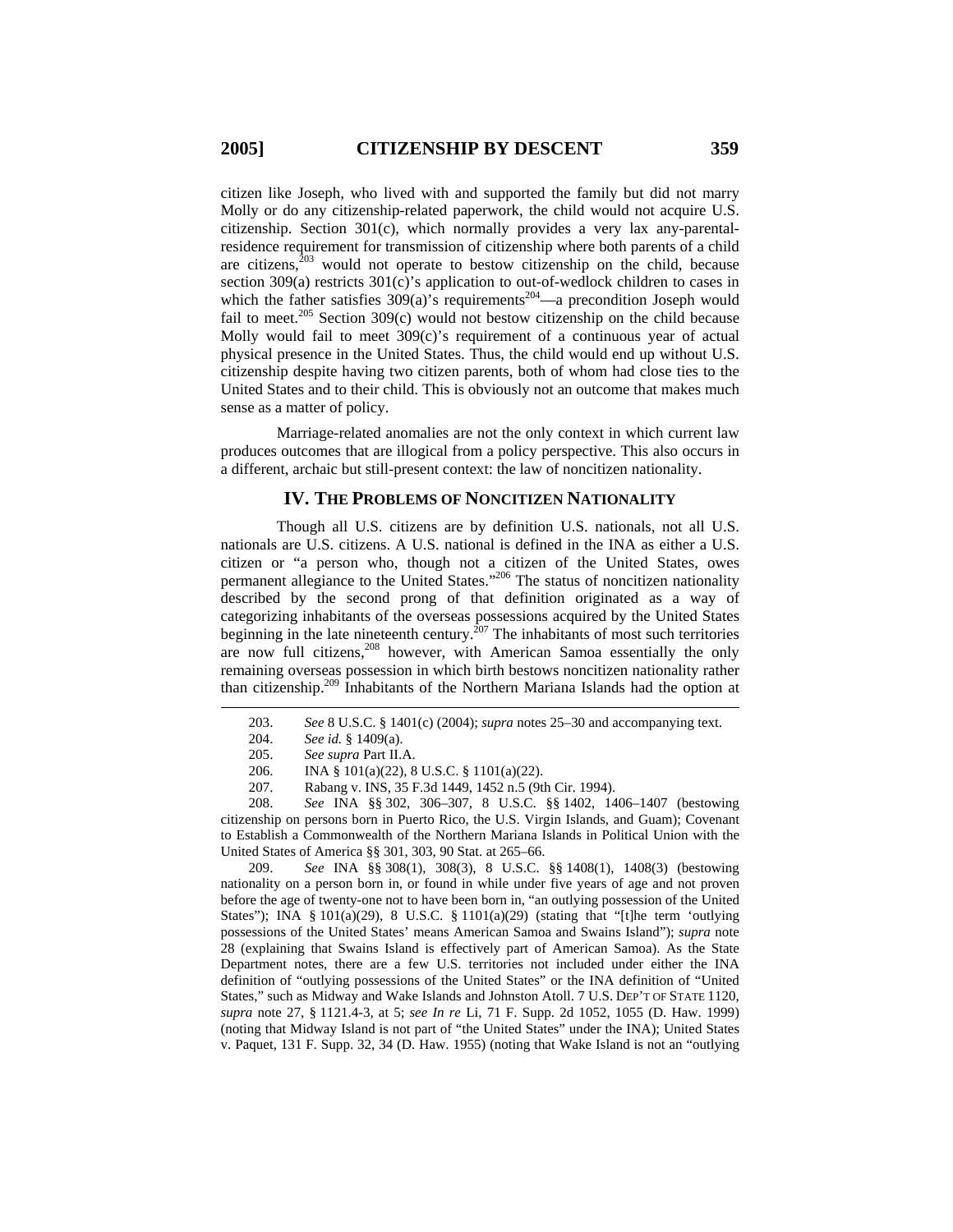the time of formation of the CNMI to elect noncitizen nationality rather than citizenship,<sup>210</sup> but it is not clear whether anyone did<sup>211</sup>—or why anyone would have wanted to—and a person born in the CNMI since its formation is a citizen at birth.<sup>212</sup>

Historically, noncitizen nationals had significantly fewer rights than citizens. Noncitizen nationals from the Philippines when it was an American colony, for example, did not have any more right to come to and remain in the United States than an alien would have had. $2^{13}$  Under current law, noncitizen nationals have most of the rights of citizens, and cannot be excluded or deported from the United States,  $2^{14}$  but there are still some differences between the rights of a noncitizen national and the rights of a citizen.

A noncitizen national, upon coming to a State, will lack political rights such as the right to vote, hold office, or serve on juries, because the relevant laws almost invariably restrict these privileges to citizens.<sup>215</sup> (After establishing residence in a State, however, a noncitizen national may apply for naturalization as a citizen, subject to essentially the same conditions imposed on aliens.<sup>216</sup>) A noncitizen national does not have the same rights as a citizen to petition for the admission of relatives to the United States under the immigration laws, because the

210. Covenant to Establish a Commonwealth of the Northern Mariana Islands in Political Union with the United States of America § 302, 90 Stat. at 266.

211. *See* OFFICE OF GEN. COUNSEL, *supra* note 32, at 9 n.10 (stating that "authority exists for certain CNMI residents to have elected to become nationals but not citizens of the United States," but not specifying whether any actually did, and perhaps implying by the circuitous grammar that no one was known by the Office of General Counsel to have made that election).

212. Covenant to Establish a Commonwealth of the Northern Mariana Islands in Political Union with the United States of America § 303.

213. *See* Rabang v. Boyd, 353 U.S. 427, 432–33 & n.12 (1957).

214. LEGOMSKY, *supra* note 3, at 1170 (citing INA §§ 212(a), 237(a)).

215. *See, e.g.*, CAL. ELEC. CODE § 2101 (Deering 2005) (voters); CAL. PENAL CODE § 893 (2005) (grand jurors); FLA. STAT. § 40.01 (2004) (jurors); IOWA CODE § 48A.5 (2004) (voters); MICH. COMP. LAWS § 168.492 (2005) (voters); MO. REV. STAT. § 115.133 (2004) (voters); TENN. CODE ANN. § 8-18-101 (2004) (officeholders). Note that in American Samoa, noncitizen nationals do have the right to vote for, and serve in the offices of, the territorial government and the territorial delegate to Congress. AM. SAMOA CONST. art. II §§ 3, 7, http://www.asbar.org/asconst.htm; 48 U.S.C. §§ 1732, 1733(b) (2004).

216. INA § 325, 8 U.S.C. § 1436 (2004). The one difference between the naturalization requirements for an alien and for a noncitizen national is that residence and physical presence within an "outlying possession" (American Samoa) can count towards the requirements for naturalization of a noncitizen national, but not an alien. *See id.*

possession of the United States as that term is defined by law"). Though "inhabitants of these territories would be considered noncitizen U.S. nationals" according to "international law and Supreme Court dicta," as a statutory matter "there is no current law relating to the nationality of the inhabitants of those territories or persons born there who have not acquired U.S. nationality by other means." 7 U.S. DEP'T OF STATE 1120, *supra* note 27, § 1121.4-3, at 5. Fortunately, this is largely a moot point, as the various small U.S. controlled islands that under the INA are part of neither the "United States" nor the "outlying possessions of the United States" have no permanent civilian populations. *See*  OFFICE OF GEN. COUNSEL, *supra* note 32, at 39–63.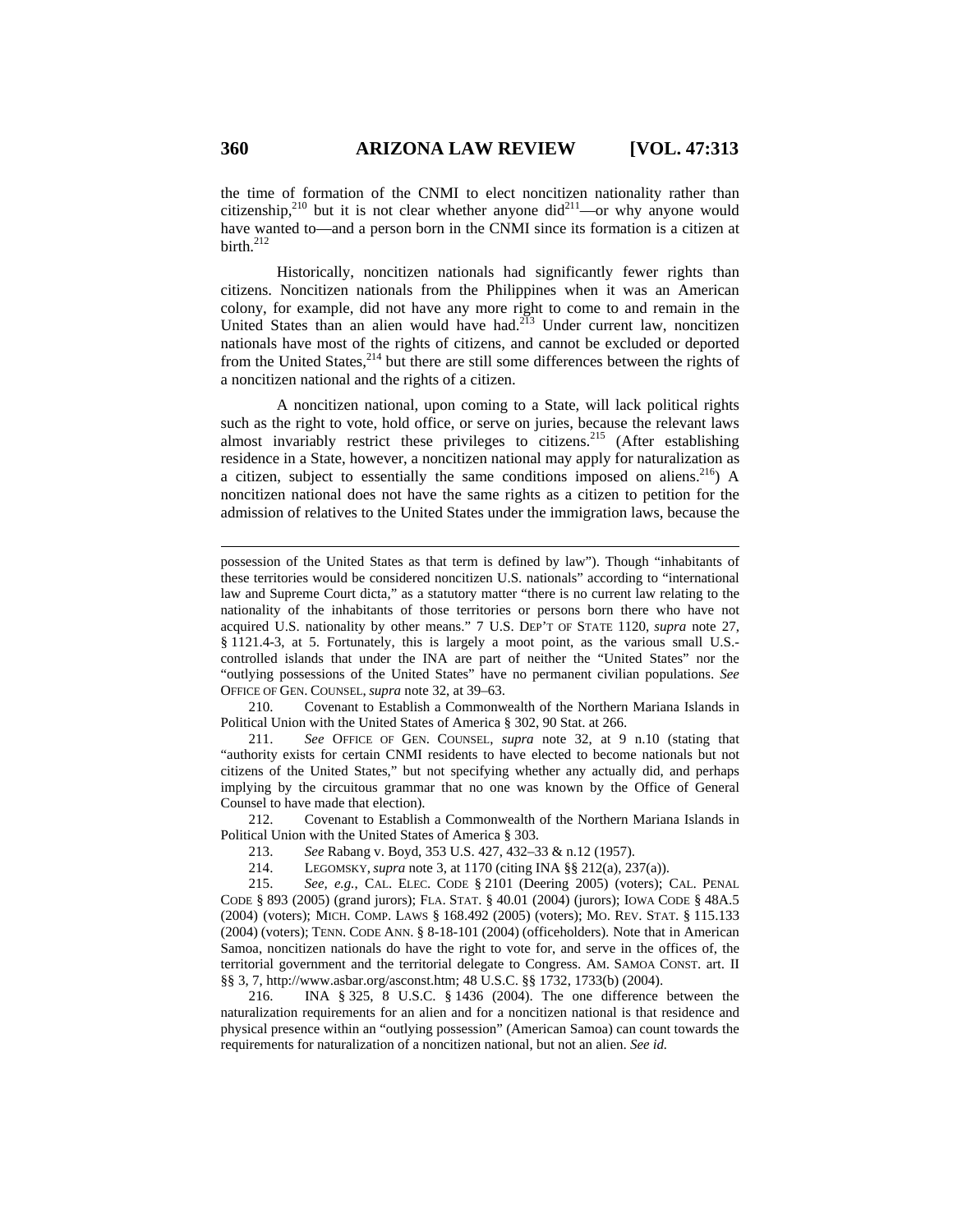$\overline{a}$ 

relevant provisions also speak in terms of "citizen[s]."<sup>217</sup> Noncitizen nationality may, as a constitutional matter, be less securely held than citizenship: it can be withdrawn from inhabitants of a territory when that territory leaves U.S. sovereignty, as happened to Filipino U.S. nationals upon Philippines' independence,<sup>218</sup> whereas U.S.-*citizen* inhabitants of a territory have never been expatriated under analogous circumstances<sup>219</sup> and perhaps could not be.<sup>220</sup> Finally—and most germanely to the topic of this Article—noncitizen nationals operate under different rules in transmitting their nationality to children born outside U.S. territory than citizens do in transmitting citizenship by descent.<sup>221</sup>

219. *Compare* 7 U.S. DEP'T OF STATE 1120, *supra* note 27, § 1127.1-1(c) (1996), at 23 ("Individuals who acquired U.S. citizenship by birth in the [Panama] Canal Zone, acquired citizenship unconditionally and maintained their citizenship after enactment of the Panama Canal Treaty"), *with id.* § 1127.1-1(d) ("All individuals who possessed non-citizen U.S. nationality by virtue of their birth in the Canal Zone, ceased to hold that status on October 1, 1979 [when Panama reacquired the Canal Zone pursuant to the Panama Canal Treaty]").

220. *See* Afroyim v. Rusk, 387 U.S. 253, 268 (1967) (holding that "the Fourteenth Amendment was designed to, and does, protect every citizen of this Nation against a congressional forcible destruction of his citizenship . . . [and a] citizen . . . [has] a constitutional right to remain a citizen . . . unless he voluntarily relinquishes that citizenship"). It is not entirely clear that to withdraw citizenship in such a case would be unconstitutional: persons who acquire statutorily-granted citizenship through birth in a territory, or by descent, are not literally "born or naturalized in the United States," and under the rule of *Rogers v. Bellei*, 401 U.S. 815 (1971), which may still be good law, such non-"Fourteenth-Amendment-first-sentence" citizens lack the absolute protection against involuntary expatriation possessed by Fourteenth Amendment citizens. 401 U.S. at 827 (holding that plaintiff, a foreign-born son of a U.S.-citizen mother, who challenged the constitutionality of a requirement that he reside in the United States for a certain period or lose his citizenship, "simply [wa]s not a Fourteenth-Amendment-first-sentence citizen" because he was neither born in the United States, nor naturalized in the United States, nor subject to the jurisdiction of the United States, and that as a result he did not fall under the *Afroyim* rule forbidding expatriation of a citizen who did not voluntarily relinquish citizenship). In *Vance v. Terrazas*, 444 U.S. 252 (1980), the Court reaffirmed the holding of *Afroyim* without mentioning the *Bellei* limitation either to uphold it or to overrule it. (Plaintiff Laurence Terrazas was born in the United States, 444 U.S. at 255, and was thus a Fourteenth-Amendment-first-sentence citizen, so the Court did not have to confront the issue.) The retention requirements at issue in *Bellei* were eliminated in 1978 by Immigration and Nationality Act, Amendment, Pub. L. No. 95-432, 92 Stat. 1046 (1978), so in the absence of any other Congressional attempt to distinguish between expatriation of nativeborn or naturalized citizens and expatriation of other statutory citizens, the issue of the *Bellei* rule's continued vitality has not arisen.

221. LEGOMSKY, *supra* note 3, at 1170.

<sup>217.</sup> *See, e.g.*, INA §§ 201(b)(2)(A)(i), 203(a)(1), 203(a)(3), 203(a)(4), 8 U.S.C. §§ 1151(b)(2)(A)(i), 1153(a)(1), 1153(a)(3), 1153(a)(4). It has been held, however, that a noncitizen national does have the lesser rights to confer visa preferences that are enjoyed by a lawful permanent resident alien under the immigration laws. *See In re* Ah San, 15 I. & N. Dec. 315 (B.I.A. 1975), 1975 WL 31508.

<sup>218.</sup> *Rabang*, 353 U.S. at 430–31; Valmonte v. INS, 136 F.3d 914, 920–21 (2d Cir. 1998).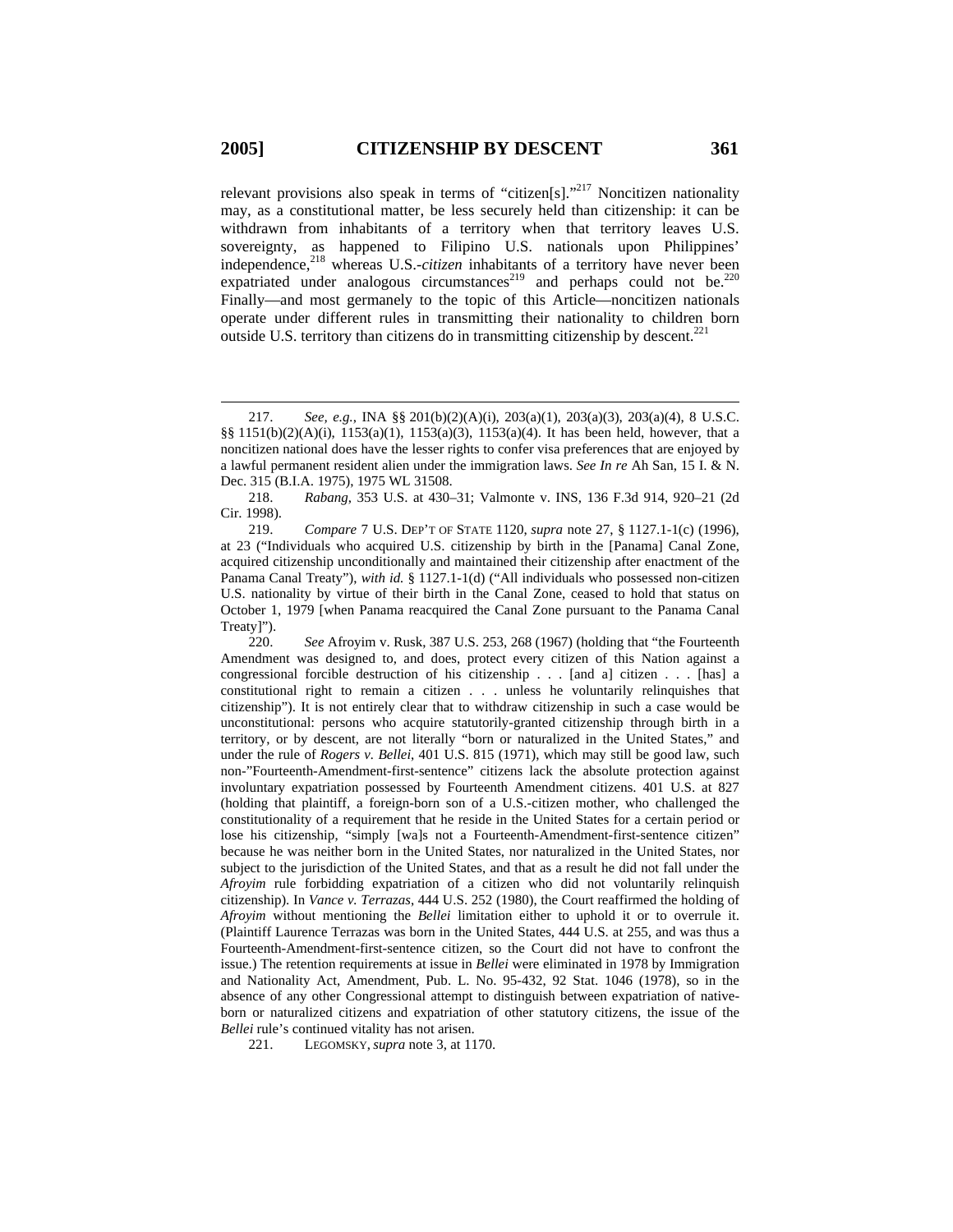#### *A. The Statutory Structure of American Noncitizen-Nationality Law*

The statutory definition of a noncitizen national may leave open the possibility that a person could somehow come to "owe[] permanent allegiance to the United States" in a manner not specified by law, and one or two courts have concluded that an alien legal permanent resident of the United States who applies for naturalization demonstrates sufficient allegiance to the United States to be considered a United States national.<sup>222</sup> The more conventional majority view, however, is that noncitizen nationality is exclusively acquired through birth in a U.S. territory or otherwise by statute.<sup>223</sup> It is to those statutes that I now turn.

#### *1. Section 308*

The main statutory provision controlling the acquisition of noncitizen nationality is section 308 of the INA.<sup>224</sup> Paragraphs  $(1)$  and  $(3)$  of section 308 are the *jus soli* noncitizen nationality provisions, analogous to INA sections 301(a) and 301(f): they bestow noncitizen nationality on "[a] person born in an outlying possession of the United States [i.e., American Samoa] on or after the date of formal acquisition of such possession,"225 and on "[a] person of unknown parentage found in an outlying possession of the United States while under the age of five years" and not shown before he reaches age twenty-one to have been born

<sup>222.</sup> *See* United States v. Morin, 80 F.3d 124, 126–27 (4th Cir. 1996); Lee v. Ashcroft, 216 F. Supp. 2d 51, 57–59 (E.D.N.Y. 2002), *transferred by* Lee v. Ashcroft, 268 F. Supp. 2d 150 (E.D.N.Y. 2003), *reinstated by* Lee v. Ashcroft, 01 CV 0997 (SJ), 2003 U.S. Dist. LEXIS 17585 (E.D.N.Y. May 27, 2003). *Lee* appears to be the only case ever to hold a noncitizen permanent resident nondeportable on the ground that he was a "national" because his naturalization application (and Selective Service registration) demonstrated allegiance to the United States. *Morin* held a naturalization applicant to be a national in a different context, where the question was whether his planned murder by the defendant was covered by a federal law prohibiting the murder of an American national outside the United States.

Allowing someone to obtain noncitizen national status based on a naturalization application seems odd given that noncitizen nationality confers immunity from deportation: if merely applying for naturalization can earn one such immunity, then what is the point of establishing conditions under which naturalization can be denied? *See* Perdomo-Padilla v. Ashcroft, 333 F.3d 964, 969 (9th Cir. 2003).

<sup>223.</sup> *E.g.*, United States v. Jiminez-Alcala, 353 F.3d 858 (10th Cir. 2003); *Perdomo-Padilla*, 333 F. 3d at 972; Oliver v. INS, 517 F.2d 426, 427–28 (2d Cir. 1975); *In re* Navas-Acosta, 23 I. & N. Dec. 586, 2003 BIA LEXIS 4 (April 29, 2003). *See also* Hampton v. Mow Sun Wong, 426 U.S. 88, 90 n.1 (1976) (stating that "[a]pparently, the only persons other than citizens who owe permanent allegiance to the United States are noncitizen 'nationals' . . . [and] [t]he Solicitor General has advised us that the Commission construes the phrase as covering only natives of American Samoa."); Salim v. Ashcroft, 350 F.3d 307 (3d Cir. 2003) (not stating its holding in as broad terms as *Perdomo-Padilla*, but "join[ing] the Court of Appeals for the Ninth Circuit in holding that simply filing an application for naturalization does not prove that one "owes a permanent allegiance to the United States" and "conclud[ing] that for . . . a citizen of another country, nothing less than citizenship will show "permanent allegiance to the United States.").

<sup>224. 8</sup> U.S.C. § 1408 (2004).

<sup>225.</sup> *Id.* § 1408(1).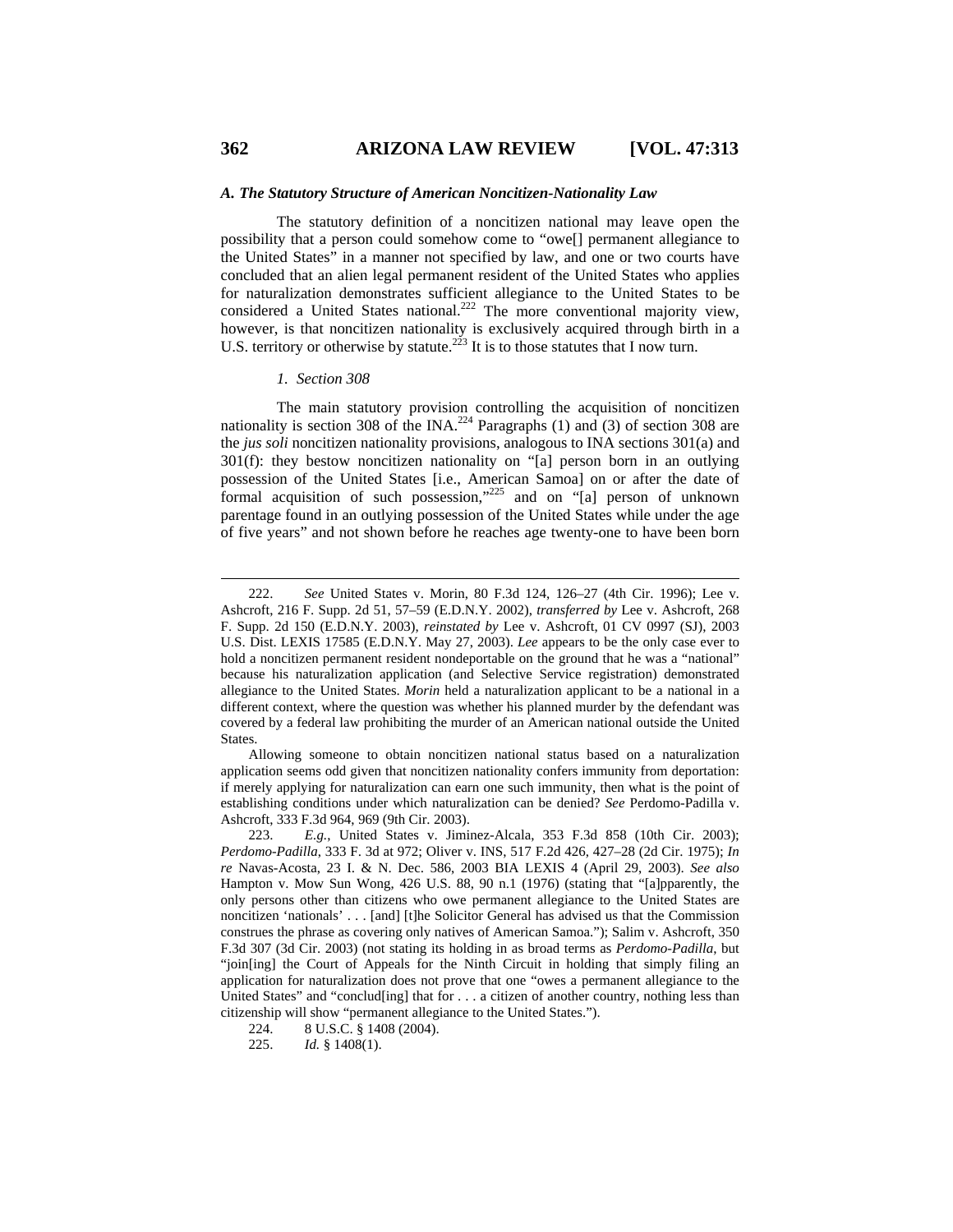elsewhere.226 Transmission of noncitizen nationality by descent is provided for in paragraphs (2) and (4).

a. Section 308(2)

Paragraph (2) of section 308 is the noncitizen-nationality analogue of section 301(c). It bestows noncitizen nationality on "[a] person born outside the United States and its outlying possessions of parents both of whom are nationals, but not citizens, of the United States, and have had a residence in the United States, or one of its outlying possessions prior to the birth of such person."<sup>227</sup> Note that the requirement of section 308(2) is stricter than the requirement that section 301(c) provides for transmission of citizenship: when noncitizen nationality is being transmitted under section 308(2), *both* parents—not just one parent, as under section  $301(c)^{228}$ —must "have had a residence in the United States or one of its outlying possessions."

b. Section 308(4)

Paragraph (4) of section 308 is the noncitizen-nationality analogue of section  $301(g)$ , but the conditions it provides are again different. Section  $308(4)$ instructs that included in the class of persons who "shall be nationals, but not citizens, of the United States at birth" is:

> A person born outside the United States and its outlying possessions of parents one of whom is an alien, and the other a national, but not a citizen, of the United States who, prior to the birth of such person, was physically present in the United States or its outlying possessions for a period or periods totaling not less than seven years in any continuous period of ten years—

> (A) during which the national parent was not outside the United States or its outlying possessions for a continuous period of more than one year, and

> (B) at least five years of which were after attaining the age of fourteen years.<sup>229</sup>

The constructive-physical-presence proviso of section  $301(g)$  applies to section  $308(4)$ ,<sup>230</sup> but section  $308(4)$  is nevertheless significantly more difficult to satisfy

<sup>226.</sup> *Id.* § 1408(3). *Cf.* INA § 301(f), 8 U.S.C. § 1401(f) (bestowing citizenship on "a person of unknown parentage found in the United States while under the age of five years, until shown, prior to his attaining the age of twenty-one years, not to have been born in the United States").

<sup>227. 8</sup> U.S.C. § 1408(2).

<sup>228.</sup> *See* INA § 301(c), 8 U.S.C. § 1401(c) (bestowing citizenship on "a person born . . . of parents both of whom are citizens of the United States and one of whom has had a residence in the United States or one of its outlying possessions, prior to the birth of such person").

<sup>229.</sup> INA § 1408(4), 8 U.S.C. § 1408(4).

<sup>230.</sup> *Id*. (stating that "[t]he proviso of [section 301(g)/section 1401(g) of this title] shall apply to the national parent under this paragraph in the same manner as it applies to the citizen parent under that section").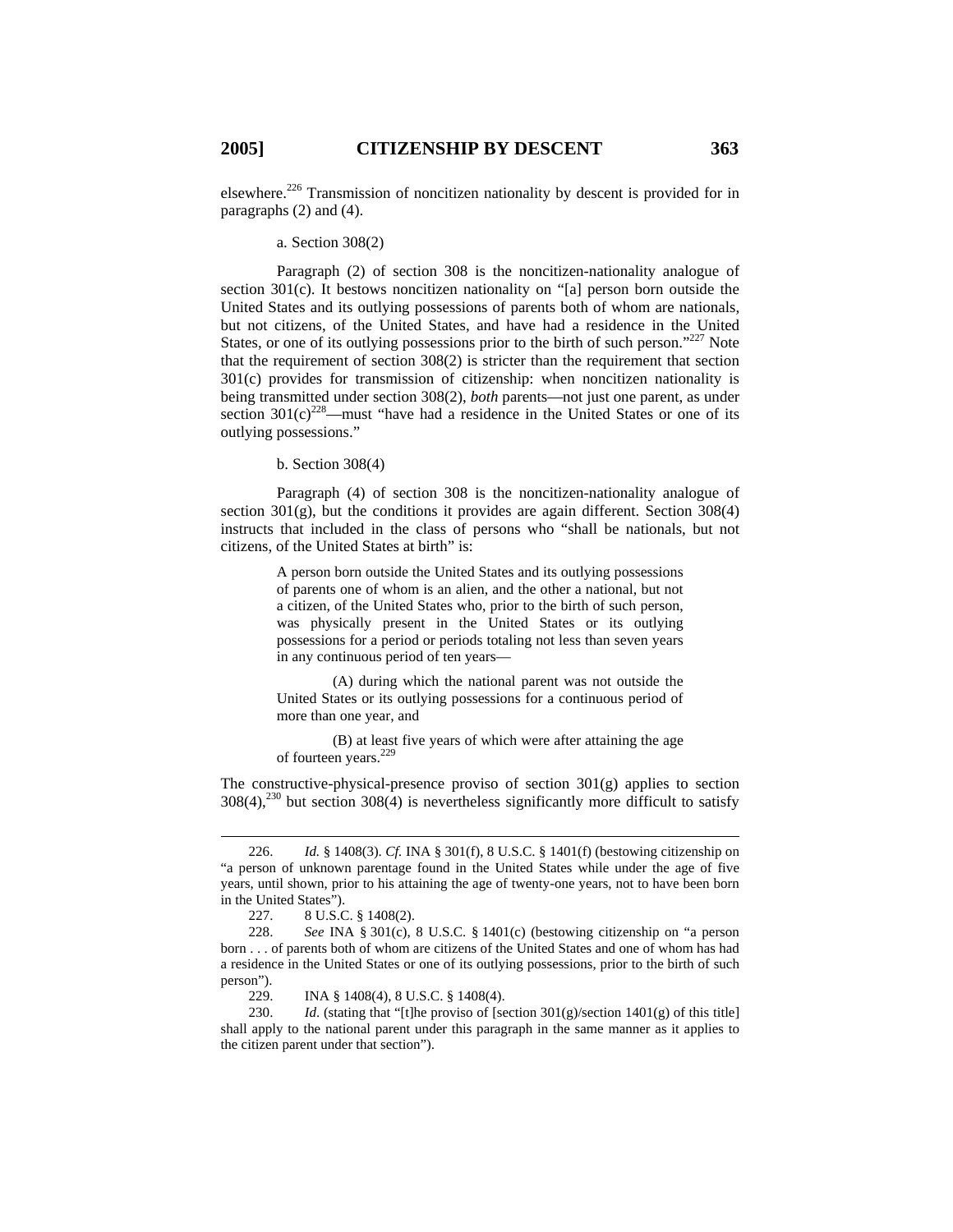because its physical-presence requirements are not only greater in magnitude but more mathematically multifaceted. While section  $301(g)$  physical presence can be accumulated over any number of periods of any length dispersed any distance apart in time, and need add up to only five years, section 308(4) physical presence must add up to seven years and must be accumulated within a ten-year period during which there is no continuous one-year absence. Also, the requirement that five years of the physical presence, rather than two as under section  $301(g)$ , be after the age of fourteen means that a legal adult (old enough to serve in the military) can be incapable of satisfying the section 308(4) requirement simply because he has not been alive long enough: eighteen-year-old fathers are necessarily disqualified, though a nineteen-year-old father could meet the requirement if he had never left U.S. territory except to serve in the military, and a twenty-one-year-old father could qualify even with annual one-month foreign vacations.<sup>231</sup>

#### *2. Section 309*

Just as section 309 of the INA modifies the apparently complete citizenship-granting provisions contained in INA sections 301(c) and 301(g), it modifies the apparently complete nationality-granting provisions of section 308. Section 309(c)'s blanket rule allowing the mother of an out-of-wedlock child to transmit citizenship to her child if she has one year of continuous physical presence in U.S. territory applies to noncitizen nationality as well, since it is phrased in terms of the child "acquir[ing] at birth the nationality status of his mother" if its preconditions are met.<sup>232</sup> Section 309(a)'s restrictions on transmission of citizenship by unmarried fathers also apply to transmission of noncitizen nationality under section  $308(2)$ .<sup>233</sup> At least by the literal terms of section 309(a), however, its restrictions do not apply to the transmission of noncitizen nationality under section 308(4).

Section 309(a) begins by stating that "[t]he provisions of paragraphs (c), (d), (e), and (g) of section 301, and of paragraph (2) of section 308, shall apply . . . to a person born out of wedlock if—[the conditions of sections  $309(a)(1)$ –  $309(a)(4)$  are met]."<sup>234</sup> The reason section  $309(a)$  does not mention paragraph  $(4)$ of section 308 may be that section 308(4) was added in August  $1986$ <sup>235</sup> while a previous version of section 309(a) and the current version of section 308(2) were

<sup>231.</sup> Another difference between section 308(4) and section 301(g), which makes transmission easier rather than harder for noncitizen nationals, is that section 308(4) applies to persons born even long before its enactment, though it does not confer nationality on them retroactively but only as of the time that the Secretary of State finds that they meet its requirements. Act of Aug. 27, 1986, Pub. L. No. 99-396, § 15(b), 100 Stat. 837, 843 (codified at 8 U.S.C. § 1408 note) (Effective Date of 1986 Amendment). Unlike section  $308(4)$ , section  $301(g)$  only applies to persons born before its enactment in the special case covered by 8 U.S.C. § 1401a, when a child born to a military parent between 1941 and 1952 failed to obtain citizenship from the then-applicable provisions of the Nationality Act of 1940. *See supra* note 7.

<sup>232. 8</sup> U.S.C. § 1409(c).

<sup>233.</sup> *Id.* § 1409(a).

<sup>234.</sup> *Id.*

<sup>235.</sup> Act of Aug. 27, 1986 § 15, 100 Stat. at 842–43.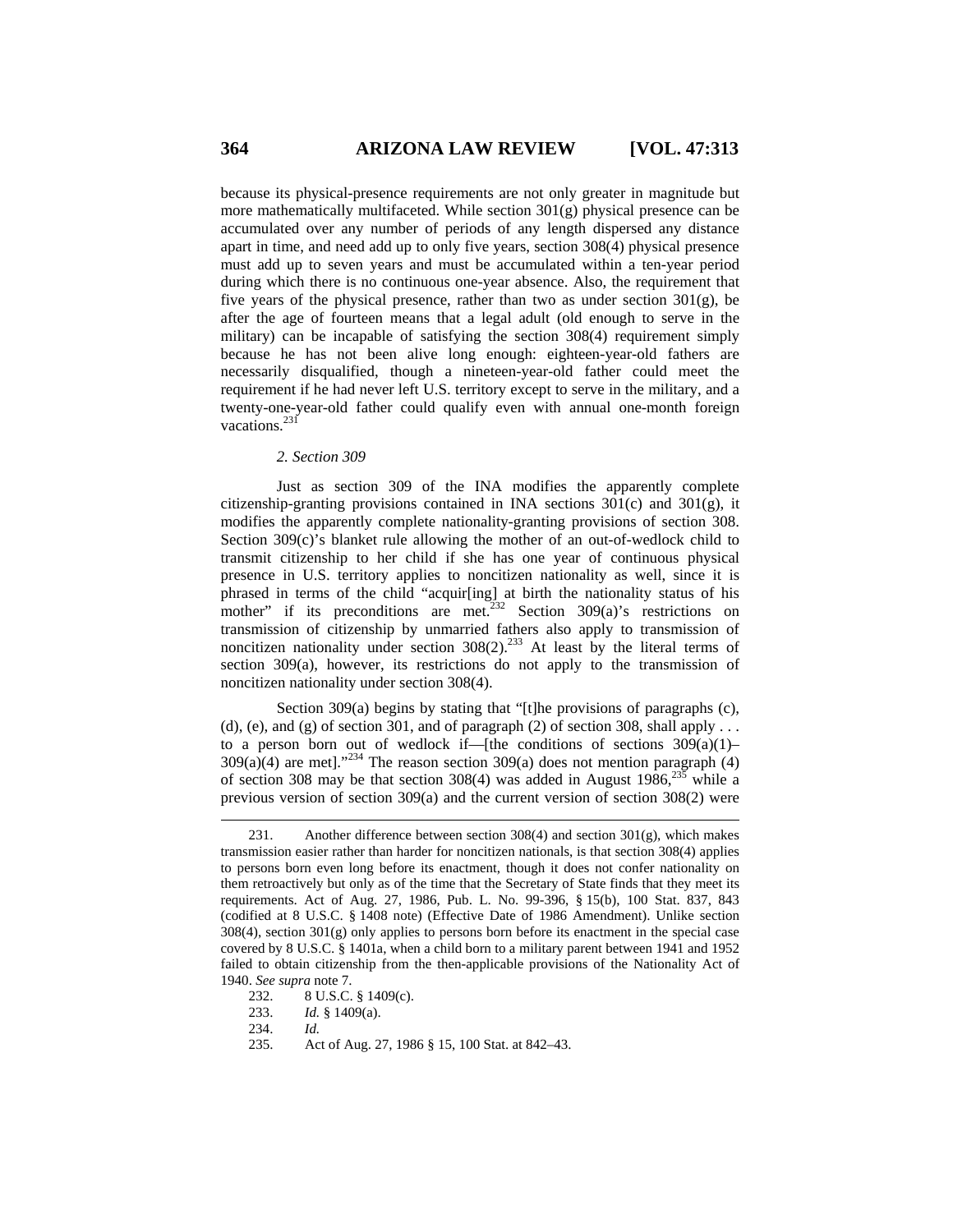part of the original 1952 Immigration and Nationality Act.<sup>236</sup> However, Congress revised section 309(a) in November 1986, and even amended section 309(a)'s references to section 301 to conform to a renumbering that had occurred in that section;<sup>237</sup> the fact that no reference to section  $308(4)$  was then added implies that section 309(a) is simply not applicable to section 308(4). This implication is strengthened by the fact that when an analogous legitimation-requiring provision in the INA's predecessor statute was similarly not amended to reference a lateradded subpart of that statute's analogue to section 301, the two courts to confront the issue held that the legitimation requirement did not apply.<sup>238</sup>

237. Immigration and Nationality Act Amendments of 1986, Pub. L. No. 99-653, sec. 13, 100 Stat. 3655, 3657 (enacting new section 309(a), and providing that the reference in section 309(a) to "paragraphs (3), (4), (5), and (7) of section 301(a)" be stricken and replaced with "paragraphs (c), (d), (e), and (g) of section 301"). But cf. Immigration and Nationality Act Amendments of 1981, Pub. L. No. 97-116, sec. 18(l)(1), 95 Stat. 1611, 1620 (providing for the identical striking of references to paragraphs (3), (4), (5), and (7) of 301(a) and their replacement by references to paragraphs (c), (d), (e) and (g) of section 301, so that the 1986 renumbering was redundant and arguably had no force).

238. Y.T. v. Bell, 478 F. Supp. 828, 831 (W.D. Pa. 1979) (construing Nationality Act of 1940, ch. 876, 54 Stat. 1138, and 1946 amendments thereto, ch. 708, 60 Stat. 721); C.M.K. v. Richardson, 371 F. Supp. 183, 187 (E.D. Mich. 1974) (same). At issue in *Y.T.* and *C.M.K.* was section 201(i) of the Nationality Act of 1940 (NA), enacted in 1946, which provided a laxer physical-presence requirement for transmission of citizenship by a citizen parent who served honorably in the military during the Second World War. (Such citizen parents only had to have been present in the United States for ten years, five of which were after the age of twelve, rather than meeting the then otherwise-applicable requirement of ten years, five of which were after the age of sixteen; retention requirements also existed in both cases.) NA section 205, the analogue to INA section 309(a), provided that subsections (c), (d), (e), and (g) of NA section 201 (the predecessor to INA section 301), and subsections (a) and (b) of NA section 204 (the predecessor to INA section 308), "apply, as of the date of birth, to a child born out of wedlock, provided the paternity is established during minority, by legitimation, or adjudication of a competent court." 54 Stat. at 1139. It was not amended in 1946 or thereafter to include a reference to NA section 201(i). The INS construed this omission to mean that NA section 201(i) could not apply to a child born out of wedlock whether or not the child was legitimated, *In re* G., 3 I. & N. Dec. 794 (1949), 1949 BIA LEXIS 68, but the *Y.T.* and *C.M.K.* courts disagreed and held that section 201(i) applied to out-of-wedlock children even if they were not legitimated. *Y.T.*, 478 F. Supp. at 832; *C.M.K.*, 371 F. Supp. at 187.

Admittedly, it is easier to conceive of a potential policy reason for exempting NA section 201(i) from a legitimation requirement than to conceive of a reason for exempting INA section 308(4) from such a requirement: servicemen's children may be a special case. The *Y.T.* and *C.M.K.* courts, however, relied primarily on textual arguments rather than policy-related speculation. NA section 205, the *C.M.K.* court observed, "is by its terms quite inapplicable to Section 201(i)." *C.M.K.*, 371 F. Supp. at 186. The *Y.T.* court made a related, though subtler, point: since section 205 "does not apply to all the subsections under § 201 [but] expressly applies to only subsections (c), (d), (e), and (g)," we should not "presume a Congressional omission or mistake in the scheme . . . where Congress has carefully classified and cross-referenced numerous groups," especially when Congress has revised the statute since the purported omission occurred and has had time to correct the omission if one existed. *Y.T.*, 478 F. Supp. at 831. (The *Y.T.* court did mention that "§ 201(i) was

<sup>236.</sup> Immigration and Nationality (McCarran-Walter) Act, Pub. L. No. 82-414, §§ 308(2), 309(a), 66 Stat. 163, 238 (1952).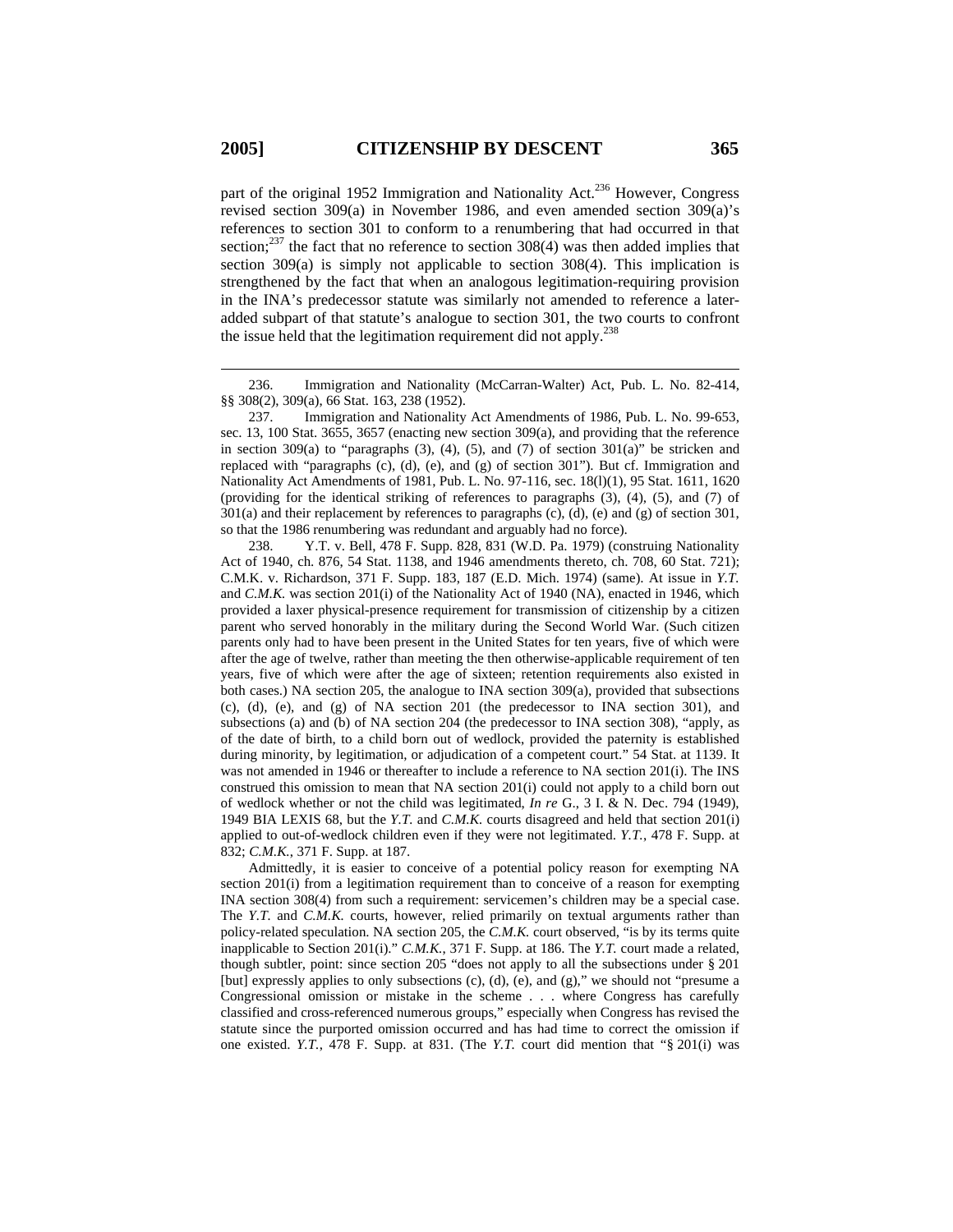Thus, under the plain language of section 308(4), which does not by its terms restrict itself to persons born in wedlock, there is no requirement that an unmarried father legitimate, acknowledge, or support his son or daughter in order to transmit noncitizen nationality.<sup>239</sup> The legislative history of section 308(4) contains no specific statement of intent to impose a legitimation requirement or restrict application of the provision to children born in wedlock. A general comment was made that "the intent of these provisions is to conform treatment of U.S. nationals to the treatment of U.S. citizens,"<sup>240</sup> but this comment cannot have been meant literally given that the provisions of section 308(4) are significantly different from those of section 301(g), and it seems insufficient to override the statutory text (if legislative history is ever sufficient to do this<sup>241</sup>).<sup>242</sup> The State Department asserts in its *Foreign Affairs Manual* that "[t]he parents' marriage

239. Note that section 308(4) does not use the word "child," so that it does not invoke the section 101(c)(1) definition of that term that requires legitimation. *See supra*  notes 126 and 163 and accompanying text.

240. 132 CONG. REC. H5274-01 (1986) (statement of Rep. Udall). The latest committee report on the 1986 law that added section 308(4) to the INA, *see* S. REP. 99-236 (1986), reprinted in 1986 U.S.C.C.A.N. 1843, has nothing to say on the matter, as section 308(4) was not yet part of the statutory text when that report was issued; it was added later, at the time of Representative Udall's colloquy. The President's message upon signing the law also does not refer to section 308(4); it is concerned only with the law's effect on certain applications of the Gramm-Rudman-Hollings deficit-reduction sequestration procedure. Statement on Signing H.R. 2478 Into Law, 22 WEEKLY COMP. PRES. DOC. 1125 (Aug. 27, 1986).

241. *See* Oncale v. Sundowner Offshore Servs., Inc., 523 U.S. 75, 79 (1998) (stating that "it is ultimately the provisions of our laws rather than the principal concerns of our legislators by which we are governed").

242. The actual intent of the amendment that added section 308(4) appears to have been to enfranchise approximately 400 known inhabitants of American Samoa who under previous law were not U.S. nationals and therefore could not vote in territorial elections; one of those 400 individuals was the mother of the then-Delegate from American Samoa, Fofo Sunia, the lead sponsor of the original bill upon which section 308(4) was based. 132 CONG. REC. H5274-01 (statements of Reps. Udall and Sensenbrenner). This purpose of the provision does not shed much light on whether either birth in wedlock or subsequent legitimation was meant to be required under section 308(4)—unless perhaps one could ascertain the marital status of Delegate Sunia's maternal grandparents. Delegate Sunia's comments regarding the need for administrative leniency for older applicants in light of the difficulty of establishing parental residence "in an area that in the first decades of this century was unaccustomed to detailed records of civil administration," 132 CONG. REC. H5274-01 (statement of Del. Sunia), might conceivably be taken to imply that he did not expect some persons covered by section 308(4) to be able to establish a recorded marriage of their parents, but such an inference would be fairly tenuous.

obviously intended to extend the benefits of citizenship to children born of American servicemen abroad," but this was part of the third of three reasons and was followed immediately by the textual observation that section  $201(i)$  "is facially complete . . . [and] contains two express provisos which are carefully detailed." Id.) These textual arguments would apply with nearly equal force to INA sections 309(a) and 308(4): section 309(a) applies to specific listed subsections and was revised following the enactment of section 308(4), *see supra* note 237 and accompanying text, though Congress has not had quite as much time to correct any mistake as the "thirty-three years" it had had in *Y.T.*, 478 F. Supp. at 831.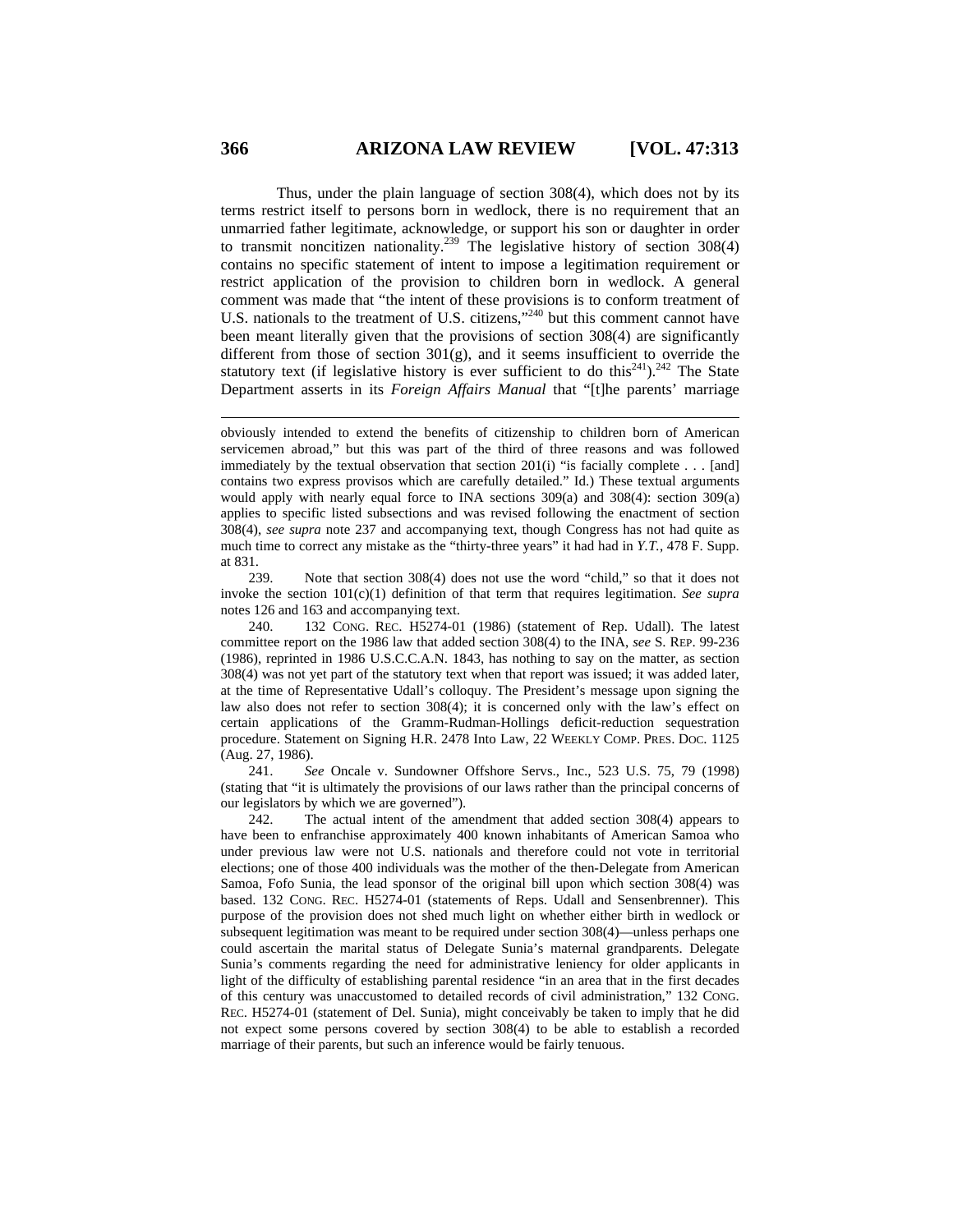$\overline{a}$ 

certificate" is required evidence for a section  $308(4)$  claim,<sup>243</sup> but this interpretation is not supported by any citation or reasoning.<sup>244</sup> The USCIS/INS *Interpretations* appear at first glance to make a similar assertion, stating that the requirements of section 309(a) must be followed to "confer noncitizen nationality upon the illegitimate child of established paternity born to United States noncitizen national parents";245 the plural "parents" may mean that this is only a reference to section 308(2), however, and if it is meant to go further then it too appears to be an unreasonable interpretation of the statute.

# *B. The Statutory Relationship Between Noncitizen Nationality and Citizenship by Descent*

The child of a noncitizen national will not always be either a noncitizen national or an alien, and a child born in American Samoa will not always be a noncitizen national. Sections 301(d) and 301(e) of the INA provide that under certain circumstances, such children will be full U.S. citizens. As might be expected, section 309 also has something to say about the circumstances under which this will happen when such children are born to unmarried parents.

### *1. Section 301(d)*

Section 301(d) provides that a person born outside U.S. territory will be a U.S. citizen when "one [parent] is a citizen of the United States who has been physically present in the United States or [American Samoa] for a continuous period of one year prior to the birth of such person, and the other . . . is a national, but not a citizen of the United States."<sup>246</sup> Section  $301(d)$  is explicitly referenced in the preamble to section  $309(a)$ ,  $247$  so it applies to an out-of-wedlock child only where that child's father meets the requirements of sections  $309(a)(3)$  and 309(a)(4). However, such an application of section 301(d) is largely rendered moot by section 309(c)'s declaration that "[n]otwithstanding the provisions of

<sup>243. 7</sup> U.S. DEP'T OF STATE, FOREIGN AFFAIRS MANUAL 1145(b)(3) (1996), http://foia.state.gov/masterdocs/07fam/07m1140.pdf at 3.

<sup>244.</sup> The implicit reasoning behind the State Department's position may be similar to the logic followed by the INS in *In re G*: that the existence of a provision such as section 205 of the NA or section 309(a) of the INA, providing for application of other parts of the act to out-of-wedlock children legitimated after birth if their fathers meet certain conditions, implies that the other parts of the act would not have applied to any out-ofwedlock children if the legitimation-regarding provision had not been enacted, because if the legitimacy-regarding section were not necessary to authorize application of other parts of the act to out-of-wedlock children, then Congress would not have passed it. *In re G*, 3 I. & N. Dec. at 796, 1949 BIA LEXIS 68, at \*6–7. While this argument could draw some support from the fact that pre-1940 U.S. citizenship laws that did not make any mention of children born out of wedlock were interpreted to apply to out-of-wedlock children of American fathers only if they were later legitimated, *see* 7 U.S. DEP'T OF STATE, *supra* note 16, § 1135.3-1(a)(2) (citing 32 Op. Atty. Gen. 162), it seems to contradict the plain text of both the NA and the INA and was rejected by the *C.M.K.* court, 371 F. Supp. 183, 187 n.2 (E.D. Mich. 1974).

<sup>245.</sup> INTERPRETATIONS, *supra* note 77, at 309.1(b)(4).

<sup>246. 8</sup> U.S.C. § 1401(d) (2004).

<sup>247.</sup> *Id.* § 1409(a).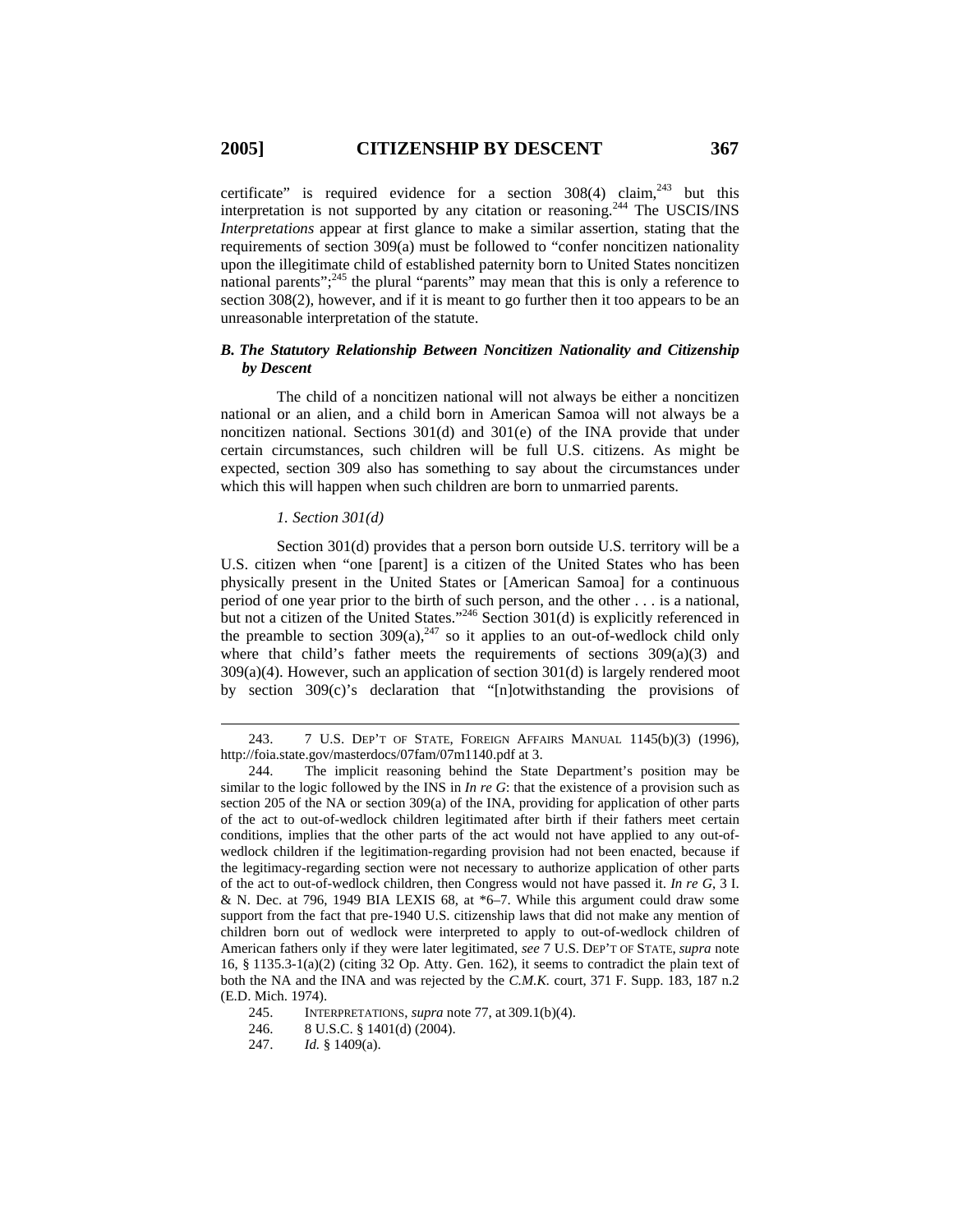subsection [309](a)," an out-of-wedlock child whose mother is a U.S. national "shall be held to have acquired at birth the nationality status of his mother . . . if the mother . . . had previously been physically present in the United States or [American Samoa] for a continuous period of one year."<sup>248</sup> Logically, it appears that almost the only time that section 301(d) will apply through section 309(a) to an out-of-wedlock child is where the father is a U.S. citizen who meets the oneyear continuous-physical-presence requirement, and the mother is a noncitizen national who does not.<sup>249</sup> If the mother meets the one-year continuous-physicalpresence requirement of section 309(c), then that section will seemingly control and make the child a citizen if its mother is a citizen, and a noncitizen national if its mother is a noncitizen national.

### *2. Section 301(e)*

Section 301(e) is a mixed *jus soli* citizenship and citizenship-by-descent provision. It provides that "a person born in an outlying possession of the United States" (that is, in American Samoa) is a citizen when "one [parent] is a citizen of the United States who has been physically present in the United States or one of its outlying possessions for a continuous period of one year at any time prior to the birth of such person."<sup>250</sup>

In the case of an unmarried U.S.-citizen father, section 309(a)'s provisions restrict the conditions under which he can transmit citizenship via section 309(e).<sup>251</sup> In the case of an unmarried U.S.-citizen mother, section  $309(c)$ theoretically applies (since it provides for transmission of nationality to "a person born . . . outside the United States," not necessarily outside both the United States and its outlying possessions), but its application will almost never change the result reached, since the physical-presence requirements of section 301(e) and section 309(c) are nearly identical.<sup>252</sup> The primary practical effect of section 309(c) in the 301(e) context would be on a child born in American Samoa to an unmarried U.S.-citizen father and *noncitizen-national* mother, both of whom met the one-year continuous-physical-presence requirement. In such a case, section 309(c), with its

<sup>248.</sup> *Id.* § 1409(c).

<sup>249.</sup> If the *father* of the out-of-wedlock child is the noncitizen national, then the citizen mother usually cannot satisfy the one-year continuous-physical-presence condition of section 301(d) without also satisfying the identical condition of section 309(c), and thus bestowing citizenship on her child without regard to the father. The one potential exception is when the citizen mother has spent a continuous year in the Northern Mariana Islands but not elsewhere in the United States, and thus appears to satisfy the one-year continuousphysical-presence requirement of section 301(d) but not the seemingly identical requirement of section 309(c), because the Northern Marianas are counted as part of the "United States" for purposes of section 301 but apparently not for purposes of section 309(c), *see supra* Part III.B.3. In this case, the child of such a citizen mother and a noncitizen national father would acquire citizenship under section 301(d), but not under section 309(c).

<sup>250. 8</sup> U.S.C. § 1401(e).

<sup>251.</sup> *Id.* § 1409(a).

<sup>252.</sup> *See id.* §§ 1401(e), 1409(c) (both requiring a year of continuous physical presence in "the United States or one of its outlying possessions"). *But see supra* Part III.B.3 (discussing how physical presence in the Northern Mariana Islands may count as presence in the United States for purposes of INA section 301 but not INA section 309).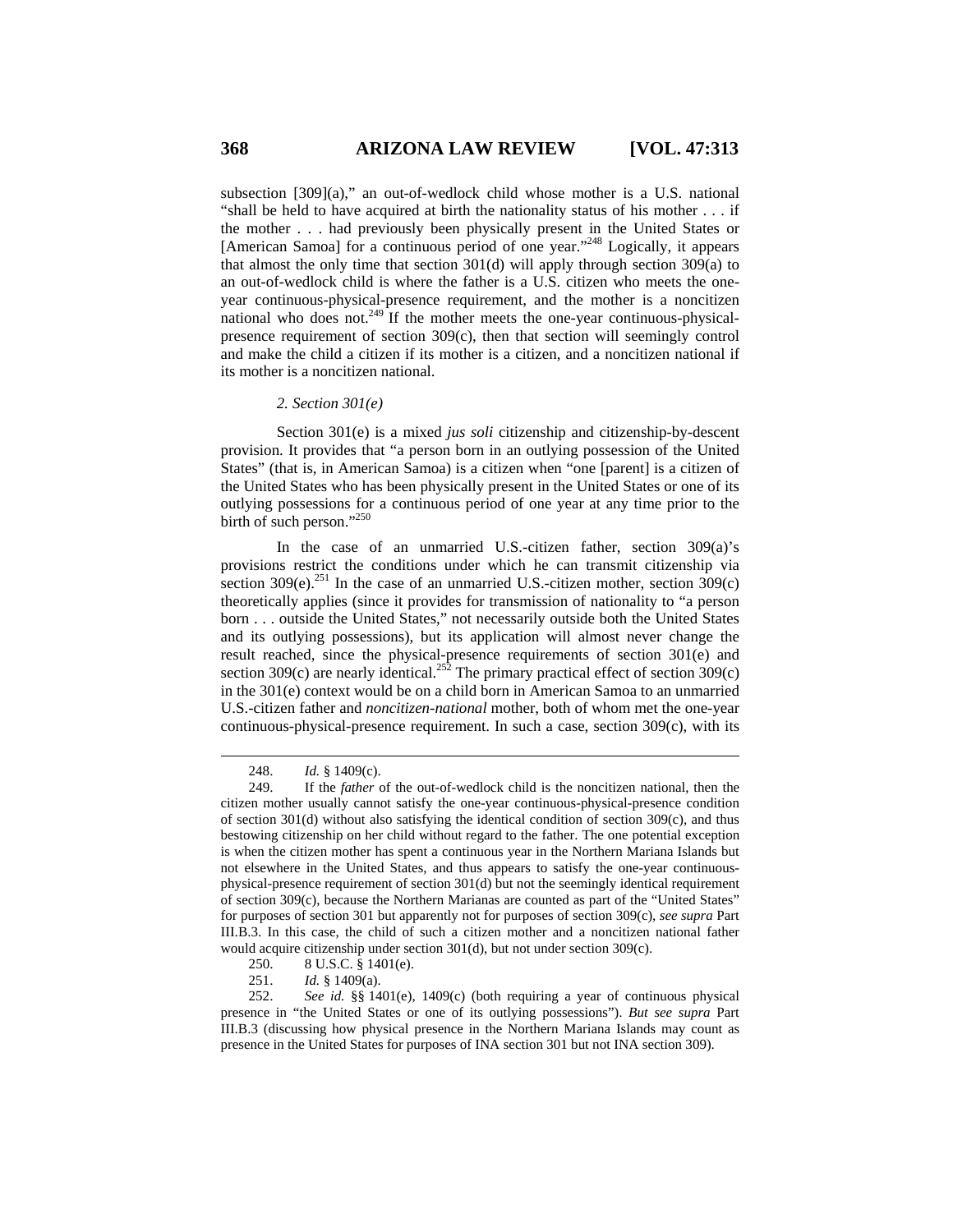"notwithstanding" provision and direction that an out-of-wedlock child "shall be held to have acquired at birth the nationality status of his mother" if the mother meets the physical-presence requirement, would apparently override section 309(a) and make the child a noncitizen national rather than a citizen.<sup>253</sup>

#### *C. The Anomalies of Noncitizen-Nationality Law*

One anomaly produced by this legal scheme is thus already apparent: under section 301(e) as modified by section 309, the properly legitimated out-ofwedlock child of a U.S.-citizen father and a noncitizen national mother, born in American Samoa, apparently is not a full U.S. citizen even when a legitimated outof-wedlock child of the same father with an *alien* mother would be. This sort of outcome is, in fact, not unique to the section 301(e) context of birth in American Samoa. Where a nonmarital child is born outside U.S. territory to a U.S.-citizen father who meets the physical-presence requirements of section 301(g), and the child is properly legitimated under section 309(a), that child will be a U.S. citizen if its mother is an alien—in which case section  $301(g)$  applies—but will apparently only be a noncitizen national if its mother is a noncitizen national who meets the one-year continuous-physical-presence requirement of section 309(c), because in that case section 309(c)'s "notwithstanding" clause appears to override section 309(a) (preventing section 301(d) from applying) and direct that the child acquire the nationality status of its mother.

Looking at the interaction between the various subparts of INA sections 301, 308, and 309 also helps to untangle the twisted legal logic behind the apparent outcome of the even more anomalous Meryl hypothetical. In that scenario, a U.S. citizen mother who had grown up in the overseas household of a member of the U.S. military or civilian government employee, or had spent every July since her birth on foreign vacations,<sup>254</sup> had a child, born outside U.S. territory, whose father was a noncitizen national. On a literal reading of all applicable laws, it appears that the unfortunate child will be neither a U.S. citizen nor a noncitizen national, whether or not Meryl and the child's father got married before the child was born.

The first section to which one might turn in search of citizenship for such a child is section 309(c), which often bestows citizenship on children born to unmarried U.S.-citizen mothers. That section, however, does not apply even if Meryl remains unmarried, because she fails to meet the 309(c) requirement of one

<sup>253.</sup> *See* 8 U.S.C. § 1409(c).

<sup>254.</sup> Our hypothetical Meryl, unlike our hypothetical Molly, will not necessarily face a problem if she grew up in the Northern Mariana Islands, *see supra* Part III.B.3, because one of the provisions involved in her case is INA section 301(d). While section 301(d) requires a full year of continuous physical presence in the United States, *see infra* note 255, just as section 309(c) does, section 301(d)'s location within section 301 causes presence in the Northern Marianas to be helpful to Meryl where it would not be helpful to Molly, because the Northern Marianas are included within the definition of "United States" for purposes of INA sections 301 and 308 as applied to U.S.-citizen (or noncitizen national) parents permanently residing in the Northern Marianas, *see supra* notes 199–202 and accompanying text. *But cf. supra* note 27 (noting the uncertainty regarding whether the CNMI is included within the "United States" for purposes of section  $301(g)$  physical presence in the case of parents who do not permanently reside in it).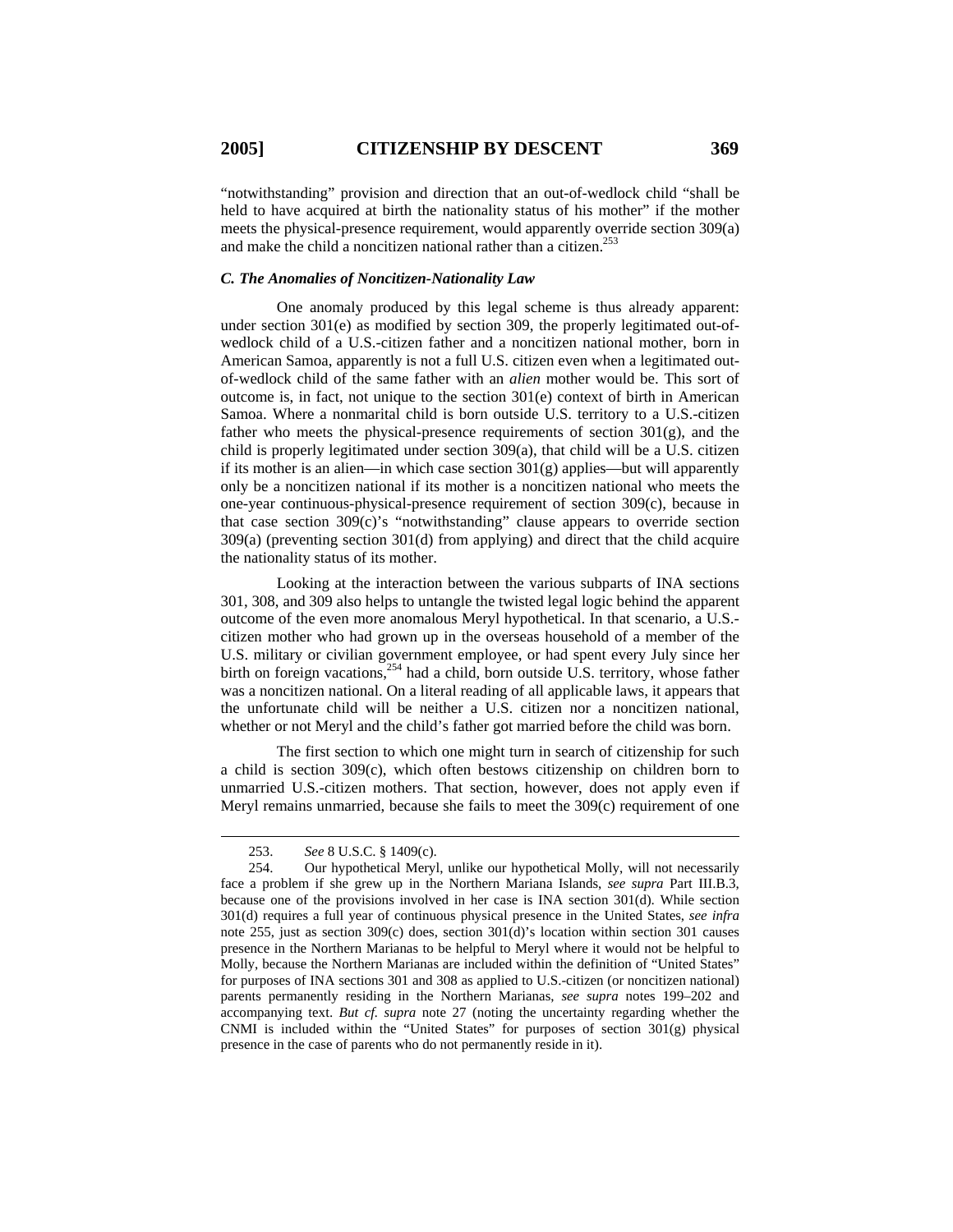year of continuous actual physical presence in U.S. territory. Likewise, section 301(d)'s bestowal of citizenship on the foreign-born child of one U.S. citizen and one U.S. noncitizen-national is of no help, as 301(d) also requires one year of continuous actual physical presence by the U.S.-citizen parent.<sup>255</sup> Section 301(c), with its laxer requirement that one parent of a child have had *some* residence in United States territory, does not apply (even if Meryl and the child's father get married) because it is not the case that both of the child's parents are U.S. citizens. And although Meryl meets the total physical presence requirement of section  $301(g)$ , that section appears to be inapplicable even if she marries the child's father before the child's birth, because 301(g) applies to "a person born . . . of parents *one of whom is an alien*, and the other a citizen of the United States."256

Turning to provisions bestowing only noncitizen nationality, one finds that section 308(2) does not help Meryl's child either. Even assuming that 308(2)'s requirement that both parents have had some residence in U.S. territory is met, and that either the parents marry before the child's birth or the father properly legitimates the child under section 309(a), section 308(2) applies only to "[a] person born . . . of parents *both of whom are nationals, but not citizens,* of the United States."<sup>257</sup> Section 308(4) also apparently fails to bestow noncitizen nationality on Meryl's child, even if the father meets 308(4)'s stringent physicalpresence requirements, because it applies only to "[a] person born . . . of parents *one of whom is an alien*, and the other a national, but not a citizen, of the United States."<sup>258</sup> One would hope that an administrative agency or judge would rebel against the absurdity of treating the child of a citizen and a noncitizen national worse than the child of an alien and a noncitizen national or the child of two noncitizen nationals, but in the field of citizenship law, hoping for the plain text of the governing statute to be ignored is a dangerous position to be in.<sup>259</sup>

The outcome is not necessarily the same if the citizen parent of this unfortunate foreign-born child of a citizen and a noncitizen national is the father, and it is he who has spent his life in an overseas military household or taken tooregular annual foreign vacations—though the potential for trouble remains. The child will still apparently be neither a citizen nor a noncitizen national if the parents marry before the child's birth, because sections  $301(c)$ ,  $301(d)$ ,  $301(g)$ ,

<sup>255.</sup> *See* 7 U.S. DEP'T OF STATE, *supra* note 16, § 1133.3-1(b)(2), at 20 (noting that "any absence, even for U.S. military service, breaks the continuity of the period of physical presence" required by section 301(d)).

<sup>256. 8</sup> U.S.C. § 1401(g) (emphasis added).

<sup>257.</sup> *Id.* § 1408(2) (emphasis added).

<sup>258.</sup> *Id.* § 1408(4) (emphasis added).

<sup>259.</sup> *See, e.g.*, Tullius v. Albright, 240 F.3d 1317, 1320–21 (11th Cir. 2001) (refusing to deviate from the "plain meaning" of the predecessor to section 301(g)); United States v. Ramirez-Garcia, M0-00-CR-138, 2001 U.S. Dist. LEXIS 6929, at \*4 (W.D. Tex. May 22, 2001) (noting BIA conclusion that since "[former 8 U.S.C. §] 1432(a) pertained to children born outside of the United States to alien parents, or to an alien parent and former United States citizen," a citizenship claimant whose "father was a United States citizen at the time of [the claimant's] birth and never lost his citizenship . . . was *prima facie* ineligible for relief under Section 1432(a)."); Charles v. Reno, 117 F. Supp. 2d 412, 418–19 (D.N.J. 2000) (refusing to deviate from the "plain meaning" of the phrase "legal separation" in the derivative-naturalization rule of former section  $321(a)(3)$  of the INA).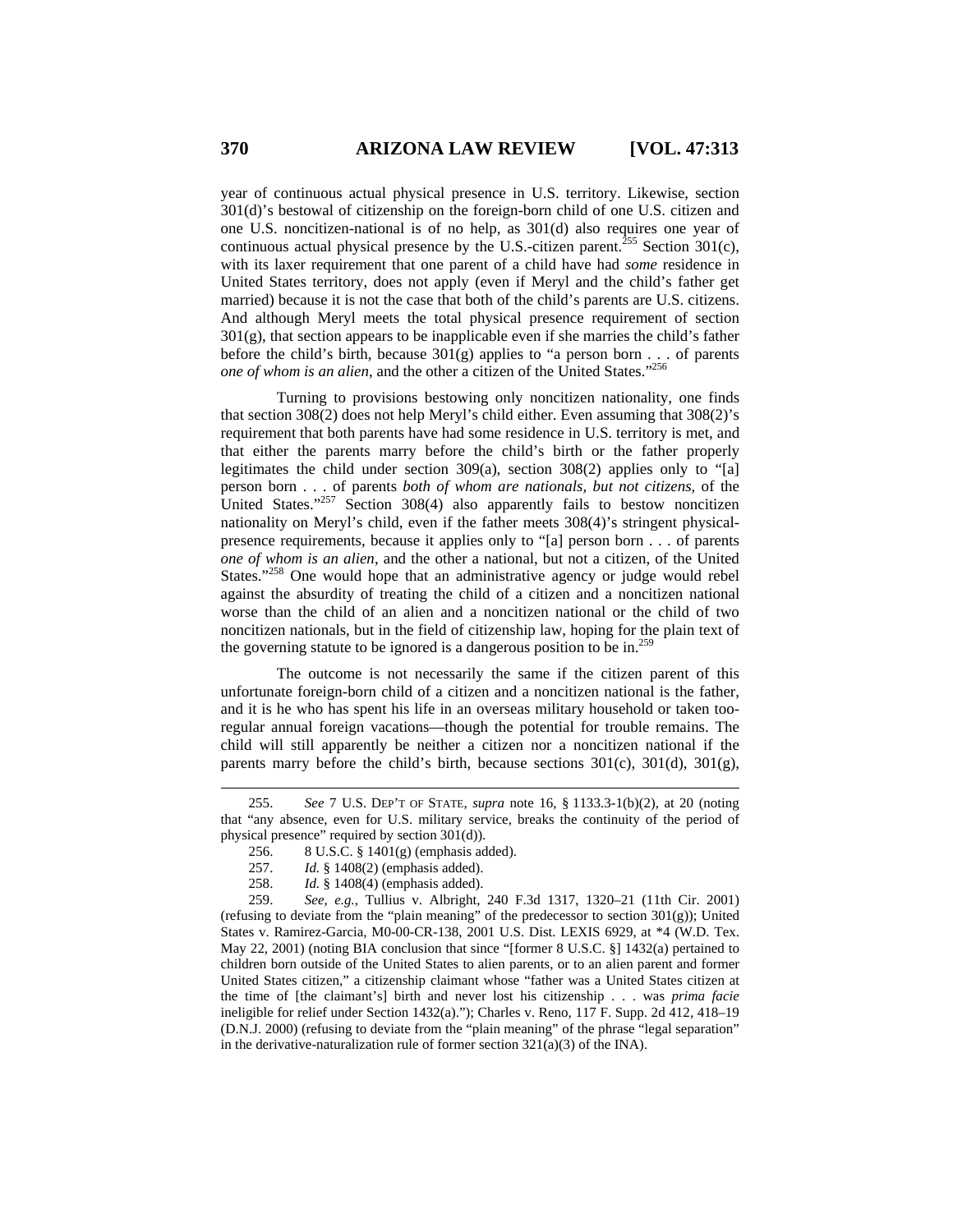308(2), and 308(4) will all be seemingly inapplicable for the same reasons as in the Meryl hypothetical. If the parents are unmarried at the child's birth, however, the child will at least acquire its mother's noncitizen nationality under section 309(c), as long as the mother (unlike the father) meets the requirement of one year of continuous actual physical presence in the United States or its outlying possessions. If the mother were an alien rather than a noncitizen national, however, the child could be a citizen under section  $301(g)$  if the father married the mother before the child's birth, or if the father fulfilled the requirements of section 309(a), so even acquisition of mere noncitizen nationality by the child is highly anomalous.

These scenarios may be the worst possible malfunctions of the law of noncitizen nationality, but they do not exhaust the set of anomalies it can produce. If egg-donor Josephine transmitting citizenship under section 309(c) to children she had never met seemed problematic from a policy perspective, think of the possibilities for an American Samoan sperm donor—since section 308(4), as applied to unmarried fathers, is apparently not subject to any of the section 309(a) legitimation or support requirements. And just as the disincentive for marriage in the Jane hypothetical was disturbing, note the similar problem facing any noncitizen-national mother who meets a one-year continuous-physical-presence requirement and finds herself pregnant with the child of a noncitizen-national father who has never resided in U.S. territory: her foreign-born child can gain noncitizen nationality under section 309(c) if she remains unmarried, but apparently will not get it under section 308(2) or section 308(4) if she marries, because the father does not meet the U.S. residence requirement of 308(2) and is not an alien as required by 308(4). The law of transmission of noncitizen nationality by descent, and the interaction of noncitizen-nationality law with the law of citizenship by descent, are full of potential anomalous results.

Admittedly, in the absence of case law or administrative interpretation regarding most of these potential anomalies of noncitizen-nationality law—without cases analogous to *Nguyen* and *O'Donovan-Conlin*, or much relevant discussion in the INS/USCIS *Interpretations* or the State Department's *Foreign Affairs Manual*—it is unclear whether these anomalous results would occur in practice or would be avoided. Although some courts have tended to follow the plain text of the statute in interpreting citizenship law, $^{260}$  the Supreme Court did recognize in another context that the literal terms of a statutory provision may sometimes be ignored when the provision as written would lead to "unfathomable" results and simply "can't mean what it says."<sup>261</sup> That canon of interpretation might well apply here, since there is an even clearer absence of plausible justifications for the anomalies that would deprive Meryl's child and others like it of citizenship than there is for the anomalies produced by the main law of citizenship by descent. An

<sup>260.</sup> *See supra* note 259.

<sup>261.</sup> Green v. Bock Laundry Mach. Co., 490 U.S. 504, 508 (1989) (interpreting Fed. R. Evid. 609(a)(1)). *But see* Lamie v. United States Tr., 540 U.S. 526, 542 (2004) ("If Congress enacted into law something different from what it intended, then it should amend the statute to conform it to its intent. It is beyond our province to rescue Congress from its drafting errors, and to provide for what we might think . . . is the preferred result." (internal quotation omitted)).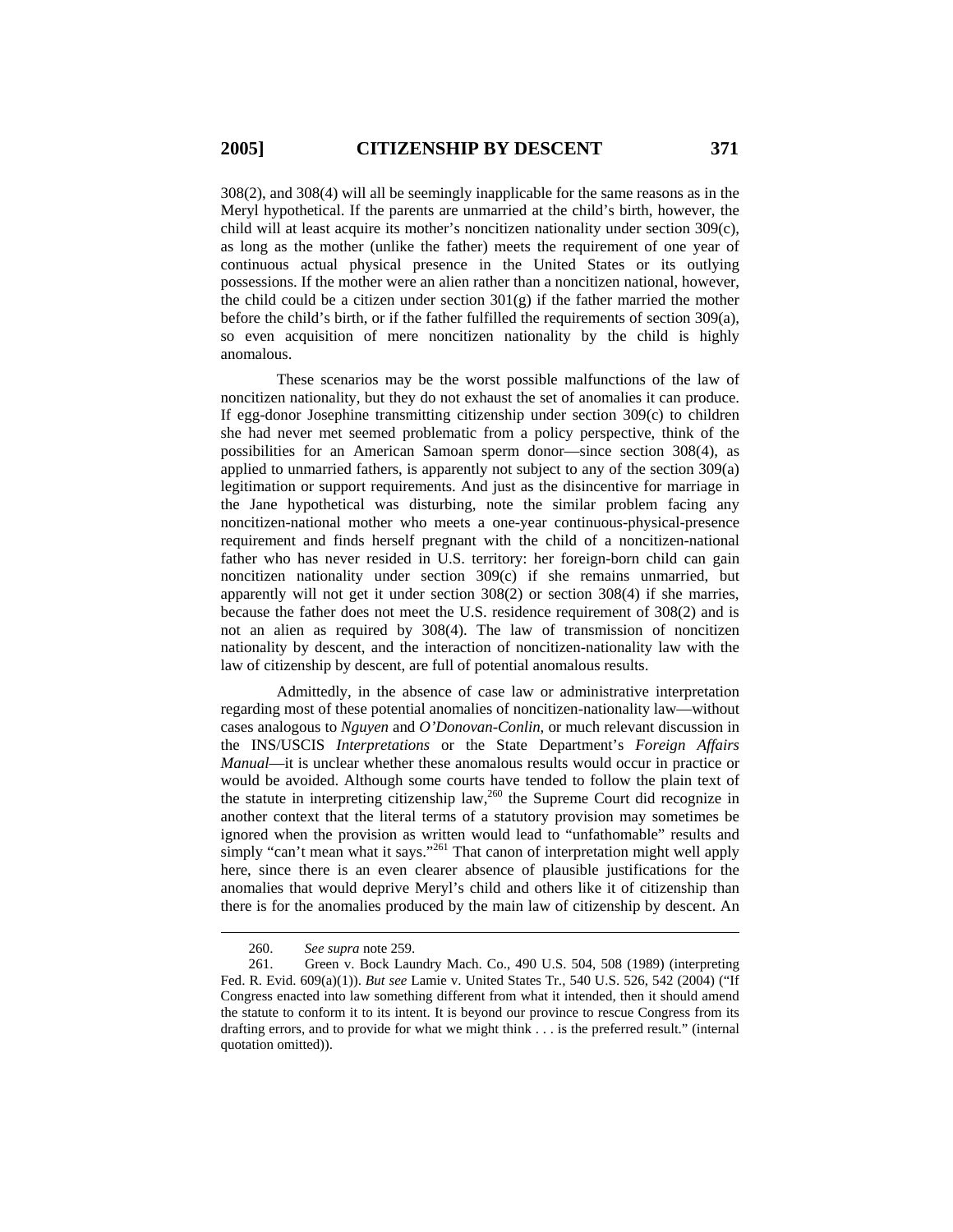equal protection challenge might also be available to such a child on the theory that the anomalies have no rational basis,  $262$  although after *Nguyen*, it is not clear whether one can ever be granted citizenship or nationality in a manner not provided for by the governing statutes, even to remedy a constitutional violation.<sup>263</sup> Even given these possibilities, however, it seems unwise to leave in place provisions that if read literally could produce absurd results, in reliance on the chance that judges or administrators might reinterpret or nullify the literal text of the law in order to avoid those results.

# **V. RECOMMENDED SOLUTIONS: CORRECTING THE ANOMALIES**

All of the anomalous outcomes identified in this Article result either from the application of INA section 309 or from the law regarding noncitizen nationality and its interactions with citizenship. Therefore, I advocate heavily modifying section 309 and essentially abolishing the status of noncitizen nationality. The revisions that I propose should not have a significant adverse impact on any policy goal that existing law is reasonably designed to serve.

### *A. Recommended Revisions to Section 309*

As explained in Part II, current section 309(a) places a large burden on unmarried fathers who do not know of its existence, even if they have a close relationship with their children, while egg donors are allowed to transmit citizenship whether or not they even know of the existence of their children. Section 309(c), in addition to contributing to the Joseph/Josephine problem in combination with section 309(a), is involved in several peculiar and unjustifiable results regarding the implications of the marital status of a citizen mother.

The proposed new section 309(a) contains a series of gender-neutral rules that would produce the proper results in situations like the Joseph and Josephine hypotheticals. The proposed replacement for section 309(c) is more narrowly

<sup>262.</sup> *Cf.*, *e.g.*, Francis v. INS, 532 F.2d 268, 270–73 (2d Cir. 1976) (finding that literal interpretation of former INA § 212(c), which allowed resident aliens to be considered for a certain sort of discretionary relief from deportation only if they had departed from and returned to the country since they became deportable, was unconstitutional under equal protection component of Fifth Amendment's Due Process Clause, because the distinction it drew was so irrational as not to survive "minimal scrutiny").

<sup>263.</sup> Nguyen v. INS, 533 U.S. 53, 71–72 (2001) (noting INS argument that "the Court cannot grant the relief petitioners request: the conferral of citizenship on terms other than those specified by Congress" and responding not with any refutation but with the observation that "[t]here may well be 'potential problems with fashioning a remedy' were we to find the statute unconstitutional." (quoting Miller v. Albright, 523 U.S. 420, 451 (1998) (O'Connor, J., concurring in judgment)). *But see Nguyen*, 533 U.S. at 73–74 (Scalia, J., concurring) (stating that "a majority of the Court [was] proceeding on the . . . assumption" that the Court did not "lack[] power to provide relief of the sort requested in this suit—namely, conferral of citizenship on a basis other than that prescribed by Congress"); Breyer v. Ashcroft, 350 F.3d 327, 331–32 & nn.4–5 (3d Cir. 2003) (reaffirming pre-*Nguyen* holding in Breyer v. Meissner, 214 F.3d 416, 429 (3d Cir. 2000), that provision placing heavier burden on citizen mothers to transmit citizenship than on citizen fathers violated equal protection component of Fifth Amendment due process clause, and should be considered to transmit citizenship to children of citizen mothers on same terms).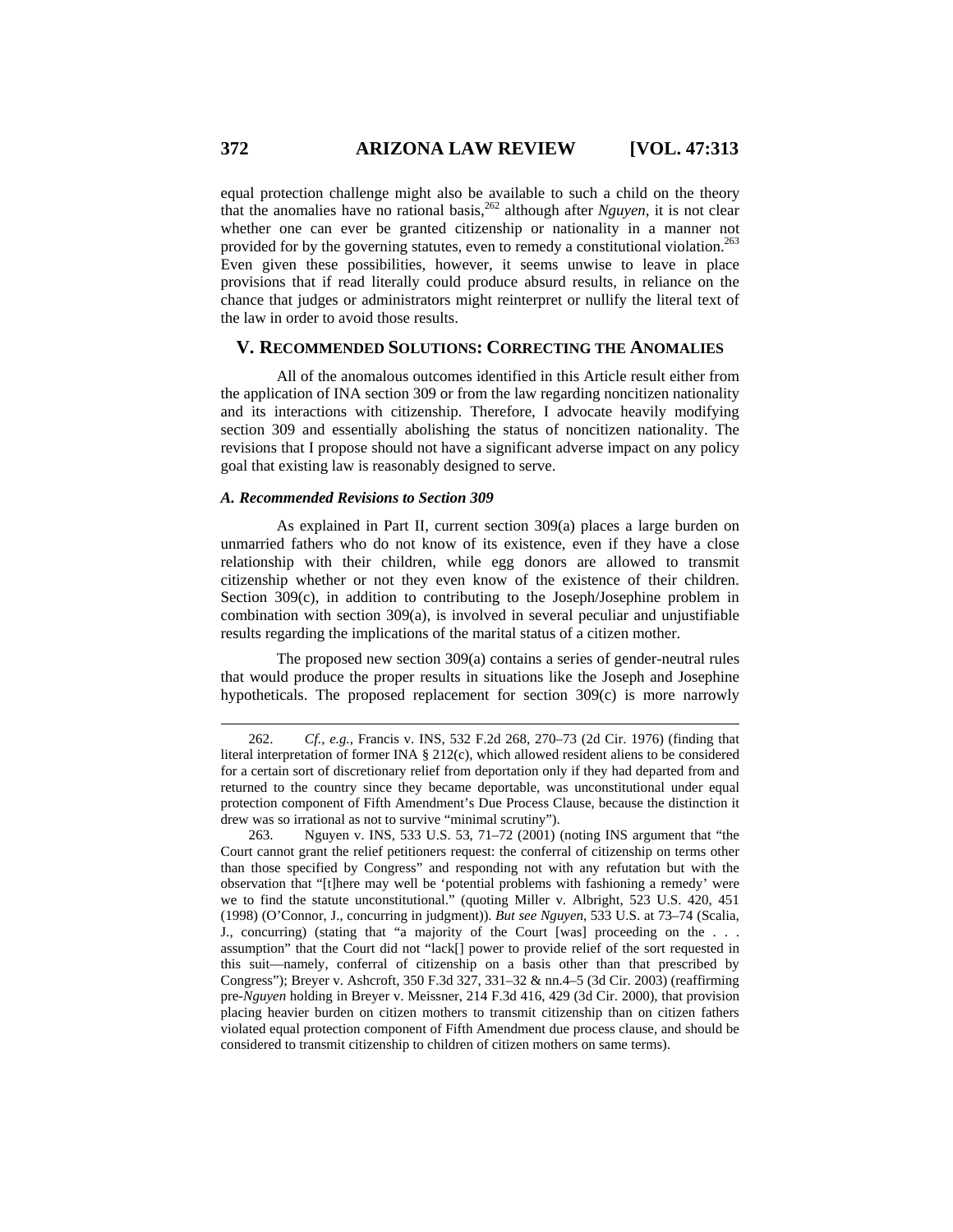$\overline{a}$ 

tailored to perform section 309(c)'s ostensible purpose—preventing statelessness<sup>264</sup>—while avoiding unnecessary absurdities. Finally, a proposed addition would prevent the other suggested reforms from creating new potential anomalies.

### *1. Proposed Section 309(a)*

The proposed new section 309(a) combines a requirement that a blood relationship between child and citizen parent be shown by clear and convincing evidence<sup>265</sup> with a series of parallel conditions, any of which, if satisfied, would be sufficient to render the relevant citizenship-granting provisions of section 301 applicable to an out-of-wedlock child. This is different from current 309(a), which requires the conditions of *both* sections 309(a)(3) and 309(a)(4) to be satisfied, although it does provide multiple ways of satisfying 309(a)(4). Allowing multiple methods of satisfaction under proposed 309(a) reduces the chance that an innocent oversight—like the failure to sign a 309(a)(3) written support-promise when one is nevertheless providing support—will prevent transmission of citizenship.

#### a. Proposed Section 309(a)(1)

The proposed new section  $309(a)(1)$  states that a U.S.-citizen parent can transmit citizenship to an out-of-wedlock child if it is proven by clear and convincing evidence that the U.S.-citizen parent was present at the child's birth. This provision, which tracks a possibility mentioned by Justice O'Connor in her *Nguyen* dissent,<sup>266</sup> establishes parity between fathers and mothers who have identical opportunity to develop a relationship with the child. As applied to citizen mothers who did not use assisted reproductive technologies, proposed new  $309(a)(1)$  would essentially impose no greater burden than current law, since proof that a U.S.-citizen mother had given birth to her own genetic child would satisfy it.<sup>267</sup> It would eliminate the automatic treatment of egg donors as able to transmit citizenship, without creating a similarly problematic right of gestational surrogate

<sup>264.</sup> *See supra* notes 174–175 and accompanying text.

<sup>265.</sup> This requirement is taken from current section 309(a)(1), 8 U.S.C. § 1409(a)(1) (requiring that "a blood relationship between the person and the father [be] established by clear and convincing evidence").

<sup>266.</sup> *Nguyen*, 533 U.S. at 86 (O'Connor, J., dissenting) (stating that "Congress could simply substitute for  $\S$  1409(a)(4) a requirement that the parent be present at birth or have knowledge of birth"). The goals that Justice O'Connor presumably wanted to serve with the "knowledge of birth" prong of her test are, under the statute proposed in this Article, served by the other subsections of proposed new 309(a), which should be easier to administer than a knowledge test.

<sup>267.</sup> There would be a theoretical increase in the standard of proof facing an unmarried mother, because current State Department policy holds that unmarried mothers, like married parents of either sex, only need to prove parentage by a preponderance of the evidence, not by the clear and convincing evidence that unmarried fathers must provide under current section 309(a)(1). 7 U.S. DEP'T OF STATE, *supra* note 16, § 1131.4-1(b), at 2– 3. In the age of DNA testing, however, this should mean only that a State Department official who for some reason distrusted a birth certificate would have more ability to demand a DNA test; the final outcome should not change.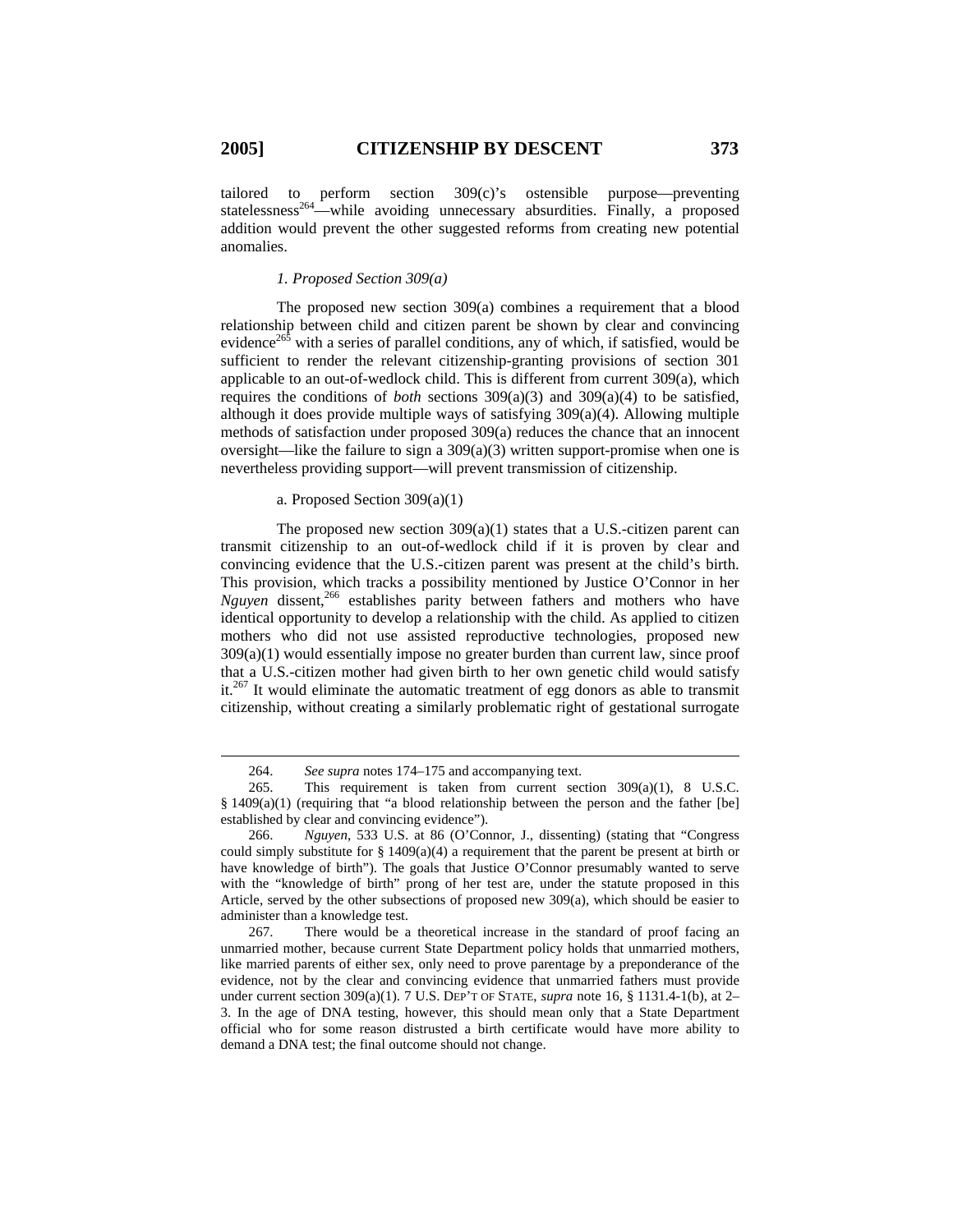mothers (who would not have blood relationships to the children at whose births they were present $^{268}$ ).

There is admittedly some risk that this provision, as applied to unmarried fathers, would lead to administrative difficulties: one can imagine parents agreeing to swear falsely that the father was present at birth. However, the clear and convincing evidence standard should render mere self-serving testimony insufficient without more. If testimony from witnesses present at the birth was not available, the administering agency could require proof (such as passport stamps or employment records) that the father was at least in the appropriate area at the time of birth, and could look at evidence such as whether the father was listed on the birth certificate (as a present father presumably would have been).

# b. Proposed Section 309(a)(2)

The second prong of proposed new section 309(a) would allow transmission of citizenship by any U.S.-citizen parent who, while his or her child was under the age of 18, married the child's other parent or legitimated the child under applicable local law by some other affirmative act. Taken nearly unchanged from the pre-1986 version of section 309(a)<sup>269</sup> and current section 309(a)(4)(A),<sup>270</sup> this rule should not be controversial. There would only be two differences between legitimation under current 309(a)(4)(A) and legitimation under proposed new  $309(a)(2)$ . First, proposed  $309(a)(2)$  would apply to citizen mothers as well as citizen fathers; it would be relied upon by a citizen mother primarily in a surrogacy situation where the genetic mother was not present at the child's birth, but married the sperm-donor father and raised the child as hers. Second, proposed  $309(a)(2)$ would remove the automatic-legitimation loophole under which legitimation is held to occur simply because a state or foreign government eliminates all distinctions between marital and out-of-wedlock children.<sup>271</sup> To retain that loophole, while eliminating the current 309(a)(3) requirement of a signed promise of support, would disserve the legitimate goals outlined in *Nguyen* by enabling

<sup>268.</sup> *See* text accompanying note 265 (regarding requirement that blood relationship between child and citizen parent be proven under proposed 309(a)). *See also supra* notes 51–52 and accompanying text (regarding the State Department's view that a blood relationship is essential for maternal transmission of citizenship even under current law).

<sup>269.</sup> *See* Immigration and Nationality (McCarran-Walter) Act, Pub. L. No. 82-414, § 309(a), 66 Stat. 163, 238 (1952) (stating that the provisions which became INA §§  $301(c)$ ,  $301(d)$ ,  $301(e)$ , and  $301(g)$ , as well as  $308(2)$ , "shall apply as of the date of birth to a child born out of wedlock on or after the effective date of this Act, if the paternity of such child is established while such child is under the age of twenty-one years by legitimation").

<sup>270. 8</sup> U.S.C. § 1409(a)(4)(A).

<sup>271.</sup> *See supra* notes 78–79 and accompanying text. Where automatic legitimation by operation of local law could imply that a subsequent marriage of the child's parents was not "legitimating" because the child was already legally legitimate, however, proposed 309(a)(2) would still be satisfied by marriage of the child's parents. That is, either marriage of the child's parents *or* legitimation of the child by some affirmative act of a parent would be sufficient.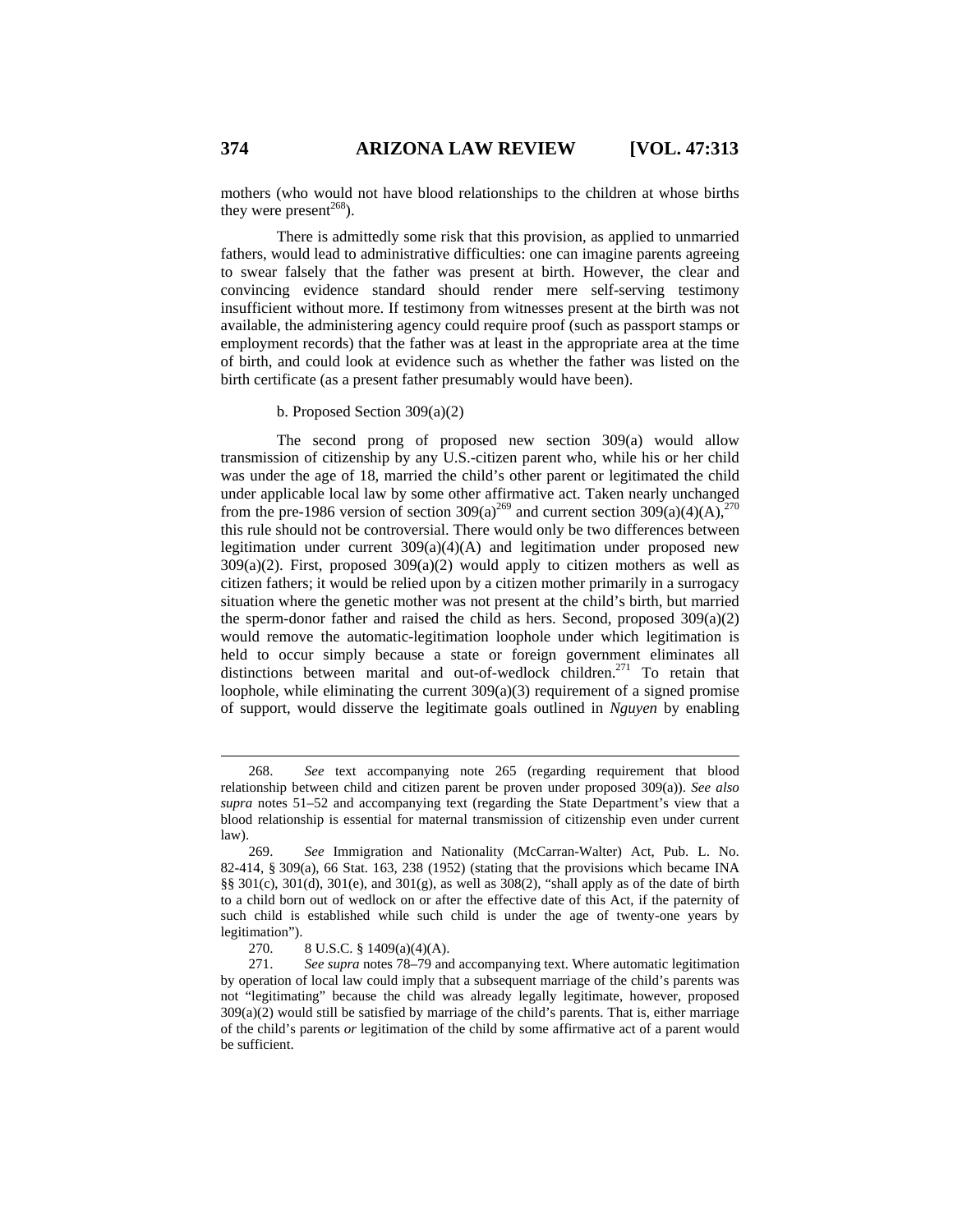transmission of citizenship to children whose citizen parents never knew of their existence.<sup>272</sup>

### c. Proposed Section 309(a)(3)

The third prong of proposed new section 309(a) would allow transmission of citizenship to a child by a U.S.-citizen parent who acknowledges parenthood in writing and under oath before the child turns eighteen, and who agrees in writing to provide financial support for the child until the child reaches the age of eighteen years. Essentially, proposed 309(a)(3) would retain for an unmarried father the option of proceeding under current  $309(a)(4)(B)$ , and would extend that option to the few mothers who (in surrogacy contexts) might need it. The problem with current  $309(a)(3)$  and  $309(a)(4)$  is primarily that as an exclusive mechanism, they penalize those who are unaware of their existence. Retaining them as an *option* eliminates this effect, and because they require only written statements, having them available as an option should streamline the functioning of the citizenship bureaucracy.

### d. Proposed Section 309(a)(4)

Proposed new section  $309(a)(4)$  is designed to enable citizenship transmission by some parents who have what the *Nguyen* majority referred to as a "real, meaningful relationship" with their children, $2^{73}$  but who would otherwise fall through the legal cracks. The *Nguyen* majority raised the specter of administrative difficulty if administrators are asked to determine whether such a meaningful relationship actually exists, $^{274}$  but there are standards that are already relied upon in the administration of citizenship law that could select out many cases in which such a relationship existed. Two standards which we know are apparently considered administrable in the citizenship-law context are the local-law informallegitimation standard of taking a child into one's home and holding the child out as one's own, and the standard used to decide whether a citizen parent is credited with constructive physical presence under section  $301(g)$  as the "dependent" of an American citizen abroad for an enumerated purpose.

To decide a citizenship claim under current section  $309(a)(4)(A)$ , an administrative agency or court must determine whether a person claiming citizenship has been "legitimated under the law of the person's residence or domicile. $\frac{1}{275}$  In making this determination, the decision maker will necessarily have to decide whether the standards of the applicable state or foreign law have been met; this is why the State Department's *Foreign Affairs Manual* contains an

<sup>272.</sup> *See supra* text accompanying note 92 (explaining how the current 309(a)(3) requirement can serve the purpose of requiring some contact between father and child even in automatic-legitimation jurisdictions).

<sup>273.</sup> Nguyen v. INS, 533 U.S. 53, 65 (2001).

<sup>274.</sup> *Id.* at 69 (stating that Congress could insist upon "an actual, meaningful relationship in every case before citizenship is conferred," or could "excuse compliance with the formal requirements when an actual father-child relationship is proved," but "did neither . . . , perhaps because of the subjectivity, intrusiveness, and difficulties of proof that might attend an inquiry into any particular bond or tie").

<sup>275. 8</sup> U.S.C. § 1409(a)(4)(A).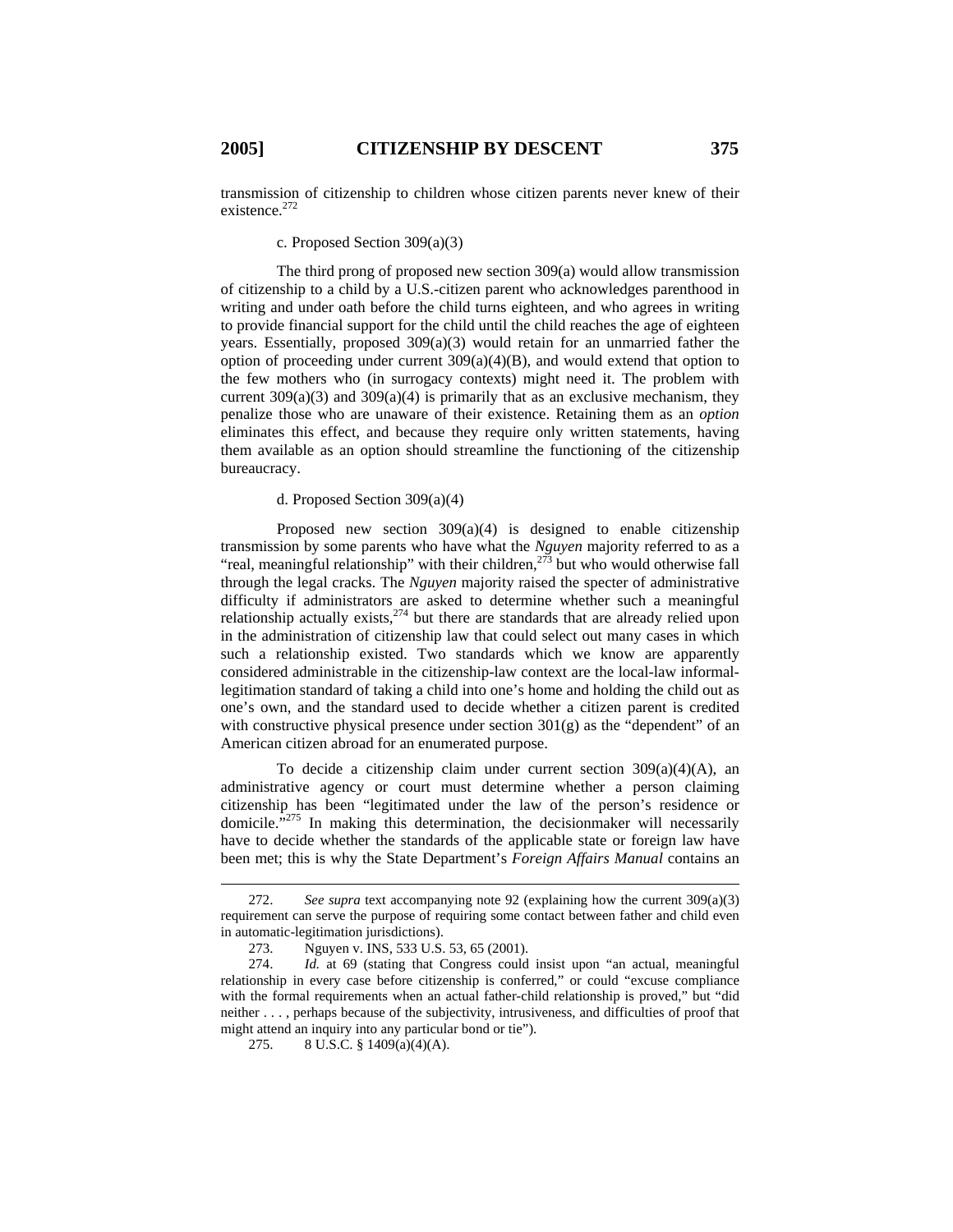appendix setting out how children can be legitimated under the laws of the various states.276 In many states, legitimation is accomplished—as the State Department recognizes—when the father openly acknowledges the child as his own and receives the child into his home.<sup>277</sup> To adjudicate the claim under current 309(a)(4)(A) of a child domiciled in such a state, the Department necessarily has to determine whether, as a factual matter, the father actually so acknowledged and received his child. This same factual determination could be made in the cases of children domiciled in places that do not consider those acts to be legitimating.

Similarly, consider what happens when a citizenship claim is made under INA section 301(g), and the citizen parent of the claimant allegedly satisfies the 301(g) physical-presence requirement only by virtue of constructive physical presence while "physically present abroad as the dependent unmarried son or daughter and a member of the household of a person . . . honorably serving with the Armed Forces of the United States, or . . . employed by the United States or a[] [qualified] international organization."<sup>278</sup> In order to adjudicate such a claim, it is necessary to determine whether the citizen parent, while abroad, was actually "the dependent unmarried son or daughter and a member of the household of" the  $301(g)$ -qualifying member of the Armed Forces or governmental/organizational employee.<sup>279</sup> The State Department has a detailed set of rules for making this determination, which state inter alia that "'dependent' means relying on one's parents for more than half of one's support," that "son or daughter" includes both a "legitimate son or daughter" and the "biological son or daughter of a man who has acknowledged paternity of the son or daughter," and that a "member of the household" of a  $301(g)$ -qualifying citizen will generally live with that person but under certain circumstances such as being away at school need not.<sup>280</sup> The same rules could be used to determine whether a person claiming citizenship under proposed 309(a)(4) was "the dependent unmarried son or daughter and a member of the household" of a U.S.-citizen parent for some suitable period of time before the claimant reached the age of eighteen.

The section-301(g)-based standard has some advantages over the informal-legitimation-based standard. For one thing, Congress may reasonably be uncomfortable instructing federal officials to adjudicate a standard that is drawn from state law, but stripped of the body of precedent that would guide its application in any particular state. Another possible objection to the quasilegitimation standard that would not apply as strongly to the  $301(g)$ -based standard is the argument, put forward by the government in *Nguyen*, that requiring an actual legitimation under local law is necessary to ensure that an unmarried father incurs an obligation to support his child and thus will be less tempted to defraud.<sup>281</sup> Under

<sup>276. 7</sup> U.S. DEP'T OF STATE, *supra* note 16, § 1133 Exhibit 1133.4-2a, at 84–95.

<sup>277.</sup> *Id.* at 91–95 (citing California, Colorado, Idaho, Maryland, Minnesota, Missouri, Nevada, Pennsylvania, Texas, Utah, Washington and Wyoming law as providing for legitimation by father holding out child as his own and/or receiving child into his home). 278. 8 U.S.C. § 1401(g).

<sup>279.</sup> *See id.* 

<sup>280. 7</sup> U.S. DEP'T OF STATE, *supra* note 16, § 1133.3-3(g), at 25–26.

<sup>281.</sup> Brief for the Respondent at 20–21, Nguyen v. INS, 533 U.S. 53 (2001) (No. 99-2071).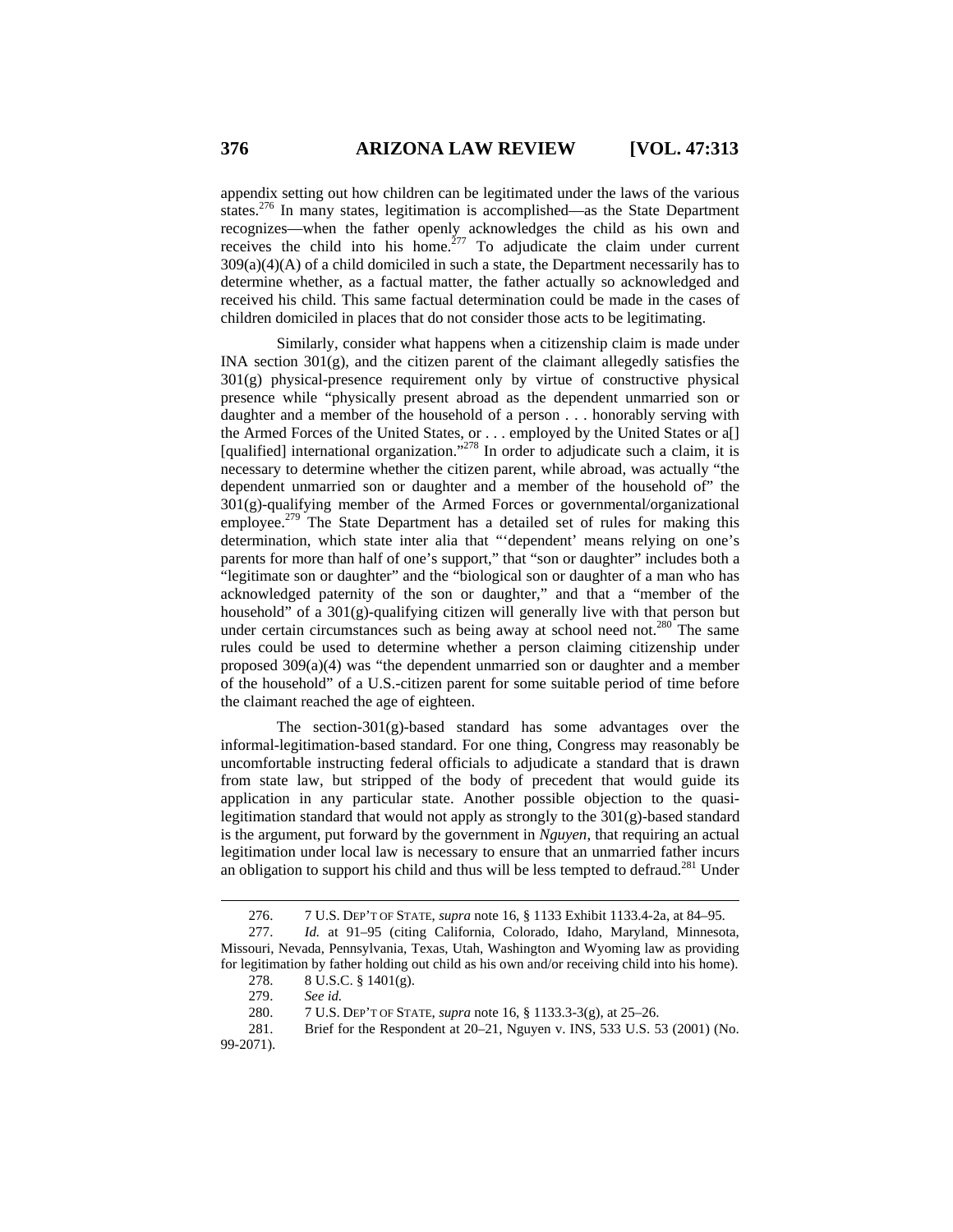$\overline{a}$ 

the 301(g)-based test, the parents must actually be supporting the child for the child to qualify as a "dependent," so whether the father has a legal obligation to do what the father is helping to do anyway is less relevant.

Therefore, proposed new section  $309(a)(4)$  would allow citizenship transmission to an out-of-wedlock child when the child was "the dependent unmarried son or daughter and a member of the household" of the citizen parent for a suitable period of time before reaching the age of eighteen. Drawing inspiration from current section  $301(g)$ , five years would appear to be an appropriate minimum period of time, but the precise length of time is not crucial. Cases arising under the  $301(g)$ -based version of proposed  $309(a)(4)$  would admittedly be more complicated to adjudicate than most cases arising under the other prongs of either current or proposed section 309(a), but there would be relatively few of them because many claimants would take the easier routes of other subsections of proposed 309(a). Those cases that did arise would be no more impossible to adjudicate than cases that arise under the dependent constructivephysical-presence proviso of current section 301(g).

### *2. Replacing Section 309(c)*

Insofar as the policy justification for section  $309(c)$  is to ensure a citizenship for children who would otherwise be stateless, current section 309(c) suffers from a number of defects. It is significantly overinclusive, since it provides a different standard for transmission of citizenship to the children of unmarried mothers whether or not those children would otherwise be stateless.<sup>282</sup> It is also underinclusive, in that it does not provide a laxer standard for transmission of citizenship by *fathers* when their children would otherwise be stateless—a real danger when the child's alien mother is from a country that only recognizes patrilineal transmission of citizenship.<sup>283</sup> Finally, current 309(c) is defective in that

283. Reply Brief for Petitioners at 8–9, *Nguyen* (No. 99-2071); *see, e.g.*, KENYA CONST. ch. 6 § 90 ("A person born outside Kenya after 11th December, 1963 shall become a citizen of Kenya at the date of his birth if at that date his father is a citizen of Kenya."), *available at* http://kenyan.8m.com/kenconstitution6.htm; MALAYSIA CONST. sched. 2, Part II, ¶ 1(c) (granting citizenship to "every person born outside the Federation whose father is at the time of the birth a citizen and whose birth is, within one year of its occurrence or within such longer period as the Federal Government may in any particular case allow, registered [with the government]"), *available at* http://confinder.richmond.edu/ local\_malaysia.html; NEPAL CONST., art. 9 § 1 ("A person who is born after the

<sup>282.</sup> Reply Brief for Petitioners at 8, *Nguyen* (No. 99-2071). If the physicalpresence requirement contained in current section  $301(g)$  is excessive—a question on which I take no position here—then rather than section 309(c) being retained in its current form as a partial remediation of that problem, the physical-presence requirement should be reduced for all citizen parents, not just unmarried mothers. *Cf.* Joy Pepi Wiesenfeld, Note, *The Conditional Nature of Derivative Citizenship*, 8 U.C. DAVIS L. REV. 345, 357–58 (1975) (recommending replacement of all other citizenship-by-descent rules with a simple retroactive rule that a citizen parent with one year of physical presence, including constructive physical presence, could transmit citizenship, on the condition that the child wishing to claim citizenship, within a specified time period, took an oath of allegiance to the United States and recorded at an American consulate his intention to at some future time become a resident of the United States).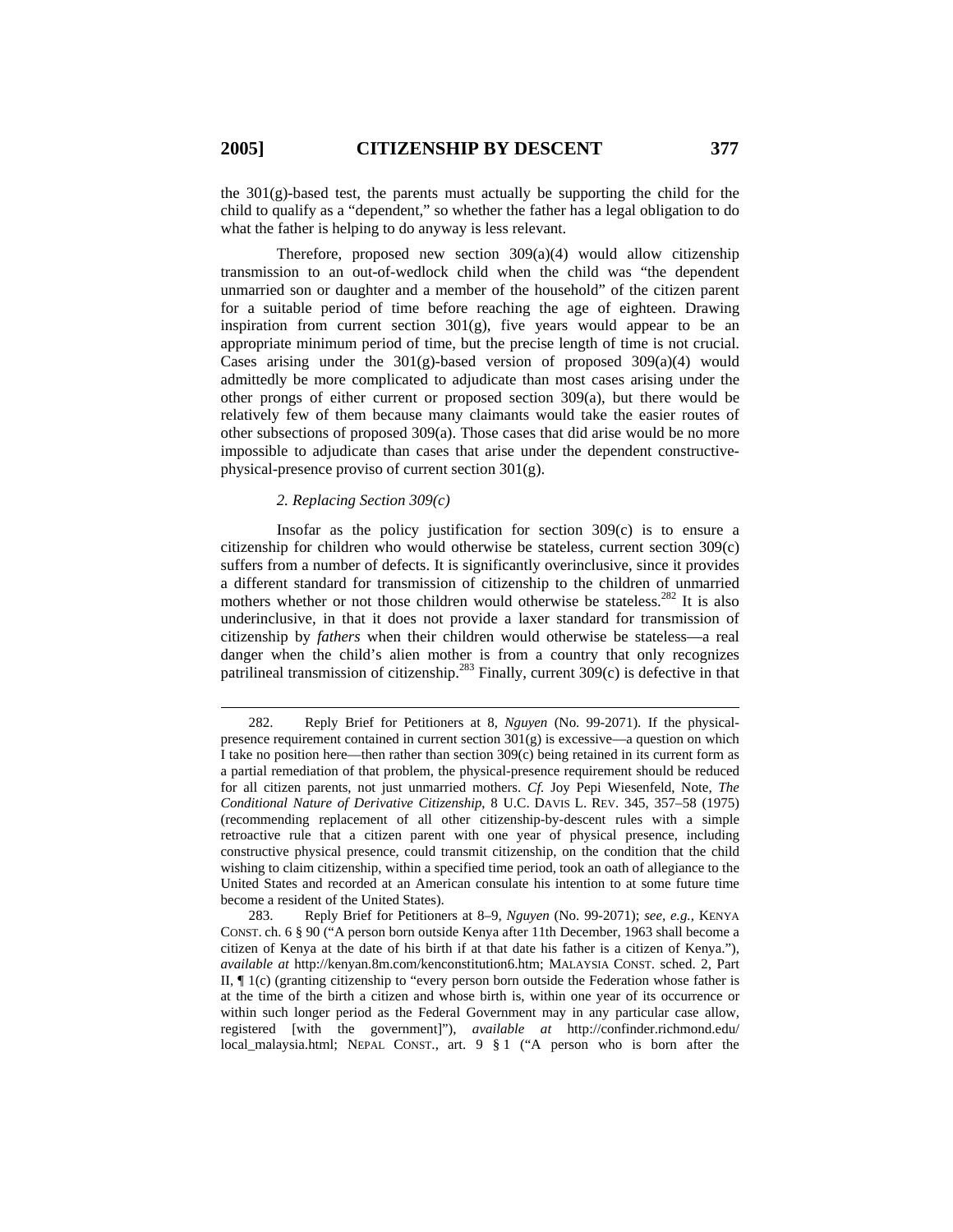its one-year continuous-physical-presence requirement, although meant to be easier to satisfy than the physical-presence requirement of section 301(g), will, for some people (like our hypothetical Molly), actually be more difficult.

My proposed replacement for section 309(c) would apply to children who at birth would possess no nationality other than that of the United States. It would provide that such otherwise-stateless children would be citizens of the United States if their citizen parent had previously been physically present in the United States or its outlying possessions for a period or periods totaling not less than one year, with constructive physical presence as under section  $301(g)$  included in this total. Current 309(c)'s requirement that the year of physical presence be continuous would be eliminated, as would its disregard of constructive physical presence while abroad in the service of the United States or while abroad in the household of someone serving the United States.

Since the proposed replacement for section 309(c) would no longer apply only to out-of-wedlock children, who are the subject of section 309, it would be moved to section 301. I propose to insert it into the slot in section 301 that will be vacated by the abolition of noncitizen nationality<sup>284</sup> and designate it section 301(d), but it could be designated as new section 301(i) if Congress preferred. Like the other citizenship-by-descent provisions of section 301, the replacement for section 309(c) would be subject to the restrictions of proposed new section 309(a). Even in cases where a child would otherwise be stateless, it remains a legitimate policy goal of the law to prevent a parent with no connection to his or her child from transmitting U.S. citizenship to a child who will have no connection, through the parent, with the United States.<sup>285</sup> Also like the other citizenship-by-descent provisions of section 301, the replacement for current section 309(c) would (unlike current  $309(c)$ ) definitely apply to residents of the Northern Mariana Islands.<sup>286</sup>

Replacing section 309(c) in this way would correct many of the anomalies caused by current section 309(c), and it should not cause any serious new problems. The government's brief in *Nguyen* suggested that making conferral of citizenship dependent on a child's otherwise being stateless would "create problems of proof" and "would discourage non-citizen fathers in *jus sanguinis* nations from legitimating their children at birth, because the act of legitimation would trigger a grant of foreign citizenship to the child, thus precluding United

284. *See infra* Part V.B.3.

 $\overline{a}$ 

286. *See* Covenant to Establish a Commonwealth of the Northern Mariana Islands in Political Union with the United States of America, Pub. L. No. 94-241, § 506(b), 90 Stat. 263, 269 (1976) (applying "Sections 301 and 308 of the [INA]" to "children born abroad to United States citizen or noncitizen national parents permanently residing in the Northern Mariana Islands"); *supra* Part III.B.3.

commencement of this Constitution and whose father is a citizen of Nepal at the birth of the child shall be a citizen of Nepal by descent."), *available at* http://www.oefre.unibe.ch/ law/icl/np00000\_.html.

<sup>285.</sup> *Cf. Nguyen*, 533 U.S. at 64–65 (stating that an objective of current section 309(a) is to "ensure that the child and the citizen parent have some demonstrated opportunity or potential to develop . . . a relationship . . . that consists of the real, everyday ties that provide a connection between child and citizen parent and, in turn, the United States").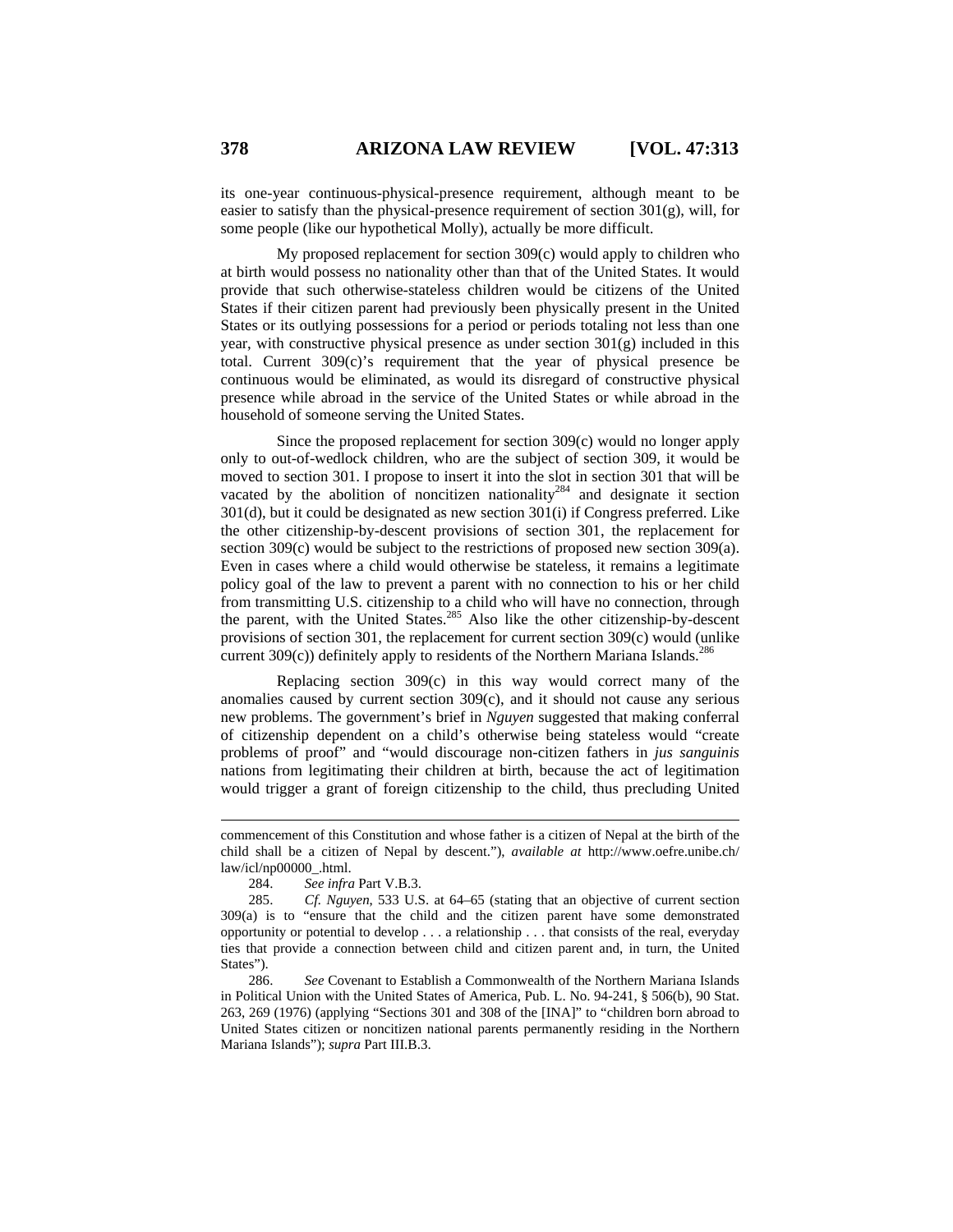$\overline{a}$ 

States citizenship."<sup>287</sup> But there is no apparent reason why the "problems of proof" in determining whether a child became a citizen under foreign law should necessarily be more severe than the "problems of proof" in determining whether a child was legitimated under foreign law—a determination that is already necessary under current  $309(a)(4)(A)$  for a foreign-domiciled child.<sup>288</sup> And current section 309(c) *already* discourages citizen mothers who cannot transmit citizenship under section 301(g), like our hypothetical Jane, from marrying the noncitizen fathers of their children before the children are born; my proposed replacement is not going to make that problem any worse. If the government was suggesting in its *Nguyen* brief that a statelessness-dependent replacement for section 309(c) would discourage paternal legitimation *after* birth, this criticism does not apply to my proposal, because proposed 301(d) would apply to a child who, *at the time of birth* and without regard to events taking place thereafter, would be stateless if not granted U.S. citizenship. The government's arguments against replacing section 309(c) with a statelessness-dependent provision, to the extent that they apply to my proposal, condemn the current system as much as they do the proposed replacement.

One possible problematic consequence of a statelessness-dependent replacement for section 309(c) that the government did not mention in its *Nguyen* brief is nevertheless worth guarding against. U.S. citizenship is sufficiently valuable that we might be concerned that foreign states would be willing to change their laws to aid their citizens' children in acquiring it. $^{289}$  If proposed new section 301(d) applied in absolutely all cases where a child would otherwise be stateless at birth, there is a risk—although perhaps not a large one—that some foreign nations

289. *Cf.* Schneiderman v. United States, 320 U.S. 118, 122 (1943) ("By many [American citizenship] is regarded as the highest hope of civilized men."), *quoted in* Brief for the Respondent at 42, *Nguyen* (No. 99-2071).

<sup>287.</sup> Brief for the Respondent at 42–43 & n.22, *Nguyen* (No. 99-2071).

<sup>288.</sup> Bestowal of citizenship contingent on a child otherwise being stateless is not uncommon in the laws of other nations, which suggests that it does not create insuperable administrative difficulties. *See, e.g.*, MALAYSIA CONST. sched. 2, part II, ¶ 1(e) (declaring that "every person born within the Federation who is not born a citizen of any country otherwise than by virtue of this paragraph" is a citizen), http://confinder.richmond. edu/local\_malaysia.html; AUSWÄRTIGES AMT [FOREIGN MINISTRY] OF GERMANY, REFORM OF THE LAW ON NATIONALITY (2002) (stating that foreign-born children of German citizens who themselves acquired citizenship as foreign-born children of German citizens after 1999 will not be German citizens, unless "the child would otherwise be stateless or if a notice of the birth is submitted by the German parents or parent to the competent mission of the Federal Republic of Germany within a year"), *at* http://www.auswaertiges-amt.de/www/ en/willkommen/staatsangehoerigkeitsrecht/; Constitution Amendment Act, 1997, ch. 3, § 20 (Fiji) ("Despite anything in Chapter IV of the Constitution of 1990 . . . a person born in Fiji in the period [between] 25 July 1990 and . . . the date . . . of this Constitution is taken to have become a citizen on the date of birth if he or she would otherwise be stateless."), http://www.appf.org.pe/countries/fiji/constitu/chap03.htm; EMBASSY OF CROATIA, THE LAW ON CROATIAN CITIZENSHIP (1991), art. 5 ("A child born abroad whose one parent was, at the time of his or her birth a Croatian citizen, but he or she does not meet one of the prerequisites from Paragraph 1 of this Article, shall acquire Croatian citizenship if he or she would otherwise be left stateless."), *at* http://www.croatiaemb.org/consular/english/ The\_Law\_on\_Croatian\_Citizenship.htm.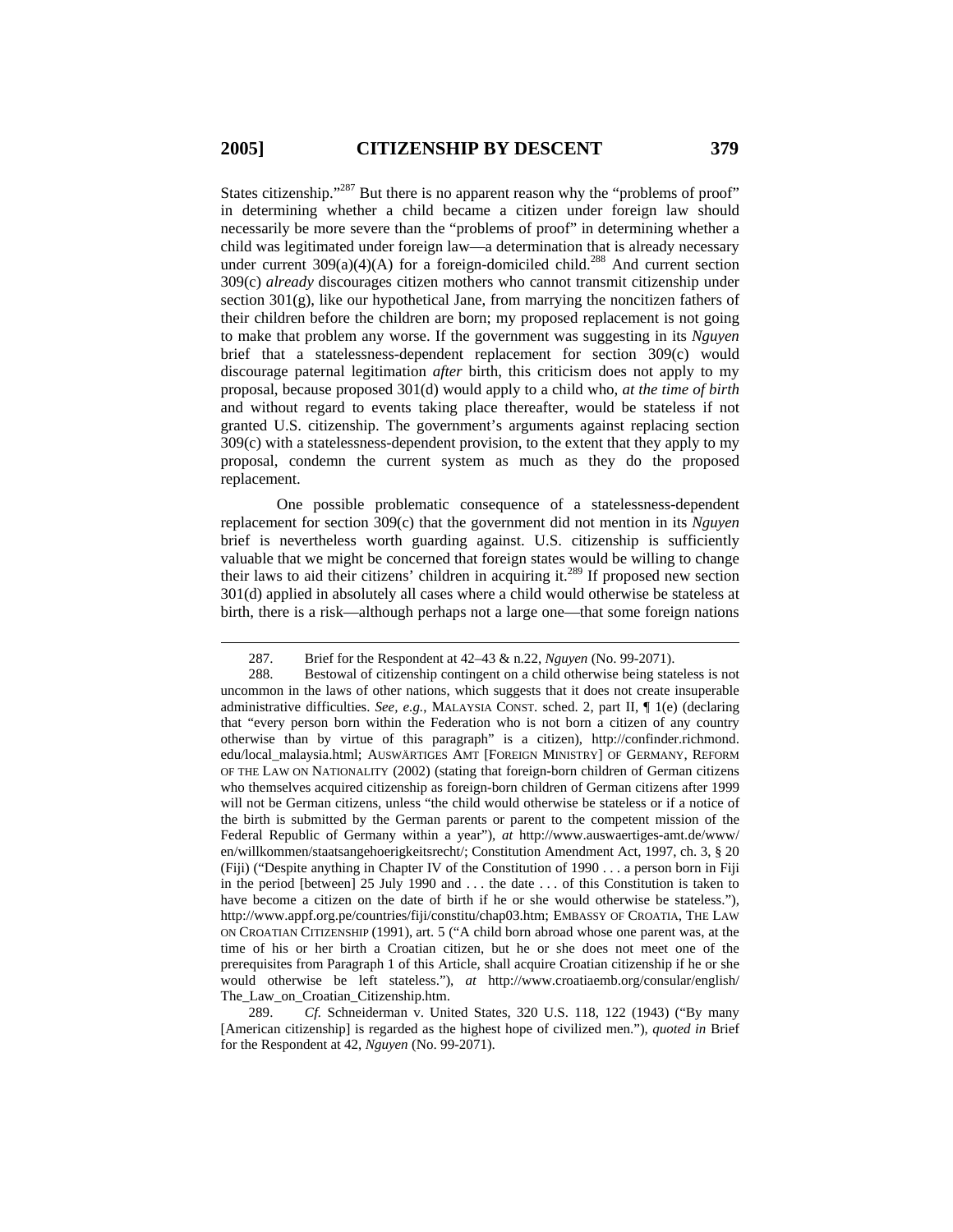might change their laws to specifically refrain from bestowing citizenship on certain children born to an American parent, in order to increase the chance that proposed 301(d) would grant those children U.S. citizenship. Or, even if they are not willing to refrain indefinitely from bestowing their citizenship on children of Americans, some foreign nations might attempt to manipulate proposed 301(d) by bestowing citizenship on children of Americans only after they had been alive for a certain period of time, so that they would be stateless at birth for purposes of proposed 301(d). To protect against these possibilities, proposed new section 301(d) would contain anti-manipulation language. Any foreign nationality that would necessarily be acquired by operation of law at some time after birth, or that would have been acquired if not for a foreign law that discriminated against the children of Americans or otherwise tried to manipulate proposed 301(d) and similar statelessness-dependent laws, would count as a nationality acquired at birth for purposes of proposed 301(d).

#### *3. Proposed Section 309(d)*

One addition to proposed new section 309 would be necessary to prevent the other reforms from creating the possibility of new anomalies. If a child is born out of wedlock to two U.S.-citizen parents, but only one parent has a connection to the child that is sufficient under proposed 309(a) to transmit citizenship, the "missing" U.S.-citizen parent should not pose a greater obstacle to transmission of citizenship than an alien parent would. That is, while the laxer any-parentalresidence rule of section  $301(c)$  is only available to children whose citizen parents are both sufficiently involved in their lives to qualify to transmit citizenship, transmission of citizenship by a single citizen parent who satisfies the stricter physical-presence requirement of section 301(g) should be possible whether the other parent is an alien or a U.S. citizen who does not qualify to transmit citizenship. The new subsection of section 309 would establish this rule.<sup>290</sup>

With current 309(c) gone (replaced by proposed 301(d)), the new subsection could simply fill the vacant slot at section 309(c), but it would likely create confusion to have a new provision with the same designation as a former provision cited so frequently as current 309(c) now is. Thus, I propose designating the new subsection as section 309(d), with section 309(c) left as a blank, repealed section.<sup>291</sup>

<sup>290.</sup> Though the primary application of new section 309(d) would be to out-ofwedlock children—hence its placement in section 309—its rule that a citizen parent could be considered as an alien parent if this were necessary to grant citizenship would not be strictly limited to out-of-wedlock children. That rule would also apply, for example, in the unlikely event that a citizen mother like our hypothetical Molly managed to accumulate constructive physical presence meeting the requirements of section  $301(g)$  without ever being resident in the United States even for a brief period, and then married another American citizen who had never been resident in the United States; their child could acquire citizenship from Molly, under section  $301(g)$  and new section  $309(d)$ , despite their failure to meet the any-parental-residence precondition prescribed by section 301(c) for acquisition of citizenship by a child of two U.S. citizens.

<sup>291.</sup> *C.f., e.g.*, INA §§ 101(d), 321, 323, 8 U.S.C. §§ 1101(d), 1432, 1434 (2004) (all listed as "stricken" or "repealed").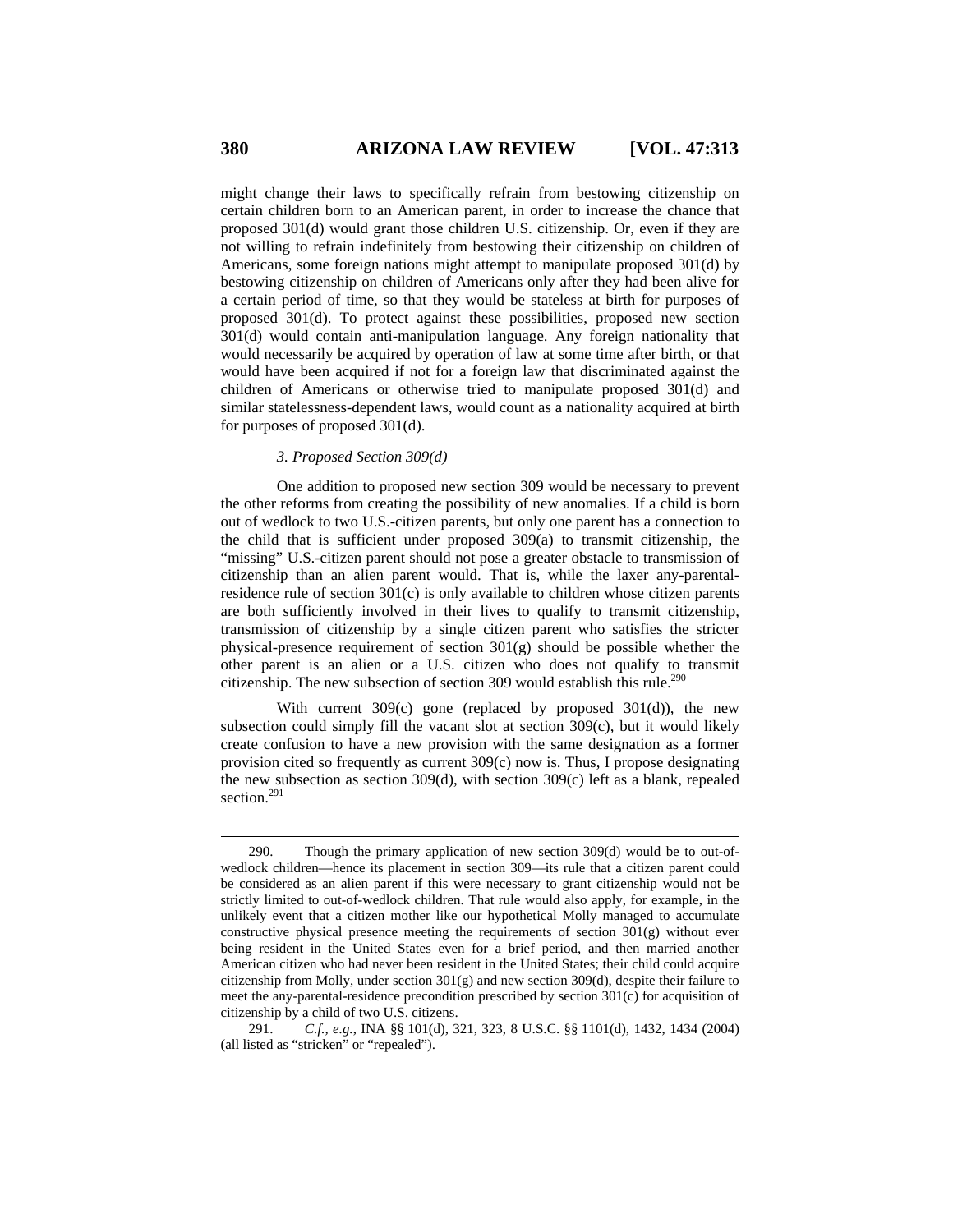#### *B. The Abolition of Noncitizen Nationality*

It would be possible to eliminate the anomalies produced by the current law of noncitizen nationality without eliminating the status itself. The INA could, for example, be revised so that the rules for transmitting noncitizen nationality were precisely the same as the rules for transmitting citizenship, and noncitizen nationals were treated as aliens for purposes of citizenship transmission—so that citizenship and noncitizen nationality would be transmitted by identical, parallel but completely separate systems.<sup>292</sup> This would rectify the anomalous outcomes of the hypotheticals discussed in Part IV. Such a revision would not necessarily be worthwhile, however, because the status of noncitizen nationality is itself an anomaly, and one for which there is little apparent justification.

If the differences in transmission rules for citizenship and noncitizen nationality were removed, the remaining differences would be that noncitizen nationals have fewer political rights if they move to a State, have fewer rights under the immigration laws to help their relatives immigrate, and may be able to have their nationality stripped from them when they could not similarly be deprived of citizenship.<sup>293</sup> There does not seem to be any good reason why inhabitants of American Samoa should suffer from these disabilities, when inhabitants of all other U.S. territories no longer do. Therefore, I propose that statutory bestowal of noncitizen nationality should simply be abolished,<sup>294</sup> and INA sections 301, 308, and 309 revised accordingly.

#### *1. Proposed Section 308*

The proposed new section 308 would declare that all noncitizen nationals of the United States as of the effective date of the new statute, who had acquired their nationality by birth in an outlying possession or by some other specific statutory mechanism, rather than by exhibiting "allegiance to the United States" in some miscellaneous fashion, were collectively naturalized as citizens of the United

<sup>292.</sup> In theory, it would also be possible to eliminate the anomalies caused by the current law of noncitizen nationality while retaining an entirely distinct statutory structure for transmission of such nationality by descent, such as exists today, rather than an identical but separate structure. However, retaining a distinct statutory scheme that affects relatively few people and is amended for reasons such as allowing the mother of a Congressional delegate to vote for him, *see supra* note 242, creates an unnecessarily high risk of anomalies in that system, which is likely to be even less carefully screened for potential problems than the main law of citizenship by descent appears to have been.

<sup>293.</sup> *See supra* notes 218–221 and accompanying text.

<sup>294.</sup> To completely abolish even the concept of noncitizen nationality, by changing the definition of "national" in INA  $\S$  101(a)(22), 8 U.S.C.  $\S$  1101(a)(22) to refer to citizens only, would render proposed new section 308 difficult to understand, and would remove the possibility that the status of noncitizen nationality could be revived to describe persons who are born in or inhabit miscellaneous territories that the United States may own now or may acquire in the future, but which are not part of the statutorily defined "United States" or its "outlying possessions," *see supra* note 208. Thus, while I recognize that one could reasonably suggest such a definitional change to be advisable, I do not propose it here.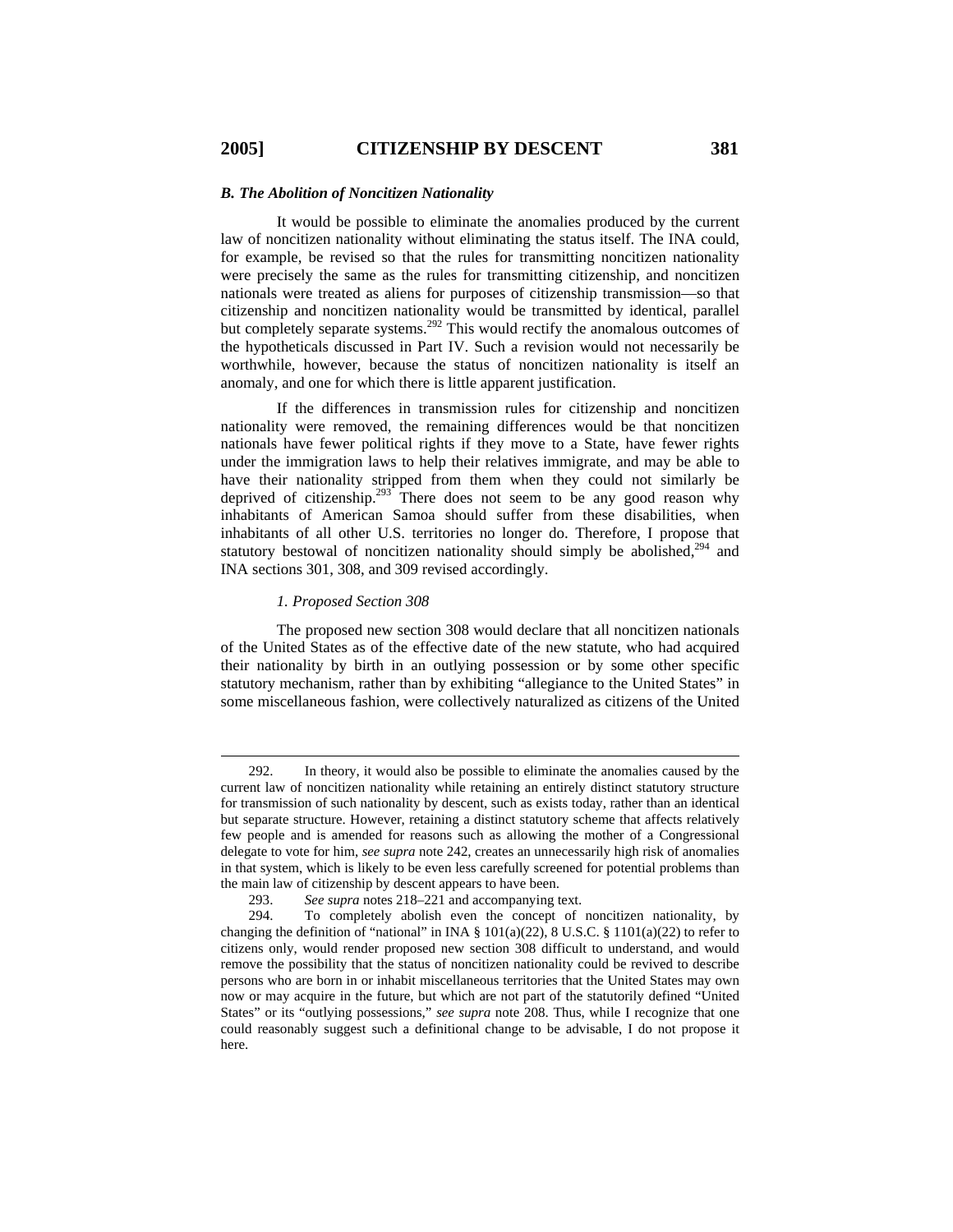States.<sup>295</sup> The purpose of refraining from naturalizing all noncitizen nationals without qualification would be to avoid even arguably naturalizing those persons declared by one or two courts to be "nationals" based on the allegiance displayed by their naturalization applications.<sup>296</sup>

### *2. Proposed Changes to Section 301 and 309*

Proposed new section 301(e) would declare that all persons born in an outlying possession of the United States, and subject to the jurisdiction of the United States, were citizens of the United States. Section 301(e) would be an appropriate location for the outlying-possession *jus soli* citizenship provision because, in its current form, section 301(e) is a mixed *jus soli* and citizenship-bydescent provision that grants citizenship to children born in outlying possessions if and only if one of their parents is a citizen who meets a physical-presence requirement; $^{297}$  the proposed change would simply expand the class of persons born in an outlying possession to whom section 301(e) grants citizenship. Section 301(f), which currently bestows citizenship on "a person of unknown parentage found in the United States while under the age of five years, until shown, prior to his attaining the age of twenty-one years, not to have been born in the United States,"298 would be amended so that it also granted such citizenship to infants of unknown parentage, found in an outlying possession, who were not discovered before reaching age five to have been born elsewhere.<sup>299</sup>

With statutorily-granted noncitizen nationality abolished, current INA section 301(d) would be obsolete and could be deleted. The vacancy at section 301(d) would be filled by the replacement for section  $309(c)$  discussed earlier.<sup>300</sup> Because current section 301(d) is relatively obscure and infrequently cited, this redesignation should not result in too much confusion—unlike any plan of reorganization of section 301 that altered the designation of the very-frequentlycited section  $301(g)$ .

The references to section 301(e) and to "paragraph (2) of section 308" would be removed from the preamble to section  $309(a)$ .<sup>301</sup> Paragraph (2) of section 308 would no longer exist, and new section 301(e), a pure *jus soli* citizenship provision, would not be a logical subject of the requirements of section 309(a). The reference to proposed new section  $301(d)$ , on the other hand, would remain in

<sup>295.</sup> Collective naturalization of the inhabitants of territories is not uncommon. *See* INA §§ 302–307, 8 U.S.C. §§ 1402–1407.

<sup>296.</sup> *See supra* note 222 and accompanying text. Refraining from naturalizing absolutely all nationals would also avoid naturalizing anyone born in a U.S.-controlled island like Wake or Midway Island who might be a national under current law even though not designated as such by statute, s*ee supra* note 209.

<sup>297. 8</sup> U.S.C. 1401(e); *see supra* Part V.B.2.

<sup>298. 8</sup> U.S.C. § 1401(f)

<sup>299.</sup> *Cf.* INA § 308(3), 8 U.S.C. § 1408(3) (granting noncitizen nationality to "[a] person of unknown parentage found in an outlying possession . . . while under the age of five years, until shown, prior to his attaining the age of twenty-one years, not to have been born in such outlying possession").

<sup>300.</sup> *See supra* Part V.A.2.

<sup>301. 8</sup> U.S.C. § 1409(a).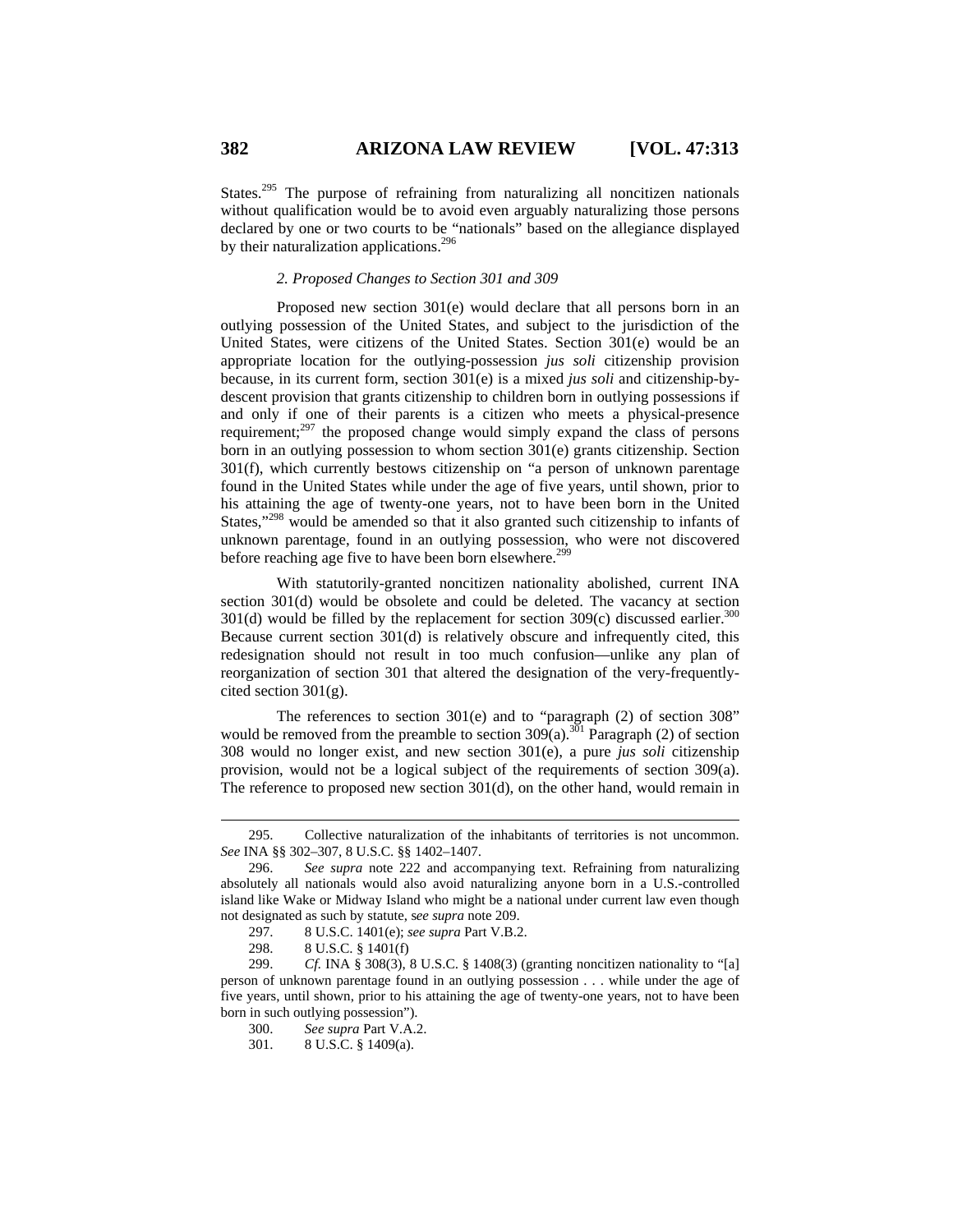section 309(a), since new section 301(d) would be a citizenship-by-descent provision to which section 309(a) could appropriately apply.<sup>302</sup>

# *C. The Solutions Applied*

Returning to the hypotheticals discussed at the beginning of this Article and the fact patterns of some of the cases described within it, we can see how these proposed changes would produce more rational results. Our hypothetical Joseph, who lived with and supported his child but did not marry the child's mother or do any paperwork, would transmit citizenship under section 301(g) combined with proposed  $309(a)(1)$  if he was present at his child's birth, and under section  $301(g)$ combined with proposed 309(a)(4) if he was not. Joseph Boulais would similarly have been able to transmit his citizenship to Tuan Nguyen under  $301(g)$  and proposed  $309(a)(1)$  or  $309(a)(4)$ , without having to resort to a complex and easily overlooked argument based on an obscure transitional provision. Neal O'Donovan-Conlin would have acquired citizenship under section  $301(g)$  and proposed  $309(a)(2)$  when his parents married.<sup>303</sup>

Our hypothetical Josephine, who spent so much less time in the U.S. than either Joseph and never met the child conceived from her egg, would no longer transmit citizenship to that child, because proposed new section 309 would not give absentee egg donors the "free pass" that current section 309(c) does. Josephine would fail to meet the requirement of proposed new 309(a) that she show some connection to her child: since she was not present at the child's birth, proposed new  $309(a)(1)$  would not apply, and she took no steps to establish a connection thereafter that would qualify her under other subsections of proposed new  $309(a)$ . She would also fail to meet the physical-presence requirement of section  $301(g)$ . The only potential exception would be if the child needed Josephine's citizenship to avoid being stateless, and if Josephine, rather than being a true absentee egg donor, attended the child's birth to invoke proposed new section 309(a)(1) or filed a promise of support and a sworn acknowledgement of parenthood under proposed new section  $309(a)(3)$ . In that case, proposed new section 301(d) would apply, and Josephine's three years of physical presence in the United States would be sufficient to transmit citizenship.

Josephine's twin sister Jane, with an equally tenuous connection to the United States but a closer connection to her child, would be able to transmit citizenship if her child needed it to avoid being born stateless, but not otherwise. Proposed section  $309(a)(1)$  would render section  $301(g)$  and proposed section 301(d) applicable because of Jane's presence when she gave birth to her own child.

<sup>302.</sup> *See supra* note 285 and accompanying text; *supra* Part V.A.2.

<sup>303.</sup> It would be irrelevant that the marriage of O'Donovan-Conlin's parents could be considered not to have legitimated him, on the theory that he had already been legitimated automatically by operation of Arizona law—in a manner that would not satisfy proposed section  $309(a)(2)$ —because Arizona law provided that "every child is the legitimate child of its natural parents and is entitled to support and education as if born in lawful wedlock." A.R.S. § 8-601, *quoted in* O'Donovan-Conlin v. Dep't of State, 255 F. Supp. 2d 1075, 1082 (N.D. Ca. 2003). Proposed  $309(a)(2)$  would be satisfied by the marriage of the citizenship claimant's parents even if this marriage did not technically constitute legitimation of the citizenship claimant. *See supra* note 271.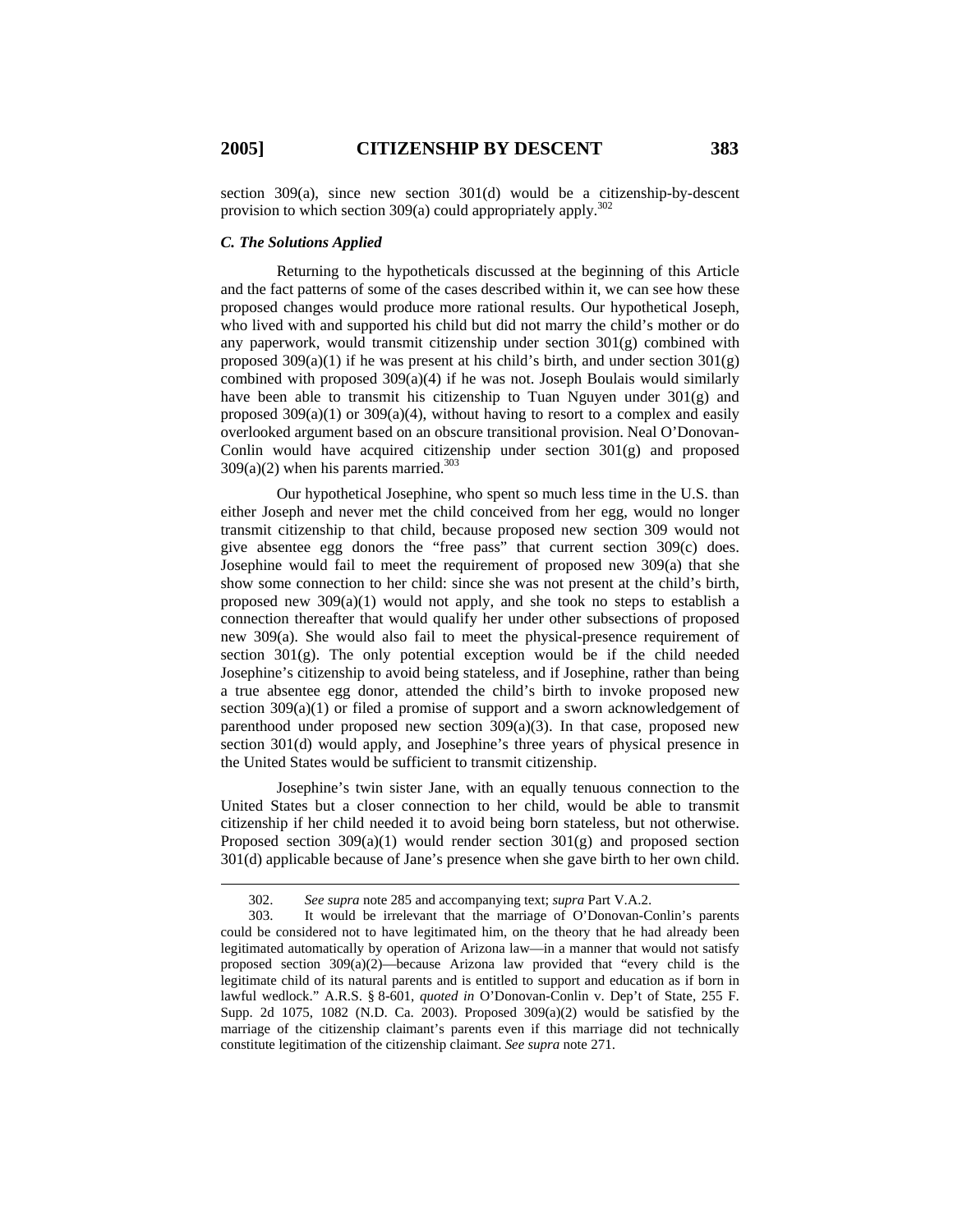She would be unable to transmit citizenship under section  $301(g)$  because of her failure to meet its five-and-two-year physical-presence requirement, but could do so under proposed section 301(d), with its laxer one-year physical-presence requirement, if her child would otherwise be stateless at birth. Unlike current law, proposed sections 301 and 309 would not pressure Jane to divorce and leave her husband in order to transmit her citizenship, unless this divorce would leave her child without any non-American nationality at birth and thus render new section 301(d) applicable. (The possibility of divorce aimed at achieving statelessness is admittedly an irritating loophole, though one likely to be less frequently relevant than the divorce loophole that already exists under current law; it is difficult to eliminate without creating the possibility that innocent children of Americans will suffer the harsh fate of statelessness<sup>304</sup> simply because their parents happened to divorce shortly before their births for reasons unrelated to citizenship law.)

Our hypothetical Molly, who spent her childhood in the overseas household of a member of the Armed Forces or civilian government employee, or in the Northern Mariana Islands, or in the United States but with her presence interrupted by annual foreign vacations, would not face the same peculiar problems in transmitting citizenship that she does under current law. Molly's foreign-born out-of-wedlock child by an alien father would be a citizen under proposed  $309(a)(1)$  and section  $301(g)$ : her presence when she gave birth to her own child would suffice, under proposed  $309(a)(1)$ , to render section  $301(g)$ applicable, and section 301(g) would take her constructive or discontinuous physical presence or her physical presence in the Northern Mariana Islands into account to find that she met the five-and-two-year requirement for transmission of citizenship. Molly's foreign-born out-of-wedlock child by U.S.-citizen father Joseph would also be a citizen, under section 301(c), made applicable by proposed section  $309(a)(1)$  as to her and either proposed  $309(a)(1)$  or proposed  $309(a)(4)$  as to Joseph. Even if the American father of Molly's foreign-born out-of-wedlock child failed to qualify to transmit citizenship under proposed 309(a), the child would still be a citizen: under proposed section 309(d), the nonqualifying father would be ignored as if he were an alien, and Molly could then transmit citizenship just as she did to her child by a foreign father.

Meryl, who grew up in the same overseas U.S.-government-employee household as Molly or went on the same annual vacations, would also not face the same peculiar problems that she does under current law. Her child's American Samoan father would be a citizen under proposed section 308 or proposed section 301(e). Thus, if the father married Meryl before the child's birth or qualified to transmit citizenship under proposed section  $309(a)$ , the child would acquire citizenship under section 301(c) as the child of two American-citizen parents, at least one of whom had had some past residence in the United States or its outlying possessions. Even if the father of Meryl's child did not marry Meryl and failed to qualify under proposed section 309(a), the child would still become a citizen: under proposed section 309(d), the father would be ignored as if he were an alien,

<sup>304.</sup> The Supreme Court has described statelessness as loss of "the right to have rights." Trop v. Dulles, 356 U.S. 86, 102 (1958).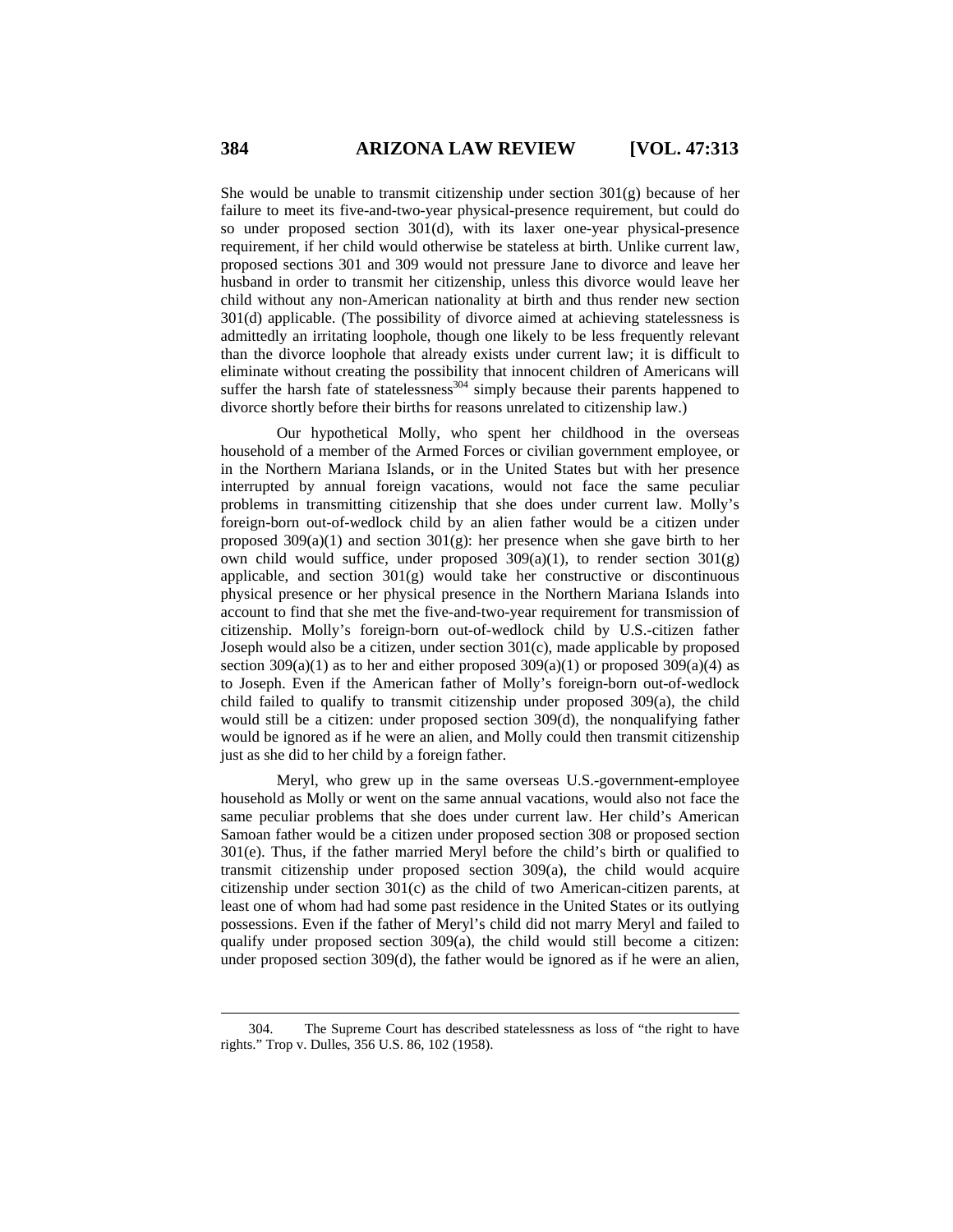$\overline{a}$ 

and Meryl could transmit citizenship under section 301(g), with her constructive or discontinuous physical presence taken into account just as Molly's was.

Under more usual and mundane circumstances, proposed sections 301 and 309 would operate essentially as current sections 301 and 309 do. Married U.S. citizens would transmit citizenship to their marital children under section 301(c) or section 301(g), with no changes except in cases involving parents who under current law are noncitizen nationals or children who under current law would be stateless. Unmarried women who had been present in the United States for a significant portion of their lives, and gave birth to their own children, would transmit their citizenship under section  $301(g)$  and proposed  $309(a)(1)$  without having to do anything extra. Unmarried men who had been present in the United States for a significant portion of their lives, and knew about the details of the law, could transmit citizenship by filing papers under proposed section  $309(a)(3)$  that would be almost identical to the papers they can now file under 309(a)(3) and  $309(a)(4)(B)$ . Thus, the proposed changes would not lead to significantly increased complications under normal circumstances, only to greater rationality of results in certain unusual circumstances.

# **CONCLUSION**

As currently written and administered, U.S. citizenship-by-descent law produces unnecessarily bizarre outcomes when applied to unusual but plausible sets of circumstances. Some of these peculiar outcomes, like Tuan Nguyen's failure to become a citizen despite the fact that he was raised by an American citizen parent, have attracted public and scholarly attention. Other peculiar potential outcomes have not yet become publicly known, either because people have not found themselves in the situations that would trigger these outcomes, or because the people who would be affected by the anomalous outcomes do not know the details of the relevant law. But just because some of the metaphorical landmines have not yet been set off is no reason to leave them buried in the statute books. We should not wait until the apparently stateless child of someone like our hypothetical Meryl is born, or until someone like our hypothetical Jane feels pressured to divorce and leave her husband in order to transmit U.S. citizenship to her soon-to-be-born child, or until some ambitious sperm donor from American Samoa figures out that current law appears to give him the power to create nondeportable American nationals in quantity without any consequences. And as for the problems that *are* known, there is even less reason to leave them in place. There ought not be any more deported Tuan Nguyens, even if the fathers who raise them happen to live in states with strict legitimation requirements (and thus render the CCA unhelpful $305$ ). The American law of citizenship by descent should be fixed, and fixed soon.

<sup>305.</sup> *See supra* notes 168–169 and accompanying text.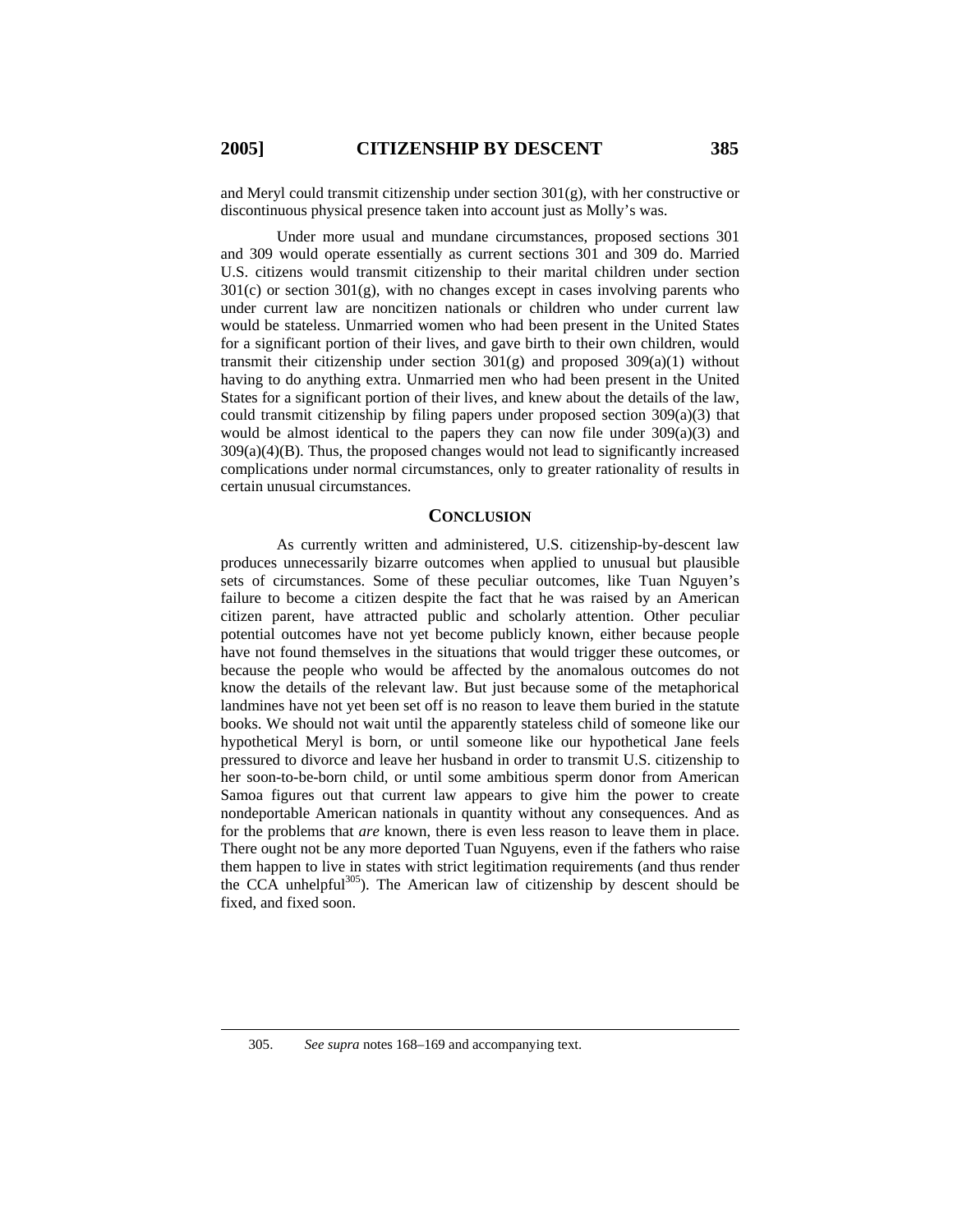## **APPENDIX**

### *A. Text of Proposed Revised Sections of the Immigration and Nationality Act*

After the revisions recommended in this Article, Immigration and Nationality Act sections 301, 308, and 309 would read as follows:

### **§ 301. Nationals and citizens of United States at birth**

 The following shall be nationals and citizens of the United States at birth:

 (a) a person born in the United States, and subject to the jurisdiction thereof;

 (b) a person born in the United States to a member of an Indian, Eskimo, Aleutian, or other aboriginal tribe: Provided, That the granting of citizenship under this subsection shall not in any manner impair or otherwise affect the right of such person to tribal or other property;

 (c) a person born outside of the United States and its outlying possessions of parents both of whom are citizens of the United States and one of whom has had a residence in the United States or one of its outlying possessions, prior to the birth of such person;

 (d) a person who would not otherwise acquire any nationality at birth (including any nationality which as of the time of birth is certain later to be acquired by operation of foreign law, or any nationality that would be acquired if not for operation of foreign law discriminating against persons whose parents are citizens of the United States or otherwise inducing statelessness for the purpose of manipulation of this subsection or similar laws, but without regard to any nationality that may be acquired as a result of any events not mandated by law that may take place after birth), born outside the United States and its outlying possessions of parents one of whom is a citizen of the United States, who, prior to the birth of such person, was physically present in the United States or its outlying possessions for a period or periods totaling not less than one year: Provided, That any periods of honorable service in the Armed Forces of the United States, or periods of employment with the United States Government or with an international organization as that term is defined in section 288 of Title 22 by such citizen parent, or any periods during which such citizen parent is physically present abroad as the dependent unmarried son or daughter and a member of the household of a person (A) honorably serving with the Armed Forces of the United States, or (B) employed by the United States Government or an international organization as defined in section 288 of Title 22, may be included to satisfy the physical-presence requirement of this paragraph;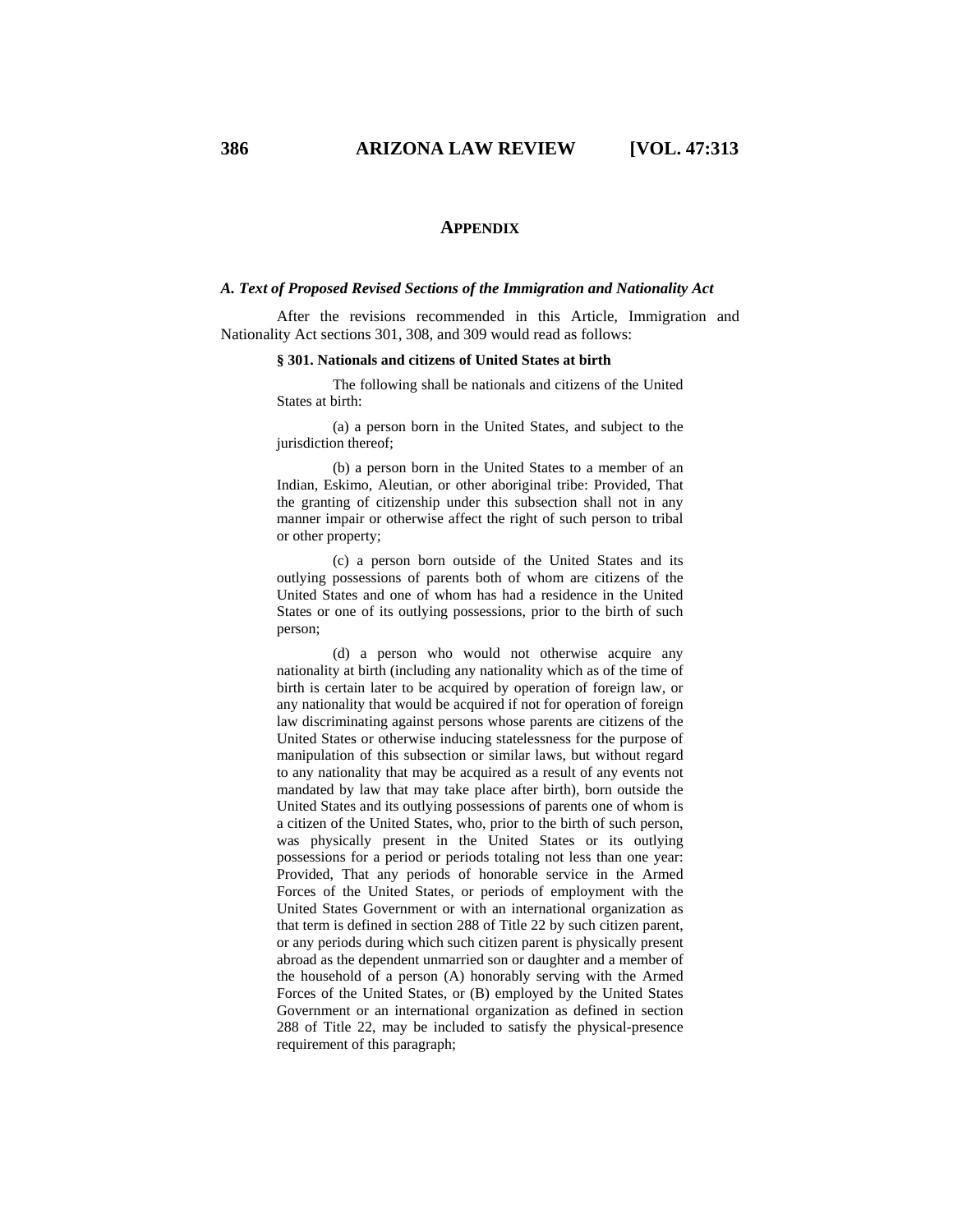(e) a person born in an outlying possession of the United States, and subject to the jurisdiction of the United States;

 (f) a person of unknown parentage found in the United States or an outlying possession of the United States while under the age of five years, until shown, prior to his attaining the age of twenty-one years, not to have been born in the United States or such outlying possession; and

 (g) a person born outside the geographical limits of the United States and its outlying possessions of parents one of whom is an alien, and the other a citizen of the United States who, prior to the birth of such person, was physically present in the United States or its outlying possessions for a period or periods totaling not less than five years, at least two of which were after attaining the age of fourteen years: Provided, That any periods of honorable service in the Armed Forces of the United States, or periods of employment with the United States Government or with an international organization as that term is defined in section 288 of title 22 by such citizen parent, or any periods during which such citizen parent is physically present abroad as the dependent unmarried son or daughter and a member of the household of a person (A) honorably serving with the Armed Forces of the United States, or (B) employed by the United States Government or an international organization as defined in section 288 of title 22, may be included in order to satisfy the physical-presence requirement of this paragraph. This proviso shall be applicable to persons born on or after December 24, 1952, to the same extent as if it had become effective in its present form on that date; and

 (h) a person born before noon (Eastern Standard Time) May 24, 1934, outside the limits and jurisdiction of the United States of an alien father and a mother who is a citizen of the United States who, prior to the birth of such person, had resided in the United States.

. . . .

### **§ 308. Persons formerly nationals but not citizens of the United States**

All persons who were nationals but not citizens of the United States on [the effective date of this statute], and who had acquired their nationality by birth in an outlying possession of the United States, by operation of former section 308 of this Act, or by operation of section 302 of the Covenant to Establish a Commonwealth of the Northern Mariana Islands in Political Union with the United States of America, are hereby declared to be citizens of the United States as of [the effective date of this statute].

. . . .

#### **§ 309. Children born out of wedlock**

 (a) The provisions of paragraphs (c), (d) and (g) of section 301 shall apply as of the date of birth to a person born out of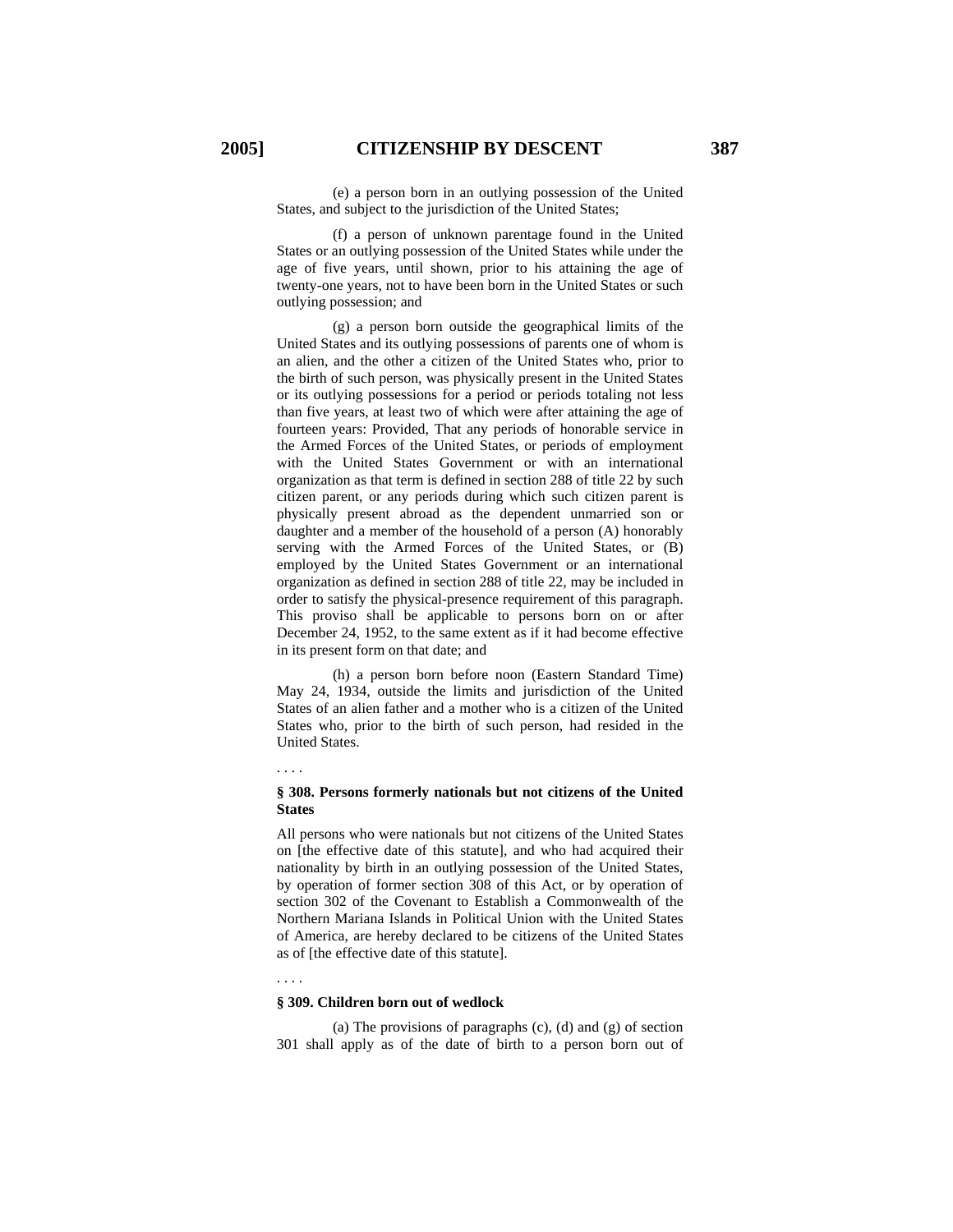wedlock if a blood relationship between the person and the citizen parent(s) is established by clear and convincing evidence, and as to each citizen parent one of the following four conditions is met—

 (1) The presence of the citizen parent at the birth of the person is established by clear and convincing evidence, or

 (2) while the person is under the age of 18 years, the person's parents marry one another, or the person is legitimated under the law of the person's residence or domicile, other than by operation of law bestowing rights equal to those of persons born in wedlock on all persons born out of wedlock without regard to any action taken by their parents, or

 (3) while the person is under the age of 18 years, the citizen parent—

> (A) acknowledges parenthood of the person in writing under oath, and

(B) agrees in writing to provide financial support for the person until the person reaches the age of 18 years, or

 (4) the person is the dependent unmarried son or daughter and a member of the household of the citizen parent for a period or periods totaling not less than five years, before attaining the age of 18 years.

 (b) Except as otherwise provided in section 405 of this Act, the provisions of section 301(g) shall apply to a child born out of wedlock on or after January 13, 1941, and before December 24, 1952, if the parenthood of the citizen parent is established at any time and while such child is under the age of twenty-one years by legitimation.

(c) (Repealed)

 (d) Notwithstanding the provision of subsection (a) of this section as it applies to paragraph (c) of section 301, a person born outside the United States of parents both of whom are citizens of the United States, who would be a citizen of the United States by operation of subsection (a) of this section and/or paragraph (d) or (g) of section 301 if one parent were considered to be an alien rather than a citizen of the United States, shall be held to have acquired United States citizenship at birth.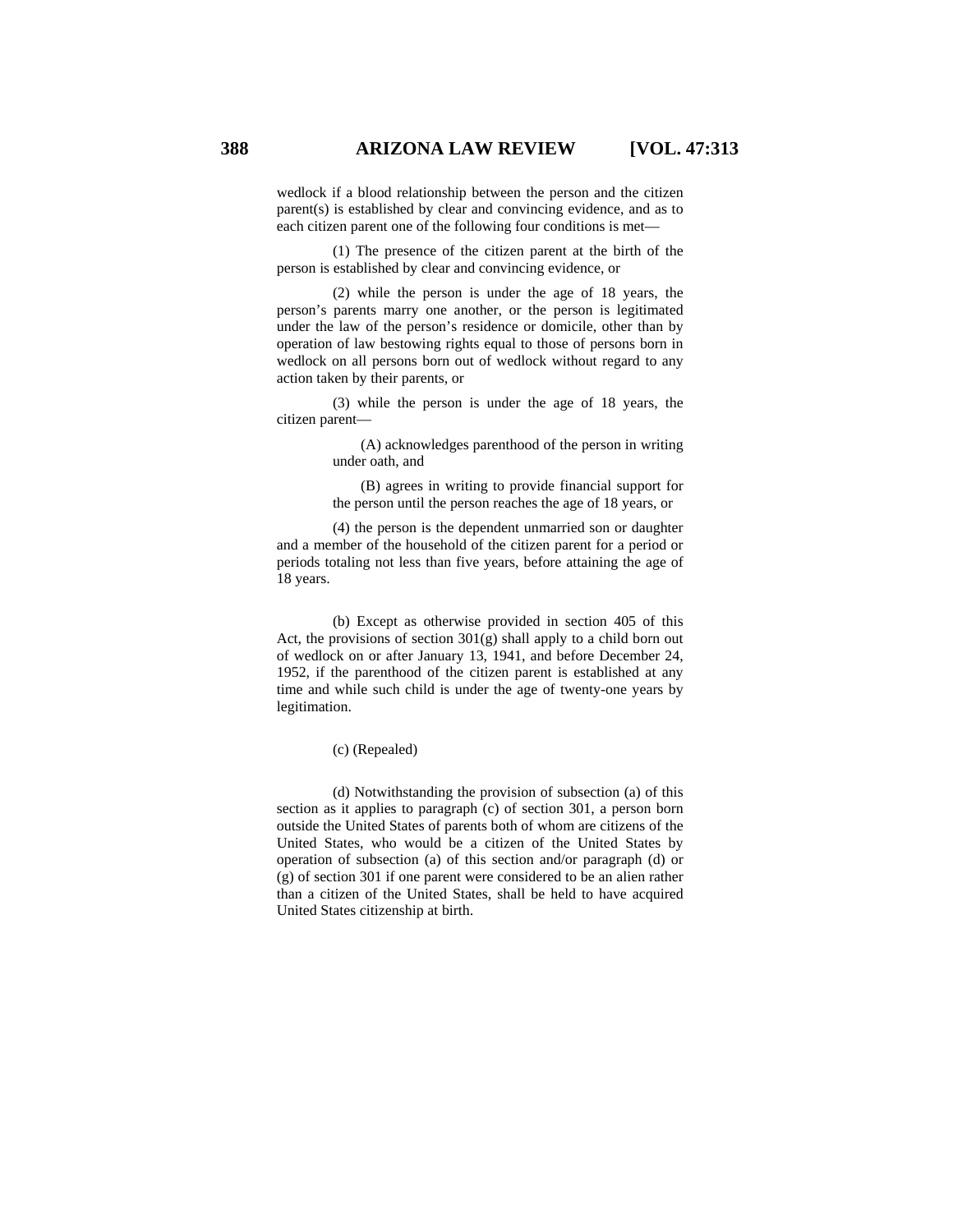### *B. Proposed Changes to the Immigration and Nationality Act*

With deleted matter represented by strikethroughs, and added matter underlined, the changes to INA sections 301, 308, and 309 that are proposed by this Article are as follows:

### **§ 301. Nationals and citizens of United States at birth**

The following shall be nationals and citizens of the United States at birth:

 (a) a person born in the United States, and subject to the jurisdiction thereof;

 (b) a person born in the United States to a member of an Indian, Eskimo, Aleutian, or other aboriginal tribe: Provided, That the granting of citizenship under this subsection shall not in any manner impair or otherwise affect the right of such person to tribal or other property;

 (c) a person born outside of the United States and its outlying possessions of parents both of whom are citizens of the United States and one of whom has had a residence in the United States or one of its outlying possessions, prior to the birth of such person;

 (d) a person born outside of the United States and its outlying possessions of parents one of whom is a citizen of the United States who has been physically present in the United States or one of its outlying possessions for a continuous period of one year prior to the birth of such person, and the other of whom is a national, but not a citizen of the United States a person who would not otherwise acquire any nationality at birth (including any nationality which as of the time of birth is certain later to be acquired by operation of foreign law, or any nationality that would be acquired if not for operation of foreign law discriminating against persons whose parents are citizens of the United States or otherwise inducing statelessness for the purpose of manipulation of this subsection or similar laws, but without regard to any nationality that may be acquired as a result of any events not mandated by law that may take place after birth), born outside the United States of parents one of whom who is a citizen of the United States, who, prior to the birth of such person, was physically present in the United States or its outlying possessions for a period or periods totaling not less than one year, and had previously been physically present in the United States or its outlying possessions for a period or periods totaling not less than one year: Provided, That any periods of honorable service in the Armed Forces of the United States, or periods of employment with the United States Government or with an international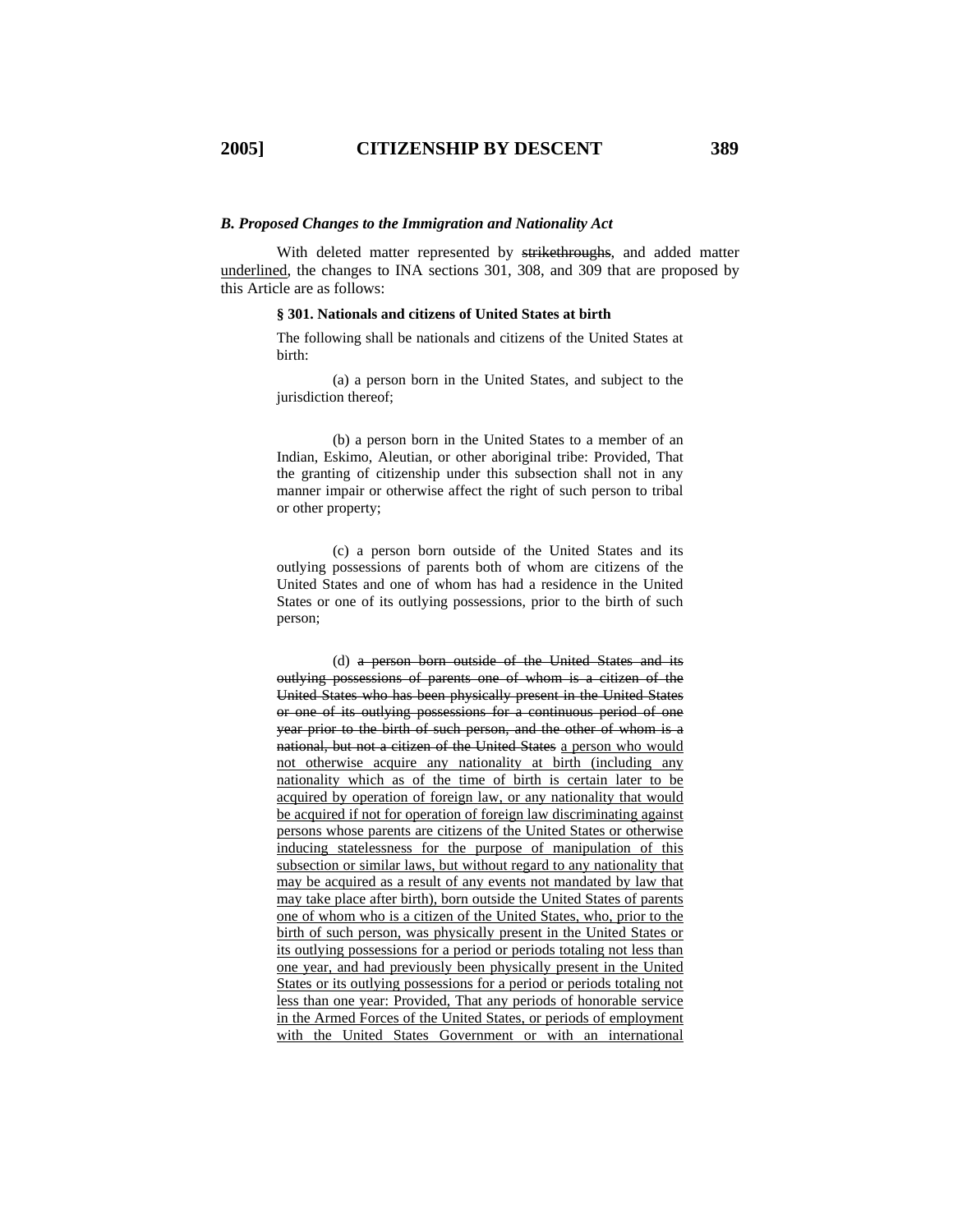organization as that term is defined in section 288 of Title 22 by such citizen parent, or any periods during which such citizen parent is physically present abroad as the dependent unmarried son or daughter and a member of the household of a person (A) honorably serving with the Armed Forces of the United States, or (B) employed by the United States Government or an international organization as defined in section 288 of Title 22, may be included to satisfy the physical-presence requirement of this paragraph;

 (e) a person born in an outlying possession of the United States, and subject to the jurisdiction of the United States of parents one of whom is a citizen of the United States who has been physically present in the United States or one of its outlying possessions for a continuous period of one year at any time prior to the birth of such person;

 (f) a person of unknown parentage found in the United States or an outlying possession of the United States while under the age of five years, until shown, prior to his attaining the age of twenty-one years, not to have been born in the United States or such outlying possession;

 (g) a person born outside the geographical limits of the United States and its outlying possessions of parents one of whom is an alien, and the other a citizen of the United States who, prior to the birth of such person, was physically present in the United States or its outlying possessions for a period or periods totaling not less than five years, at least two of which were after attaining the age of fourteen years: Provided, That any periods of honorable service in the Armed Forces of the United States, or periods of employment with the United States Government or with an international organization as that term is defined in section 288 of title 22 by such citizen parent, or any periods during which such citizen parent is physically present abroad as the dependent unmarried son or daughter and a member of the household of a person (A) honorably serving with the Armed Forces of the United States, or (B) employed by the United States Government or an international organization as defined in section 288 of title 22, may be included in order to satisfy the physical-presence requirement of this paragraph. This proviso shall be applicable to persons born on or after December 24, 1952, to the same extent as if it had become effective in its present form on that date; and

 (h) a person born before noon (Eastern Standard Time) May 24, 1934, outside the limits and jurisdiction of the United States of an alien father and a mother who is a citizen of the United States who, prior to the birth of such person, had resided in the United States.

. . . .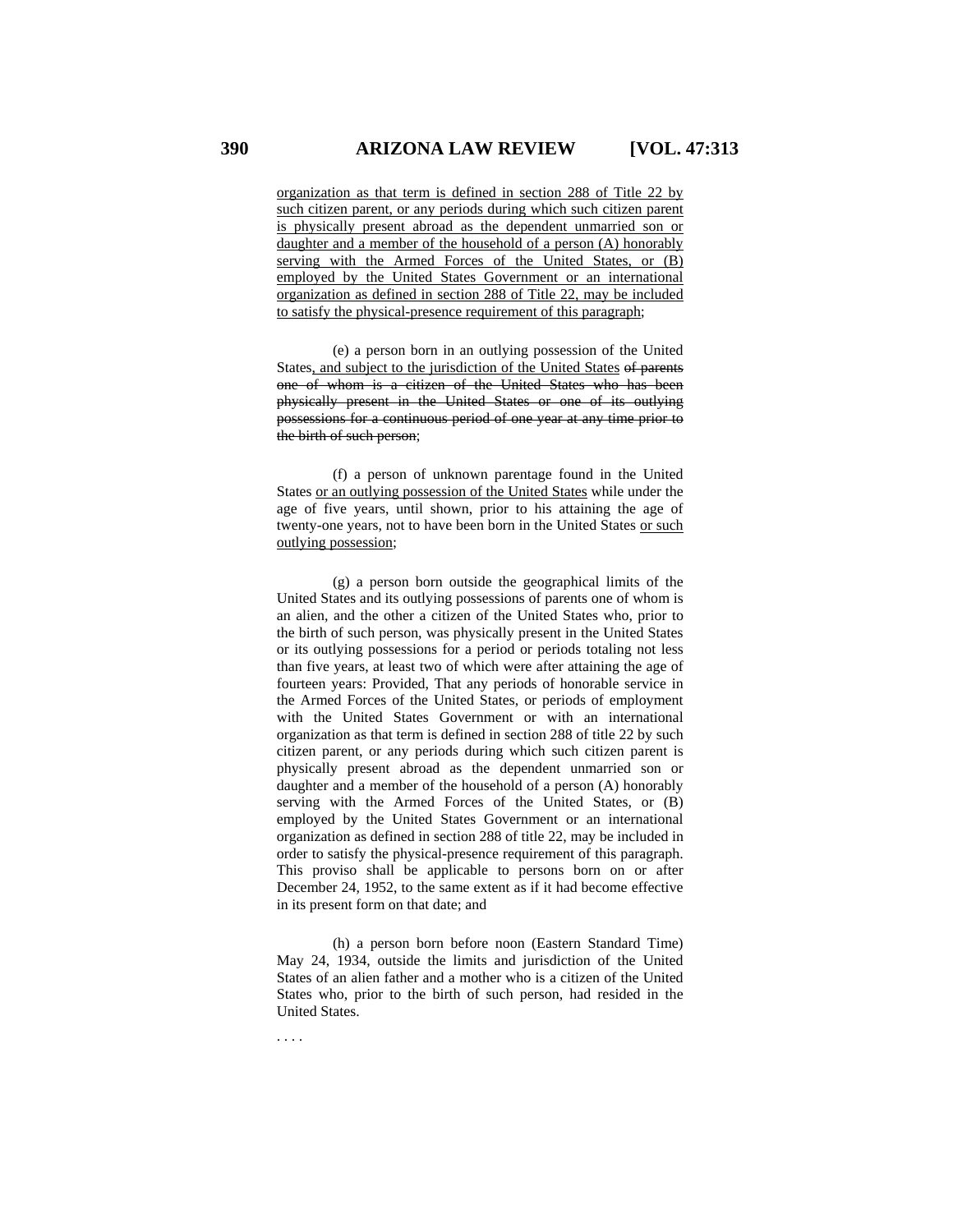Unless otherwise provided in section 301, the following shall be nationals, but not citizens, of the United States at birth:

 (1) A person born in an outlying possession of the United States on or after the date of formal acquisition of such possession;

 (2) A person born outside the United States and its outlying possessions of parents both of whom are nationals, but not citizens, of the United States, and have had a residence in the United States, or one of its outlying possessions prior to the birth of such person;

 (3) A person of unknown parentage found in an outlying possession of the United States while under the age of five years, until shown, prior to his attaining the age of twenty-one years, not to have been born in such outlying possession; and

 (4) A person born outside the United States and its outlying possessions of parents one of whom is an alien, and the other a national, but not a citizen, of the United States who, prior to the birth of such person, was physically present in the United States or its outlying possessions for a period or periods totaling not less than seven years in any continuous period of ten years -

> (A) during which the national parent was not outside the United States or its outlying possessions for a continuous period of more than one year, and

> (B) at least five years of which were after attaining the age of fourteen years.

The proviso of section  $301(g)$  of this Act shall apply to the national parent under this paragraph in the same manner as it applies to the citizen parent under that section.

All persons who were nationals but not citizens of the United States on [the effective date of this statute], and who had acquired their nationality by birth in an outlying possession of the United States, by operation of former section 308 of this Act, or by operation of section 302 of the Covenant to Establish a Commonwealth of the Northern Mariana Islands in Political Union with the United States of America, are hereby declared to be citizens of the United States as of [the effective date of this statute].

. . . .

## **§ 309. Children born out of wedlock**

(a) The provisions of paragraphs (c),  $(d)$ ,  $(e)$ , and (g) of section 301 and of paragraph (2) of section 308 shall apply as of the date of birth to a person born out of wedlock if a blood relationship between the person and the citizen parent(s) is established by clear and convincing evidence, and as to each citizen parent one of the following four conditions is met—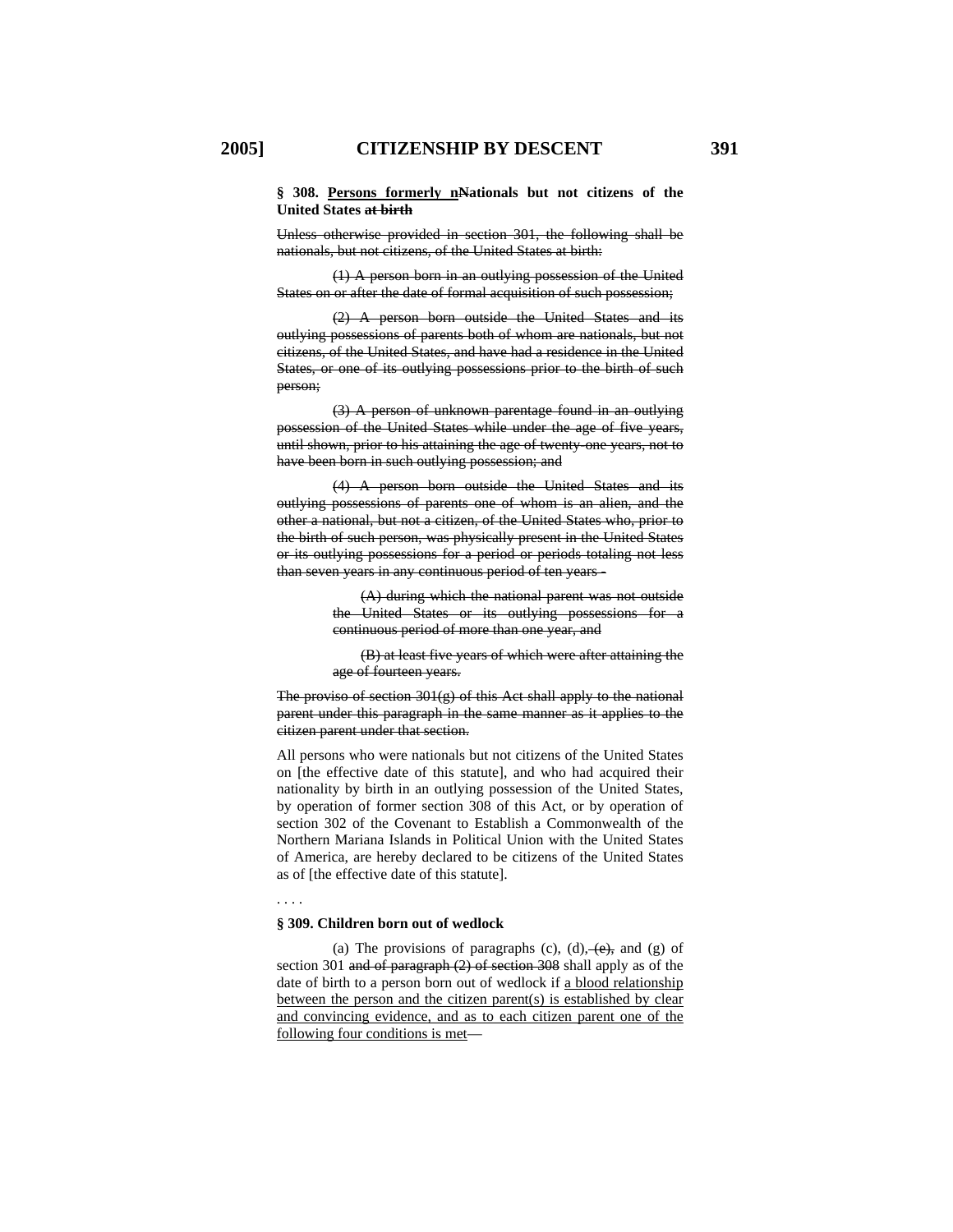(1) The presence of the citizen parent at the birth of the person is established by clear and convincing evidence, or

 (2) while the person is under the age of 18 years, the person's parents marry one another, or the person is legitimated under the law of the person's residence or domicile, other than by operation of law bestowing rights equal to those of persons born in wedlock on all persons born out of wedlock without regard to any action taken by their parents, or

 (3) while the person is under the age of 18 years, the citizen parent—

> (A) acknowledges parenthood of the person in writing under oath, and

(B) agrees in writing to provide financial support for the person until the person reaches the age of 18 years, or

 (4) the person is the dependent unmarried son or daughter and a member of the household of the citizen parent for a period or periods totaling not less than five years, before attaining the age of 18 years.

 (1) a blood relationship between the person and the father is established by clear and convincing evidence,

 (2) the father had the nationality of the United States at the time of the person's birth,

 (3) the father (unless deceased) has agreed in writing to provide financial support for the person until the person reaches the age of 18 years, and

(4) while the person is under the age of 18 years -

(A) the person is legitimated under the law of the person's residence or domicile,

(B) the father acknowledges paternity of the person in writing under oath, or

(C) the paternity of the person is established by adjudication of a competent court.

 (b) Except as otherwise provided in section 405 of this Act, the provisions of section 301(g) shall apply to a child born out of wedlock on or after January 13, 1941, and before December 24, 1952, if the parenthood of the citizen parent is established at any time and while such child is under the age of twenty-one years by legitimation.

 (c) Notwithstanding the provision of subsection (a) of this section, a person born, after December 23, 1952, outside the United States and out of wedlock, shall be held to have acquired at birth the nationality status of his mother, if the mother had the nationality of